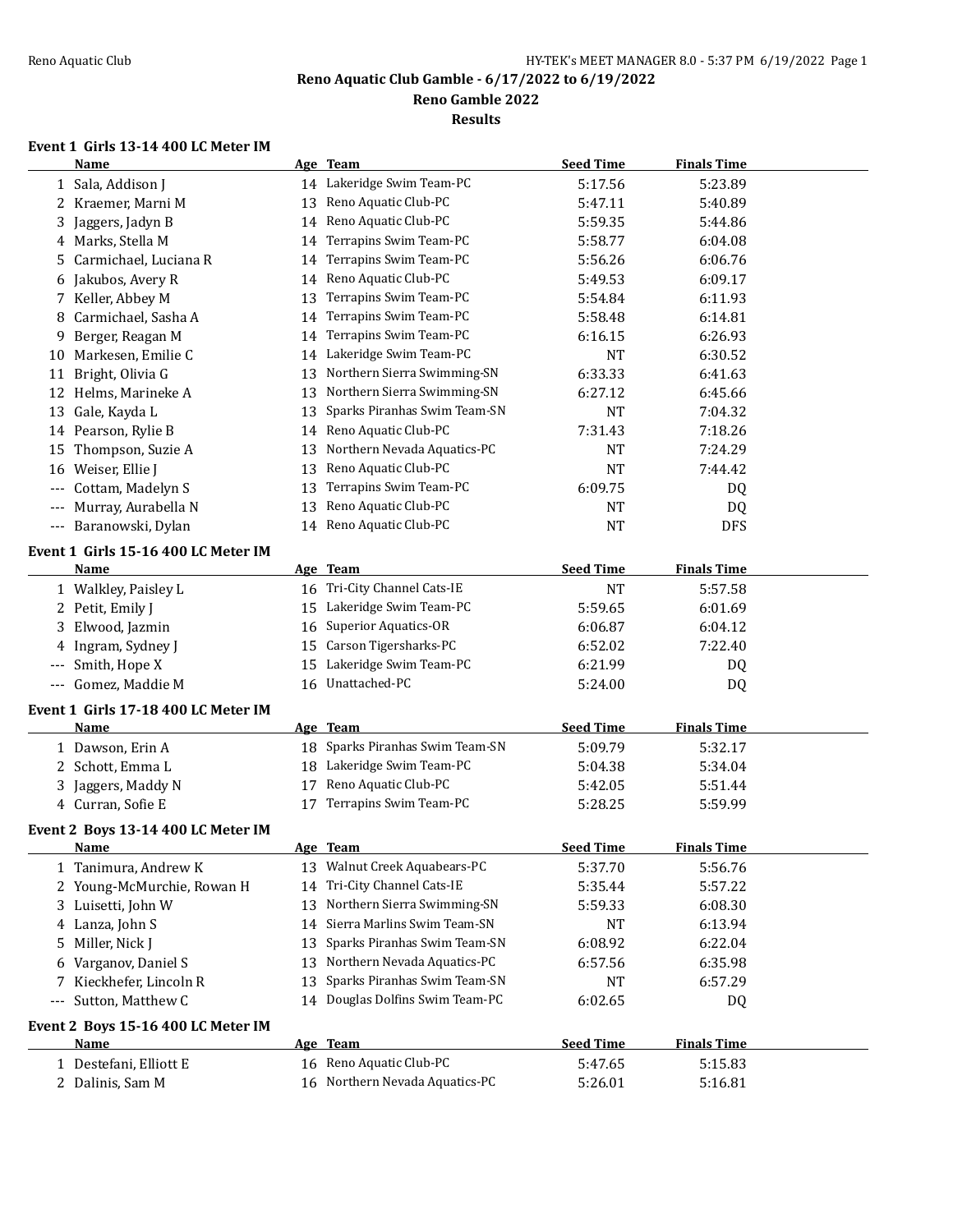**Reno Gamble 2022**

**Results**

# **(Event 2 Boys 15-16 400 LC Meter IM)**

|    | <b>Name</b>                                |    | Age Team                        | <b>Seed Time</b> | <b>Finals Time</b> |  |
|----|--------------------------------------------|----|---------------------------------|------------------|--------------------|--|
|    | 3 Mincy, Bryce T                           |    | 15 Terrapins Swim Team-PC       | 5:41.83          | 5:31.06            |  |
|    | 4 Ceja, Christian A                        | 15 | Terrapins Swim Team-PC          | 5:49.94          | 5:42.41            |  |
|    | 5 Seward, Carter D                         |    | 15 Walnut Creek Aquabears-PC    | 5:21.49          | 5:45.04            |  |
|    | 6 Dawson, Hunter R                         | 15 | Sparks Piranhas Swim Team-SN    | 6:44.69          | 5:50.22            |  |
|    | 7 Miller, Ben R                            | 15 | Sparks Piranhas Swim Team-SN    | 5:55.27          | 5:50.55            |  |
|    | 8 Young, Miles C                           | 16 | Sparks Piranhas Swim Team-SN    | <b>NT</b>        | 5:52.14            |  |
|    | 9 Hudson, Dallas C                         | 16 | Walnut Creek Aquabears-PC       | 6:45.00          | 5:59.53            |  |
|    | Kieckhefer, Austin R                       | 16 | Sparks Piranhas Swim Team-SN    | <b>NT</b>        | DQ                 |  |
|    | --- Perisho, Stenson V                     |    | 15 Reno Aquatic Club-PC         | <b>NT</b>        | DQ                 |  |
|    | Event 2 Boys 17-18 400 LC Meter IM         |    |                                 |                  |                    |  |
|    | Name                                       |    | Age Team                        | <b>Seed Time</b> | <b>Finals Time</b> |  |
|    |                                            |    | 17 Northern Nevada Aquatics-PC  |                  |                    |  |
|    | 1 Nixon, Genoa R                           |    | 17 Tri-City Channel Cats-IE     | 4:58.79          | 5:04.00            |  |
|    | 2 Gelston, Andy J                          |    |                                 | 4:46.23          | 5:07.66            |  |
|    | 3 Stevenson, Calvin J                      | 17 | Douglas Dolfins Swim Team-PC    | 5:10.47          | 5:32.99            |  |
|    | 4 Bindenagel, Santiago E                   |    | 18 Sparks Piranhas Swim Team-SN | 5:45.69          | 5:42.10            |  |
|    | Event 2 Boys 19 & Over 400 LC Meter IM     |    |                                 |                  |                    |  |
|    | Name                                       |    | Age Team                        | <b>Seed Time</b> | <b>Finals Time</b> |  |
|    | 1 Walkley, Nick W                          |    | 19 Tri-City Channel Cats-IE     | 4:48.35          | 5:14.42            |  |
|    | --- Arnold, Austin J                       |    | 19 Sparks Piranhas Swim Team-SN | <b>NT</b>        | <b>DQ</b>          |  |
|    | Event 3 Girls 13-14 100 LC Meter Freestyle |    |                                 |                  |                    |  |
|    | <u>Name</u>                                |    | <u>Age Team</u>                 | <b>Seed Time</b> | <b>Finals Time</b> |  |
|    | 1 Davis, Carlee J                          |    | 14 Walnut Creek Aquabears-PC    | 1:04.53          | 1:03.82            |  |
|    | 2 Tuvshintugs, Oyu E                       |    | 14 Walnut Creek Aquabears-PC    | 1:06.34          | 1:04.16            |  |
|    | 3 Kraemer, Marni M                         |    | 13 Reno Aquatic Club-PC         | 1:04.42          | 1:04.66            |  |
|    | 4 Sala, Addison J                          |    | 14 Lakeridge Swim Team-PC       | 1:10.03          | 1:04.73            |  |
|    | 5 Griffin, Rebecca L                       | 13 | Terrapins Swim Team-PC          | 1:06.03          | 1:05.93            |  |
|    |                                            |    | Reno Aquatic Club-PC            |                  |                    |  |
|    | 6 Jaggers, Jadyn B                         | 14 |                                 | 1:03.85          | 1:07.00            |  |
|    | 7 Baker, Ella G                            |    | 14 Reno Aquatic Club-PC         | 1:08.87          | 1:07.95            |  |
| 8  | Fruge, Ariel E                             | 13 | Terrapins Swim Team-PC          | 1:09.76          | 1:08.78            |  |
| 9. | Keller, Abbey M                            | 13 | Terrapins Swim Team-PC          | 1:08.80          | 1:09.51            |  |
| 10 | Carmichael, Luciana R                      | 14 | Terrapins Swim Team-PC          | 1:09.24          | 1:09.55            |  |
| 11 | Shull, Brooklyn S                          | 13 | Reno Aquatic Club-PC            | 1:15.45          | 1:09.58            |  |
|    | 12 Ikeda, Abby R                           | 13 | Terrapins Swim Team-PC          | 1:11.99          | 1:09.85            |  |
|    | 13 Russell, Larkin L                       |    | 14 Carson Tigersharks-PC        | 1:10.99          | 1:10.13            |  |
|    | 14 Kruger, Annabelle K                     |    | 13 Walnut Creek Aquabears-PC    | 1:11.38          | 1:10.24            |  |
|    | 15 Santana-Dickerson, Raven A              | 13 | Sparks Piranhas Swim Team-SN    | 1:11.94          | 1:10.52            |  |
|    | 16 Newberry, Kayden Q                      | 13 | Northern Sierra Swimming-SN     | 1:09.33          | 1:11.05            |  |
|    | 17 Burnett, Belle M                        | 14 | Northern Sierra Swimming-SN     | 1:20.14          | 1:11.15            |  |
|    | 18 Applebaum, Sarah R                      | 14 | Quicksilver Swimming-PC         | 1:07.52          | 1:11.30            |  |
| 19 | Berger, Reagan M                           | 14 | Terrapins Swim Team-PC          | 1:07.75          | 1:11.31            |  |
| 20 | Jakubos, Avery R                           | 14 | Reno Aquatic Club-PC            | 1:12.74          | 1:11.45            |  |
| 21 | Ream, Kalia L                              | 13 | Reno Aquatic Club-PC            | 1:12.94          | 1:11.48            |  |
| 22 | Hanley, Brynn S                            | 13 | Sierra Marlins Swim Team-SN     | 1:19.22          | 1:11.52            |  |
| 23 | Greco, Emma K                              | 14 | Tri-City Channel Cats-IE        | 1:09.38          | 1:11.59            |  |
|    | 24 Leverty, Lauren B                       | 14 | Reno Aquatic Club-PC            | 1:09.78          | 1:11.71            |  |
|    | 25 Hynes, Hayley J                         | 14 | Sierra Marlins Swim Team-SN     | 1:11.72          | 1:11.74            |  |
|    | 26 Wessel, Chloe G                         | 14 | Lakeridge Swim Team-PC          | 1:11.20          | 1:11.81            |  |
|    | 27 Clark, Addi C                           |    | 14 Lakeridge Swim Team-PC       | 1:18.05          | 1:12.08            |  |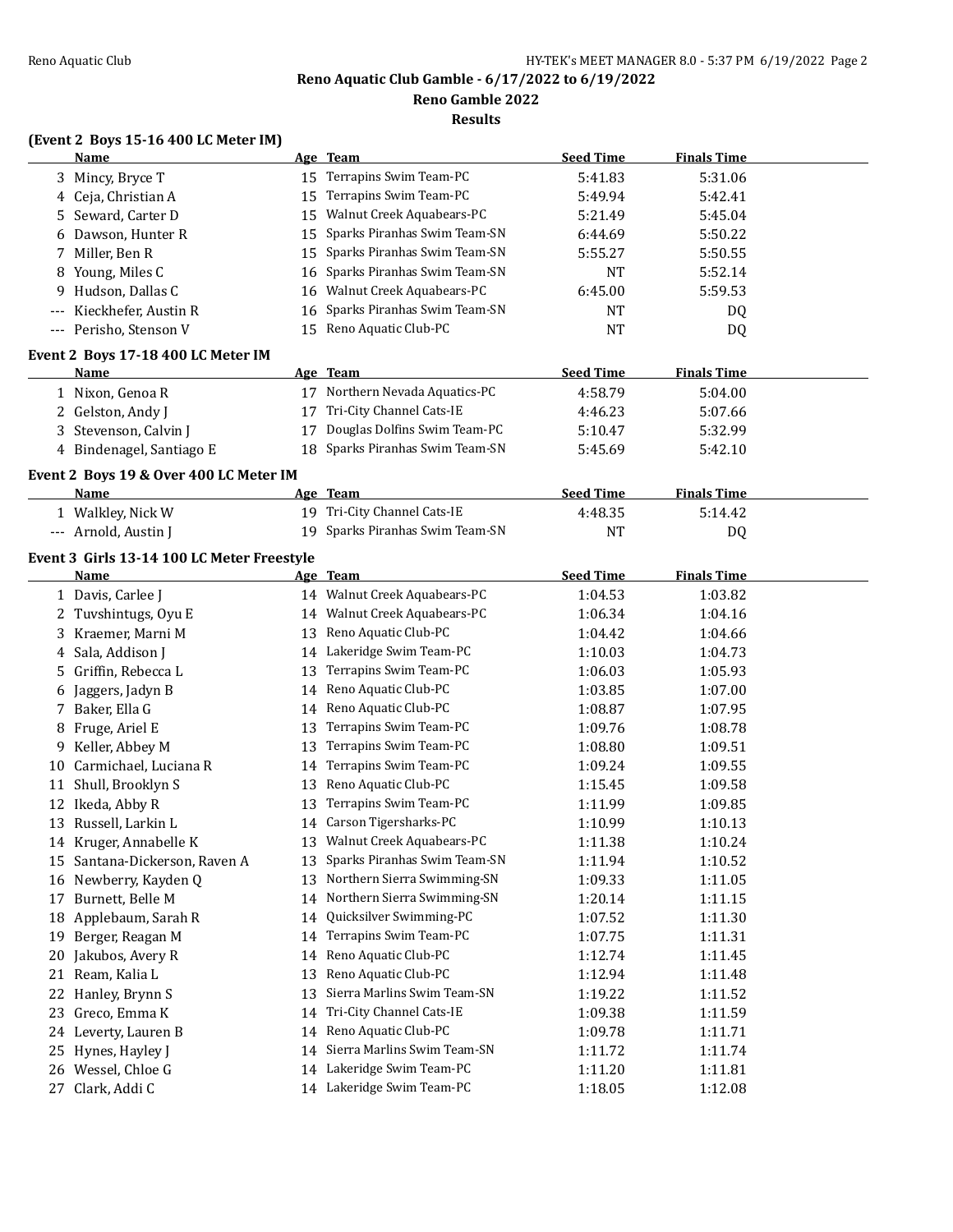**Reno Gamble 2022**

#### **Results**

# **(Event 3 Girls 13-14 100 LC Meter Freestyle)**

|       | <b>Name</b>                                |    | Age Team                     | <b>Seed Time</b> | <b>Finals Time</b> |  |
|-------|--------------------------------------------|----|------------------------------|------------------|--------------------|--|
|       | 28 Hubert, Nevaeh A                        | 13 | Sparks Piranhas Swim Team-SN | 1:14.19          | 1:12.27            |  |
|       | 29 Landon, Chloe N                         | 13 | Northern Nevada Aquatics-PC  | 1:08.01          | 1:12.35            |  |
| 30    | Langer, Teagan S                           | 13 | Reno Aquatic Club-PC         | 1:12.46          | 1:12.44            |  |
| 31    | Carmichael, Sasha A                        | 14 | Terrapins Swim Team-PC       | 1:09.46          | 1:12.99            |  |
| 32    | Gourley, Annalease M                       | 13 | Tri-City Channel Cats-IE     | 1:09.43          | 1:13.27            |  |
| 33    | Markesen, Emilie C                         | 14 | Lakeridge Swim Team-PC       | 1:07.62          | 1:14.36            |  |
| 34    | Bright, Olivia G                           | 13 | Northern Sierra Swimming-SN  | <b>NT</b>        | 1:15.02            |  |
| 35    | McMillin, Shayne M                         | 13 | Northern Nevada Aquatics-PC  | 1:16.89          | 1:15.77            |  |
| 36    | Stevenson, Carli C                         | 14 | Douglas Dolfins Swim Team-PC | 1:17.07          | 1:15.94            |  |
| 37    | Meyer, Addie G                             | 13 | Carson Tigersharks-PC        | 1:16.33          | 1:16.67            |  |
| 38    | Martinez, Aliya L                          | 14 | Sparks Piranhas Swim Team-SN | <b>NT</b>        | 1:17.85            |  |
| 39    | Helms, Marineke A                          | 13 | Northern Sierra Swimming-SN  | 1:25.26          | 1:17.98            |  |
| 40    | Mahoney, Mckayla C                         | 13 | Terrapins Swim Team-PC       | 1:16.68          | 1:18.07            |  |
| 41    | Gale, Kayda L                              | 13 | Sparks Piranhas Swim Team-SN | 1:21.82          | 1:19.23            |  |
| 42    | Clark, Avery N                             | 14 | Lakeridge Swim Team-PC       | 1:19.57          | 1:19.25            |  |
| 43    | Lara, Ava R                                | 13 | Sparks Piranhas Swim Team-SN | 1:20.62          | 1:19.31            |  |
|       | 44 Widney-Large, Anita C                   | 13 | Thunder Coast Aquatics-PC    | 1:16.74          | 1:20.54            |  |
| 45    | Tanimura, Avery I                          | 13 | Walnut Creek Aquabears-PC    | 1:15.66          | 1:20.71            |  |
| 46    | Chiperi, Sofia                             | 13 | Lakeridge Swim Team-PC       | NT               | 1:20.75            |  |
| 47    | Pearson, Rylie B                           | 14 | Reno Aquatic Club-PC         | 1:17.56          | 1:20.86            |  |
| 48    | Weiser, Ellie J                            | 13 | Reno Aquatic Club-PC         | <b>NT</b>        | 1:20.91            |  |
| 49    | Paganelli, Jane J                          | 13 | Sierra Marlins Swim Team-SN  | 1:19.21          | 1:20.99            |  |
| 51    | Lambert, Eva A                             | 13 | Lakeridge Swim Team-PC       | 1:24.52          | 1:22.43            |  |
| 52    | Baskin, Carrie M                           | 14 | Terrapins Swim Team-PC       | 1:22.05          | 1:24.02            |  |
| 53    | Baranowski, Dylan                          | 14 | Reno Aquatic Club-PC         | NT               | 1:26.20            |  |
| 54    | Kieckhefer, Lucy R                         | 13 | Sparks Piranhas Swim Team-SN | 1:24.49          | 1:27.06            |  |
| 55    | Winters, Charlotte M                       | 13 | Sparks Piranhas Swim Team-SN | <b>NT</b>        | 1:27.99            |  |
| 56    | Thompson, Suzie A                          | 13 | Northern Nevada Aquatics-PC  | 1:31.64          | 1:28.59            |  |
| 57    | Perry, Lucy C                              | 14 | Mammoth Lakes Swim Team-PC   | 1:39.79          | 1:30.97            |  |
| 58    | Murray, Aurabella N                        | 13 | Reno Aquatic Club-PC         | <b>NT</b>        | 1:33.95            |  |
| 59    | Dillard, Moriah R                          | 13 | Sparks Piranhas Swim Team-SN | 1:33.36          | 1:36.00            |  |
| 60    | Swisher, Ana Q                             | 13 | Mammoth Lakes Swim Team-PC   | 1:54.29          | 1:41.61            |  |
| 61    | Tousignant, Olivia C                       | 14 | Sparks Piranhas Swim Team-SN | <b>NT</b>        | 1:46.49            |  |
| $---$ | Wurzelbacher, Jojo T                       | 14 | Sierra Marlins Swim Team-SN  | 1:44.14          | <b>NS</b>          |  |
| ---   | Maldonado, Haedynn K                       | 13 | Sparks Piranhas Swim Team-SN | 1:30.05          | NS                 |  |
|       | Event 3 Girls 15-16 100 LC Meter Freestyle |    |                              |                  |                    |  |
|       | <u>Name</u>                                |    | Age Team                     | <b>Seed Time</b> | <b>Finals Time</b> |  |
|       | 1 Fetro, Annikka                           |    | 16 Superior Aquatics-OR      | 1:03.22          | 1:03.70            |  |
|       | 2 Porter, Izzy R                           | 15 | Reno Aquatic Club-PC         | 1:00.99          | 1:03.99            |  |
|       | 3 Patrick, Shayne L                        | 15 | Lakeridge Swim Team-PC       | 1:03.13          | 1:05.21            |  |
| 4     | Palmer, Ella A                             | 16 | Reno Aquatic Club-PC         | 1:05.95          | 1:06.35            |  |
| 5     | Llamas-Cruz, Alexandra                     | 16 | Carson Tigersharks-PC        | 1:04.46          | 1:06.36            |  |
| 6     | Zboinski, Katy L                           | 16 | Reno Aquatic Club-PC         | 1:05.11          | 1:08.05            |  |
| 7     | Talmadge, Donna                            | 15 | Walnut Creek Aquabears-PC    | 1:07.62          | 1:08.16            |  |
| 8     | Ciolli, Malia A                            | 16 | Tri-City Channel Cats-IE     | 1:07.34          | 1:08.90            |  |
| 9     | Duffy, Keira N                             | 15 | Douglas Dolfins Swim Team-PC | 1:09.56          | 1:09.06            |  |
| 10    | Elwood, Jazmin                             | 16 | <b>Superior Aquatics-OR</b>  | 1:12.37          | 1:09.16            |  |
|       | 11 Mincy, Mackenzie R                      |    | 15 Terrapins Swim Team-PC    | 1:07.28          | 1:09.78            |  |

12 Bradley, Tsila R 16 Reno Aquatic Club-PC 1:11.57 1:10.41 13 Scott, Keira R 16 Reno Aquatic Club-PC 1:08.28 1:10.58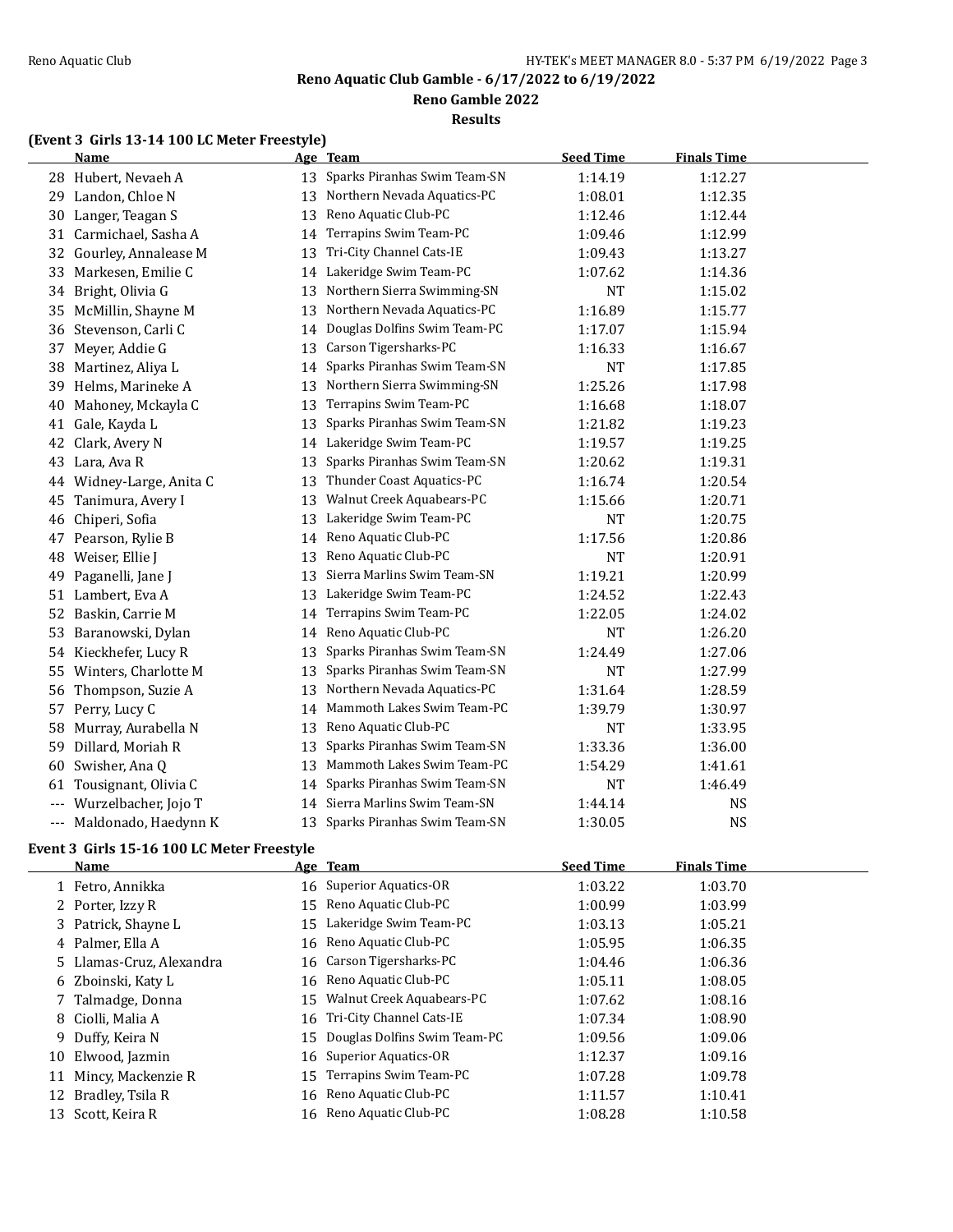**Reno Gamble 2022**

#### **Results**

# **(Event 3 Girls 15-16 100 LC Meter Freestyle)**

|                                          | and to too be meter recognes<br><b>Name</b>    |    | Age Team                        | <b>Seed Time</b>   | <b>Finals Time</b> |  |
|------------------------------------------|------------------------------------------------|----|---------------------------------|--------------------|--------------------|--|
|                                          | 14 Demitropoulos, Avery M                      |    | 15 Sparks Piranhas Swim Team-SN | 1:11.61            | 1:10.91            |  |
|                                          | 15 Platz, Lucy T                               |    | 16 Reno Aquatic Club-PC         | 1:09.62            | 1:11.53            |  |
|                                          | 16 Leblanc, Arene J                            |    | 16 Carson Tigersharks-PC        | 1:09.12            | 1:11.81            |  |
|                                          | 17 Russell, Brynn A                            |    | 16 Carson Tigersharks-PC        | 1:09.99            | 1:12.25            |  |
|                                          | *18 Whitehouse, Cassie L                       |    | 16 Reno Aquatic Club-PC         | 1:15.25            | 1:12.29            |  |
|                                          | *18 Smith, Hope X                              | 15 | Lakeridge Swim Team-PC          | 1:12.79            | 1:12.29            |  |
|                                          | 20 Williams, Calliope M                        |    | 16 Lakeridge Swim Team-PC       | 1:09.71            | 1:12.80            |  |
|                                          | 21 Nerska, Alex K                              | 15 | Carson Tigersharks-PC           | 1:06.51            | 1:13.37            |  |
|                                          | 22 Goss, Gracie G                              | 15 | Douglas Dolfins Swim Team-PC    | 1:14.64            | 1:13.49            |  |
| 23                                       | Pflieger, Isabella R                           | 15 | Reno Aquatic Club-PC            | 1:13.59            | 1:15.03            |  |
|                                          | 24 Petit, Emily J                              | 15 | Lakeridge Swim Team-PC          | 1:11.23            | 1:15.45            |  |
| 25                                       | Booth, Isabelle A                              | 15 | Tri-City Channel Cats-IE        | 1:15.96            | 1:16.32            |  |
|                                          | 26 Bender, Maris D                             | 15 | Northern Nevada Aquatics-PC     | <b>NT</b>          | 1:16.99            |  |
|                                          | 27 Nguyen, Venice T                            | 15 | Northern Nevada Aquatics-PC     | <b>NT</b>          | 1:17.56            |  |
|                                          | 28 Potts-Cosman, Gracie E                      | 16 | Sparks Piranhas Swim Team-SN    | 1:15.38            | 1:18.74            |  |
| 29                                       | McLean, Sofie E                                | 15 | Lakeridge Swim Team-PC          | 1:19.71            | 1:19.00            |  |
| 30                                       | Ingram, Sydney J                               | 15 | Carson Tigersharks-PC           | 1:17.59            | 1:19.53            |  |
| 31                                       | Soto, Savannah E                               | 15 | Carson Tigersharks-PC           | 1:16.58            | 1:22.36            |  |
| 32                                       | Murray, Aelli L                                | 16 | Reno Aquatic Club-PC            |                    |                    |  |
|                                          | Mitchell, Joezie                               |    | 16 Superior Aquatics-OR         | 1:32.01<br>1:07.96 | 1:23.16<br>NS.     |  |
| $\hspace{0.05cm} \ldots \hspace{0.05cm}$ |                                                |    |                                 |                    |                    |  |
|                                          | Event 3 Girls 17-18 100 LC Meter Freestyle     |    |                                 |                    |                    |  |
|                                          | <b>Name</b>                                    |    | Age Team                        | <b>Seed Time</b>   | <b>Finals Time</b> |  |
|                                          | 1 Buono, Katelyn N                             |    | 18 Reno Aquatic Club-PC         | 1:00.79            | 1:04.05            |  |
|                                          | 2 Schott, Emma L                               | 18 | Lakeridge Swim Team-PC          | 1:00.19            | 1:04.75            |  |
| 3                                        | Crain, Addison E                               | 17 | Reno Aquatic Club-PC            | 1:06.09            | 1:05.53            |  |
| 4                                        | Mcginnis, Bryn M                               | 18 | Tri-City Channel Cats-IE        | 1:03.71            | 1:06.68            |  |
| 5.                                       | Koler, Darian C                                | 17 | Lakeridge Swim Team-PC          | 1:03.31            | 1:06.89            |  |
| 6                                        | Jaggers, Maddy N                               | 17 | Reno Aquatic Club-PC            | 1:04.22            | 1:06.91            |  |
| 7.                                       | Saldana, Sophia O                              | 17 | Terrapins Swim Team-PC          | 1:04.58            | 1:08.26            |  |
|                                          | 8 Herschbach, Abby M                           | 17 | Reno Aquatic Club-PC            | 1:07.68            | 1:09.57            |  |
| 9                                        | Pienkoski, Natalie R                           | 17 | Reno Aquatic Club-PC            | 1:09.09            | 1:10.27            |  |
| 10                                       | Calhoun, Joy L                                 | 18 | Lakeridge Swim Team-PC          | 1:13.87            | 1:12.04            |  |
|                                          | 11 Reich, Ava H                                | 17 | Lakeridge Swim Team-PC          | 1:15.70            | 1:16.14            |  |
|                                          | 12 Stanley, Marian F                           | 17 | Sparks Piranhas Swim Team-SN    | 1:14.68            | 1:17.83            |  |
|                                          | 13 Harmon, Claire M                            |    | 18 Northern Nevada Aquatics-PC  | 1:13.55            | 1:18.39            |  |
|                                          | 14 Riboux, Molly M                             |    | 18 Northern Nevada Aquatics-PC  | NT                 | 1:20.69            |  |
|                                          | Event 3 Girls 19 & Over 100 LC Meter Freestyle |    |                                 |                    |                    |  |
|                                          | Name                                           |    | Age Team                        | <b>Seed Time</b>   | <b>Finals Time</b> |  |
|                                          | 1 Geldmacher, Regan A                          |    | 19 Tri-City Channel Cats-IE     | 1:00.52            | 1:02.55            |  |
|                                          |                                                |    |                                 |                    |                    |  |
|                                          | Event 4 Boys 13-14 100 LC Meter Freestyle      |    |                                 |                    |                    |  |
|                                          | <u>Name</u>                                    |    | Age Team                        | <b>Seed Time</b>   | <b>Finals Time</b> |  |
|                                          | 1 Nonaka, Ben M                                |    | 14 Walnut Creek Aquabears-PC    | 1:01.09            | 1:00.01            |  |
|                                          | 2 Kirby, Chance T                              |    | 14 Reno Aquatic Club-PC         | 1:02.03            | 1:02.79            |  |
| 3                                        | Page, Beckett A                                | 14 | Mammoth Lakes Swim Team-PC      | 1:10.48            | 1:03.78            |  |
| 4                                        | Cryan, Kenny M                                 |    | 14 Tri-City Channel Cats-IE     | 1:02.34            | 1:03.90            |  |
|                                          | Curran, Alastair M                             | 14 | Terrapins Swim Team-PC          | 1:06.28            | 1:04.08            |  |
| 6                                        | Rocco, Macallan C                              | 14 | Sierra Marlins Swim Team-SN     | 1:20.06            | 1:04.13            |  |
|                                          | 7 Gleason, Tim J                               |    | 14 Douglas Dolfins Swim Team-PC | 1:06.08            | 1:04.96            |  |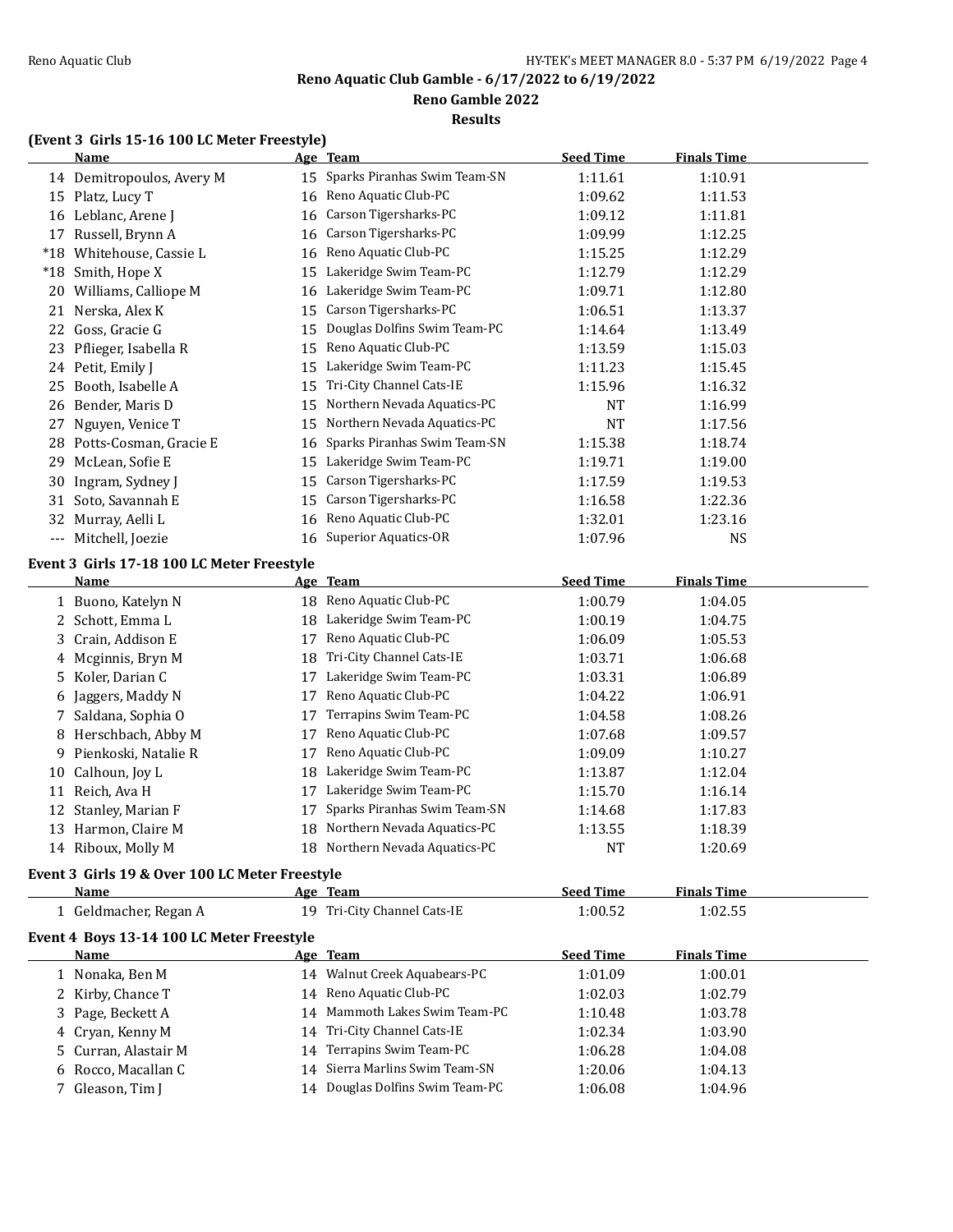**Reno Gamble 2022**

### **Results**

# **(Event 4 Boys 13-14 100 LC Meter Freestyle)**

|       | <b>Name</b>                |    | Age Team                     | <b>Seed Time</b> | <b>Finals Time</b> |  |
|-------|----------------------------|----|------------------------------|------------------|--------------------|--|
|       | 8 Young-McMurchie, Rowan H | 14 | Tri-City Channel Cats-IE     | 1:03.56          | 1:05.06            |  |
| 9     | Aramini, Angelo L          | 13 | Reno Aquatic Club-PC         | 1:08.60          | 1:06.93            |  |
| 10    | Lanza, John S              | 14 | Sierra Marlins Swim Team-SN  | 1:07.86          | 1:07.81            |  |
| 11    | Ceja, Jacob A              | 13 | Terrapins Swim Team-PC       | 1:07.12          | 1:07.84            |  |
| 12    | Lott, Brycen E             | 13 | Terrapins Swim Team-PC       | 1:10.15          | 1:08.67            |  |
| 13    | Grant, Previn I            | 14 | Reno Aquatic Club-PC         | 1:17.88          | 1:08.68            |  |
|       | 14 Lotosh, Ben D           | 13 | Thunder Coast Aquatics-PC    | 1:16.18          | 1:09.11            |  |
| 15    | Henderson, Rylie R         | 13 | Sparks Piranhas Swim Team-SN | 1:10.50          | 1:09.99            |  |
| 16    | Swenski, Ethan L           | 13 | Sparks Piranhas Swim Team-SN | 1:10.01          | 1:11.14            |  |
| 17    | Larson, William R          | 14 | Thunder Coast Aquatics-PC    | 1:09.31          | 1:11.24            |  |
| 18    | Hemsworth, Blake J         | 13 | Thunder Coast Aquatics-PC    | 1:12.44          | 1:11.35            |  |
| 19    | Varganov, Daniel S         | 13 | Northern Nevada Aquatics-PC  | 1:13.04          | 1:12.86            |  |
| 20    | Guttormsen, Kameron E      | 14 | Thunder Coast Aquatics-PC    | 1:13.22          | 1:12.89            |  |
| 21    | Frydman, Ari J             | 13 | Sparks Piranhas Swim Team-SN | 1:20.01          | 1:15.66            |  |
| 22    | Madole, Charles A          | 13 | Reno Aquatic Club-PC         | 1:29.72          | 1:15.89            |  |
| 23    | Hall, Alex D               | 14 | Sparks Piranhas Swim Team-SN | 1:18.10          | 1:17.26            |  |
| 24    | Wolfe, Hunter J            | 14 | Sparks Piranhas Swim Team-SN | 1:16.64          | 1:17.49            |  |
| 25    | Kieckhefer, Lincoln R      | 13 | Sparks Piranhas Swim Team-SN | 1:22.23          | 1:18.78            |  |
| 26    | Goss, Lucas C              | 13 | Douglas Dolfins Swim Team-PC | 1:24.76          | 1:20.77            |  |
| 27    | Rowlett, Baylen W          | 14 | Douglas Dolfins Swim Team-PC | 1:20.90          | 1:21.54            |  |
| 28    | Forman, Bowdoin A          | 13 | Reno Aquatic Club-PC         | 1:27.81          | 1:23.64            |  |
| 29    | McAdam, Patrick R          | 13 | Sparks Piranhas Swim Team-SN | 1:23.37          | 1:24.49            |  |
| 30    | Gladstone, Ian M           | 13 | Sparks Piranhas Swim Team-SN | NT               | 1:25.15            |  |
| 31    | Guttormsen, Tyson S        | 13 | Thunder Coast Aquatics-PC    | 1:21.41          | 1:25.22            |  |
| 32    | Upham, Gavin R             | 14 | Reno Aquatic Club-PC         | NT               | 1:28.01            |  |
| $---$ | Lee, Daniel                | 13 | Reno Aquatic Club-PC         | NT               | <b>NS</b>          |  |

# **Event 4 Boys 15-16 100 LC Meter Freestyle**

|    | Name                |    | Age Team                     | <b>Seed Time</b> | <b>Finals Time</b> |
|----|---------------------|----|------------------------------|------------------|--------------------|
|    | 1 LI, Aden H        | 15 | Terrapins Swim Team-PC       | 58.75            | 58.31              |
|    | Hustead, Wally B    | 15 | Northern Nevada Aquatics-PC  | 1:00.86          | 59.52              |
| 3  | Rosol, Jackson O    | 16 | Reno Aquatic Club-PC         | 1:00.31          | 1:00.23            |
|    | 4 Light, Jude B     | 15 | Reno Aquatic Club-PC         | 1:00.55          | 1:00.54            |
| 5. | Reddig, Jaxon G     | 15 | Sparks Piranhas Swim Team-SN | 1:04.09          | 1:01.00            |
| 6  | Mincy, Bryce T      | 15 | Terrapins Swim Team-PC       | 1:01.06          | 1:02.12            |
| 7  | Dawson, Hunter R    | 15 | Sparks Piranhas Swim Team-SN | 1:05.65          | 1:02.21            |
| 8  | Zuniga, Lance       | 16 | Lakeridge Swim Team-PC       | 59.90            | 1:02.65            |
| 9. | Peuchaud, Jacques B | 16 | Reno Aquatic Club-PC         | 1:07.64          | 1:03.03            |
| 10 | Hudson, Dallas C    | 16 | Walnut Creek Aquabears-PC    | 1:03.00          | 1:03.51            |
| 11 | Schemenauer, Luke D | 16 | Reno Aquatic Club-PC         | <b>NT</b>        | 1:04.17            |
| 12 | Schott, Evan D      | 15 | Reno Aquatic Club-PC         | 1:12.01          | 1:04.33            |
| 13 | Ceja, Christian A   | 15 | Terrapins Swim Team-PC       | 1:01.20          | 1:04.44            |
| 14 | Grant, Teson H      | 16 | Reno Aquatic Club-PC         | 1:03.81          | 1:05.19            |
| 15 | Young, Miles C      | 16 | Sparks Piranhas Swim Team-SN | 1:07.48          | 1:05.28            |
| 16 | Cleary, Finn M      | 15 | Terrapins Swim Team-PC       | 1:04.16          | 1:05.75            |
| 17 | Motta, Ryan J       | 16 | Lakeridge Swim Team-PC       | 1:10.72          | 1:06.59            |
| 18 | Koenig, Zachary P   | 16 | Sparks Piranhas Swim Team-SN | 1:09.95          | 1:06.92            |
| 19 | Hall, Zayne J       | 15 | Northern Nevada Aquatics-PC  | 1:05.09          | 1:07.43            |
| 20 | Kalley, Ewan F      | 15 | Carson Tigersharks-PC        | 1:08.02          | 1:07.99            |
| 21 | Doan, Nicholas      | 16 | Reno Aquatic Club-PC         | <b>NT</b>        | 1:10.15            |
| 22 | Marchi, Cooper M    | 15 | Northern Sierra Swimming-SN  | 1:42.73          | 1:13.93            |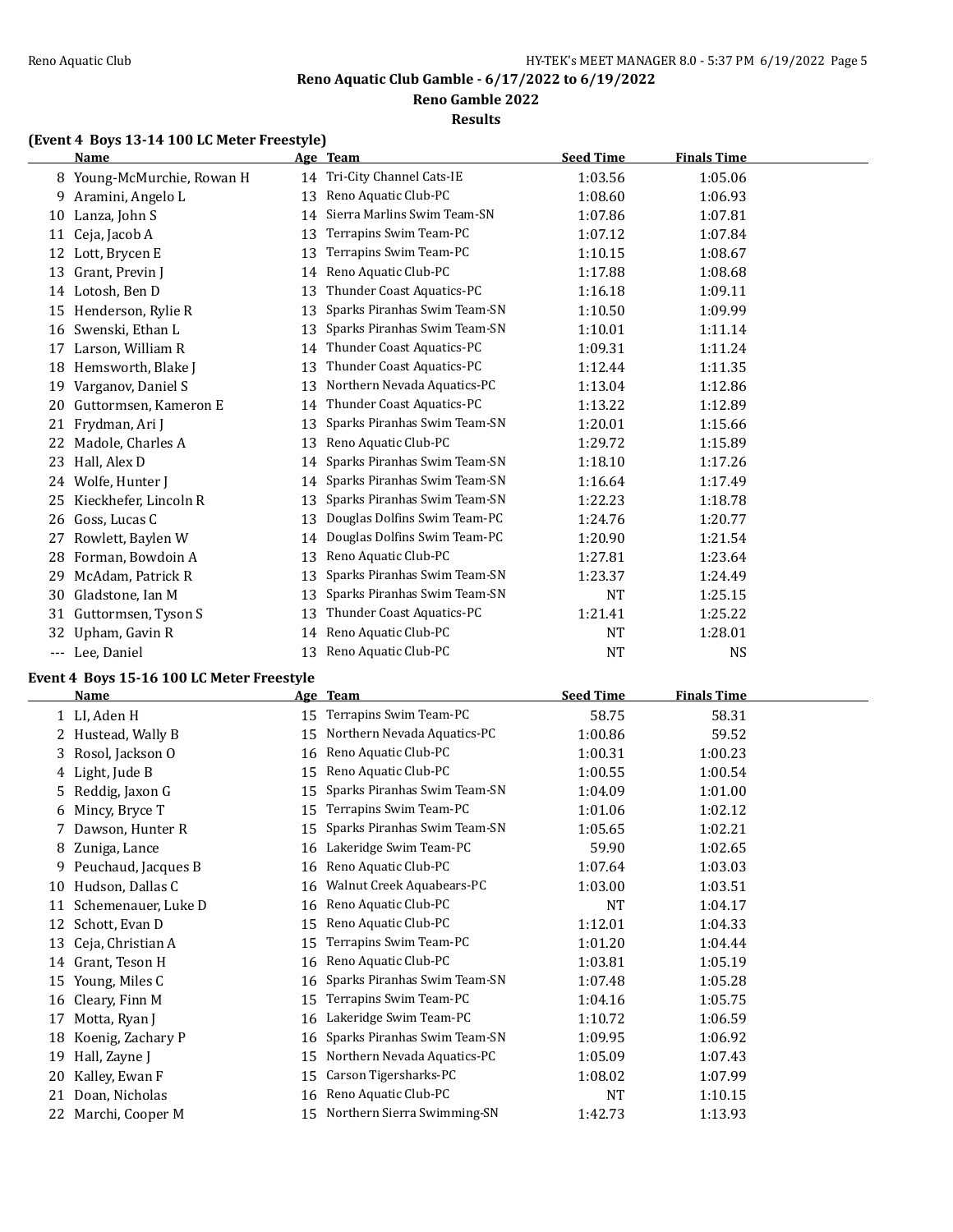**Reno Gamble 2022**

**Results**

# **(Event 4 Boys 15-16 100 LC Meter Freestyle)**

|          | Name                                          |          | Age Team                                             | <b>Seed Time</b>   | <b>Finals Time</b> |  |
|----------|-----------------------------------------------|----------|------------------------------------------------------|--------------------|--------------------|--|
|          | 23 Upham, Gage W                              |          | 16 Reno Aquatic Club-PC                              | 1:13.06            | 1:24.98            |  |
|          | Event 4 Boys 17-18 100 LC Meter Freestyle     |          |                                                      |                    |                    |  |
|          | Name                                          |          | Age Team                                             | <b>Seed Time</b>   | <b>Finals Time</b> |  |
|          | 1 Nixon, Genoa R                              |          | 17 Northern Nevada Aquatics-PC                       | 55.04              | 55.59              |  |
|          | 2 Washburn, Carson                            |          | 18 Superior Aquatics-OR                              | 56.28              | 57.66              |  |
| 3        | Belflower, Ian J                              |          | 18 Reno Aquatic Club-PC                              | 55.30              | 58.05              |  |
| 4        | Lindley, Sam R                                | 18       | Reno Aquatic Club-PC                                 | 54.40              | 58.07              |  |
| 5        | Myers, Brayden T                              | 17       | Reno Aquatic Club-PC                                 | 1:00.92            | 59.16              |  |
| 6        | Pflieger, Aidan M                             | 17       | Reno Aquatic Club-PC                                 | 56.14              | 59.48              |  |
| 7        | Stevenson, Calvin J                           | 17       | Douglas Dolfins Swim Team-PC                         | 58.96              | 1:00.79            |  |
| 8        | Quinonez Pena, David F                        | 17       | Reno Aquatic Club-PC                                 | 59.56              | 1:01.06            |  |
| 9        | Cosman, James M                               | 17       | Sparks Piranhas Swim Team-SN                         | 1:02.99            | 1:02.04            |  |
| 10       | Dixon, Alex S                                 | 18       | Lakeridge Swim Team-PC                               | 59.45              | 1:03.42            |  |
|          | 11 Bindenagel, Santiago E                     | 18       | Sparks Piranhas Swim Team-SN                         | 1:06.46            | 1:05.01            |  |
|          | 12 Daniels, Ethan J                           | 18       | Reno Aquatic Club-PC                                 | 1:06.26            | 1:05.73            |  |
|          | 13 Rule-Davis, Brett G                        | 18       | Mammoth Lakes Swim Team-PC                           | 1:05.27            | 1:06.18            |  |
|          | --- Hamel, Thomas                             | 17       | North Bay Aquatics-PC                                | 45.00              | <b>NS</b>          |  |
|          | Event 4 Boys 19 & Over 100 LC Meter Freestyle |          |                                                      |                    |                    |  |
|          | <b>Name</b>                                   |          | Age Team                                             | <b>Seed Time</b>   | <b>Finals Time</b> |  |
|          | 1 Arnold, Austin J                            |          | 19 Sparks Piranhas Swim Team-SN                      | 57.09              | 1:01.31            |  |
|          | 2 Copeland, Logan W                           |          | 20 Sparks Piranhas Swim Team-SN                      | 58.63              | 1:05.46            |  |
|          |                                               |          |                                                      |                    |                    |  |
|          | Event 5 Girls 13-14 200 LC Meter Backstroke   |          |                                                      |                    |                    |  |
|          | <u>Name</u>                                   |          | Age Team                                             | <b>Seed Time</b>   | <b>Finals Time</b> |  |
|          | 1 Kraemer, Marni M                            |          | 13 Reno Aquatic Club-PC<br>14 Lakeridge Swim Team-PC | 2:34.70            | 2:36.94            |  |
|          | 2 Sala, Addison J                             |          | Terrapins Swim Team-PC                               | 2:32.28            | 2:37.09            |  |
| 3        | Cottam, Madelyn S                             | 13       | Terrapins Swim Team-PC                               | 2:45.39            | 2:45.96            |  |
| 4        | Carmichael, Luciana R                         | 14       | Terrapins Swim Team-PC                               | 2:44.76<br>2:46.28 | 2:48.09            |  |
| 5        | Fruge, Ariel E                                | 13       | Tri-City Channel Cats-IE                             |                    | 2:49.12            |  |
| 6        | Gourley, Annalease M                          | 13       | Sparks Piranhas Swim Team-SN                         | 2:42.94            | 2:51.79<br>2:53.31 |  |
| 7        | Santana-Dickerson, Raven A                    | 13       | Reno Aquatic Club-PC                                 | 2:54.65            |                    |  |
| 8        | Baker, Ella G                                 | 14       | Terrapins Swim Team-PC                               | 2:47.55            | 2:53.99<br>2:54.05 |  |
| 9        | Keller, Abbey M<br>Landon, Chloe N            | 13<br>13 | Northern Nevada Aquatics-PC                          | 2:51.48            |                    |  |
| 10       | 11 Ikeda, Abby R                              | 13       | Terrapins Swim Team-PC                               | 2:48.78<br>3:05.00 | 2:55.12<br>2:58.02 |  |
|          | 12 Griffin, Rebecca L                         | 13       | Terrapins Swim Team-PC                               | 3:14.37            |                    |  |
|          |                                               |          | 14 Northern Sierra Swimming-SN                       |                    | 3:00.24<br>3:02.18 |  |
|          | 13 Burnett, Belle M<br>Greco, Emma K          | 14       | Tri-City Channel Cats-IE                             | 3:10.28<br>2:55.85 | 3:02.56            |  |
| 14<br>15 | Kruger, Annabelle K                           | 13       | Walnut Creek Aquabears-PC                            | 3:03.99            | 3:02.59            |  |
| 16       | Carmichael, Sasha A                           | 14       | Terrapins Swim Team-PC                               | 2:55.04            | 3:03.48            |  |
| 17       | Russell, Larkin L                             | 14       | Carson Tigersharks-PC                                | 2:52.86            | 3:03.76            |  |
| 18       | Hubert, Nevaeh A                              | 13       | Sparks Piranhas Swim Team-SN                         | 3:09.82            | 3:04.75            |  |
| 19       | Hanley, Brynn S                               | 13       | Sierra Marlins Swim Team-SN                          | <b>NT</b>          | 3:08.44            |  |
| 20       | Helms, Marineke A                             | 13       | Northern Sierra Swimming-SN                          | 3:13.33            | 3:14.19            |  |
|          | Baskin, Carrie M                              |          | Terrapins Swim Team-PC                               |                    |                    |  |
| 21<br>22 | Mahoney, Mckayla C                            | 14<br>13 | Terrapins Swim Team-PC                               | 3:18.27<br>3:16.19 | 3:16.94<br>3:17.47 |  |
| 23       | Martinez, Aliya L                             | 14       | Sparks Piranhas Swim Team-SN                         | <b>NT</b>          | 3:18.14            |  |
|          | 24 Pearson, Rylie B                           | 14       | Reno Aquatic Club-PC                                 | 3:10.87            | 3:19.92            |  |
|          | 25 Heyder, Makala M                           | 13       | Carson Tigersharks-PC                                | 3:26.47            | 3:20.99            |  |
|          |                                               |          |                                                      |                    |                    |  |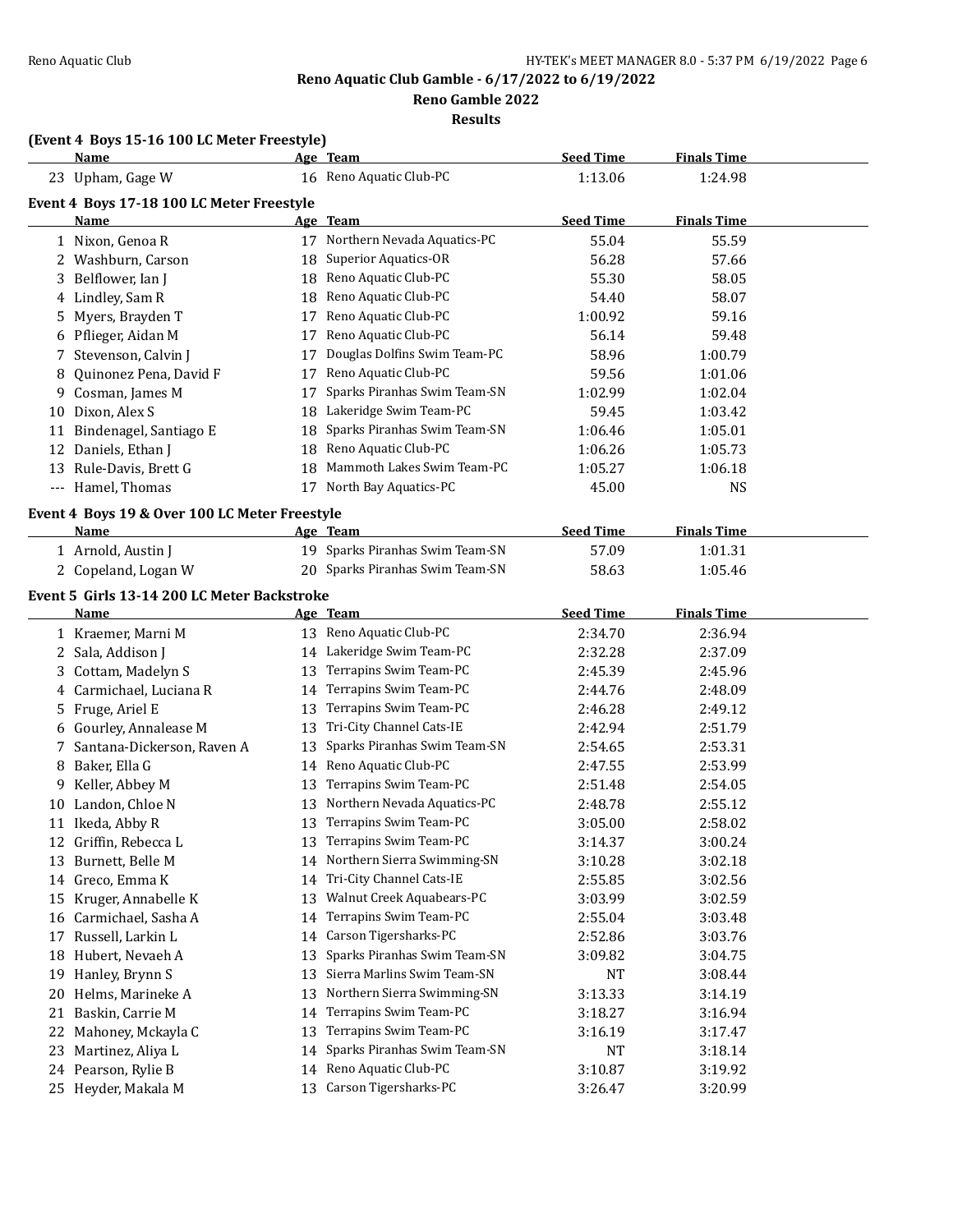**Reno Gamble 2022**

**Results**

# **(Event 5 Girls 13-14 200 LC Meter Backstroke)**

|       | <b>Name</b>                                 |          | Age Team                        | <b>Seed Time</b> | <b>Finals Time</b> |  |
|-------|---------------------------------------------|----------|---------------------------------|------------------|--------------------|--|
|       | 26 Kieckhefer, Lucy R                       |          | 13 Sparks Piranhas Swim Team-SN | <b>NT</b>        | 3:42.16            |  |
|       | 27 Paganelli, Jane J                        | 13       | Sierra Marlins Swim Team-SN     | <b>NT</b>        | 3:44.52            |  |
| 28    | Chiperi, Sofia                              | 13       | Lakeridge Swim Team-PC          | <b>NT</b>        | 3:44.61            |  |
| 29    | Murray, Aurabella N                         | 13       | Reno Aquatic Club-PC            | <b>NT</b>        | 3:46.98            |  |
| 30    | Lambert, Eva A                              | 13       | Lakeridge Swim Team-PC          | 3:35.50          | 3:49.72            |  |
| 31    | Swisher, Ana Q                              | 13       | Mammoth Lakes Swim Team-PC      | <b>NT</b>        | 4:16.62            |  |
| ---   | Hynes, Hayley J                             | 14       | Sierra Marlins Swim Team-SN     | 3:09.47          | DQ                 |  |
|       | Newberry, Kayden Q                          | 13       | Northern Sierra Swimming-SN     | 2:43.33          | DQ                 |  |
| $---$ | Wurzelbacher, Jojo T                        | 14       | Sierra Marlins Swim Team-SN     | 3:12.50          | <b>NS</b>          |  |
|       | Event 5 Girls 15-16 200 LC Meter Backstroke |          |                                 |                  |                    |  |
|       | Name                                        |          | Age Team                        | <b>Seed Time</b> | <b>Finals Time</b> |  |
|       | 1 Patrick, Shayne L                         |          | 15 Lakeridge Swim Team-PC       | 2:47.86          | 2:43.13            |  |
|       | 2 Hemsworth, Audrey K                       |          | 16 Thunder Coast Aquatics-PC    | 2:41.16          | 2:44.51            |  |
|       | 3 Cleary, Grace M                           | 15       | Terrapins Swim Team-PC          | 2:42.98          | 2:49.45            |  |
|       | 4 Llamas-Cruz, Alexandra                    | 16       | Carson Tigersharks-PC           | 2:43.19          | 2:50.20            |  |
|       | 5 Smith, Hope X                             | 15       | Lakeridge Swim Team-PC          | 2:47.68          | 2:54.08            |  |
|       |                                             |          | Carson Tigersharks-PC           | 2:44.92          |                    |  |
| 6     | Russell, Brynn A                            | 16<br>16 | Carson Tigersharks-PC           |                  | 2:54.30            |  |
| 7     | Leblanc, Arene J                            |          | Reno Aquatic Club-PC            | 2:51.11          | 2:54.87            |  |
| 8     | Porter, Izzy R                              | 15       |                                 | 2:42.39          | 2:55.04            |  |
| 9     | Fetro, Annikka                              | 16       | <b>Superior Aquatics-OR</b>     | 3:00.33          | 2:55.75            |  |
| 10    | Ciolli, Malia A                             | 16       | Tri-City Channel Cats-IE        | 2:52.23          | 2:56.18            |  |
| 11    | Mincy, Mackenzie R                          | 15       | Terrapins Swim Team-PC          | 2:54.52          | 2:58.79            |  |
|       | 12 Booth, Isabelle A                        | 15       | Tri-City Channel Cats-IE        | 3:03.04          | 3:08.31            |  |
|       | 13 Demitropoulos, Avery M                   | 15       | Sparks Piranhas Swim Team-SN    | 3:10.93          | 3:11.00            |  |
|       | 14 Potts-Cosman, Gracie E                   | 16       | Sparks Piranhas Swim Team-SN    | 3:40.59          | 3:18.52            |  |
| 15    | Pflieger, Isabella R                        | 15       | Reno Aquatic Club-PC            | 3:06.24          | 3:20.73            |  |
|       | 16 McLean, Sofie E                          | 15       | Lakeridge Swim Team-PC          | 3:19.53          | 3:25.63            |  |
| 17    | Kieckhefer, Aspen R                         | 16       | Sparks Piranhas Swim Team-SN    | <b>NT</b>        | 3:32.94            |  |
| ---   | Grieve, Millie M                            |          | 15 Lakeridge Swim Team-PC       | 2:48.29          | DQ                 |  |
|       | Event 5 Girls 17-18 200 LC Meter Backstroke |          |                                 |                  |                    |  |
|       | Name                                        |          | <u>Age Team</u>                 | <b>Seed Time</b> | <b>Finals Time</b> |  |
|       | 1 Chan, Diana L                             |          | 17 Terrapins Swim Team-PC       | 2:23.40          | 2:34.64            |  |
|       | 2 Dawson, Erin A                            | 18       | Sparks Piranhas Swim Team-SN    | 2:28.89          | 2:36.26            |  |
|       | 3 Pienkoski, Natalie R                      | 17       | Reno Aquatic Club-PC            | 2:30.44          | 2:43.87            |  |
|       | 4 Crain, Addison E                          | 17       | Reno Aquatic Club-PC            | 2:27.07          | 2:45.66            |  |
| 5     | Calhoun, Joy L                              |          | 18 Lakeridge Swim Team-PC       | 3:01.02          | 2:54.50            |  |
|       | 6 Saldana, Sophia O                         | 17       | Terrapins Swim Team-PC          | 2:44.29          | 2:59.62            |  |
| 7     | Reich, Ava H                                | 17       | Lakeridge Swim Team-PC          | 2:51.27          | 3:06.87            |  |
| 8     | Harmon, Claire M                            | 18       | Northern Nevada Aquatics-PC     | 3:05.54          | 3:20.96            |  |
|       | --- Karam, Emma W                           | 17       | Reno Aquatic Club-PC            | 2:12.43          | DQ                 |  |
|       | Event 6 Boys 13-14 200 LC Meter Backstroke  |          |                                 |                  |                    |  |
|       | <b>Name</b>                                 |          | Age Team                        | <b>Seed Time</b> | <b>Finals Time</b> |  |
|       | 1 Nonaka, Ben M                             |          | 14 Walnut Creek Aquabears-PC    | 2:28.29          | 2:31.30            |  |
|       | 2 Cryan, Kenny M                            |          | 14 Tri-City Channel Cats-IE     | 2:42.29          | 2:42.29            |  |
|       | 3 Kirby, Chance T                           | 14       | Reno Aquatic Club-PC            | 2:37.34          | 2:42.89            |  |
|       | 4 Curran, Alastair M                        | 14       | Terrapins Swim Team-PC          | 2:41.23          | 2:46.11            |  |
|       | 5 Lanza, John S                             | 14       | Sierra Marlins Swim Team-SN     | 2:44.08          | 2:46.80            |  |
|       | 6 Rocco, Macallan C                         |          | 14 Sierra Marlins Swim Team-SN  | NT               | 2:50.39            |  |
|       |                                             |          |                                 |                  |                    |  |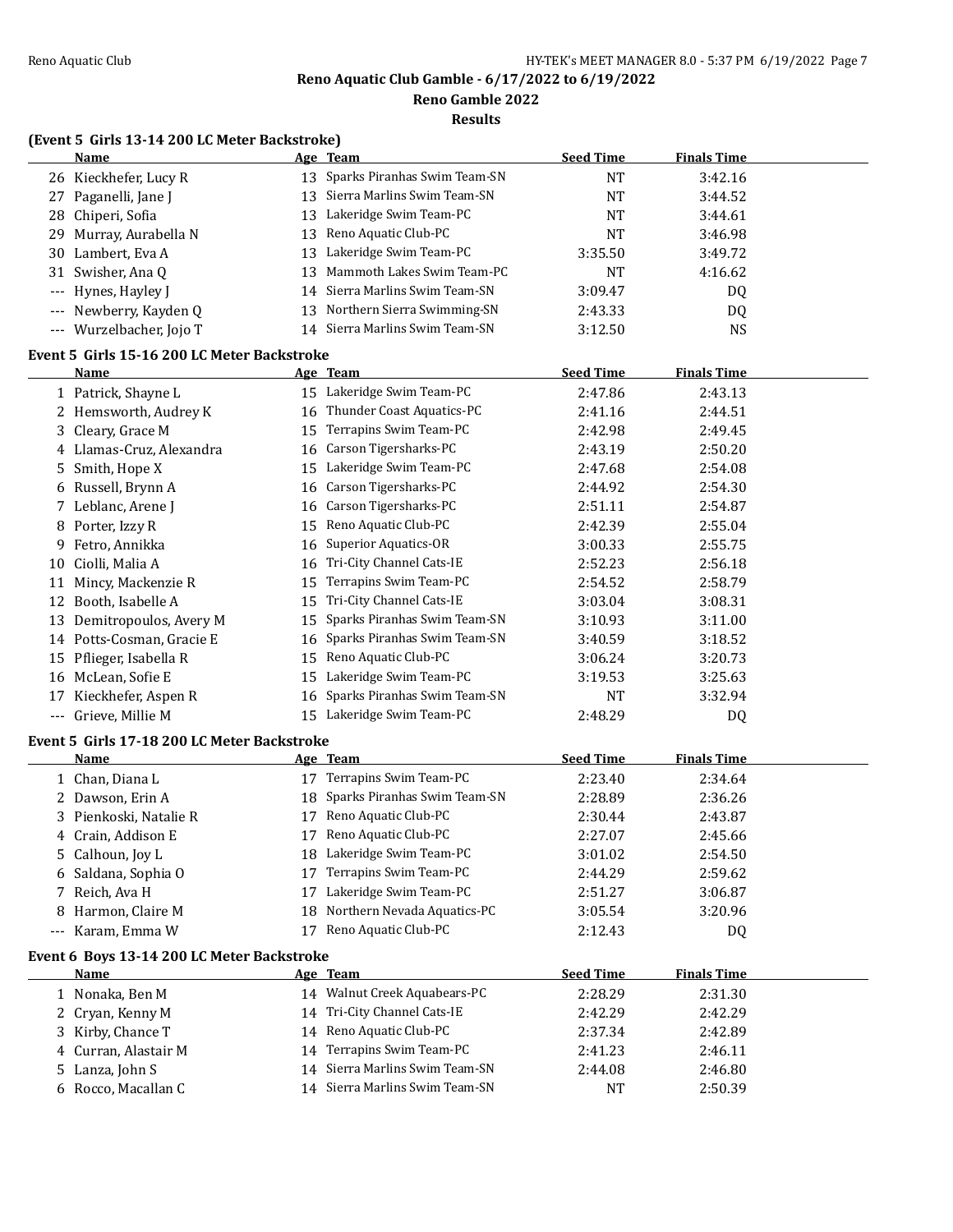**Reno Gamble 2022**

**Results**

# **(Event 6 Boys 13-14 200 LC Meter Backstroke)**

|                     | <b>Name</b>           |    | Age Team                        | <b>Seed Time</b> | <b>Finals Time</b> |  |
|---------------------|-----------------------|----|---------------------------------|------------------|--------------------|--|
|                     | 7 Miller, Nick J      |    | 13 Sparks Piranhas Swim Team-SN | 2:52.45          | 2:51.70            |  |
| 8                   | Ceja, Jacob A         | 13 | Terrapins Swim Team-PC          | 2:55.77          | 2:53.48            |  |
|                     | 9 Henderson, Rylie R  | 13 | Sparks Piranhas Swim Team-SN    | 2:57.96          | 2:58.73            |  |
|                     | 10 Aramini, Angelo L  | 13 | Reno Aquatic Club-PC            | NT               | 2:59.99            |  |
| 11                  | Lotosh, Ben D         | 13 | Thunder Coast Aquatics-PC       | NT               | 3:02.19            |  |
|                     | 12 Page, Beckett A    |    | 14 Mammoth Lakes Swim Team-PC   | <b>NT</b>        | 3:02.97            |  |
| 13                  | Lott, Brycen E        | 13 | Terrapins Swim Team-PC          | NT               | 3:09.35            |  |
| 14                  | Wolfe, Hunter J       |    | 14 Sparks Piranhas Swim Team-SN | 2:52.95          | 3:19.85            |  |
| 15                  | Lum, Chase A          |    | 13 Carson Tigersharks-PC        | 3:38.00          | 3:27.23            |  |
| 16                  | Madole, Charles A     | 13 | Reno Aquatic Club-PC            | <b>NT</b>        | 3:42.77            |  |
| 17                  | Forman, Bowdoin A     | 13 | Reno Aquatic Club-PC            | <b>NT</b>        | 3:50.70            |  |
| 18                  | Upham, Gavin R        |    | 14 Reno Aquatic Club-PC         | NT               | 4:26.00            |  |
| $---$               | Guttormsen, Kameron E |    | 14 Thunder Coast Aquatics-PC    | <b>NT</b>        | DQ                 |  |
| $\qquad \qquad - -$ | Hall, Alex D          |    | 14 Sparks Piranhas Swim Team-SN | NT               | DQ                 |  |

### **Event 6 Boys 15-16 200 LC Meter Backstroke**

|       | Name                |    | Age Team                       | <b>Seed Time</b> | Finals Time |
|-------|---------------------|----|--------------------------------|------------------|-------------|
|       | 1 Dalinis, Sam M    |    | 16 Northern Nevada Aquatics-PC | 2:30.41          | 2:23.28     |
|       | 2 Light, Jude B     | 15 | Reno Aquatic Club-PC           | 2:33.50          | 2:29.41     |
|       | 3 Schott, Evan D    | 15 | Reno Aquatic Club-PC           | 2:41.00          | 2:29.56     |
|       | 4 LI, Aden H        | 15 | Terrapins Swim Team-PC         | 2:17.38          | 2:32.11     |
| 5     | Miller, Peyton J    | 15 | Lakeridge Swim Team-PC         | 2:33.98          | 2:34.66     |
|       | 6 Grant, Teson H    |    | 16 Reno Aquatic Club-PC        | 3:11.30          | 2:37.10     |
|       | 7 Miller, Ben R     | 15 | Sparks Piranhas Swim Team-SN   | 2:36.55          | 2:37.40     |
| 8.    | Dawson, Hunter R    | 15 | Sparks Piranhas Swim Team-SN   | 2:42.34          | 2:39.87     |
| 9     | Peuchaud, Jacques B | 16 | Reno Aquatic Club-PC           | 2:46.58          | 2:40.24     |
| 10    | Shustov, Vlad S     | 15 | Sparks Piranhas Swim Team-SN   | NT               | 2:41.36     |
| 11    | Seward, Carter D    | 15 | Walnut Creek Aquabears-PC      | 2:31.81          | 2:44.28     |
| 12    | Motta, Ryan J       | 16 | Lakeridge Swim Team-PC         | 2:53.95          | 2:45.68     |
| 13    | Mincy, Bryce T      | 15 | Terrapins Swim Team-PC         | 2:50.69          | 2:46.01     |
| 14    | Young, Miles C      | 16 | Sparks Piranhas Swim Team-SN   | 3:11.71          | 2:46.63     |
| 15    | Cleary, Finn M      | 15 | Terrapins Swim Team-PC         | 2:37.89          | 2:47.82     |
| 16    | Hustead, Wally B    | 15 | Northern Nevada Aquatics-PC    | 2:38.36          | 2:49.96     |
| 17    | Marchi, Cooper M    | 15 | Northern Sierra Swimming-SN    | 2:48.33          | 2:52.86     |
| 18    | Perisho, Stenson V  | 15 | Reno Aquatic Club-PC           | 3:31.54          | 2:59.29     |
| $---$ | Zuniga, Lance       |    | 16 Lakeridge Swim Team-PC      | 2:30.10          | DQ          |

# **Event 6 Boys 17-18 200 LC Meter Backstroke**

| Name                  |                                                |    | Age Team                        | <b>Seed Time</b> | <b>Finals Time</b> |  |
|-----------------------|------------------------------------------------|----|---------------------------------|------------------|--------------------|--|
| 1 Gelston, Andy J     |                                                | 17 | Tri-City Channel Cats-IE        | 2:09.46          | 2:13.61            |  |
| 2 Pflieger, Aidan M   |                                                | 17 | Reno Aquatic Club-PC            | 2:21.25          | 2:25.07            |  |
| 3 Lindley, Sam R      |                                                |    | 18 Reno Aquatic Club-PC         | <b>NT</b>        | 2:30.24            |  |
| 4 Dixon, Alex S       |                                                |    | 18 Lakeridge Swim Team-PC       | NT               | 2:36.75            |  |
| 5 Cosman, James M     |                                                | 17 | Sparks Piranhas Swim Team-SN    | 2:48.63          | 2:38.00            |  |
| 6 Stevenson, Calvin J |                                                | 17 | Douglas Dolfins Swim Team-PC    | 2:39.54          | 2:42.53            |  |
| 7 Rule-Davis, Brett G |                                                |    | 18 Mammoth Lakes Swim Team-PC   | 2:49.13          | 2:53.97            |  |
|                       | Event 6 Boys 19 & Over 200 LC Meter Backstroke |    |                                 |                  |                    |  |
| <b>Name</b>           |                                                |    | Age Team                        | <b>Seed Time</b> | <b>Finals Time</b> |  |
| 1 Walkley, Nick W     |                                                | 19 | Tri-City Channel Cats-IE        | 2:13.53          | 2:26.67            |  |
| --- Copeland, Logan W |                                                |    | 20 Sparks Piranhas Swim Team-SN | 2:30.57          | NS                 |  |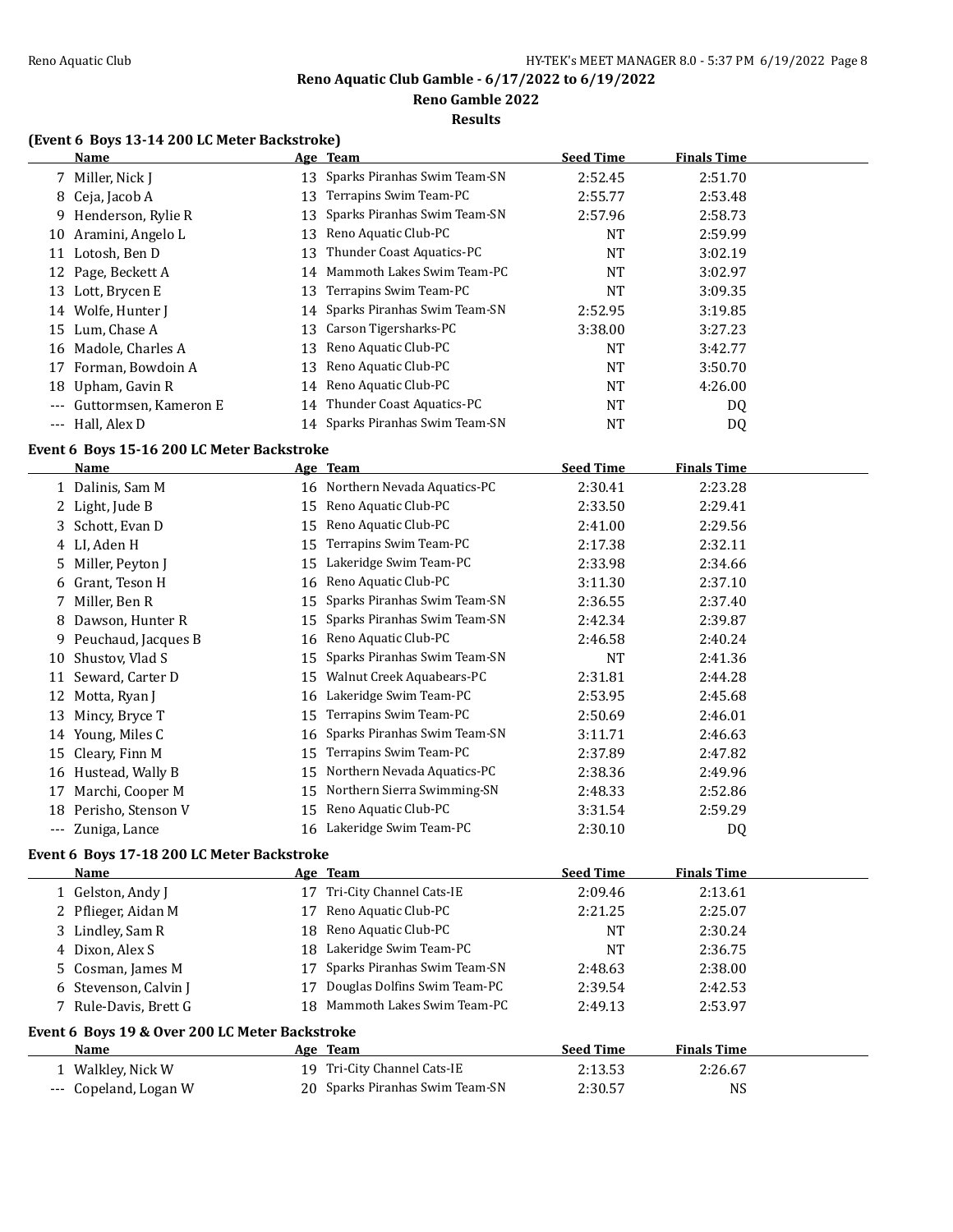**Reno Gamble 2022**

**Results**

### **Event 7 Girls 13-14 100 LC Meter Breaststroke**

|       | <b>Name</b>                                   |    | Age Team                        | <b>Seed Time</b> | <b>Finals Time</b> |  |
|-------|-----------------------------------------------|----|---------------------------------|------------------|--------------------|--|
|       | 1 Kraemer, Marni M                            | 13 | Reno Aquatic Club-PC            | 1:26.89          | 1:21.32            |  |
| 2     | Shull, Brooklyn S                             | 13 | Reno Aquatic Club-PC            | 1:25.71          | 1:26.11            |  |
| 3     | Ikeda, Abby R                                 | 13 | Terrapins Swim Team-PC          | 1:28.47          | 1:29.02            |  |
| 4     | Jaggers, Jadyn B                              | 14 | Reno Aquatic Club-PC            | 1:38.36          | 1:29.59            |  |
| 5     | Kellerman, Isabel J                           | 14 | Lakeridge Swim Team-PC          | 1:30.56          | 1:30.55            |  |
| 6     | Fruge, Ariel E                                | 13 | Terrapins Swim Team-PC          | 1:30.77          | 1:30.95            |  |
| 7     | Newberry, Kayden Q                            | 13 | Northern Sierra Swimming-SN     | 1:33.33          | 1:32.26            |  |
| 8     | Russell, Larkin L                             | 14 | Carson Tigersharks-PC           | 1:28.90          | 1:32.61            |  |
| 9     | Carmichael, Sasha A                           | 14 | Terrapins Swim Team-PC          | 1:34.01          | 1:34.39            |  |
| 10    | Carmichael, Luciana R                         | 14 | Terrapins Swim Team-PC          | 1:29.77          | 1:35.03            |  |
| 11    | Gale, Kayda L                                 | 13 | Sparks Piranhas Swim Team-SN    | 1:39.50          | 1:36.40            |  |
| 12    | McMillin, Shayne M                            | 13 | Northern Nevada Aquatics-PC     | 1:43.45          | 1:36.89            |  |
| 13    | Berger, Reagan M                              | 14 | Terrapins Swim Team-PC          | 1:39.71          | 1:37.02            |  |
| 14    | Leverty, Lauren B                             | 14 | Reno Aquatic Club-PC            | 1:32.79          | 1:37.09            |  |
| 15    | Markesen, Emilie C                            | 14 | Lakeridge Swim Team-PC          | 1:31.75          | 1:38.20            |  |
| 16    | Clark, Addi C                                 | 14 | Lakeridge Swim Team-PC          | 1:43.27          | 1:39.95            |  |
| 17    | Clark, Avery N                                | 14 | Lakeridge Swim Team-PC          | 1:45.90          | 1:40.04            |  |
| 18    | Jakubos, Avery R                              | 14 | Reno Aquatic Club-PC            | 1:39.22          | 1:41.23            |  |
| 19    | Heyder, Makala M                              | 13 | Carson Tigersharks-PC           | 1:39.10          | 1:42.04            |  |
| 20    | Baranowski, Dylan                             | 14 | Reno Aquatic Club-PC            | NT               | 1:43.73            |  |
| 21    | Martinez, Aliya L                             | 14 | Sparks Piranhas Swim Team-SN    | <b>NT</b>        | 1:44.59            |  |
| 22    | Santana-Dickerson, Raven A                    | 13 | Sparks Piranhas Swim Team-SN    | 1:39.06          | 1:44.76            |  |
| 23    | Mahoney, Mckayla C                            | 13 | Terrapins Swim Team-PC          | 1:41.87          | 1:44.80            |  |
| 24    | Greco, Emma K                                 | 14 | Tri-City Channel Cats-IE        | 1:44.60          | 1:44.94            |  |
| 25    | Hanley, Brynn S                               | 13 | Sierra Marlins Swim Team-SN     | 1:57.87          | 1:44.95            |  |
| 26    | Ream, Kalia L                                 | 13 | Reno Aquatic Club-PC            | 1:42.22          | 1:45.52            |  |
| 27    | Meyer, Addie G                                | 13 | Carson Tigersharks-PC           | 1:49.38          | 1:45.64            |  |
| 28    | Burnett, Belle M                              | 14 | Northern Sierra Swimming-SN     | 1:41.13          | 1:45.93            |  |
| 29    | Hynes, Hayley J                               | 14 | Sierra Marlins Swim Team-SN     | 2:01.79          | 1:45.97            |  |
| 30    | Helms, Marineke A                             | 13 | Northern Sierra Swimming-SN     | 1:46.80          | 1:46.58            |  |
| 31    | Langer, Teagan S                              | 13 | Reno Aquatic Club-PC            | 1:50.03          | 1:46.60            |  |
| 32    | Stevenson, Carli C                            | 14 | Douglas Dolfins Swim Team-PC    | 1:35.76          | 1:47.10            |  |
| 33    | Lara, Ava R                                   | 13 | Sparks Piranhas Swim Team-SN    | 1:42.32          | 1:47.24            |  |
|       | 34 Chiperi, Sofia                             | 13 | Lakeridge Swim Team-PC          | <b>NT</b>        | 1:47.45            |  |
| 35    | Perry, Lucy C                                 | 14 | Mammoth Lakes Swim Team-PC      | 1:44.98          | 1:48.30            |  |
| 37    | Kieckhefer, Lucy R                            |    | 13 Sparks Piranhas Swim Team-SN | 1:58.94          | 1:52.38            |  |
| 38    | Tanimura, Avery I                             |    | 13 Walnut Creek Aquabears-PC    | 1:50.08          | 1:53.33            |  |
| 39    | Baskin, Carrie M                              | 14 | Terrapins Swim Team-PC          | 1:52.18          | 1:54.93            |  |
| 40    | Widney-Large, Anita C                         | 13 | Thunder Coast Aquatics-PC       | 1:52.25          | 1:58.90            |  |
| 41    | Dillard, Moriah R                             | 13 | Sparks Piranhas Swim Team-SN    | 2:00.48          | 2:01.52            |  |
| 42    | Paganelli, Jane J                             | 13 | Sierra Marlins Swim Team-SN     | 2:08.45          | 2:08.33            |  |
| 43    | Swisher, Ana Q                                | 13 | Mammoth Lakes Swim Team-PC      | NT               | 2:09.52            |  |
| 44    | Tousignant, Olivia C                          | 14 | Sparks Piranhas Swim Team-SN    | 2:06.94          | 2:18.66            |  |
| $---$ | Thompson, Suzie A                             | 13 | Northern Nevada Aquatics-PC     | 2:01.47          | DQ                 |  |
| $---$ | Maldonado, Haedynn K                          | 13 | Sparks Piranhas Swim Team-SN    | 1:55.26          | <b>NS</b>          |  |
| $---$ | Wurzelbacher, Jojo T                          | 14 | Sierra Marlins Swim Team-SN     | 2:11.20          | <b>NS</b>          |  |
|       |                                               |    |                                 |                  |                    |  |
|       | Event 7 Girls 15-16 100 LC Meter Breaststroke |    |                                 |                  |                    |  |
|       | <u>Name</u>                                   |    | Age Team                        | <b>Seed Time</b> | <b>Finals Time</b> |  |
|       | 1 Zboinski, Katy L                            |    | 16 Reno Aquatic Club-PC         | 1:16.70          | 1:19.76            |  |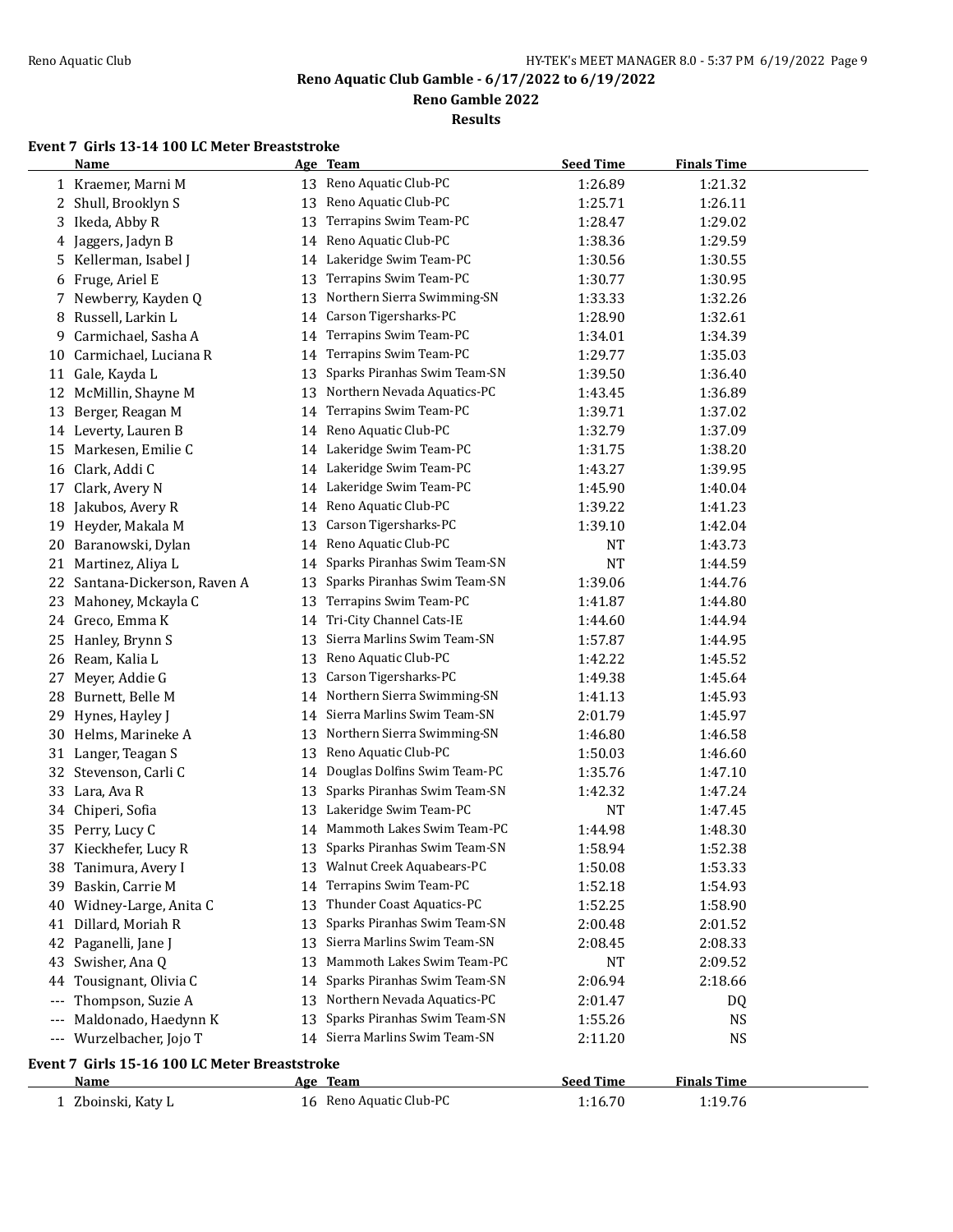**Reno Gamble 2022**

#### **Results**

# **(Event 7 Girls 15-16 100 LC Meter Breaststroke)**

|    | <b>Name</b>                                   |    | Age Team                        | <b>Seed Time</b> | <b>Finals Time</b> |  |
|----|-----------------------------------------------|----|---------------------------------|------------------|--------------------|--|
|    | 2 Bradley, Tsila R                            |    | 16 Reno Aquatic Club-PC         | 1:25.76          | 1:23.83            |  |
| 3  | Nerska, Alex K                                | 15 | Carson Tigersharks-PC           | 1:20.20          | 1:24.46            |  |
|    | 4 Platz, Lucy T                               | 16 | Reno Aquatic Club-PC            | 1:19.17          | 1:26.44            |  |
| 5  | Gomez, Maddie M                               | 16 | Unattached-PC                   | 1:30.96          | 1:28.45            |  |
| 6  | Scott, Keira R                                | 16 | Reno Aquatic Club-PC            | 1:35.37          | 1:28.86            |  |
|    | 7 Patrick, Shayne L                           | 15 | Lakeridge Swim Team-PC          | 1:21.92          | 1:29.80            |  |
| 8  | Palmer, Ella A                                | 16 | Reno Aquatic Club-PC            | 1:33.05          | 1:30.36            |  |
| 9. | Grieve, Millie M                              | 15 | Lakeridge Swim Team-PC          | 1:26.60          | 1:30.64            |  |
| 10 | Ciolli, Malia A                               | 16 | Tri-City Channel Cats-IE        | 1:31.68          | 1:30.67            |  |
|    | 11 Russell, Brynn A                           | 16 | Carson Tigersharks-PC           | 1:27.75          | 1:31.82            |  |
|    | 12 Duffy, Keira N                             | 15 | Douglas Dolfins Swim Team-PC    | 1:37.48          | 1:33.15            |  |
| 13 | Mincy, Mackenzie R                            | 15 | Terrapins Swim Team-PC          | 1:28.31          | 1:33.37            |  |
|    | 14 Elwood, Jazmin                             | 16 | <b>Superior Aquatics-OR</b>     | 1:35.42          | 1:34.51            |  |
|    | 15 Walkley, Paisley L                         | 16 | Tri-City Channel Cats-IE        | 1:32.35          | 1:34.57            |  |
|    | 16 Goss, Gracie G                             | 15 | Douglas Dolfins Swim Team-PC    | 1:34.48          | 1:34.97            |  |
| 17 | Porter, Izzy R                                | 15 | Reno Aquatic Club-PC            | 1:36.62          | 1:35.08            |  |
| 18 | Llamas-Cruz, Alexandra                        | 16 | Carson Tigersharks-PC           | 1:37.89          | 1:37.25            |  |
| 19 | Demitropoulos, Avery M                        | 15 | Sparks Piranhas Swim Team-SN    | 1:34.46          | 1:37.58            |  |
|    | 20 Petit, Emily J                             | 15 | Lakeridge Swim Team-PC          | 1:30.72          | 1:37.86            |  |
|    | 21 Smith, Hope X                              | 15 | Lakeridge Swim Team-PC          | 1:36.18          | 1:38.60            |  |
|    | 22 Booth, Isabelle A                          | 15 | Tri-City Channel Cats-IE        | 1:40.63          | 1:38.65            |  |
|    | 23 Fetro, Annikka                             | 16 | Superior Aquatics-OR            | 1:44.56          | 1:38.76            |  |
|    | 24 Potts-Cosman, Gracie E                     | 16 | Sparks Piranhas Swim Team-SN    | 1:36.90          | 1:40.89            |  |
| 25 | Nguyen, Venice T                              |    | 15 Northern Nevada Aquatics-PC  | <b>NT</b>        | 1:41.65            |  |
|    | 26 Whitehouse, Cassie L                       | 16 | Reno Aquatic Club-PC            | 1:47.60          | 1:47.38            |  |
| 27 | Ingram, Sydney J                              | 15 | Carson Tigersharks-PC           | 1:46.31          | 1:50.22            |  |
| 28 | Soto, Savannah E                              | 15 | Carson Tigersharks-PC           | <b>NT</b>        | 1:55.98            |  |
|    | --- Mitchell, Joezie                          | 16 | <b>Superior Aquatics-OR</b>     | 1:30.63          | <b>NS</b>          |  |
|    |                                               |    |                                 |                  |                    |  |
|    | Event 7 Girls 17-18 100 LC Meter Breaststroke |    |                                 |                  | <b>Finals Time</b> |  |
|    | <u>Name</u>                                   |    | Age Team                        | <b>Seed Time</b> |                    |  |
|    | 1 Koler, Darian C                             |    | 17 Lakeridge Swim Team-PC       | 1:25.54          | 1:23.42            |  |
|    | 2 Crain, Addison E                            | 17 | Reno Aquatic Club-PC            | 1:26.45          | 1:23.51            |  |
| 3  | Dawson, Erin A                                | 18 | Sparks Piranhas Swim Team-SN    | 1:21.94          | 1:23.91            |  |
|    | 4 Buono, Katelyn N                            | 18 | Reno Aquatic Club-PC            | 1:23.91          | 1:24.47            |  |
| 5. | Herschbach, Abby M                            |    | 17 Reno Aquatic Club-PC         | 1:18.50          | 1:25.45            |  |
|    | 6 Schott, Emma L                              |    | 18 Lakeridge Swim Team-PC       | 1:19.14          | 1:26.35            |  |
|    | 7 Karam, Emma W                               |    | 17 Reno Aquatic Club-PC         | 1:21.74          | 1:27.02            |  |
| 8  | Curran, Sofie E                               | 17 | Terrapins Swim Team-PC          | 1:22.42          | 1:28.33            |  |
| 9. | Chan, Diana L                                 | 17 | Terrapins Swim Team-PC          | 1:22.63          | 1:28.98            |  |
| 10 | Jaggers, Maddy N                              | 17 | Reno Aquatic Club-PC            | 1:28.58          | 1:30.12            |  |
|    | 11 Stanley, Marian F                          | 17 | Sparks Piranhas Swim Team-SN    | 1:39.21          | 1:38.10            |  |
|    | 12 Harmon, Claire M                           | 18 | Northern Nevada Aquatics-PC     | 1:27.23          | 1:39.79            |  |
|    | 13 Calhoun, Joy L                             | 18 | Lakeridge Swim Team-PC          | 1:45.43          | 1:40.43            |  |
|    | 14 Riboux, Molly M                            | 18 | Northern Nevada Aquatics-PC     | NT               | 1:50.81            |  |
|    | Event 8 Boys 13-14 100 LC Meter Breaststroke  |    |                                 |                  |                    |  |
|    | <u>Name</u>                                   |    | <u>Age Team</u>                 | <b>Seed Time</b> | <b>Finals Time</b> |  |
|    | 1 Nonaka, Ben M                               |    | 14 Walnut Creek Aquabears-PC    | 1:16.29          | 1:16.95            |  |
|    | 2 Hudson, Carson C                            |    | 13 Walnut Creek Aquabears-PC    | 1:18.54          | 1:17.23            |  |
|    | 3 Swenski, Ethan L                            |    | 13 Sparks Piranhas Swim Team-SN | 1:24.58          | 1:25.99            |  |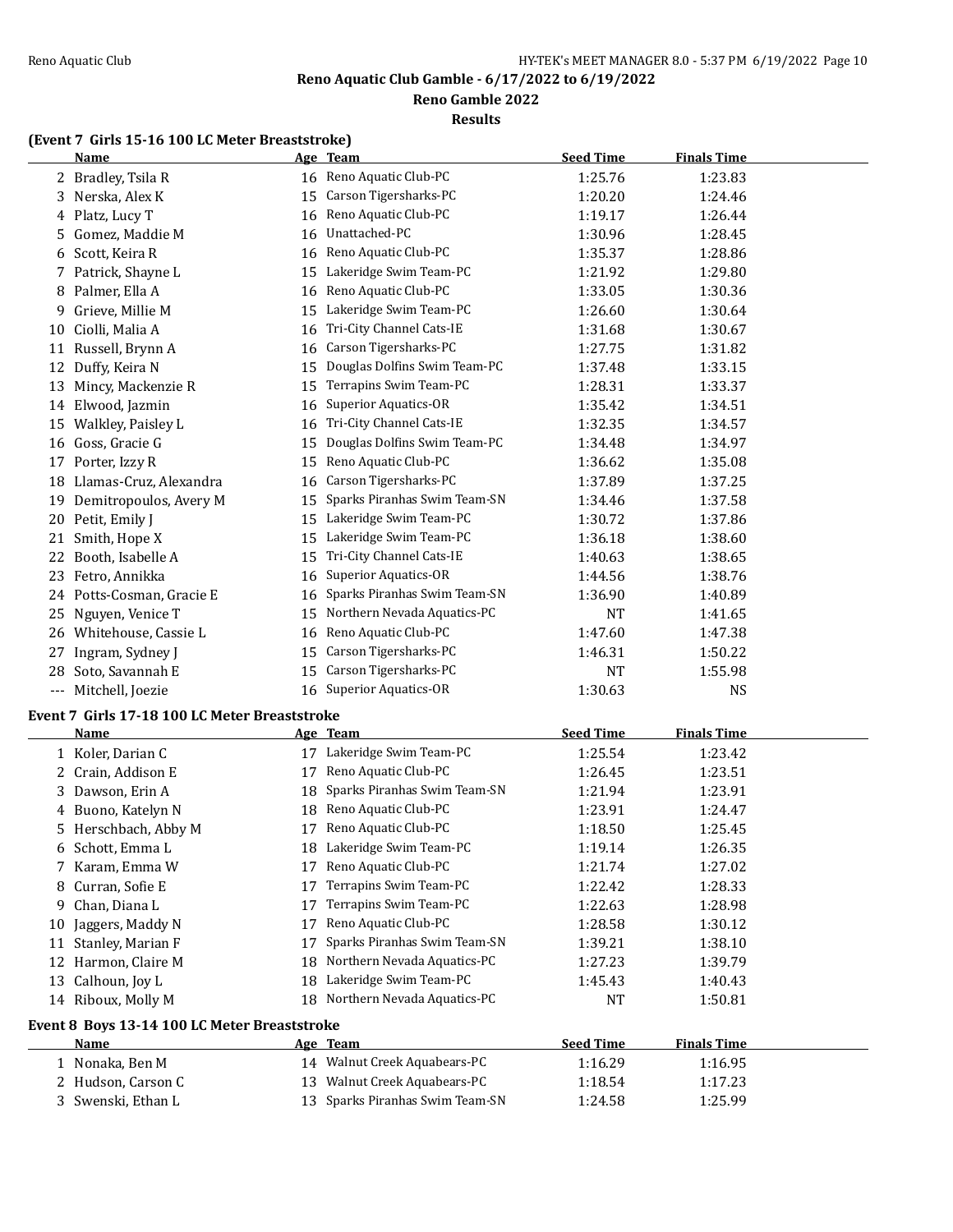**Reno Gamble 2022**

### **Results**

# **(Event 8 Boys 13-14 100 LC Meter Breaststroke)**

|         | <b>Name</b>              |    | Age Team                     | <b>Seed Time</b> | <b>Finals Time</b> |  |
|---------|--------------------------|----|------------------------------|------------------|--------------------|--|
|         | 4 Kirby, Chance T        |    | 14 Reno Aquatic Club-PC      | 1:24.94          | 1:26.58            |  |
| 5.      | Young-McMurchie, Rowan H | 14 | Tri-City Channel Cats-IE     | 1:25.35          | 1:27.30            |  |
| 6       | Tanimura, Andrew K       | 13 | Walnut Creek Aquabears-PC    | 1:26.90          | 1:27.69            |  |
| 7       | Lotosh, Ben D            | 13 | Thunder Coast Aquatics-PC    | 1:28.03          | 1:27.99            |  |
| 8       | Sutton, Matthew C        | 14 | Douglas Dolfins Swim Team-PC | 1:33.83          | 1:31.07            |  |
| 9       | Gleason, Tim J           | 14 | Douglas Dolfins Swim Team-PC | 1:34.13          | 1:32.76            |  |
| 10      | Lanza, John S            | 14 | Sierra Marlins Swim Team-SN  | 1:31.88          | 1:34.62            |  |
| 11      | Frydman, Ari J           | 13 | Sparks Piranhas Swim Team-SN | 1:37.91          | 1:34.81            |  |
| 12      | Varganov, Daniel S       | 13 | Northern Nevada Aquatics-PC  | 1:36.12          | 1:35.64            |  |
| 13      | Henderson, Rylie R       | 13 | Sparks Piranhas Swim Team-SN | 1:36.83          | 1:38.98            |  |
| 14      | Hemsworth, Blake J       | 13 | Thunder Coast Aquatics-PC    | 1:37.44          | 1:39.24            |  |
| 15      | Page, Beckett A          | 14 | Mammoth Lakes Swim Team-PC   | 1:40.73          | 1:42.05            |  |
| 16      | Grant, Previn J          | 14 | Reno Aquatic Club-PC         | 1:40.06          | 1:42.52            |  |
| 17      | Lott, Brycen E           | 13 | Terrapins Swim Team-PC       | NT               | 1:44.24            |  |
| 18      | Kieckhefer, Lincoln R    | 13 | Sparks Piranhas Swim Team-SN | 1:48.96          | 1:46.33            |  |
| 19      | Miller, Nick J           | 13 | Sparks Piranhas Swim Team-SN | 1:45.09          | 1:46.86            |  |
| 20      | Goss, Lucas C            | 13 | Douglas Dolfins Swim Team-PC | 1:50.56          | 1:47.20            |  |
| 21      | Hall, Alex D             | 14 | Sparks Piranhas Swim Team-SN | 1:48.78          | 1:50.23            |  |
| 22      | Gladstone, Ian M         | 13 | Sparks Piranhas Swim Team-SN | <b>NT</b>        | 1:50.46            |  |
| 23      | Madole, Charles A        | 13 | Reno Aquatic Club-PC         | 2:05.19          | 1:51.58            |  |
| 24      | Guttormsen, Tyson S      | 13 | Thunder Coast Aquatics-PC    | 1:58.93          | 1:57.21            |  |
| 25      | McAdam, Patrick R        | 13 | Sparks Piranhas Swim Team-SN | 2:06.39          | 1:57.33            |  |
| 26      | Wolfe, Hunter I          | 14 | Sparks Piranhas Swim Team-SN | 2:03.62          | 1:58.14            |  |
| 27      | Forman, Bowdoin A        | 13 | Reno Aquatic Club-PC         | 1:57.21          | 1:59.26            |  |
| $- - -$ | Lum, Chase A             | 13 | Carson Tigersharks-PC        | 2:06.00          | DQ                 |  |
| $---$   | Upham, Gavin R           | 14 | Reno Aquatic Club-PC         | <b>NT</b>        | D <sub>0</sub>     |  |

# **Event 8 Boys 15-16 100 LC Meter Breaststroke**

|    | Name                                         |     | Age Team                     | <b>Seed Time</b> | <b>Finals Time</b> |
|----|----------------------------------------------|-----|------------------------------|------------------|--------------------|
|    | 1 LI, Aden H                                 | 15  | Terrapins Swim Team-PC       | 1:14.04          | 1:15.59            |
|    | 2 Rosol, Jackson O                           | 16  | Reno Aquatic Club-PC         | 1:13.78          | 1:16.63            |
| 3. | Destefani, Elliott E                         | 16  | Reno Aquatic Club-PC         | 1:16.19          | 1:16.84            |
| 4  | Hudson, Dallas C                             | 16  | Walnut Creek Aquabears-PC    | 1:19.34          | 1:19.02            |
| 5. | Schott, Evan D                               | 15  | Reno Aquatic Club-PC         | 1:32.10          | 1:19.18            |
| 6  | Koenig, Zachary P                            | 16  | Sparks Piranhas Swim Team-SN | 1:30.28          | 1:19.43            |
|    | Cleary, Finn M                               | 15  | Terrapins Swim Team-PC       | 1:14.43          | 1:19.61            |
| 8  | Ceja, Christian A                            | 15  | Terrapins Swim Team-PC       | 1:21.08          | 1:19.77            |
| 9  | Reddig, Jaxon G                              | 15  | Sparks Piranhas Swim Team-SN | 1:27.89          | 1:22.11            |
| 10 | Kalley, Ewan F                               | 15  | Carson Tigersharks-PC        | 1:26.56          | 1:23.11            |
| 11 | Miller, Ben R                                | 15  | Sparks Piranhas Swim Team-SN | 1:18.43          | 1:23.77            |
| 12 | Mincy, Bryce T                               | 15  | Terrapins Swim Team-PC       | 1:32.28          | 1:25.34            |
| 13 | Shustov, Vlad S                              | 15  | Sparks Piranhas Swim Team-SN | 2:06.29          | 1:27.96            |
| 14 | Marchi, Cooper M                             | 15  | Northern Sierra Swimming-SN  | 1:49.32          | 1:29.55            |
| 15 | Doan, Nicholas                               | 16  | Reno Aquatic Club-PC         | <b>NT</b>        | 1:32.04            |
| 16 | Kieckhefer, Austin R                         | 16  | Sparks Piranhas Swim Team-SN | <b>NT</b>        | 1:38.43            |
| 17 | Perisho, Stenson V                           | 15  | Reno Aquatic Club-PC         | 1:45.18          | 1:41.38            |
| 18 | Upham, Gage W                                | 16  | Reno Aquatic Club-PC         | 1:43.82          | 2:00.44            |
|    | Event 8 Boys 17-18 100 LC Meter Breaststroke |     |                              |                  |                    |
|    | Name                                         | Age | <b>Team</b>                  | <b>Seed Time</b> | <b>Finals Time</b> |
|    | 1 Belflower, Ian J                           |     | 18 Reno Aquatic Club-PC      | 1:05.96          | 1:09.76            |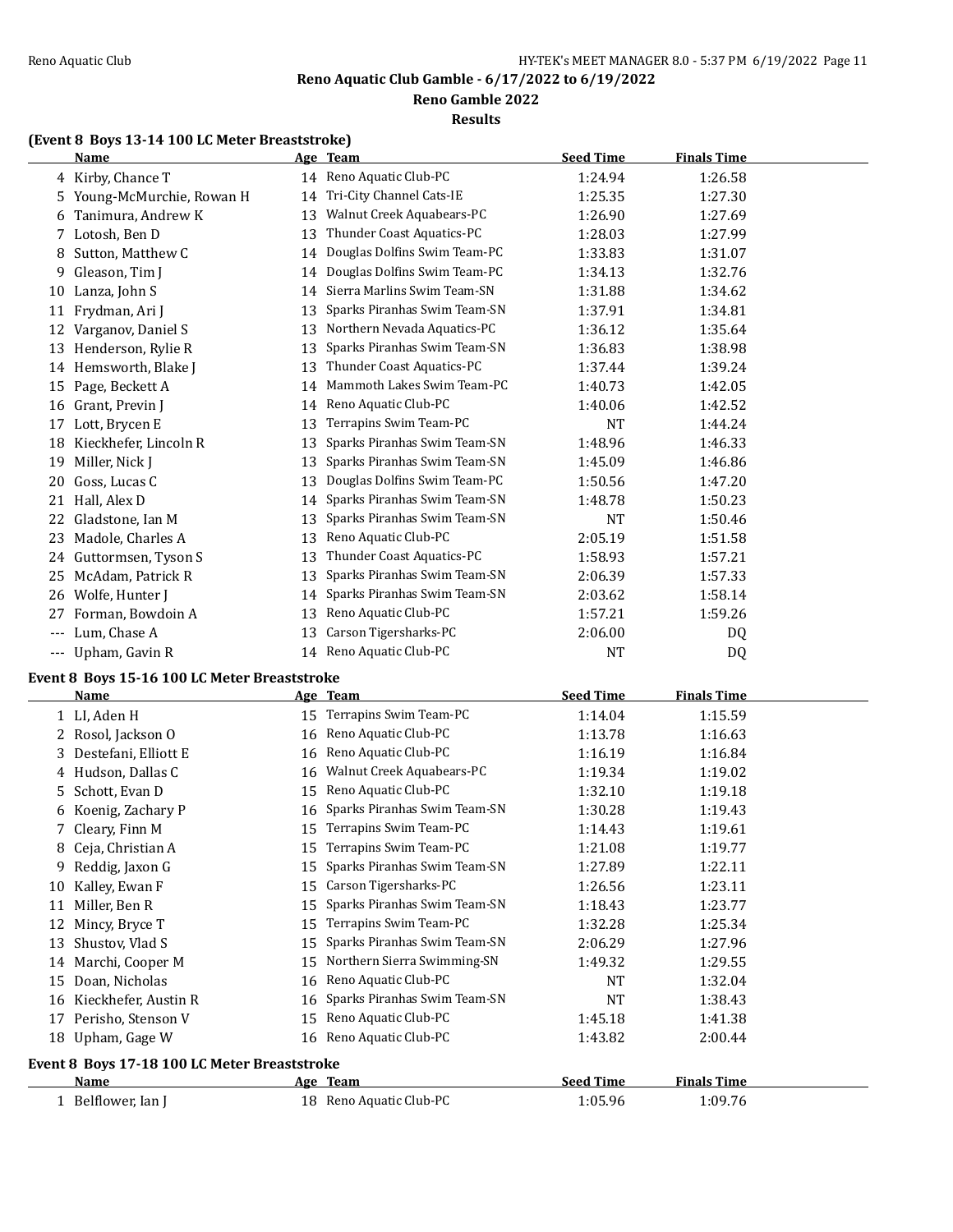**Reno Gamble 2022**

**Results**

# **(Event 8 Boys 17-18 100 LC Meter Breaststroke)**

|    | <b>Name</b>                                                |    | Age Team                        | <b>Seed Time</b> | <b>Finals Time</b> |  |
|----|------------------------------------------------------------|----|---------------------------------|------------------|--------------------|--|
|    | 2 Quinonez Pena, David F                                   |    | 17 Reno Aquatic Club-PC         | 1:22.55          | 1:20.48            |  |
|    | 3 Cosman, James M                                          | 17 | Sparks Piranhas Swim Team-SN    | 1:25.30          | 1:20.74            |  |
|    | 4 Washburn, Carson                                         | 18 | Superior Aquatics-OR            | 1:15.90          | 1:20.91            |  |
| 5  | Jones, Liam A                                              | 17 | Douglas Dolfins Swim Team-PC    | 1:24.73          | 1:22.46            |  |
|    | 6 Daniels, Ethan J                                         | 18 | Reno Aquatic Club-PC            | 1:20.76          | 1:22.55            |  |
| 7  | Myers, Brayden T                                           | 17 | Reno Aquatic Club-PC            | <b>NT</b>        | 1:24.61            |  |
|    | Bindenagel, Santiago E                                     | 18 | Sparks Piranhas Swim Team-SN    | 1:30.88          | 1:26.41            |  |
| 9  | Rule-Davis, Brett G                                        | 18 | Mammoth Lakes Swim Team-PC      | 1:24.03          | 1:31.56            |  |
|    | 10 Dixon, Alex S                                           |    | 18 Lakeridge Swim Team-PC       | <b>NT</b>        | 1:31.77            |  |
|    |                                                            |    |                                 |                  |                    |  |
|    | Event 8 Boys 19 & Over 100 LC Meter Breaststroke           |    |                                 | <b>Seed Time</b> | <b>Finals Time</b> |  |
|    | Name                                                       |    | Age Team                        |                  |                    |  |
|    | 1 Arnold, Austin J                                         |    | 19 Sparks Piranhas Swim Team-SN | 1:10.02          | 1:15.44            |  |
|    | --- Copeland, Logan W                                      |    | 20 Sparks Piranhas Swim Team-SN | 1:15.68          | <b>NS</b>          |  |
|    | Event 9 Girls 13-14 1500 LC Meter Freestyle                |    |                                 |                  |                    |  |
|    | Name                                                       |    | Age Team                        | <b>Seed Time</b> | <b>Finals Time</b> |  |
|    | 1 Davis, Carlee J                                          |    | 14 Walnut Creek Aquabears-PC    | 20:30.00         | 19:45.66           |  |
|    | 2 Applebaum, Sarah R                                       |    | 14 Quicksilver Swimming-PC      | 19:21.53         | 19:50.88           |  |
|    | 3 Tuvshintugs, Oyu E                                       | 14 | Walnut Creek Aquabears-PC       | 19:43.66         | 19:58.23           |  |
|    | 4 Kellerman, Isabel J                                      | 14 | Lakeridge Swim Team-PC          | <b>NT</b>        | 20:19.06           |  |
| 5. | Shull, Brooklyn S                                          | 13 | Reno Aquatic Club-PC            | 20:08.28         | 20:21.78           |  |
|    | 6 Cottam, Madelyn S                                        | 13 | Terrapins Swim Team-PC          | 18:58.11         | 20:23.23           |  |
|    | 7 Griffin, Rebecca L                                       | 13 | Terrapins Swim Team-PC          | 21:48.93         | 20:56.57           |  |
| 8  | Marks, Stella M                                            | 14 | Terrapins Swim Team-PC          | 20:50.02         | 20:58.53           |  |
| 9  | Ream, Kalia L                                              | 13 | Reno Aquatic Club-PC            | 20:40.55         | 21:29.88           |  |
| 10 | Hubert, Nevaeh A                                           | 13 | Sparks Piranhas Swim Team-SN    | 21:59.91         | 21:49.72           |  |
| 11 | Meyer, Addie G                                             | 13 | Carson Tigersharks-PC           | 23:30.53         | 23:05.29           |  |
| 12 | Widney-Large, Anita C                                      | 13 | Thunder Coast Aquatics-PC       | NT               | 23:20.92           |  |
| 13 | Clark, Avery N                                             | 14 | Lakeridge Swim Team-PC          | NT               | 23:51.41           |  |
|    | 14 Heyder, Makala M                                        |    | 13 Carson Tigersharks-PC        | <b>NT</b>        | 24:48.83           |  |
|    |                                                            |    |                                 |                  |                    |  |
|    | Event 9 Women 15-16 1500 LC Meter Freestyle<br><b>Name</b> |    | Age Team                        | <b>Seed Time</b> | <b>Finals Time</b> |  |
|    |                                                            |    |                                 |                  |                    |  |
|    | 1 Williams, Calliope M                                     |    | 16 Lakeridge Swim Team-PC       | 19:51.56         | 20:05.71           |  |
|    | 2 Hemsworth, Audrey K                                      |    | 16 Thunder Coast Aquatics-PC    | 19:23.06         | 20:08.79           |  |
|    | 3 Palmer, Ella A                                           |    | 16 Reno Aquatic Club-PC         | 18:00.78         | 20:10.51           |  |
|    | 4 Grieve, Millie M                                         |    | 15 Lakeridge Swim Team-PC       | 20:40.42         | 20:33.08           |  |
|    | 5 Walkley, Paisley L                                       |    | 16 Tri-City Channel Cats-IE     | 19:46.77         | 21:10.30           |  |
|    | 6 Pflieger, Isabella R                                     |    | 15 Reno Aquatic Club-PC         | 22:27.66         | 23:08.40           |  |
| 7  | Bender, Maris D                                            | 15 | Northern Nevada Aquatics-PC     | <b>NT</b>        | 23:28.05           |  |
|    | 8 Murray, Aelli L                                          |    | 16 Reno Aquatic Club-PC         | 31:07.63         | 26:11.07           |  |
|    | 9 Kieckhefer, Aspen R                                      |    | 16 Sparks Piranhas Swim Team-SN | <b>NT</b>        | 27:46.86           |  |
|    | Event 9 Women 17-18 1500 LC Meter Freestyle                |    |                                 |                  |                    |  |
|    | <b>Name</b>                                                |    | Age Team                        | <b>Seed Time</b> | <b>Finals Time</b> |  |
|    | 1 Mcginnis, Bryn M                                         |    | 18 Tri-City Channel Cats-IE     | 17:54.11         | 19:15.60           |  |
|    | Event 9 Women 19 & Over 1500 LC Meter Freestyle            |    |                                 |                  |                    |  |
|    | Name                                                       |    | Age Team                        | <b>Seed Time</b> | <b>Finals Time</b> |  |
|    | 1 Geldmacher, Regan A                                      |    | 19 Tri-City Channel Cats-IE     | 17:33.68         | 18:20.27           |  |
|    |                                                            |    |                                 |                  |                    |  |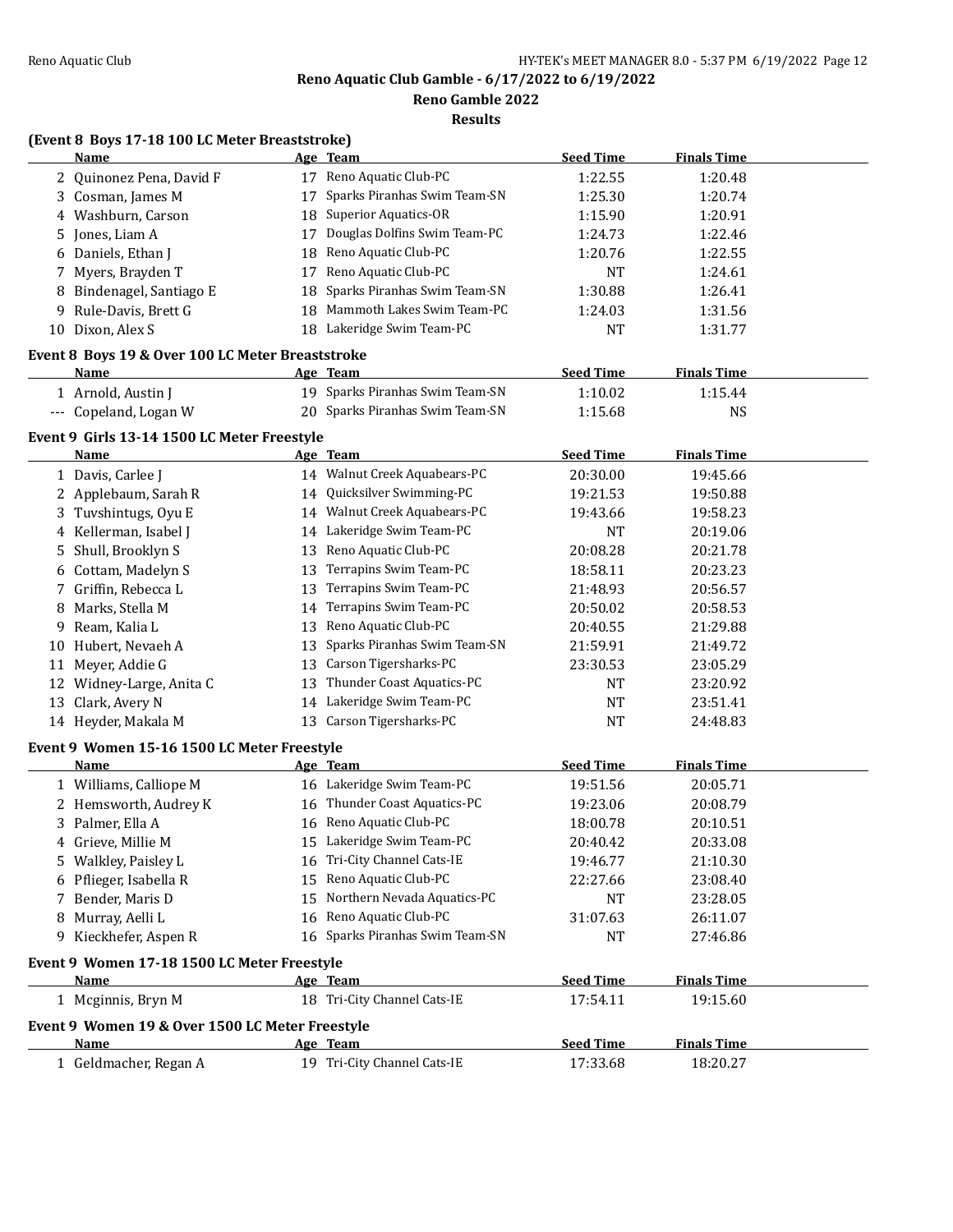**Reno Gamble 2022**

|       | Event 10 Boys 13-14 1500 LC Meter Freestyle    |    |                                 |                  |                    |  |
|-------|------------------------------------------------|----|---------------------------------|------------------|--------------------|--|
|       | Name                                           |    | Age Team                        | <b>Seed Time</b> | <b>Finals Time</b> |  |
|       | 1 Hudson, Carson C                             |    | 13 Walnut Creek Aquabears-PC    | 18:51.68         | 19:15.68           |  |
|       | 2 Luisetti, John W                             |    | 13 Northern Sierra Swimming-SN  | 20:13.33         | 20:17.60           |  |
|       | 3 Hemsworth, Blake J                           |    | 13 Thunder Coast Aquatics-PC    | <b>NT</b>        | 21:45.91           |  |
|       | Event 10 Men 15-16 1500 LC Meter Freestyle     |    |                                 |                  |                    |  |
|       | <b>Name</b>                                    |    | Age Team                        | <b>Seed Time</b> | <b>Finals Time</b> |  |
|       | 1 Miller, Peyton J                             |    | 15 Lakeridge Swim Team-PC       | 18:14.98         | 18:09.95           |  |
|       | 2 Zuniga, Lance                                |    | 16 Lakeridge Swim Team-PC       | 19:01.71         | 19:16.82           |  |
|       | 3 Kalley, Ewan F                               |    | 15 Carson Tigersharks-PC        | 21:56.53         | 19:51.73           |  |
|       | 4 Peuchaud, Jacques B                          |    | 16 Reno Aquatic Club-PC         | 21:48.55         | 19:56.44           |  |
| 5.    | Grant, Teson H                                 |    | 16 Reno Aquatic Club-PC         | 18:52.48         | 20:05.87           |  |
|       | 6 Seward, Carter D                             |    | 15 Walnut Creek Aquabears-PC    | 30:00.00         | 21:10.03           |  |
|       | 7 Kieckhefer, Austin R                         |    | 16 Sparks Piranhas Swim Team-SN | NT               | 22:59.78           |  |
|       | Event 10 Men 17-18 1500 LC Meter Freestyle     |    |                                 |                  |                    |  |
|       | Name                                           |    | Age Team                        | <b>Seed Time</b> | <b>Finals Time</b> |  |
|       | 1 Pflieger, Aidan M                            |    | 17 Reno Aquatic Club-PC         | 16:38.12         | 17:30.07           |  |
|       | 2 Myers, Brayden T                             |    | 17 Reno Aquatic Club-PC         | 17:30.00         | 18:25.44           |  |
|       | 3 Cosman, James M                              | 17 | Sparks Piranhas Swim Team-SN    | 20:23.50         | 18:45.14           |  |
|       | 4 Daniels, Ethan J                             |    | 18 Reno Aquatic Club-PC         | 20:02.80         | 19:41.57           |  |
|       |                                                |    |                                 |                  |                    |  |
|       | Event 10 Men 19 & Over 1500 LC Meter Freestyle |    |                                 |                  |                    |  |
|       | Name                                           |    | Age Team                        | <b>Seed Time</b> | <b>Finals Time</b> |  |
|       | 1 Walkley, Nick W                              |    | 19 Tri-City Channel Cats-IE     | 16:27.06         | 18:02.52           |  |
|       | Event 11 Girls 11-12 400 LC Meter IM           |    |                                 |                  |                    |  |
|       | Name                                           |    | Age Team                        | <b>Seed Time</b> | <b>Finals Time</b> |  |
|       | 1 Dowd, Chloe M                                |    | 11 Lakeridge Swim Team-PC       | <b>NT</b>        | 5:57.03            |  |
|       | 2 Rabinowitz, Mila A                           |    | 12 Reno Aquatic Club-PC         | <b>NT</b>        | 6:06.20            |  |
|       | 3 Wallace, Allie M                             |    | 12 Northern Sierra Swimming-SN  | 6:06.33          | 6:06.64            |  |
|       | 4 Inman-Semerau, Sadie S                       |    | 12 Terrapins Swim Team-PC       | 6:55.00          | 6:45.36            |  |
|       | 5 Halvorson, Hadley G                          |    | 11 Northern Sierra Swimming-SN  | 7:33.33          | 7:30.65            |  |
|       | Event 12 Boys 11-12 400 LC Meter IM            |    |                                 |                  |                    |  |
|       | Name                                           |    | Age Team                        | <b>Seed Time</b> | <b>Finals Time</b> |  |
|       | 1 Osborne, Brody R                             |    | 12 Reno Aquatic Club-PC         | NT               | 6:35.45            |  |
|       | 2 Calder, Tyler                                |    | 11 Reno Aquatic Club-PC         | <b>NT</b>        | 7:49.51            |  |
|       | Event 13 Girls 7-8 100 LC Meter Freestyle      |    |                                 |                  |                    |  |
|       | Name                                           |    | Age Team                        | <b>Seed Time</b> | <b>Finals Time</b> |  |
|       | 1 Rossi, Gracen E                              |    | 8 Bishop Swim Team-PC           | 2:12.41          | 1:49.27            |  |
|       | 2 Camp, Eva A                                  | 8  | Reno Aquatic Club-PC            | <b>NT</b>        | 2:02.63            |  |
| 3     | Almlie, Sammy P                                | 8  | Reno Aquatic Club-PC            | NT               | 2:08.28            |  |
| 4     | Smith, Elsie L                                 | 8  | Northern Sierra Swimming-SN     | NT               | 2:15.34            |  |
| 5     | Kennedy, Parker N                              | 8  | Northern Sierra Swimming-SN     | 2:30.33          | 2:18.75            |  |
| 6     | Fang, Ari S                                    | 8  | Reno Aquatic Club-PC            | 2:11.80          | 2:21.87            |  |
| $---$ | Bakker, Saige E                                | 8  | Northern Nevada Aquatics-PC     | NT               | DFS                |  |
|       | Event 13 Girls 9-10 100 LC Meter Freestyle     |    |                                 |                  |                    |  |
|       | Name                                           |    | Age Team                        | <b>Seed Time</b> | <b>Finals Time</b> |  |
|       | 1 Logan, Adelyn A                              |    | 10 Walnut Creek Aquabears-PC    | 1:11.88          | 1:11.70            |  |
|       | 2 Luisetti, Elaine G                           |    | 10 Northern Sierra Swimming-SN  | 1:36.41          | 1:12.86            |  |
|       |                                                |    |                                 |                  |                    |  |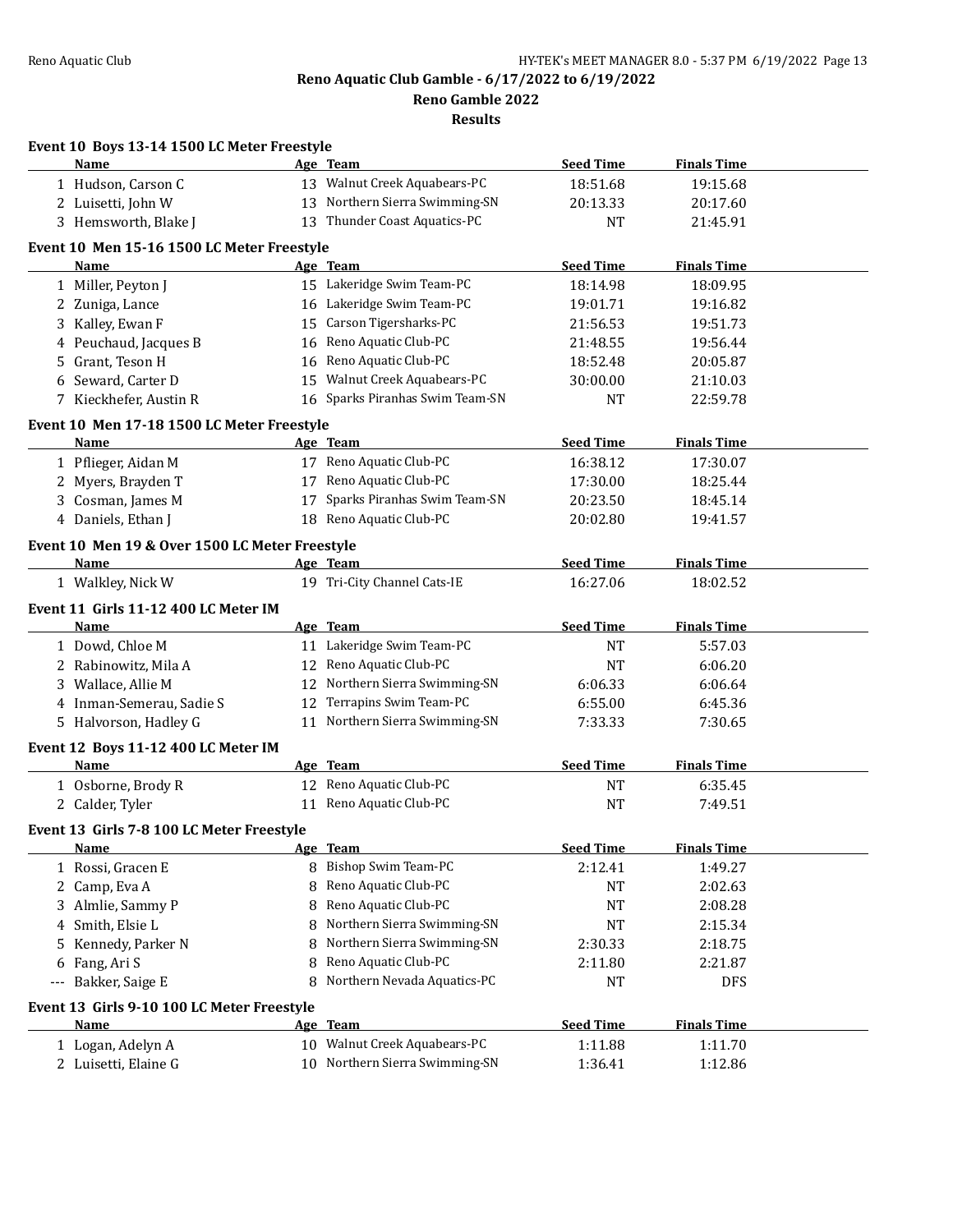**Reno Gamble 2022**

**Results**

# **(Event 13 Girls 9-10 100 LC Meter Freestyle)**

|    | <b>Name</b>                                    |    | Age Team                       | <b>Seed Time</b> | <b>Finals Time</b> |  |
|----|------------------------------------------------|----|--------------------------------|------------------|--------------------|--|
|    | 3 Palomino, Ava A                              |    | 10 Thunder Coast Aquatics-PC   | 1:14.73          | 1:14.70            |  |
| 4  | Ulicki, Miley D                                | 10 | Terrapins Swim Team-PC         | 1:16.90          | 1:19.54            |  |
| 5  | Serna, Nevaeh M                                | 10 | Northern Nevada Aquatics-PC    | 1:25.89          | 1:20.27            |  |
| 6  | Dickerson, Dominique M                         | 10 | Sparks Piranhas Swim Team-SN   | 1:21.65          | 1:21.07            |  |
| 7  | Rocco, Aria M                                  | 10 | Sierra Marlins Swim Team-SN    | 2:01.79          | 1:21.13            |  |
| 8  | Citarrella, Shayda A                           | 10 | Thunder Coast Aquatics-PC      | 1:21.72          | 1:22.48            |  |
| 9  | Calder, Charlotte                              | 10 | Reno Aquatic Club-PC           | 1:37.00          | 1:27.87            |  |
| 10 | Hardt, Piper J                                 | 9  | Reno Aquatic Club-PC           | 1:36.57          | 1:29.55            |  |
|    | 11 Lippincott, Charlotte R                     | 10 | Lakeridge Swim Team-PC         | 1:30.92          | 1:30.18            |  |
| 12 | Vasquez, Arliz K                               | 9  | Sparks Piranhas Swim Team-SN   | 1:48.89          | 1:30.46            |  |
| 13 | Holbrook, Olivia M                             | 10 | Walnut Creek Aquabears-PC      | <b>NT</b>        | 1:30.67            |  |
| 14 | Burks, Sophie C                                | 10 | Lakeridge Swim Team-PC         | 1:47.16          | 1:31.11            |  |
| 15 | Shull, Presley K                               | 10 | Reno Aquatic Club-PC           | 1:35.79          | 1:31.63            |  |
|    | 16 Sellers, Kyla J                             | 10 | Sparks Piranhas Swim Team-SN   | 1:20.53          | 1:33.48            |  |
|    | 17 Halterman, Maddy A                          | 10 | Reno Aquatic Club-PC           | 2:09.15          | 1:36.84            |  |
| 18 | Alekseeva, Masha                               | 10 | Walnut Creek Aquabears-PC      | 1:40.74          | 1:37.24            |  |
| 19 | Gilbert, Alice M                               | 9  | Reno Aquatic Club-PC           | 2:14.46          | 1:38.74            |  |
| 20 | Parish, Gracelyn A                             | 9  | Unattached-PC                  | 2:00.76          | 1:40.25            |  |
|    | 21 Guttormsen, Madison A                       | 10 | Thunder Coast Aquatics-PC      | 1:37.74          | 1:41.38            |  |
|    | 22 McPheeters, Julia A                         |    | 10 Northern Sierra Swimming-SN | 1:48.33          | 1:43.36            |  |
| 23 | Bair, Chloe F                                  | 9  | Mammoth Lakes Swim Team-PC     | 2:10.87          | 1:51.75            |  |
| 24 | Peters, Maya S                                 | 9  | Lakeridge Swim Team-PC         | <b>NT</b>        | 1:53.04            |  |
| 25 | Crecy, Kaitlyn L                               | 9  | Thunder Coast Aquatics-PC      | <b>NT</b>        | 1:53.35            |  |
| 26 | Jaegers, Emmie I                               | 9  | Mammoth Lakes Swim Team-PC     | 2:09.09          | 1:54.83            |  |
| 27 | Ferrato, Lucia E                               | 10 | Reno Aquatic Club-PC           | NT               | 1:55.28            |  |
| 28 | Saenz, Tulie R                                 |    | 9 Bishop Swim Team-PC          | <b>NT</b>        | 1:59.15            |  |
| 29 | Wolfe, Danika E                                | 10 | Sparks Piranhas Swim Team-SN   | 1:57.95          | 2:00.03            |  |
| 30 | Peterson, Kennedy G                            | 10 | Reno Aquatic Club-PC           | 2:07.16          | 2:01.23            |  |
| 31 | Strand, Summer L                               | 9  | Bishop Swim Team-PC            | <b>NT</b>        | 2:07.57            |  |
| 32 | Strand, Lauren N                               | 9  | Bishop Swim Team-PC            | <b>NT</b>        | 2:09.47            |  |
| 33 | Kellers, Quinn Y                               | 9  | Reno Aquatic Club-PC           | <b>NT</b>        | 2:11.04            |  |
| 34 | Costa, Hazel L                                 | 9  | Northern Sierra Swimming-SN    | 2:30.33          | 2:12.38            |  |
|    | --- Worster, Aurora J                          |    | 9 Sierra Marlins Swim Team-SN  | <b>NT</b>        | <b>NS</b>          |  |
|    | Event 14 Boys 6 & Under 100 LC Meter Freestyle |    |                                |                  |                    |  |
|    |                                                |    |                                |                  |                    |  |

| Name                       | Team<br>Age         | seed Time | <b>Finals Time</b>  |  |
|----------------------------|---------------------|-----------|---------------------|--|
| Reckett<br>Rossi<br>.<br>. | Bishop Swim Team-PC | <b>NT</b> | 222<br>i:Z8.58<br>. |  |

# **Event 14 Boys 7-8 100 LC Meter Freestyle**

| Name                                      |   | Age Team                        | <b>Seed Time</b> | <b>Finals Time</b> |  |  |
|-------------------------------------------|---|---------------------------------|------------------|--------------------|--|--|
| 1 Rocco, Oey A                            |   | 8 Sierra Marlins Swim Team-SN   | <b>NT</b>        | 1:43.23            |  |  |
| 2 Heidema, Nate D                         |   | 8 Sparks Piranhas Swim Team-SN  | 1:43.74          | 1:44.14            |  |  |
| 3 Halterman, Drew J                       |   | 7 Reno Aquatic Club-PC          | 2:39.57          | 1:54.72            |  |  |
| 4 Palomino, Sam S                         |   | Thunder Coast Aquatics-PC       | 1:53.63          | 1:54.84            |  |  |
| 5 Brautigam, Lukas M                      |   | 7 Northern Nevada Aquatics-PC   | 2:15.57          | 1:57.65            |  |  |
| 6 Brittain, Niko S                        | 8 | Reno Aquatic Club-PC            | 2:00.05          | 2:06.62            |  |  |
| 7 Fang, Alex P                            |   | Reno Aquatic Club-PC            | <b>NT</b>        | 2:14.75            |  |  |
| Event 14 Boys 9-10 100 LC Meter Freestyle |   |                                 |                  |                    |  |  |
| Name                                      |   | Age Team                        | <b>Seed Time</b> | <b>Finals Time</b> |  |  |
| 1 Henderson, Eli R                        |   | 10 Sparks Piranhas Swim Team-SN | 1:16.16          | 1:15.43            |  |  |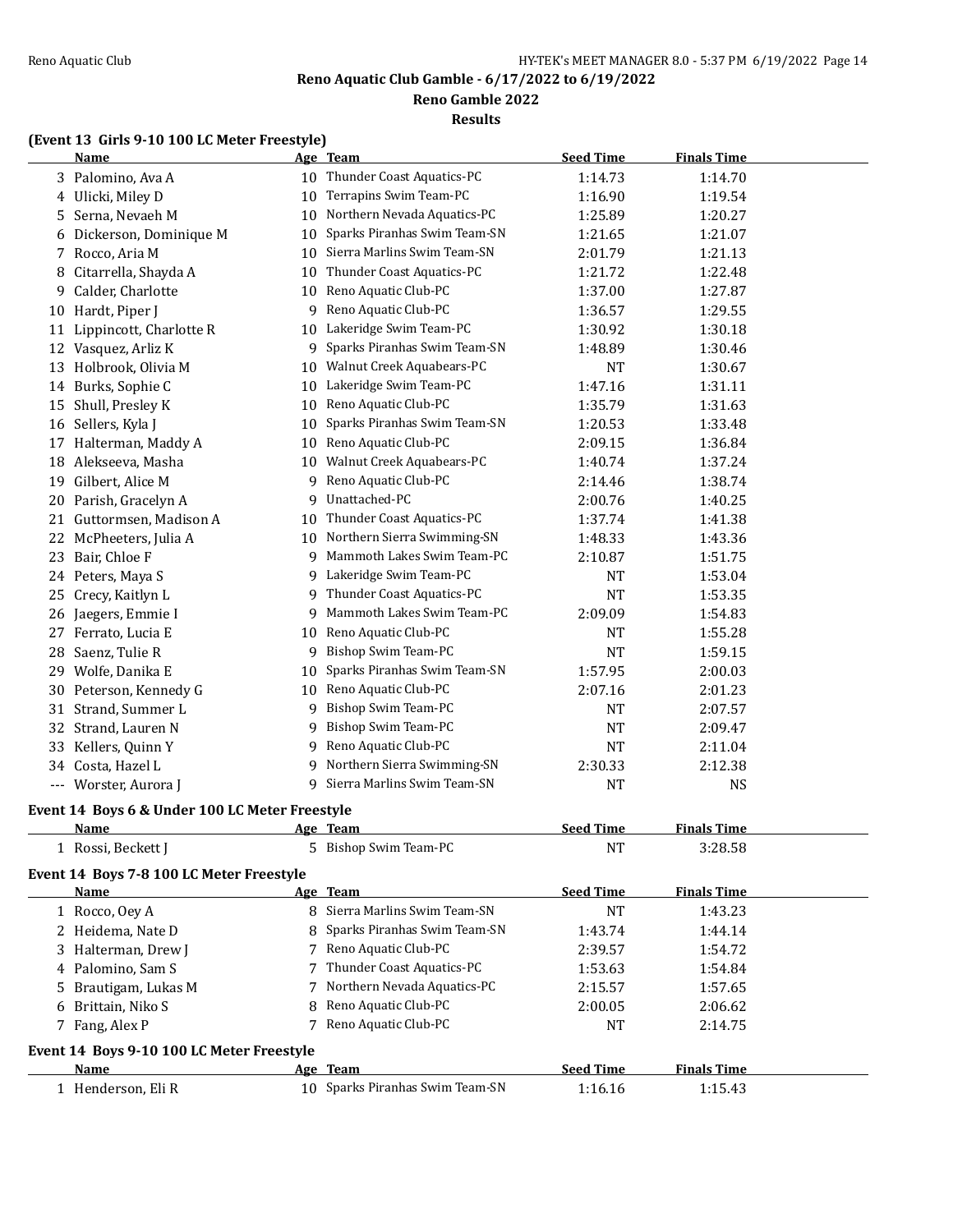### **Reno Gamble 2022**

**Results**

# **(Event 14 Boys 9-10 100 LC Meter Freestyle)**

|    | <b>Name</b>           |    | Age Team                     | <b>Seed Time</b> | <b>Finals Time</b> |
|----|-----------------------|----|------------------------------|------------------|--------------------|
|    | Jakubos, Alix N       | 10 | Reno Aquatic Club-PC         | 1:23.38          | 1:20.86            |
| 3  | Reed, Thomas S        | 10 | Terrapins Swim Team-PC       | 1:23.58          | 1:22.17            |
| 4  | Statz, Joyner         | 10 | Superior Aquatics-OR         | 1:25.64          | 1:23.77            |
| 5  | Keller, Jonathan T    | 10 | Terrapins Swim Team-PC       | 1:23.57          | 1:24.90            |
| 6  | Brautigam, Parker R   | 9  | Northern Nevada Aquatics-PC  | 1:33.64          | 1:27.87            |
|    | 7 Pourchot, Eli       | 10 | Reno Aquatic Club-PC         | 1:45.71          | 1:28.23            |
| 8  | Talmadge, Calvin B    | 9  | Walnut Creek Aquabears-PC    | 1:34.53          | 1:28.42            |
| 9  | Cobb, Liam            | 9  | Terrapins Swim Team-PC       | 1:40.00          | 1:29.20            |
| 10 | Statz, Ryder          | 10 | Superior Aquatics-OR         | 1:21.86          | 1:29.52            |
| 11 | Fetro, Decklan        | 10 | Superior Aquatics-OR         | 1:28.19          | 1:30.89            |
| 12 | Chen, Aaron           | 9  | Thunder Coast Aquatics-PC    | 1:33.82          | 1:31.18            |
| 13 | Mannering, Isaac A    | 10 | Lakeridge Swim Team-PC       | 1:36.10          | 1:31.42            |
| 14 | Newberry, Kolt E      | 10 | Northern Sierra Swimming-SN  | 1:43.33          | 1:32.46            |
| 15 | Simoes Borsato, Lucca | 9  | Reno Aquatic Club-PC         | <b>NT</b>        | 1:32.51            |
| 16 | Grant, Ryker Z        | 10 | Reno Aquatic Club-PC         | 1:48.40          | 1:33.49            |
| 17 | Klein, Cameron P      | 9  | Reno Aquatic Club-PC         | 1:38.42          | 1:35.25            |
| 18 | Chiperi, Max          | 9  | Lakeridge Swim Team-PC       | <b>NT</b>        | 1:46.05            |
| 19 | Heidema, Eli R        | 10 | Sparks Piranhas Swim Team-SN | 2:09.16          | 1:51.30            |
| 20 | Llamas-Cruz, Carlos   | 9  | Carson Tigersharks-PC        | 1:57.75          | 1:54.10            |
| 21 | Gilbert, Elias F      | 9  | Reno Aquatic Club-PC         | 2:21.09          | 1:55.30            |
| 22 | Murray, Herschel G    | 10 | Reno Aquatic Club-PC         | <b>NT</b>        | 2:21.17            |
| 23 | Copple, Connor M      | 9  | Northern Nevada Aquatics-PC  | 2:05.43          | 2:23.17            |
|    | 24 Armstrong, Colton  | 9  | Reno Aquatic Club-PC         | 2:26.02          | 2:30.93            |

### **Event 15 Girls 11-12 100 LC Meter Freestyle**

|    | <b>Name</b>            | <u>Age </u> | <b>Team</b>                  | <b>Seed Time</b> | Finals Time |  |
|----|------------------------|-------------|------------------------------|------------------|-------------|--|
|    | 1 Warren, Monica A     | 12          | Walnut Creek Aquabears-PC    | 1:09.87          | 1:07.54     |  |
| 2  | Garcia, Eleanor V      | 12          | Walnut Creek Aquabears-PC    | 1:07.60          | 1:08.75     |  |
| 3. | Rabinowitz, Mila A     | 12          | Reno Aquatic Club-PC         | 1:10.31          | 1:09.29     |  |
| 4  | Quevedo, Lily D        | 12          | Lakeridge Swim Team-PC       | 1:13.20          | 1:09.57     |  |
| 5. | Ingram, Hannah B       | 12          | Carson Tigersharks-PC        | 1:10.89          | 1:09.77     |  |
| 6  | Dowd, Chloe M          | 11          | Lakeridge Swim Team-PC       | 1:17.69          | 1:10.14     |  |
| 7  | Smith, Perri C         | 11          | Walnut Creek Aquabears-PC    | 1:12.26          | 1:10.41     |  |
| 8  | Wallace, Allie M       | 12          | Northern Sierra Swimming-SN  | 1:15.33          | 1:10.44     |  |
| 9  | Eilerman, Cate G       | 12          | Thunder Coast Aquatics-PC    | 1:09.69          | 1:10.65     |  |
| 10 | Acevedo, Sofia A       | 12          | Terrapins Swim Team-PC       | 1:16.57          | 1:11.64     |  |
| 11 | Morrison, Simone L     | 11          | Terrapins Swim Team-PC       | 1:13.53          | 1:13.83     |  |
| 12 | Kellerman, Maria E     | 12          | Lakeridge Swim Team-PC       | 1:25.86          | 1:14.83     |  |
| 13 | Dorsett, Aubrielle R   | 11          | Terrapins Swim Team-PC       | 1:17.80          | 1:15.85     |  |
| 14 | Byrne Bautista, Emma L | 12          | Walnut Creek Aquabears-PC    | 1:18.32          | 1:15.88     |  |
| 15 | Miguel, Lane           | 12          | Thunder Coast Aquatics-PC    | 1:17.78          | 1:15.96     |  |
| 16 | Northcutt, Kira B      | 12          | Douglas Dolfins Swim Team-PC | 1:19.70          | 1:16.07     |  |
| 17 | Swanson, Harper R      | 11          | Terrapins Swim Team-PC       | 1:20.52          | 1:18.16     |  |
| 18 | Inman-Semerau, Sadie S | 12          | Terrapins Swim Team-PC       | 1:19.34          | 1:18.93     |  |
| 19 | Tognoni, Lexi M        | 12          | Sparks Piranhas Swim Team-SN | 1:18.39          | 1:19.05     |  |
| 20 | Nonaka, Allie M        | 11          | Walnut Creek Aquabears-PC    | 1:19.82          | 1:20.26     |  |
| 21 | Ingram, Sammie E       | 11          | Carson Tigersharks-PC        | 1:24.56          | 1:21.59     |  |
| 22 | Pirtle, Sydney M       | 11          | Terrapins Swim Team-PC       | 1:23.06          | 1:22.06     |  |
| 23 | Reed, Addison L        | 11          | Terrapins Swim Team-PC       | 1:23.04          | 1:22.23     |  |
| 24 | Chan, Ashlynn          | 12          | Northern Nevada Aquatics-PC  | NT               | 1:22.84     |  |
| 25 | Alvarez, Emilie        | 11          | Superior Aquatics-OR         | 1:24.15          | 1:23.10     |  |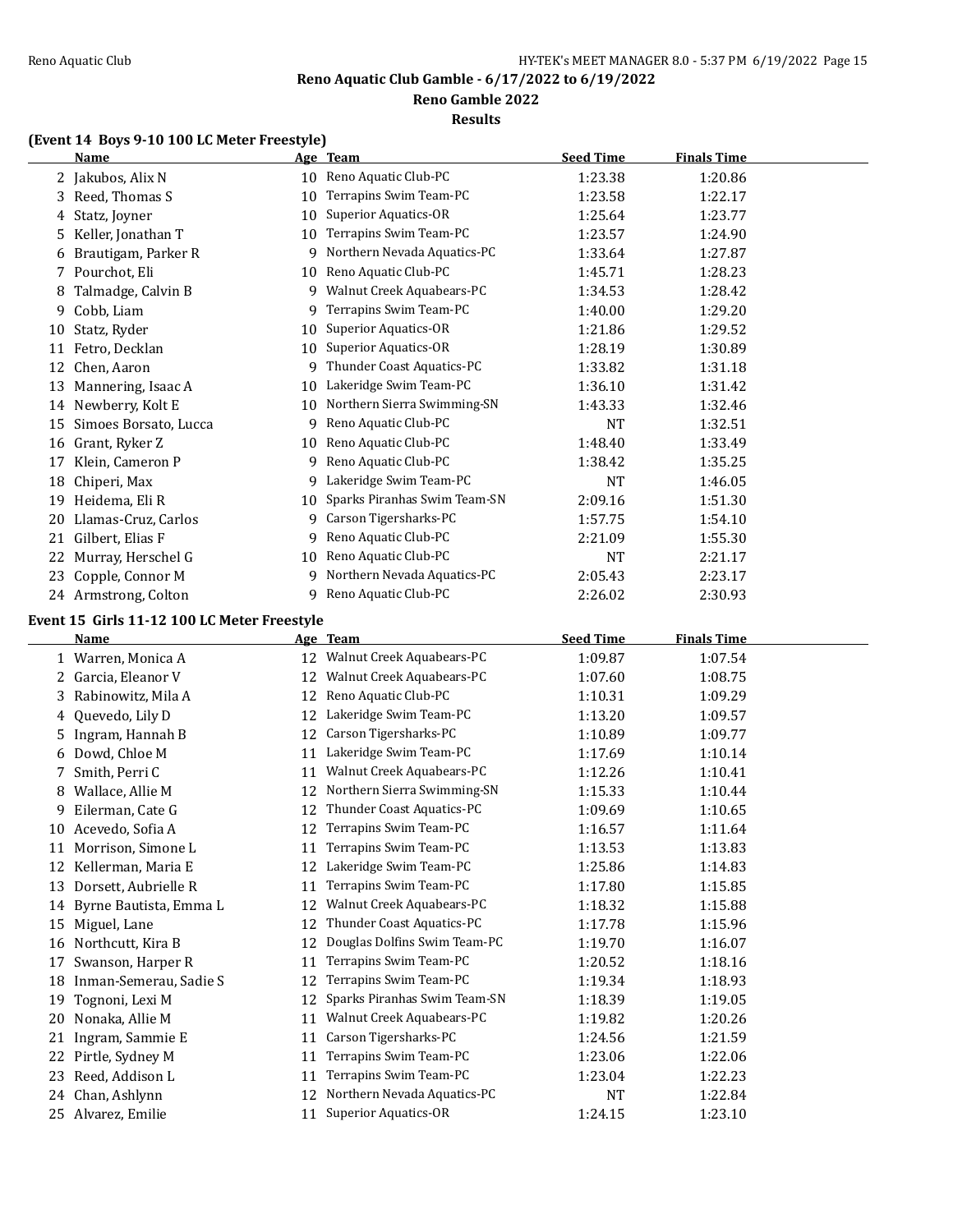**Reno Gamble 2022**

**Results**

# **(Event 15 Girls 11-12 100 LC Meter Freestyle)**

|       | <b>Name</b>          |     | Age Team                     | <b>Seed Time</b> | <b>Finals Time</b> |  |
|-------|----------------------|-----|------------------------------|------------------|--------------------|--|
|       | 26 Nguyen, Sydney    | 11  | Northern Nevada Aquatics-PC  | 1:30.44          | 1:23.62            |  |
| 27    | Gale, Haelyn R       | 11  | Sparks Piranhas Swim Team-SN | 1:43.70          | 1:23.98            |  |
|       | 28 Heyder, Aliyah J  | 11  | Carson Tigersharks-PC        | 1:26.36          | 1:24.25            |  |
|       | 30 Evers, Audrey B   | 11  | Sparks Piranhas Swim Team-SN | 1:38.51          | 1:27.95            |  |
| 31    | Mannering, Laryssa H | 11  | Lakeridge Swim Team-PC       | 1:52.21          | 1:33.01            |  |
|       | 32 Horsey, Sofia     | 12  | Reno Aquatic Club-PC         | NT               | 1:33.19            |  |
|       | 33 Adams, Taylor J   | 12. | Sparks Piranhas Swim Team-SN | NT               | 1:33.85            |  |
|       | 34 Walker, Hailee E  | 11  | Reno Aquatic Club-PC         | NT               | 1:35.08            |  |
| 35    | Wood-Beck, Kayden I  | 12  | Reno Aquatic Club-PC         | 1:36.14          | 1:36.22            |  |
| 36    | Bassler, Julianne E  | 12  | Mammoth Lakes Swim Team-PC   | NT               | 1:39.40            |  |
| 37    | Heyder, Sydney M     | 11  | Carson Tigersharks-PC        | 1:45.90          | 1:39.63            |  |
| 38    | Fetro, Tesanee       | 12  | Superior Aquatics-OR         | 1:48.19          | 1:44.27            |  |
| 39.   | Callender, Sofie M   | 11  | Northern Nevada Aquatics-PC  | NT               | 1:49.03            |  |
| 40    | Crecy, Brianna L     | 11  | Thunder Coast Aquatics-PC    | NT               | 1:49.40            |  |
| 41    | Temple, Sophia V     | 11  | Northern Nevada Aquatics-PC  | 2:19.71          | 1:58.05            |  |
| $---$ | Battaglia, Pearl R   |     | Sierra Marlins Swim Team-SN  | NT               | <b>NS</b>          |  |

# **Event 16 Boys 11-12 100 LC Meter Freestyle**

|    | Name                      |    | Age Team                     | <b>Seed Time</b> | <b>Finals Time</b> |  |
|----|---------------------------|----|------------------------------|------------------|--------------------|--|
|    | 1 Hardt, Jaxon B          | 12 | Reno Aquatic Club-PC         | 1:07.23          | 1:05.80            |  |
|    | 2 Logan, Avery A          | 12 | Walnut Creek Aquabears-PC    | 1:07.02          | 1:07.67            |  |
| 3  | Stebbins, Eli             | 12 | Superior Aquatics-OR         | NT               | 1:08.74            |  |
| 4  | Lloyd, Logan K            | 12 | Walnut Creek Aquabears-PC    | 1:10.48          | 1:09.05            |  |
| 5  | Larson, Andy B            | 12 | Thunder Coast Aquatics-PC    | 1:12.70          | 1:11.50            |  |
| 6  | Simoes Borsato, Joaquim J | 12 | Reno Aquatic Club-PC         | 1:22.98          | 1:11.69            |  |
| 7  | Perisho, Oliver E         | 12 | Reno Aquatic Club-PC         | <b>NT</b>        | 1:14.14            |  |
| 8  | Wilcock, Samuel F         | 11 | Thunder Coast Aquatics-PC    | 1:21.17          | 1:16.27            |  |
| 9  | Varganov, Pasha S         | 12 | Northern Nevada Aquatics-PC  | 1:23.82          | 1:16.35            |  |
| 10 | Osborne, Brody R          | 12 | Reno Aquatic Club-PC         | 1:16.06          | 1:16.37            |  |
| 11 | Barclay, Gavin W          | 11 | Walnut Creek Aquabears-PC    | 1:19.00          | 1:16.86            |  |
| 12 | Luke, Tristan X           | 12 | Sparks Piranhas Swim Team-SN | 1:22.29          | 1:16.87            |  |
| 13 | Shull, Harlow E           | 12 | Reno Aquatic Club-PC         | 1:24.20          | 1:17.34            |  |
| 14 | Hensley, Derick G         | 12 | Carson Tigersharks-PC        | <b>NT</b>        | 1:18.92            |  |
| 15 | Martinez, Tyler K         | 12 | Sparks Piranhas Swim Team-SN | 1:26.85          | 1:20.76            |  |
| 16 | Williams, Kayden T        | 12 | Sparks Piranhas Swim Team-SN | 1:25.44          | 1:20.98            |  |
| 17 | Volpp, Matthew P          | 12 | Northern Nevada Aquatics-PC  | 1:29.42          | 1:21.09            |  |
| 18 | Villalobos, Eric A        | 12 | Sparks Piranhas Swim Team-SN | <b>NT</b>        | 1:22.89            |  |
| 19 | Grant, Sebastian E        | 12 | Reno Aquatic Club-PC         | 1:52.38          | 1:24.93            |  |
| 20 | Wickwire, Colin S         | 11 | Lakeridge Swim Team-PC       | 1:30.52          | 1:25.88            |  |
| 21 | Madole, Andrew J          | 12 | Reno Aquatic Club-PC         | NT               | 1:26.05            |  |
| 22 | Rowlett, Tristan R        | 11 | Douglas Dolfins Swim Team-PC | 1:30.64          | 1:26.15            |  |
| 23 | Krivtsov, Danyl A         | 11 | Terrapins Swim Team-PC       | 1:22.87          | 1:28.97            |  |
|    | 24 Redick, Keev I         | 11 | Carson Tigersharks-PC        | <b>NT</b>        | 1:29.82            |  |
| 25 | Lancaster, Preston L      | 12 | Northern Sierra Swimming-SN  | 1:33.33          | 1:30.48            |  |
| 26 | Rowlett, Ezra M           | 11 | Douglas Dolfins Swim Team-PC | 1:33.16          | 1:30.53            |  |
| 27 | Baurley, Asher J          | 11 | Mammoth Lakes Swim Team-PC   | <b>NT</b>        | 1:31.41            |  |
| 28 | Rasmus, Miles G           | 11 | Reno Aquatic Club-PC         | <b>NT</b>        | 1:40.96            |  |
| 29 | Derryman, Kade J          | 11 | Lakeridge Swim Team-PC       | <b>NT</b>        | 1:42.51            |  |
| 30 | Libling, Beck D           | 12 | Bishop Swim Team-PC          | <b>NT</b>        | 1:52.35            |  |
| 31 | Griffin, Greyson M        | 11 | Northern Nevada Aquatics-PC  | <b>NT</b>        | 1:53.07            |  |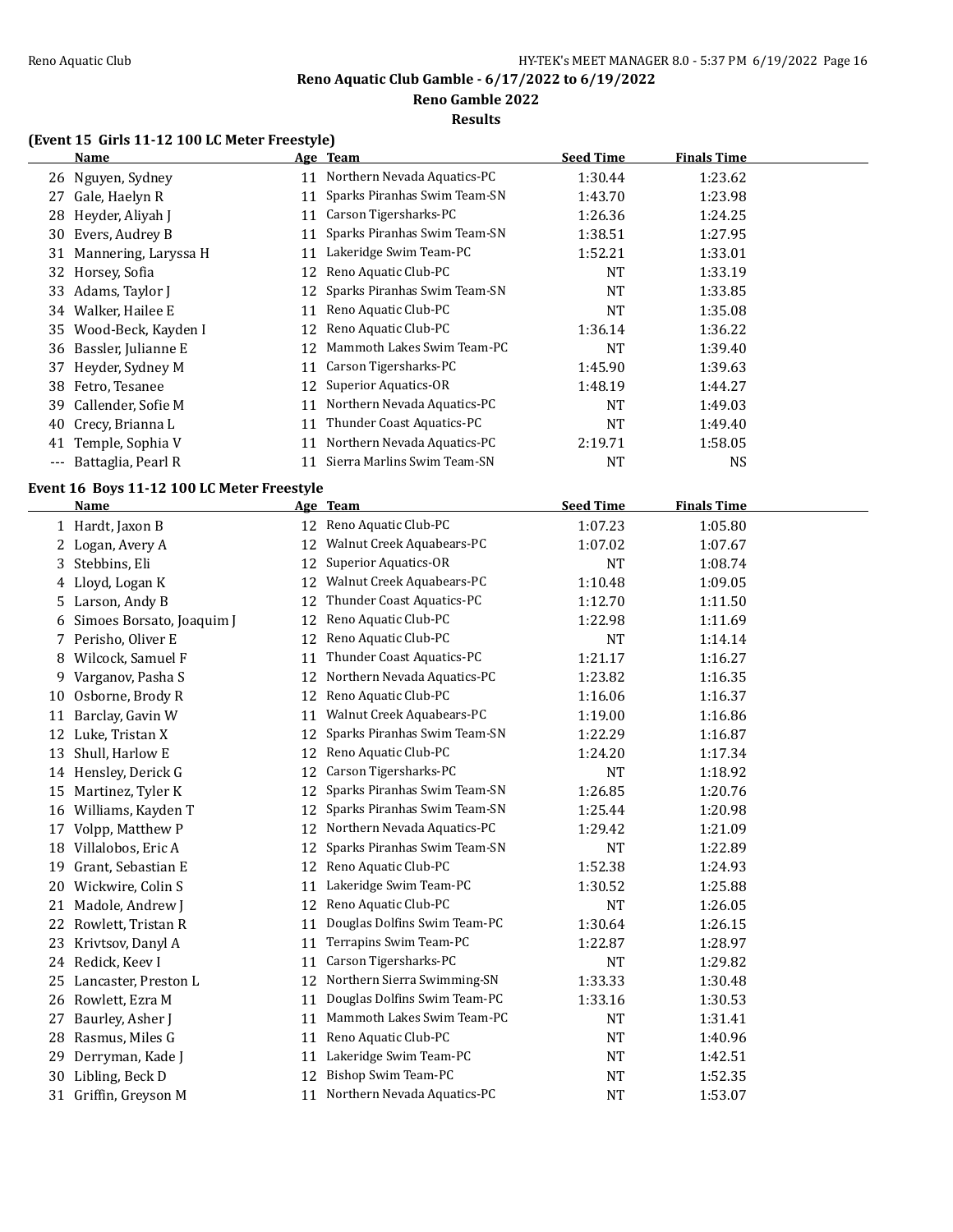**Reno Gamble 2022**

|    | Event 17 Girls 7-8 100 LC Meter Breaststroke<br>Name |          | Age Team                                                | <b>Seed Time</b>     | <b>Finals Time</b> |  |
|----|------------------------------------------------------|----------|---------------------------------------------------------|----------------------|--------------------|--|
|    | 1 Rossi, Gracen E                                    |          | 8 Bishop Swim Team-PC                                   | 3:00.92              | 2:29.07            |  |
|    | --- Fang, Ari S                                      | 8        | Reno Aquatic Club-PC                                    | <b>NT</b>            | DQ                 |  |
|    | --- Miles, Nesta                                     | 8        | Reno Aquatic Club-PC                                    | <b>NT</b>            | <b>NS</b>          |  |
|    | Event 17 Girls 9-10 100 LC Meter Breaststroke        |          |                                                         |                      |                    |  |
|    | Name                                                 |          | Age Team                                                | <b>Seed Time</b>     | <b>Finals Time</b> |  |
|    | 1 Luisetti, Elaine G                                 |          | 10 Northern Sierra Swimming-SN                          | 1:38.33              | 1:39.71            |  |
|    | 2 Dickerson, Dominique M                             |          | 10 Sparks Piranhas Swim Team-SN                         | 1:40.67              | 1:40.36            |  |
|    | 3 Palomino, Ava A                                    |          | 10 Thunder Coast Aquatics-PC                            | 1:44.43              | 1:45.81            |  |
|    | 4 Logan, Adelyn A                                    |          | 10 Walnut Creek Aquabears-PC                            | 1:46.69              | 1:47.11            |  |
|    | 5 Ulicki, Miley D                                    |          | 10 Terrapins Swim Team-PC                               | 1:58.38              | 1:55.74            |  |
|    | 6 Lippincott, Charlotte R                            | 10       | Lakeridge Swim Team-PC                                  | 1:50.23              | 1:56.51            |  |
|    | 7 Rocco, Aria M                                      |          | 10 Sierra Marlins Swim Team-SN                          | 2:35.81              | 1:57.74            |  |
| 8  | Bair, Chloe F                                        | 9        | Mammoth Lakes Swim Team-PC                              | 2:10.04              | 1:57.83            |  |
| 9. | Holbrook, Olivia M                                   | 10       | Walnut Creek Aquabears-PC                               | <b>NT</b>            | 1:58.22            |  |
|    |                                                      |          | Reno Aquatic Club-PC                                    |                      | 1:58.26            |  |
|    | 10 Shull, Presley K<br>11 Halterman, Maddy A         | 10<br>10 | Reno Aquatic Club-PC                                    | 1:57.05<br>NT        | 2:02.27            |  |
|    |                                                      |          | 10 Thunder Coast Aquatics-PC                            |                      |                    |  |
|    | 12 Guttormsen, Madison A<br>13 Alekseeva, Masha      |          | 10 Walnut Creek Aquabears-PC                            | 1:59.94<br>2:01.16   | 2:03.69<br>2:04.89 |  |
|    |                                                      |          | 10 Lakeridge Swim Team-PC                               |                      |                    |  |
|    | 14 Burks, Sophie C                                   | 9        | Unattached-PC                                           | 2:07.75              | 2:07.42            |  |
|    | 15 Parish, Gracelyn A<br>16 Calder, Charlotte        |          | 10 Reno Aquatic Club-PC                                 | <b>NT</b><br>2:10.00 | 2:07.68            |  |
|    |                                                      |          | 10 Sparks Piranhas Swim Team-SN                         |                      | 2:09.84            |  |
|    | 17 Wolfe, Danika E                                   | 9        | Mammoth Lakes Swim Team-PC                              | 2:11.28              | 2:10.45            |  |
|    | 18 Jaegers, Emmie I                                  |          |                                                         | <b>NT</b>            | 2:11.87            |  |
|    | 19 Gilbert, Alice M                                  | 9        | Reno Aquatic Club-PC                                    | <b>NT</b>            | 2:12.27            |  |
| 20 | McPheeters, Julia A                                  |          | 10 Northern Sierra Swimming-SN                          | 2:25.33              | 2:16.45            |  |
| 21 | Crecy, Kaitlyn L                                     | 9.       | Thunder Coast Aquatics-PC<br><b>Bishop Swim Team-PC</b> | <b>NT</b>            | 2:21.61            |  |
| 22 | Saenz, Tulie R                                       | 9        |                                                         | <b>NT</b>            | 2:27.13            |  |
| 23 | Strand, Lauren N                                     | 9        | Bishop Swim Team-PC                                     | <b>NT</b>            | 3:01.63            |  |
|    | 24 Strand, Summer L                                  | 9        | <b>Bishop Swim Team-PC</b>                              | <b>NT</b>            | 3:16.13            |  |
|    | --- Ferrato, Lucia E                                 |          | 10 Reno Aquatic Club-PC                                 | NT                   | DQ                 |  |
|    | Event 18 Boys 7-8 100 LC Meter Breaststroke          |          |                                                         |                      |                    |  |
|    | Name                                                 |          | Age Team                                                | <b>Seed Time</b>     | <b>Finals Time</b> |  |
|    | 1 Heidema, Nate D                                    |          | 8 Sparks Piranhas Swim Team-SN                          | 2:08.29              | 2:05.43            |  |
|    | 2 Brautigam, Lukas M                                 |          | 7 Northern Nevada Aquatics-PC                           | 2:20.55              | 2:19.28            |  |
|    | 3 Palomino, Sam S                                    |          | Thunder Coast Aquatics-PC                               | 2:23.99              | 2:20.39            |  |
|    | --- Rocco, Oey A                                     |          | 8 Sierra Marlins Swim Team-SN                           | NT                   | DQ                 |  |
|    | Event 18 Boys 9-10 100 LC Meter Breaststroke         |          |                                                         |                      |                    |  |
|    | <b>Name</b>                                          |          | Age Team                                                | <b>Seed Time</b>     | <b>Finals Time</b> |  |
|    | 1 Henderson, Eli R                                   |          | 10 Sparks Piranhas Swim Team-SN                         | 1:41.48              | 1:45.43            |  |
|    | 2 Jakubos, Alix N                                    | 10       | Reno Aquatic Club-PC                                    | 1:52.31              | 1:47.09            |  |
|    | 3 Reed, Thomas S                                     | 10       | Terrapins Swim Team-PC                                  | 1:50.07              | 1:48.43            |  |
|    | 4 Mannering, Isaac A                                 | 10       | Lakeridge Swim Team-PC                                  | 1:51.84              | 1:50.62            |  |
|    | 5 Pourchot, Eli                                      | 10       | Reno Aquatic Club-PC                                    | 2:10.67              | 1:53.22            |  |
|    | 6 Keller, Jonathan T                                 | 10       | Terrapins Swim Team-PC                                  | 1:50.00              | 1:53.51            |  |
| 7  | Cobb, Liam                                           | 9        | Terrapins Swim Team-PC                                  | 1:51.88              | 1:56.05            |  |
| 8  | Statz, Joyner                                        | 10       | <b>Superior Aquatics-OR</b>                             | <b>NT</b>            | 1:56.95            |  |
| 9  | Grant, Ryker Z                                       | 10       | Reno Aquatic Club-PC                                    | 2:09.72              | 1:57.42            |  |
|    | 10 Brautigam, Parker R                               |          | 9 Northern Nevada Aquatics-PC                           | 2:04.44              | 1:57.87            |  |
|    |                                                      |          |                                                         |                      |                    |  |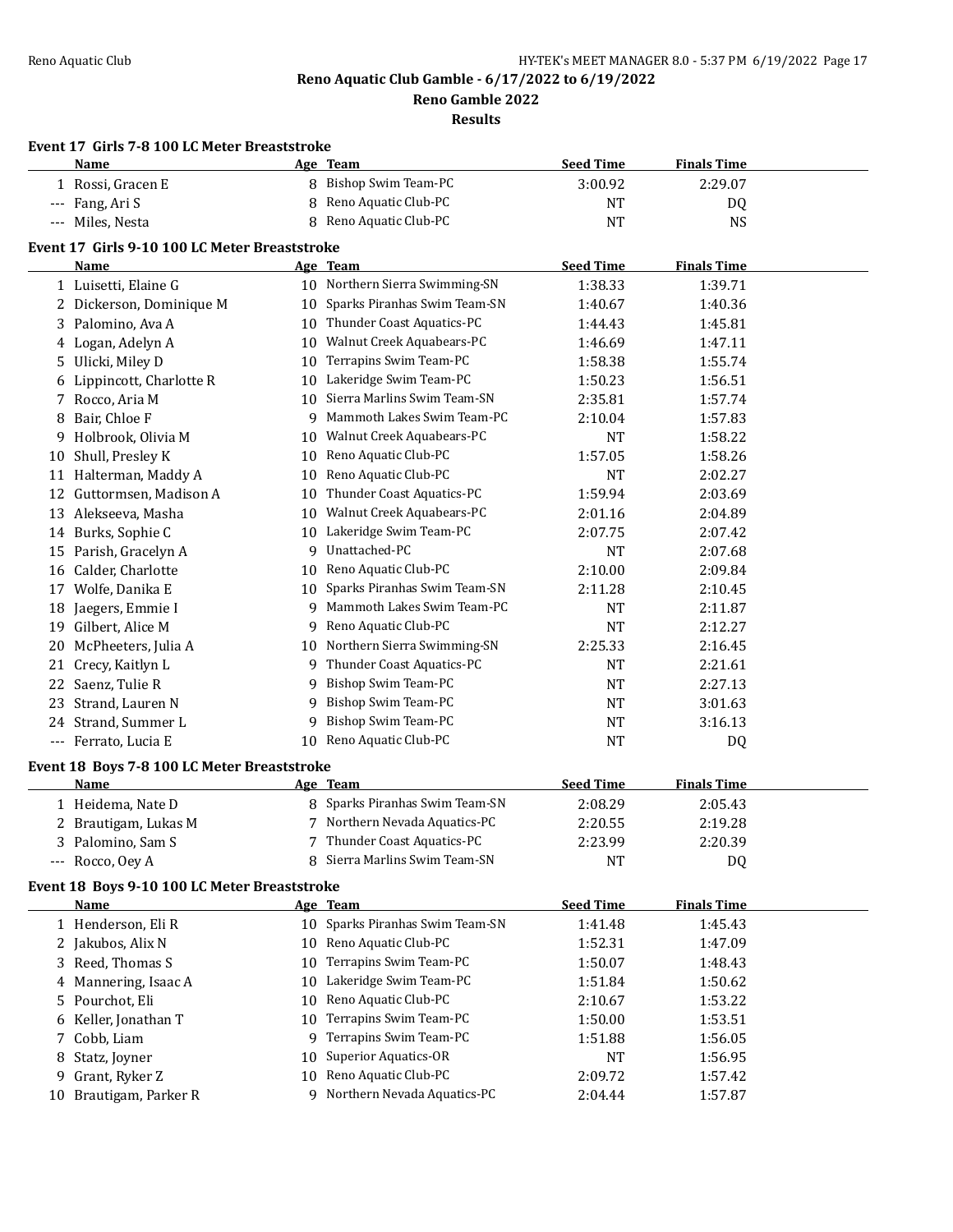**Reno Gamble 2022**

**Results**

# **(Event 18 Boys 9-10 100 LC Meter Breaststroke)**

| <b>Name</b>              | Age Team                        | <b>Seed Time</b> | <b>Finals Time</b> |  |
|--------------------------|---------------------------------|------------------|--------------------|--|
| 11 Fetro, Decklan        | 10 Superior Aquatics-OR         | 1:58.73          | 2:04.36            |  |
| 12 Statz, Ryder          | 10 Superior Aquatics-OR         | <b>NT</b>        | 2:09.80            |  |
| 13 Chen, Aaron           | 9 Thunder Coast Aquatics-PC     | NT               | 2:13.42            |  |
| 14 Simoes Borsato, Lucca | 9 Reno Aquatic Club-PC          | 2:08.66          | 2:14.05            |  |
| 15 Armstrong, Colton     | 9 Reno Aquatic Club-PC          | <b>NT</b>        | 2:47.41            |  |
| 16 Chiperi, Max          | 9 Lakeridge Swim Team-PC        | <b>NT</b>        | 2:55.07            |  |
| --- Heidema, Eli R       | 10 Sparks Piranhas Swim Team-SN | 2:18.27          | DO.                |  |
| --- Klein, Cameron P     | Reno Aquatic Club-PC            | <b>NT</b>        | DQ                 |  |

# **Event 19 Girls 11-12 100 LC Meter Breaststroke**

|     | <b>Name</b>                                   |    | Age Team                     | <b>Seed Time</b> | <b>Finals Time</b> |
|-----|-----------------------------------------------|----|------------------------------|------------------|--------------------|
|     | 1 Wallace, Allie M                            | 12 | Northern Sierra Swimming-SN  | 1:33.33          | 1:26.33            |
| 2   | Quevedo, Lily D                               | 12 | Lakeridge Swim Team-PC       | 1:33.06          | 1:29.20            |
| 3   | Garcia, Eleanor V                             | 12 | Walnut Creek Aquabears-PC    | 1:43.27          | 1:36.11            |
|     | 4 Dorsett, Aubrielle R                        | 11 | Terrapins Swim Team-PC       | 1:42.81          | 1:37.12            |
| 5   | Morrison, Simone L                            | 11 | Terrapins Swim Team-PC       | 1:41.23          | 1:37.68            |
| 6   | Kellerman, Maria E                            | 12 | Lakeridge Swim Team-PC       | 1:45.01          | 1:38.20            |
| 7   | Evers, Audrey B                               | 11 | Sparks Piranhas Swim Team-SN | 1:40.67          | 1:39.68            |
| 8   | Miguel, Lane                                  | 12 | Thunder Coast Aquatics-PC    | 1:40.02          | 1:39.78            |
| 9   | Swanson, Harper R                             | 11 | Terrapins Swim Team-PC       | 1:40.60          | 1:40.06            |
| 10  | Keating, Anna E                               | 12 | Sierra Marlins Swim Team-SN  | 1:44.34          | 1:40.44            |
| 11  | Nonaka, Allie M                               | 11 | Walnut Creek Aquabears-PC    | 1:48.89          | 1:43.37            |
| 12  | Acevedo, Sofia A                              | 12 | Terrapins Swim Team-PC       | 2:20.54          | 1:44.66            |
| 13  | Reed, Addison L                               | 11 | Terrapins Swim Team-PC       | 1:42.97          | 1:44.85            |
| 14  | Tognoni, Lexi M                               | 12 | Sparks Piranhas Swim Team-SN | 1:39.90          | 1:44.88            |
| 15  | Pirtle, Sydney M                              | 11 | Terrapins Swim Team-PC       | 1:55.53          | 1:45.12            |
|     | 16 Ingram, Sammie E                           | 11 | Carson Tigersharks-PC        | 1:52.88          | 1:45.20            |
| 17  | Rammel, Emma                                  | 12 | Unattached-PC                | <b>NT</b>        | 1:46.18            |
| 18  | Chan, Ashlynn                                 | 12 | Northern Nevada Aquatics-PC  | <b>NT</b>        | 1:46.95            |
| 19  | Gale, Haelyn R                                | 11 | Sparks Piranhas Swim Team-SN | 1:50.83          | 1:51.10            |
| 20  | Nguyen, Sydney                                | 11 | Northern Nevada Aquatics-PC  | 1:54.79          | 1:52.89            |
| 22  | Northcutt, Kira B                             | 12 | Douglas Dolfins Swim Team-PC | 1:55.61          | 1:57.21            |
| 23  | Alvarez, Emilie                               | 11 | Superior Aquatics-OR         | 2:00.56          | 1:59.25            |
|     | 24 Covaciu, Amanda B                          | 12 | Sparks Piranhas Swim Team-SN | <b>NT</b>        | 2:00.68            |
| 25  | Adams, Taylor J                               | 12 | Sparks Piranhas Swim Team-SN | <b>NT</b>        | 2:02.65            |
|     | 26 Halvorson, Hadley G                        | 11 | Northern Sierra Swimming-SN  | 2:03.33          | 2:04.27            |
| 27  | Walker, Hailee E                              | 11 | Reno Aquatic Club-PC         | <b>NT</b>        | 2:07.74            |
| 28  | Heyder, Sydney M                              | 11 | Carson Tigersharks-PC        | 2:13.31          | 2:08.53            |
| 29  | Dell, Morgan W                                | 11 | Bishop Swim Team-PC          | 2:38.06          | 2:14.38            |
| 30  | Crecy, Brianna L                              | 11 | Thunder Coast Aquatics-PC    | <b>NT</b>        | 2:24.90            |
|     | 31 Fetro, Tesanee                             | 12 | Superior Aquatics-OR         | 2:50.01          | 2:33.29            |
| --- | Temple, Sophia V                              | 11 | Northern Nevada Aquatics-PC  | <b>NT</b>        | DQ.                |
|     | --- Battaglia, Pearl R                        | 11 | Sierra Marlins Swim Team-SN  | <b>NT</b>        | <b>NS</b>          |
|     | Event 20 Boys 11-12 100 LC Meter Breaststroke |    |                              |                  |                    |

| <b>Name</b>                 | <u>Age Team</u>              | <b>Seed Time</b> | <b>Finals Time</b> |  |
|-----------------------------|------------------------------|------------------|--------------------|--|
| 1 Marks, Preston G          | 12 Terrapins Swim Team-PC    | 1:29.52          | 1:27.14            |  |
| 2 Hardt, Jaxon B            | 12 Reno Aquatic Club-PC      | 1:33.43          | 1:27.98            |  |
| 3 Logan, Avery A            | 12 Walnut Creek Aquabears-PC | 1:47.15          | 1:35.99            |  |
| 4 Osborne, Brody R          | 12 Reno Aquatic Club-PC      | 1:35.76          | 1:36.87            |  |
| 5 Simoes Borsato, Joaquim J | 12 Reno Aquatic Club-PC      | 1:46.55          | 1:38.75            |  |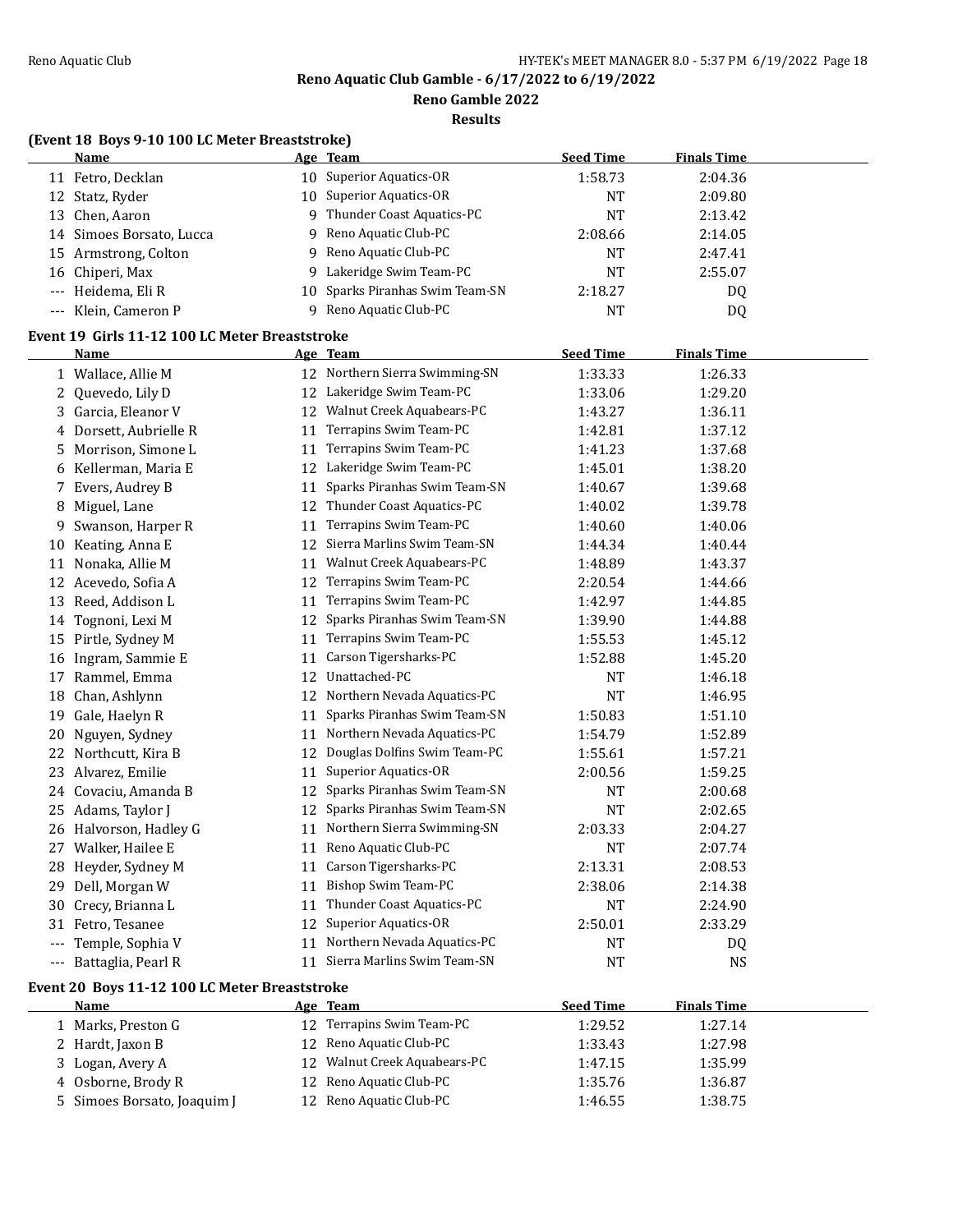**Reno Gamble 2022**

#### **Results**

# **(Event 20 Boys 11-12 100 LC Meter Breaststroke)**

|       | <b>Name</b>                                            |    | Age Team                       | <b>Seed Time</b>     | <b>Finals Time</b> |  |
|-------|--------------------------------------------------------|----|--------------------------------|----------------------|--------------------|--|
|       | 6 Shull, Harlow E                                      |    | 12 Reno Aquatic Club-PC        | 1:38.29              | 1:41.91            |  |
|       | 7 Hensley, Derick G                                    | 12 | Carson Tigersharks-PC          | <b>NT</b>            | 1:42.17            |  |
| 8     | Varganov, Pasha S                                      | 12 | Northern Nevada Aquatics-PC    | 1:52.73              | 1:44.37            |  |
| 9     | Luke, Tristan X                                        | 12 | Sparks Piranhas Swim Team-SN   | 1:41.33              | 1:44.64            |  |
| 10    | Thompson, Peyton S                                     | 11 | Lakeridge Swim Team-PC         | 1:46.32              | 1:45.67            |  |
|       | 11 Villalobos, Eric A                                  | 12 | Sparks Piranhas Swim Team-SN   | <b>NT</b>            | 1:47.25            |  |
|       | 12 Perisho, Oliver E                                   | 12 | Reno Aquatic Club-PC           | 2:00.01              | 1:49.25            |  |
| 13    | Kennedy, Simon R                                       | 11 | Northern Sierra Swimming-SN    | 1:53.33              | 1:50.92            |  |
| 14    | Krivtsov, Danyl A                                      | 11 | Terrapins Swim Team-PC         | 1:51.59              | 1:53.60            |  |
| 15    | Barclay, Gavin W                                       | 11 | Walnut Creek Aquabears-PC      | 1:46.00              | 1:55.25            |  |
|       | 16 Wickwire, Colin S                                   | 11 | Lakeridge Swim Team-PC         | 1:55.84              | 1:55.57            |  |
|       | 17 Grant, Sebastian E                                  | 12 | Reno Aquatic Club-PC           | 2:19.73              | 1:56.42            |  |
|       | 18 Williams, Kayden T                                  | 12 | Sparks Piranhas Swim Team-SN   | 1:51.87              | 1:56.48            |  |
|       | 19 Martinez, Tyler K                                   | 12 | Sparks Piranhas Swim Team-SN   | 1:53.32              | 1:56.53            |  |
| 20    | Rowlett, Tristan R                                     | 11 | Douglas Dolfins Swim Team-PC   | 1:55.05              | 1:58.49            |  |
| 21    | Rowlett, Ezra M                                        | 11 | Douglas Dolfins Swim Team-PC   | <b>NT</b>            | 2:23.61            |  |
| $---$ | Madole, Andrew J                                       | 12 | Reno Aquatic Club-PC           | 2:06.23              | DQ                 |  |
|       | --- Griffin, Greyson M                                 | 11 | Northern Nevada Aquatics-PC    | <b>NT</b>            | DQ                 |  |
|       | Event 21 Girls 7-8 50 LC Meter Backstroke              |    |                                |                      |                    |  |
|       | <u>Name</u>                                            |    | Age Team                       | <b>Seed Time</b>     | <b>Finals Time</b> |  |
|       | 1 Rossi, Gracen E                                      |    | 8 Bishop Swim Team-PC          | 1:08.06              | 56.60              |  |
|       | 2 Dell, Malena J                                       |    | <b>Bishop Swim Team-PC</b>     | NT                   | 57.47              |  |
|       | 3 Fang, Ari S                                          | 8  | Reno Aquatic Club-PC           | 1:00.50              | 1:01.29            |  |
|       | 4 Smith, Elsie L                                       | 8  | Northern Sierra Swimming-SN    | NT                   | 1:01.69            |  |
|       | 5 Almlie, Sammy P                                      | 8  | Reno Aquatic Club-PC           | NT                   | 1:02.34            |  |
|       | 6 Camp, Eva A                                          | 8  | Reno Aquatic Club-PC           | NT                   | 1:02.91            |  |
| 7     | Melilli, Isla B                                        | 8  | Reno Aquatic Club-PC           | <b>NT</b>            | 1:04.38            |  |
|       | 8 Kennedy, Parker N                                    |    | 8 Northern Sierra Swimming-SN  | 1:15.33              | 1:12.53            |  |
|       |                                                        |    |                                |                      |                    |  |
|       | Event 22 Boys 6 & Under 50 LC Meter Backstroke<br>Name |    | Age Team                       | <b>Seed Time</b>     | <b>Finals Time</b> |  |
|       |                                                        |    | 5 Bishop Swim Team-PC          |                      | 1:25.25            |  |
|       | 1 Rossi, Beckett J<br>2 McPheeters, Calder P           |    | 6 Northern Sierra Swimming-SN  | <b>NT</b><br>1:50.33 | 1:27.71            |  |
|       |                                                        |    |                                |                      |                    |  |
|       | Event 22 Boys 7-8 50 LC Meter Backstroke               |    |                                |                      |                    |  |
|       | <u>Name</u>                                            |    | Age Team                       | <b>Seed Time</b>     | <b>Finals Time</b> |  |
|       | 1 Halterman, Drew J                                    |    | 7 Reno Aquatic Club-PC         | 1:09.03              | 53.78              |  |
|       | 2 Rocco, Oey A                                         |    | Sierra Marlins Swim Team-SN    | <b>NT</b>            | 56.79              |  |
| 3     | Fang, Alex P                                           | 7  | Reno Aquatic Club-PC           | 59.15                | 59.87              |  |
| 4     | Heidema, Nate D                                        | 8  | Sparks Piranhas Swim Team-SN   | 1:09.47              | 1:00.28            |  |
| 5     | Brautigam, Lukas M                                     | 7  | Northern Nevada Aquatics-PC    | 1:12.85              | 1:02.13            |  |
| 6     | Brittain, Niko S                                       |    | Reno Aquatic Club-PC           | 1:13.62              | 1:05.41            |  |
| 7     | O'Mara, James M                                        | 8  | Reno Aquatic Club-PC           | NT                   | 1:08.43            |  |
|       | 8 Donahoe, Leo U                                       |    | Reno Aquatic Club-PC           | <b>NT</b>            | 1:08.49            |  |
|       | Event 23 Girls 11-12 50 LC Meter Backstroke            |    |                                |                      |                    |  |
|       | Name                                                   |    | Age Team                       | <b>Seed Time</b>     | <b>Finals Time</b> |  |
|       | 1 Ingram, Hannah B                                     | 12 | Carson Tigersharks-PC          | 37.16                | 36.21              |  |
|       | 2 Rabinowitz, Mila A                                   | 12 | Reno Aquatic Club-PC           | 36.16                | 37.07              |  |
|       | Inman-Semerau, Sadie S                                 | 12 | Terrapins Swim Team-PC         | 39.48                | 38.03              |  |
|       | 4 Wallace, Allie M                                     |    | 12 Northern Sierra Swimming-SN | 38.33                | 38.52              |  |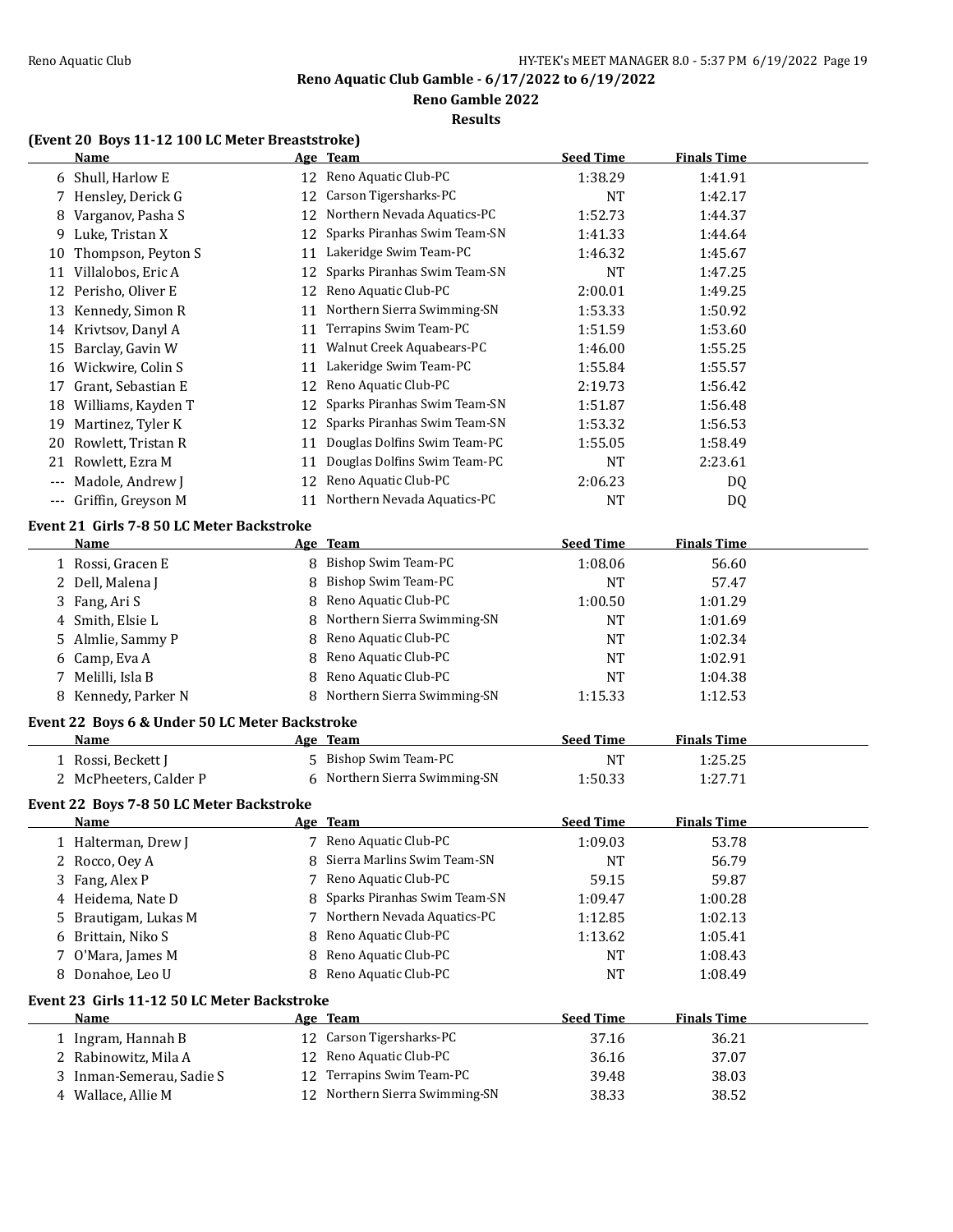**Reno Gamble 2022**

### **Results**

# **(Event 23 Girls 11-12 50 LC Meter Backstroke)**

|       | <b>Name</b>            |    | Age Team                       | <b>Seed Time</b> | <b>Finals Time</b> |  |
|-------|------------------------|----|--------------------------------|------------------|--------------------|--|
|       | 5 Eilerman, Cate G     |    | 12 Thunder Coast Aquatics-PC   | 38.95            | 38.83              |  |
|       | 6 Warren, Monica A     |    | 12 Walnut Creek Aquabears-PC   | 37.82            | 39.01              |  |
|       | 7 Dowd, Chloe M        |    | 11 Lakeridge Swim Team-PC      | 41.86            | 39.03              |  |
| 8     | Garcia, Eleanor V      | 12 | Walnut Creek Aquabears-PC      | 49.04            | 39.79              |  |
| 9     | Morrison, Simone L     | 11 | Terrapins Swim Team-PC         | 39.48            | 40.06              |  |
| 10    | Smith, Perri C         | 11 | Walnut Creek Aquabears-PC      | 39.03            | 40.22              |  |
|       | 11 Acevedo, Sofia A    | 12 | Terrapins Swim Team-PC         | 39.63            | 41.42              |  |
| 12    | Byrne Bautista, Emma L | 12 | Walnut Creek Aquabears-PC      | <b>NT</b>        | 41.61              |  |
|       | 13 Quevedo, Lily D     | 12 | Lakeridge Swim Team-PC         | <b>NT</b>        | 41.62              |  |
|       | 14 Nguyen, Sydney      | 11 | Northern Nevada Aquatics-PC    | <b>NT</b>        | 42.12              |  |
|       | 15 Miguel, Lane        |    | 12 Thunder Coast Aquatics-PC   | 44.33            | 42.34              |  |
|       | 16 Ingram, Sammie E    | 11 | Carson Tigersharks-PC          | 45.63            | 42.74              |  |
|       | 17 Evers, Audrey B     | 11 | Sparks Piranhas Swim Team-SN   | 44.91            | 43.24              |  |
|       | 18 Tognoni, Lexi M     | 12 | Sparks Piranhas Swim Team-SN   | 42.73            | 43.49              |  |
|       | 19 Keating, Anna E     | 12 | Sierra Marlins Swim Team-SN    | 45.68            | 43.60              |  |
| 20    | Chan, Ashlynn          |    | 12 Northern Nevada Aquatics-PC | NT               | 44.19              |  |
| 21    | Nonaka, Allie M        | 11 | Walnut Creek Aquabears-PC      | 43.64            | 44.38              |  |
|       | 22 Pirtle, Sydney M    | 11 | Terrapins Swim Team-PC         | 45.43            | 44.51              |  |
| 23    | Rammel, Emma           | 12 | Unattached-PC                  | <b>NT</b>        | 45.20              |  |
|       | 24 Reed, Addison L     | 11 | Terrapins Swim Team-PC         | 41.61            | 45.26              |  |
|       | 25 Heyder, Aliyah J    | 11 | Carson Tigersharks-PC          | 47.49            | 45.94              |  |
|       | 26 Northcutt, Kira B   | 12 | Douglas Dolfins Swim Team-PC   | 58.93            | 45.97              |  |
| 27    | Gale, Haelyn R         | 11 | Sparks Piranhas Swim Team-SN   | 55.38            | 46.75              |  |
| 28    | Swanson, Harper R      | 11 | Terrapins Swim Team-PC         | 46.63            | 47.15              |  |
| 29    | Halvorson, Hadley G    | 11 | Northern Sierra Swimming-SN    | 49.33            | 47.60              |  |
| 30    | Mannering, Laryssa H   | 11 | Lakeridge Swim Team-PC         | 50.49            | 47.78              |  |
|       | 31 Alvarez, Emilie     | 11 | Superior Aquatics-OR           | NT               | 48.83              |  |
|       | 33 Covaciu, Amanda B   | 12 | Sparks Piranhas Swim Team-SN   | <b>NT</b>        | 49.06              |  |
|       | 34 Adams, Taylor J     | 12 | Sparks Piranhas Swim Team-SN   | <b>NT</b>        | 49.70              |  |
|       | 35 Wood-Beck, Kayden I | 12 | Reno Aquatic Club-PC           | 50.17            | 50.27              |  |
|       | 36 Heyder, Sydney M    | 11 | Carson Tigersharks-PC          | 51.63            | 52.05              |  |
|       | 37 Horsey, Sofia       | 12 | Reno Aquatic Club-PC           | NT               | 52.65              |  |
| 38    | Dell, Morgan W         | 11 | Bishop Swim Team-PC            | NT               | 54.06              |  |
| 39    | Bassler, Julianne E    | 12 | Mammoth Lakes Swim Team-PC     | NT               | 56.22              |  |
| 40    | Rammel, Allie          |    | 11 Unattached-PC               | <b>NT</b>        | 56.32              |  |
| 41    | Walker, Hailee E       | 11 | Reno Aquatic Club-PC           | NT               | 1:02.65            |  |
|       | 42 Fetro, Tesanee      | 12 | <b>Superior Aquatics-OR</b>    | 1:06.03          | 1:05.79            |  |
|       | 43 Crecy, Brianna L    | 11 | Thunder Coast Aquatics-PC      | NT               | 1:06.31            |  |
| 44    | Callender, Sofie M     | 11 | Northern Nevada Aquatics-PC    | <b>NT</b>        | 1:09.70            |  |
| $---$ | Temple, Sophia V       |    | 11 Northern Nevada Aquatics-PC | 1:12.17          | DQ                 |  |
|       | --- Battaglia, Pearl R | 11 | Sierra Marlins Swim Team-SN    | NT               | NS                 |  |

# **Event 24 Boys 11-12 50 LC Meter Backstroke**

| Name                        | Age Team                        | <b>Seed Time</b> | <b>Finals Time</b> |  |
|-----------------------------|---------------------------------|------------------|--------------------|--|
| 1 Logan, Avery A            | 12 Walnut Creek Aquabears-PC    | 35.98            | 35.65              |  |
| 2 Marks, Preston G          | 12 Terrapins Swim Team-PC       | 36.11            | 36.76              |  |
| 3 Lloyd, Logan K            | 12 Walnut Creek Aquabears-PC    | 41.09            | 38.65              |  |
| 4 Hardt, Jaxon B            | 12 Reno Aquatic Club-PC         | 41.85            | 38.90              |  |
| 5 Luke, Tristan X           | 12 Sparks Piranhas Swim Team-SN | 36.90            | 39.32              |  |
| 6 Simoes Borsato, Joaquim J | 12 Reno Aquatic Club-PC         | 40.16            | 40.96              |  |
| 7 Stebbins, Eli             | 12 Superior Aquatics-OR         | <b>NT</b>        | 42.60              |  |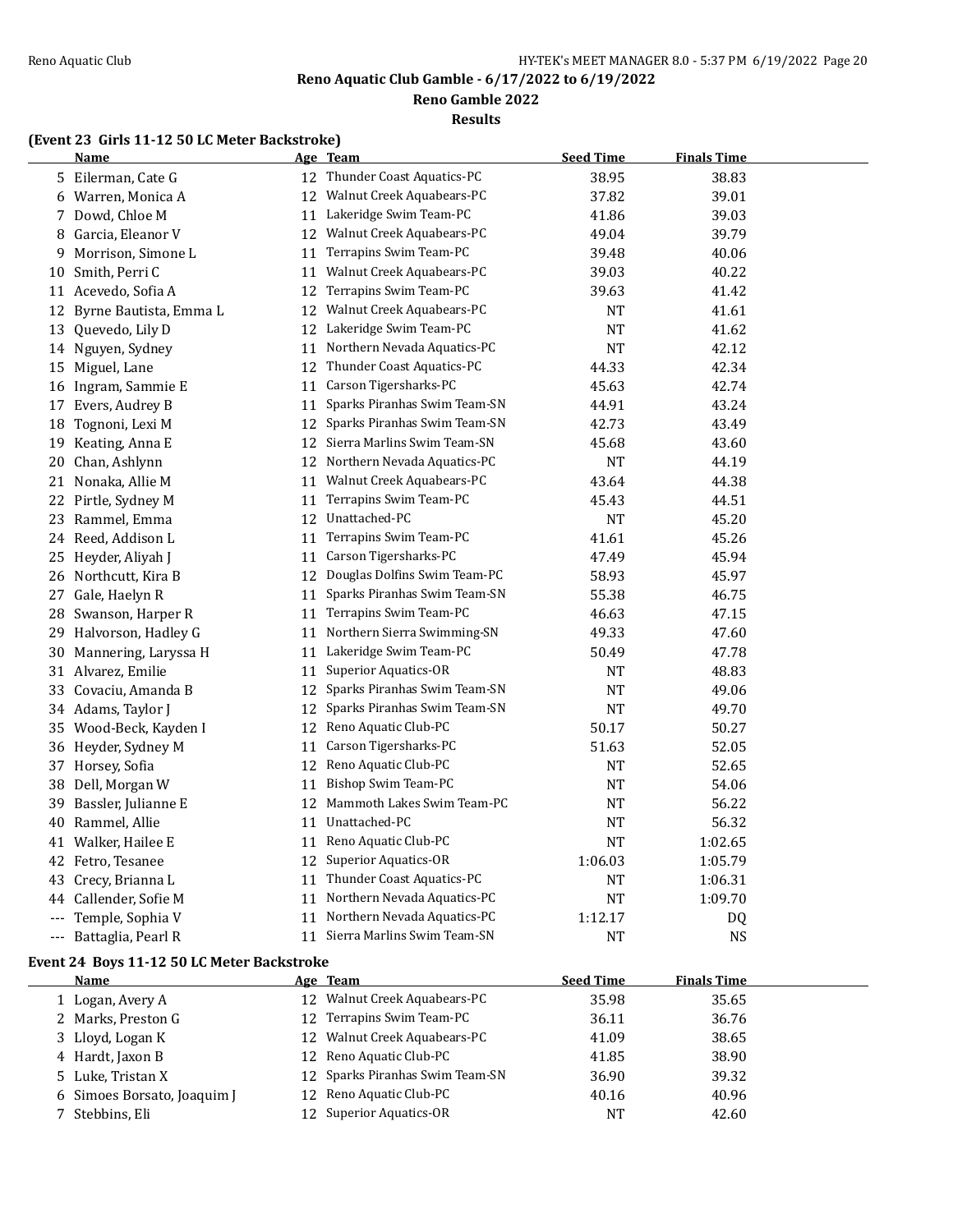### **Reno Gamble 2022**

#### **Results**

# **(Event 24 Boys 11-12 50 LC Meter Backstroke)**

|       | <b>Name</b>          |    | Age Team                     | <b>Seed Time</b> | <b>Finals Time</b> |  |
|-------|----------------------|----|------------------------------|------------------|--------------------|--|
|       | 8 Hensley, Derick G  | 12 | Carson Tigersharks-PC        | <b>NT</b>        | 42.83              |  |
| 9     | Madole, Andrew J     | 12 | Reno Aquatic Club-PC         | 45.21            | 43.14              |  |
| 10    | Redick, Keev I       | 11 | Carson Tigersharks-PC        | 44.15            | 43.24              |  |
| 11    | Perisho, Oliver E    | 12 | Reno Aquatic Club-PC         | 42.86            | 43.95              |  |
| 12    | Williams, Kayden T   | 12 | Sparks Piranhas Swim Team-SN | 42.91            | 44.07              |  |
| 13    | Grant, Sebastian E   | 12 | Reno Aquatic Club-PC         | 52.43            | 44.14              |  |
| 14    | Varganov, Pasha S    | 12 | Northern Nevada Aquatics-PC  | 1:01.35          | 44.27              |  |
| 15    | Wilcock, Samuel F    | 11 | Thunder Coast Aquatics-PC    | 45.23            | 44.56              |  |
| 16    | Baurley, Asher J     | 11 | Mammoth Lakes Swim Team-PC   | <b>NT</b>        | 45.22              |  |
| 17    | Volpp, Matthew P     | 12 | Northern Nevada Aquatics-PC  | 52.17            | 45.81              |  |
| 18    | Thompson, Peyton S   | 11 | Lakeridge Swim Team-PC       | 44.29            | 45.96              |  |
| 19    | Rowlett, Tristan R   | 11 | Douglas Dolfins Swim Team-PC | <b>NT</b>        | 46.11              |  |
| 20    | Barclay, Gavin W     | 11 | Walnut Creek Aquabears-PC    | 49.01            | 46.73              |  |
| 21    | Martinez, Tyler K    | 12 | Sparks Piranhas Swim Team-SN | 42.70            | 47.58              |  |
| 22    | Kennedy, Simon R     | 11 | Northern Sierra Swimming-SN  | 45.33            | 47.74              |  |
| 23    | Calder, Tyler        | 11 | Reno Aquatic Club-PC         | 49.50            | 47.89              |  |
| 24    | Krivtsov, Danyl A    | 11 | Terrapins Swim Team-PC       | 50.49            | 48.46              |  |
| 25    | Lancaster, Preston L | 12 | Northern Sierra Swimming-SN  | 49.33            | 48.59              |  |
| 26    | Derryman, Kade J     | 11 | Lakeridge Swim Team-PC       | NT               | 49.44              |  |
| 27    | Villalobos, Eric A   | 12 | Sparks Piranhas Swim Team-SN | NT               | 49.70              |  |
| 28    | Rasmus, Miles G      | 11 | Reno Aquatic Club-PC         | <b>NT</b>        | 51.30              |  |
| 29    | Rowlett, Ezra M      | 11 | Douglas Dolfins Swim Team-PC | 49.43            | 52.03              |  |
| 30    | Wickwire, Colin S    | 11 | Lakeridge Swim Team-PC       | NT               | 53.25              |  |
| 31    | Libling, Beck D      | 12 | Bishop Swim Team-PC          | <b>NT</b>        | 55.91              |  |
| $---$ | Griffin, Greyson M   | 11 | Northern Nevada Aquatics-PC  | <b>NT</b>        | DQ                 |  |
| $---$ | Larson, Andy B       | 12 | Thunder Coast Aquatics-PC    | 41.94            | <b>NS</b>          |  |

# **Event 25 Girls 9-10 50 LC Meter Backstroke**

 $\overline{\phantom{a}}$ 

|    | Name                    |    | Age Team                     | <b>Seed Time</b> | <b>Finals Time</b> |  |
|----|-------------------------|----|------------------------------|------------------|--------------------|--|
|    | 1 Logan, Adelyn A       | 10 | Walnut Creek Aquabears-PC    | 37.97            | 37.82              |  |
|    | 2 Luisetti, Elaine G    | 10 | Northern Sierra Swimming-SN  | 49.77            | 40.38              |  |
|    | 3 Serna, Nevaeh M       | 10 | Northern Nevada Aquatics-PC  | 45.41            | 41.01              |  |
| 4  | Palomino, Ava A         | 10 | Thunder Coast Aquatics-PC    | 43.20            | 43.00              |  |
| 5. | Citarrella, Shayda A    | 10 | Thunder Coast Aquatics-PC    | 44.09            | 43.07              |  |
| 6  | Sellers, Kyla J         | 10 | Sparks Piranhas Swim Team-SN | 48.06            | 43.69              |  |
|    | Dickerson, Dominique M  | 10 | Sparks Piranhas Swim Team-SN | 41.96            | 44.19              |  |
| 8  | Ulicki, Miley D         | 10 | Terrapins Swim Team-PC       | 45.19            | 45.25              |  |
| 9  | Rocco, Aria M           | 10 | Sierra Marlins Swim Team-SN  | 56.63            | 46.20              |  |
| 10 | Lippincott, Charlotte R | 10 | Lakeridge Swim Team-PC       | 45.50            | 46.76              |  |
| 11 | Vasquez, Arliz K        | 9  | Sparks Piranhas Swim Team-SN | 50.72            | 47.02              |  |
| 12 | Shull, Presley K        | 10 | Reno Aquatic Club-PC         | 54.57            | 48.34              |  |
| 13 | Halterman, Maddy A      | 10 | Reno Aquatic Club-PC         | 55.35            | 48.53              |  |
| 14 | Parish, Gracelyn A      | 9  | Unattached-PC                | 54.53            | 49.11              |  |
| 15 | Burks, Sophie C         | 10 | Lakeridge Swim Team-PC       | 53.98            | 49.84              |  |
| 16 | Calder, Charlotte       | 10 | Reno Aquatic Club-PC         | NT               | 51.50              |  |
| 17 | Hardt, Piper J          | 9  | Reno Aquatic Club-PC         | 50.47            | 51.80              |  |
| 18 | Alekseeva, Masha        | 10 | Walnut Creek Aquabears-PC    | 47.06            | 52.65              |  |
| 19 | Gilbert, Alice M        | 9  | Reno Aquatic Club-PC         | 55.86            | 53.81              |  |
| 20 | McPheeters, Julia A     | 10 | Northern Sierra Swimming-SN  | 59.33            | 55.15              |  |
| 21 | Bair, Chloe F           | 9  | Mammoth Lakes Swim Team-PC   | 1:00.99          | 55.77              |  |
| 22 | Peters, Maya S          | 9  | Lakeridge Swim Team-PC       | NT               | 56.05              |  |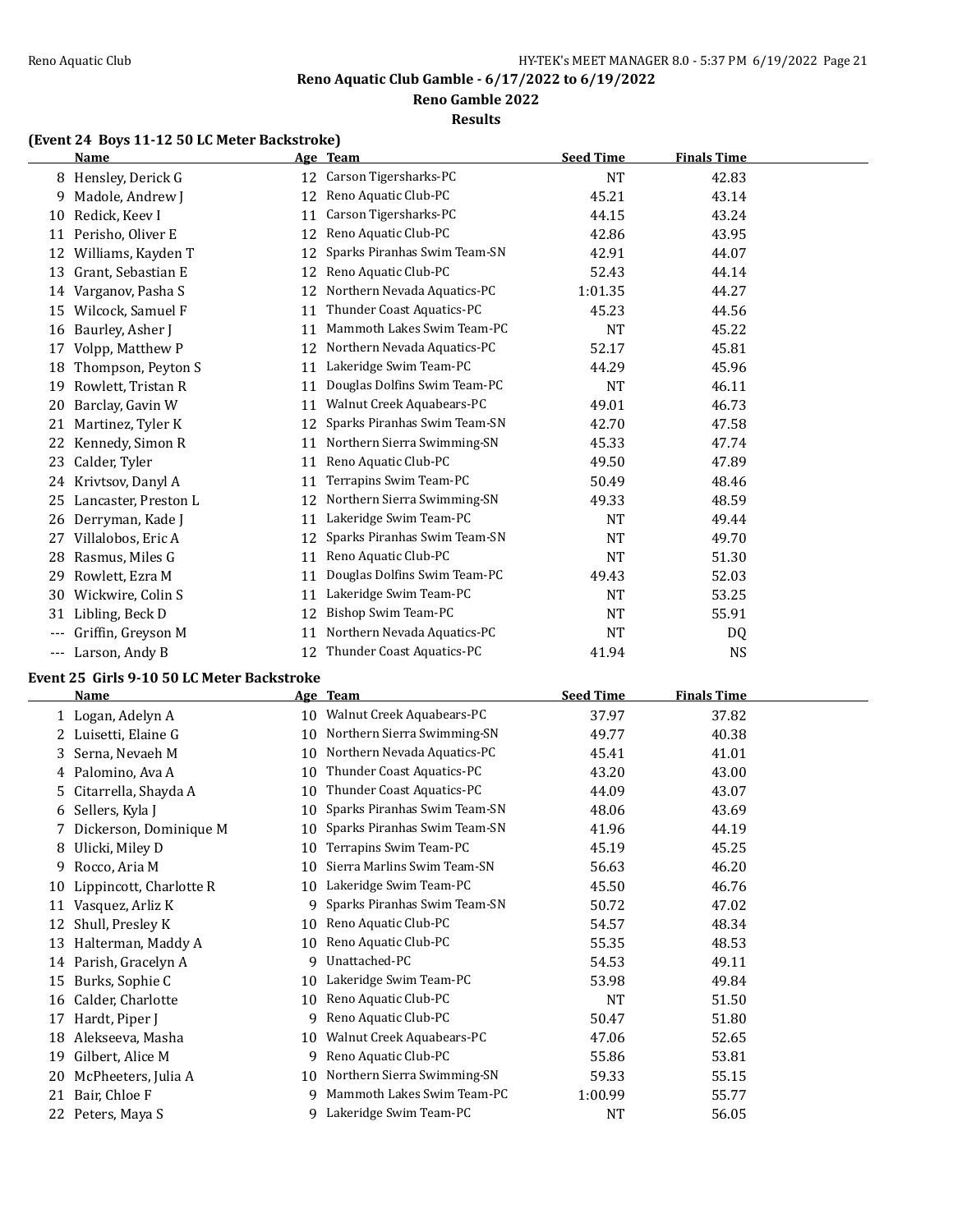**Reno Gamble 2022**

**Results**

# **(Event 25 Girls 9-10 50 LC Meter Backstroke)**

|    | <b>Name</b>                                 |    | Age Team                                       | <b>Seed Time</b> | <b>Finals Time</b> |  |
|----|---------------------------------------------|----|------------------------------------------------|------------------|--------------------|--|
|    | 23 Wolfe, Danika E                          |    | 10 Sparks Piranhas Swim Team-SN                | 59.26            | 56.40              |  |
|    | 24 Jaegers, Emmie I                         | 9  | Mammoth Lakes Swim Team-PC                     | 57.71            | 58.35              |  |
|    | 25 Ferrato, Lucia E                         |    | 10 Reno Aquatic Club-PC                        | 1:18.54          | 59.08              |  |
|    | 26 Costa, Hazel L                           | 9  | Northern Sierra Swimming-SN                    | 1:25.33          | 59.75              |  |
|    | 27 Crecy, Kaitlyn L                         | 9  | Thunder Coast Aquatics-PC                      | <b>NT</b>        | 59.96              |  |
| 28 | Guttormsen, Madison A                       | 10 | Thunder Coast Aquatics-PC                      | 56.46            | 1:00.60            |  |
| 29 | Strand, Summer L                            | 9  | Bishop Swim Team-PC                            | <b>NT</b>        | 1:04.23            |  |
|    | 30 Kellers, Quinn Y                         | 9  | Reno Aquatic Club-PC                           | 1:10.39          | 1:04.83            |  |
|    | 31 Saenz, Tulie R                           | 9  | Bishop Swim Team-PC                            | <b>NT</b>        | 1:05.61            |  |
|    | 32 Peterson, Kennedy G                      | 10 | Reno Aquatic Club-PC                           | 1:05.16          | 1:06.95            |  |
| 33 | Strand, Lauren N                            | 9  | Bishop Swim Team-PC                            | <b>NT</b>        | 1:10.64            |  |
|    | --- Worster, Aurora J                       | 9  | Sierra Marlins Swim Team-SN                    | <b>NT</b>        | <b>NS</b>          |  |
|    | Event 26 Boys 9-10 50 LC Meter Backstroke   |    |                                                |                  |                    |  |
|    | <u>Name</u>                                 |    | Age Team                                       | <b>Seed Time</b> | <b>Finals Time</b> |  |
|    | 1 Henderson, Eli R                          |    | 10 Sparks Piranhas Swim Team-SN                | 40.44            | 40.21              |  |
|    | 2 Jakubos, Alix N                           |    | 10 Reno Aquatic Club-PC                        | 44.60            | 43.15              |  |
|    | 3 Reed, Thomas S                            | 10 | Terrapins Swim Team-PC                         | 41.35            | 44.02              |  |
| 4  | Talmadge, Calvin B                          | 9  | Walnut Creek Aquabears-PC                      | 50.58            | 45.52              |  |
| 5  | Keller, Jonathan T                          | 10 | Terrapins Swim Team-PC                         | 44.11            | 45.85              |  |
| 6  | Statz, Ryder                                | 10 | <b>Superior Aquatics-OR</b>                    | 43.20            | 45.95              |  |
|    | 7 Cobb, Liam                                | 9  | Terrapins Swim Team-PC                         | 45.02            | 47.55              |  |
| 8  | Newberry, Kolt E                            | 10 | Northern Sierra Swimming-SN                    | 49.33            | 47.59              |  |
| 9  | Klein, Cameron P                            | 9  | Reno Aquatic Club-PC                           | 50.70            | 48.31              |  |
|    | 10 Pourchot, Eli                            | 10 | Reno Aquatic Club-PC                           | <b>NT</b>        | 48.39              |  |
|    | 11 Simoes Borsato, Lucca                    | 9  | Reno Aquatic Club-PC                           | 47.54            | 48.81              |  |
|    | 12 Chen, Aaron                              | 9. | Thunder Coast Aquatics-PC                      | <b>NT</b>        | 49.27              |  |
|    | Brautigam, Parker R                         | 9. | Northern Nevada Aquatics-PC                    | 49.56            | 49.83              |  |
| 13 |                                             |    | Superior Aquatics-OR                           | 47.47            |                    |  |
|    | 14 Statz, Joyner                            | 10 | Reno Aquatic Club-PC                           |                  | 50.69              |  |
|    | 15 Grant, Ryker Z                           | 10 |                                                | 1:01.80          | 50.70              |  |
|    | 16 Gilbert, Elias F                         | 9  | Reno Aquatic Club-PC                           | 1:03.68          | 54.82              |  |
|    | 17 Fetro, Decklan                           | 10 | Superior Aquatics-OR<br>Lakeridge Swim Team-PC | NT               | 55.53              |  |
|    | 18 Chiperi, Max                             | 9  |                                                | <b>NT</b>        | 1:01.29            |  |
|    | 19 Heidema, Eli R                           | 10 | Sparks Piranhas Swim Team-SN                   | 58.90            | 1:02.10            |  |
|    | 20 Armstrong, Colton                        | 9  | Reno Aquatic Club-PC                           | 59.82            | 1:05.69            |  |
|    | 21 Llamas-Cruz, Carlos                      | 9. | Carson Tigersharks-PC                          | 1:04.12          | 1:07.23            |  |
|    | 22 Murray, Herschel G                       |    | 10 Reno Aquatic Club-PC                        | <b>NT</b>        | 1:11.87            |  |
|    | 23 Copple, Connor M                         |    | 9 Northern Nevada Aquatics-PC                  | 1:02.40          | 1:20.95            |  |
|    | Event 27 Mixed 11-12 800 LC Meter Freestyle |    |                                                |                  |                    |  |
|    | Name                                        |    | Age Team                                       | <b>Seed Time</b> | <b>Finals Time</b> |  |
|    | 1 Quevedo, Lily D                           |    | 12 Lakeridge Swim Team-PC                      | <b>NT</b>        | 10:56.05           |  |
|    | 2 Eilerman, Cate G                          |    | 12 Thunder Coast Aquatics-PC                   | 11:21.29         | 11:41.91           |  |
|    | 3 Dorsett, Aubrielle R                      | 11 | Terrapins Swim Team-PC                         | 13:12.91         | 11:51.88           |  |
|    | 4 Inman-Semerau, Sadie S                    | 12 | Terrapins Swim Team-PC                         | 12:56.20         | 12:12.31           |  |
|    | 5 Northcutt, Kira B                         | 12 | Douglas Dolfins Swim Team-PC                   | <b>NT</b>        | 13:06.65           |  |
|    | --- Heyder, Aliyah J                        |    | 11 Carson Tigersharks-PC                       | <b>NT</b>        | <b>NS</b>          |  |
|    | Event 28 Mixed 11-12 800 LC Meter Freestyle |    |                                                |                  |                    |  |
|    | Name                                        |    | Age Team                                       | <b>Seed Time</b> | <b>Finals Time</b> |  |
|    | 1 Hardt, Jaxon B                            |    | 12 Reno Aquatic Club-PC                        | <b>NT</b>        | 10:49.79           |  |
|    |                                             |    |                                                |                  |                    |  |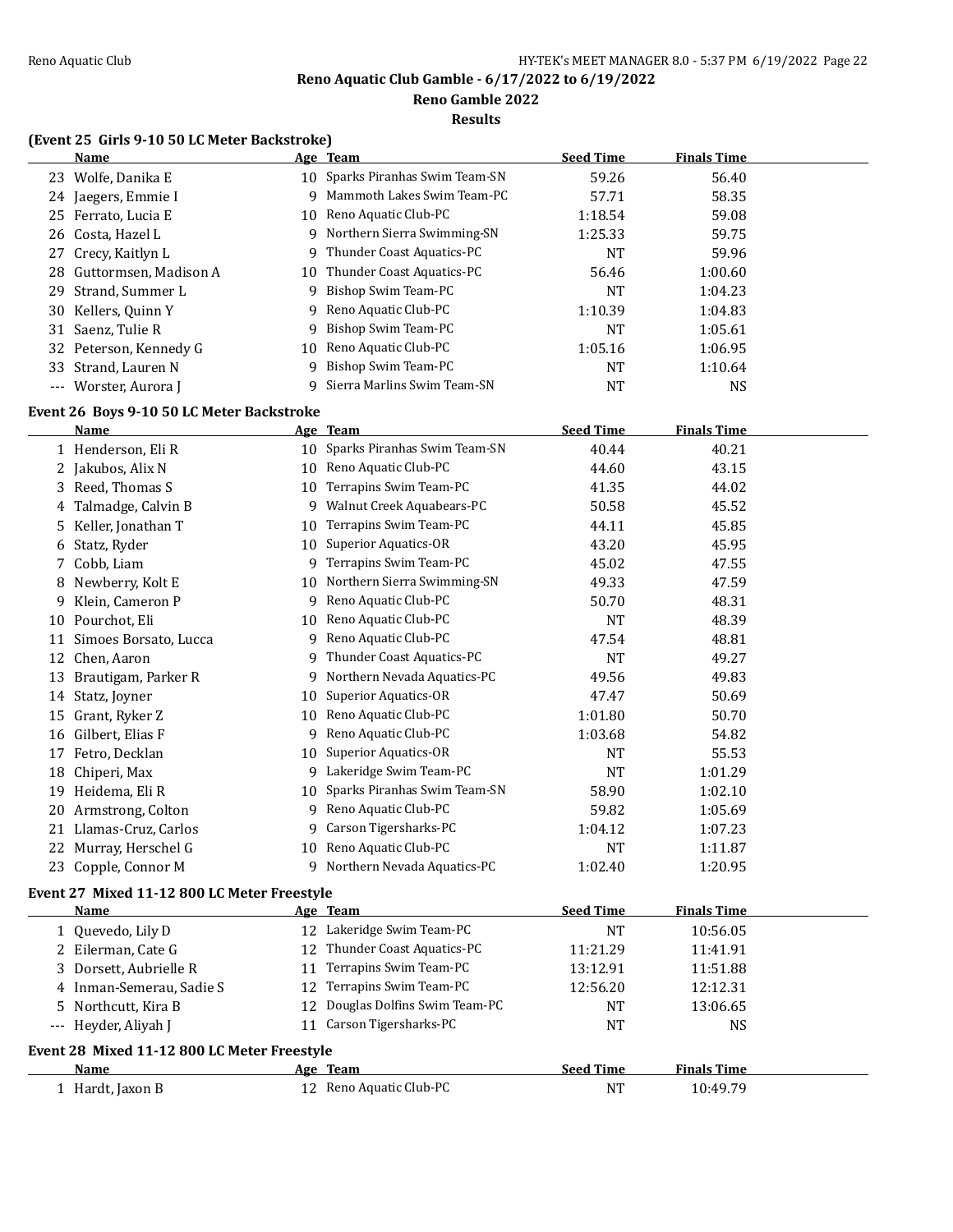**Reno Gamble 2022**

**Results**

# **(Event 28 Mixed 11-12 800 LC Meter Freestyle)**

| Name                | Age Team                        | <b>Seed Time</b> | <b>Finals Time</b> |  |
|---------------------|---------------------------------|------------------|--------------------|--|
| 2 Marks, Preston G  | 12 Terrapins Swim Team-PC       | 10:50.48         | 11:07.90           |  |
| 3 Shull, Harlow E   | 12 Reno Aquatic Club-PC         | 11:30.00         | 11:39.31           |  |
| 4 Volpp, Matthew P  | 12 Northern Nevada Aquatics-PC  | NT               | 12:48.31           |  |
| 5 Wilcock, Samuel F | Thunder Coast Aquatics-PC<br>11 | NT               | 13:02.95           |  |
| 6 Kennedy, Simon R  | 11 Northern Sierra Swimming-SN  | 15:00.33         | 14:47.28           |  |

# **Event 29 Girls 13-14 200 LC Meter Freestyle**

|     | Name                       |    | Age Team                        | <b>Seed Time</b> | <b>Finals Time</b> |  |
|-----|----------------------------|----|---------------------------------|------------------|--------------------|--|
|     | 1 Sala, Addison J          |    | 14 Lakeridge Swim Team-PC       | 2:16.64          | 2:17.89            |  |
|     | 2 Davis, Carlee J          | 14 | Walnut Creek Aquabears-PC       | 2:26.86          | 2:19.66            |  |
|     | 3 Kraemer, Marni M         | 13 | Reno Aquatic Club-PC            | 2:20.09          | 2:22.07            |  |
| 4   | Jaggers, Jadyn B           | 14 | Reno Aquatic Club-PC            | 2:57.75          | 2:26.60            |  |
| 5.  | Wunderlich, Emerson L      | 14 | Thunder Coast Aquatics-PC       | 2:22.14          | 2:27.26            |  |
|     | 6 Applebaum, Sarah R       | 14 | Quicksilver Swimming-PC         | 2:22.39          | 2:29.43            |  |
|     | 7 Griffin, Rebecca L       | 13 | Terrapins Swim Team-PC          | 2:25.28          | 2:29.44            |  |
| 8   | Marks, Stella M            | 14 | Terrapins Swim Team-PC          | 2:36.56          | 2:30.28            |  |
| 9   | Ream, Kalia L              | 13 | Reno Aquatic Club-PC            | 2:32.83          | 2:30.53            |  |
| 10  | Jakubos, Avery R           | 14 | Reno Aquatic Club-PC            | 2:30.37          | 2:30.76            |  |
| 11  | Carmichael, Luciana R      | 14 | Terrapins Swim Team-PC          | 2:30.25          | 2:32.13            |  |
| 12  | Kruger, Annabelle K        | 13 | Walnut Creek Aquabears-PC       | 2:33.60          | 2:32.39            |  |
| 13  | Cottam, Madelyn S          | 13 | Terrapins Swim Team-PC          | 2:34.20          | 2:33.82            |  |
|     | 14 Newberry, Kayden Q      | 13 | Northern Sierra Swimming-SN     | 2:30.33          | 2:34.06            |  |
| 15  | Baker, Ella G              | 14 | Reno Aquatic Club-PC            | 2:30.23          | 2:34.09            |  |
|     | 16 Fruge, Ariel E          | 13 | Terrapins Swim Team-PC          | 2:30.90          | 2:34.79            |  |
| 17  | Berger, Reagan M           | 14 | Terrapins Swim Team-PC          | 2:32.04          | 2:35.62            |  |
| 18  | Burnett, Belle M           | 14 | Northern Sierra Swimming-SN     | 2:40.97          | 2:36.28            |  |
| 19  | Langer, Teagan S           | 13 | Reno Aquatic Club-PC            | 2:35.77          | 2:37.42            |  |
| 20  | Ikeda, Abby R              | 13 | Terrapins Swim Team-PC          | 2:37.05          | 2:37.53            |  |
|     | 21 Hanley, Brynn S         | 13 | Sierra Marlins Swim Team-SN     | 2:53.35          | 2:38.05            |  |
|     | 22 Wessel, Chloe G         | 14 | Lakeridge Swim Team-PC          | 2:35.64          | 2:39.24            |  |
| 23  | Hynes, Hayley J            |    | 14 Sierra Marlins Swim Team-SN  | 2:41.17          | 2:39.63            |  |
|     | 24 Gourley, Annalease M    | 13 | Tri-City Channel Cats-IE        | 2:29.63          | 2:39.67            |  |
| 25. | Stevenson, Carli C         | 14 | Douglas Dolfins Swim Team-PC    | 2:36.98          | 2:39.75            |  |
| 26  | Clark, Addi C              | 14 | Lakeridge Swim Team-PC          | 2:44.24          | 2:39.86            |  |
| 27  | Leverty, Lauren B          | 14 | Reno Aquatic Club-PC            | 2:37.40          | 2:39.95            |  |
| 28  | Santana-Dickerson, Raven A | 13 | Sparks Piranhas Swim Team-SN    | 3:20.33          | 2:41.20            |  |
| 29  | Greco, Emma K              | 14 | Tri-City Channel Cats-IE        | 2:39.34          | 2:41.62            |  |
| 30  | Markesen, Emilie C         | 14 | Lakeridge Swim Team-PC          | 2:28.67          | 2:42.69            |  |
|     | 31 Hubert, Nevaeh A        | 13 | Sparks Piranhas Swim Team-SN    | 2:42.36          | 2:42.94            |  |
| 32  | Bright, Olivia G           | 13 | Northern Sierra Swimming-SN     | <b>NT</b>        | 2:43.68            |  |
| 33  | Carmichael, Sasha A        | 14 | Terrapins Swim Team-PC          | 2:37.36          | 2:44.59            |  |
|     | 34 Gould, Margot V         | 13 | Lakeridge Swim Team-PC          | 2:49.44          | 2:47.23            |  |
| 35  | Mahoney, Mckayla C         | 13 | Terrapins Swim Team-PC          | 2:47.72          | 2:51.92            |  |
|     | 36 Clark, Avery N          |    | 14 Lakeridge Swim Team-PC       | 2:51.79          | 2:53.50            |  |
|     | 37 Helms, Marineke A       |    | 13 Northern Sierra Swimming-SN  | 2:51.56          | 2:53.68            |  |
| 38  | Widney-Large, Anita C      | 13 | Thunder Coast Aquatics-PC       | 2:49.02          | 2:54.19            |  |
|     | 39 Wurzelbacher, Jojo T    | 14 | Sierra Marlins Swim Team-SN     | 2:50.98          | 2:56.58            |  |
| 40  | Weiser, Ellie J            | 13 | Reno Aquatic Club-PC            | <b>NT</b>        | 2:57.37            |  |
| 41  | Lara, Ava R                | 13 | Sparks Piranhas Swim Team-SN    | 3:04.50          | 2:58.63            |  |
| 42  | Gale, Kayda L              | 13 | Sparks Piranhas Swim Team-SN    | 3:30.75          | 3:00.48            |  |
|     | 43 Martinez, Aliya L       |    | 14 Sparks Piranhas Swim Team-SN | <b>NT</b>        | 3:03.53            |  |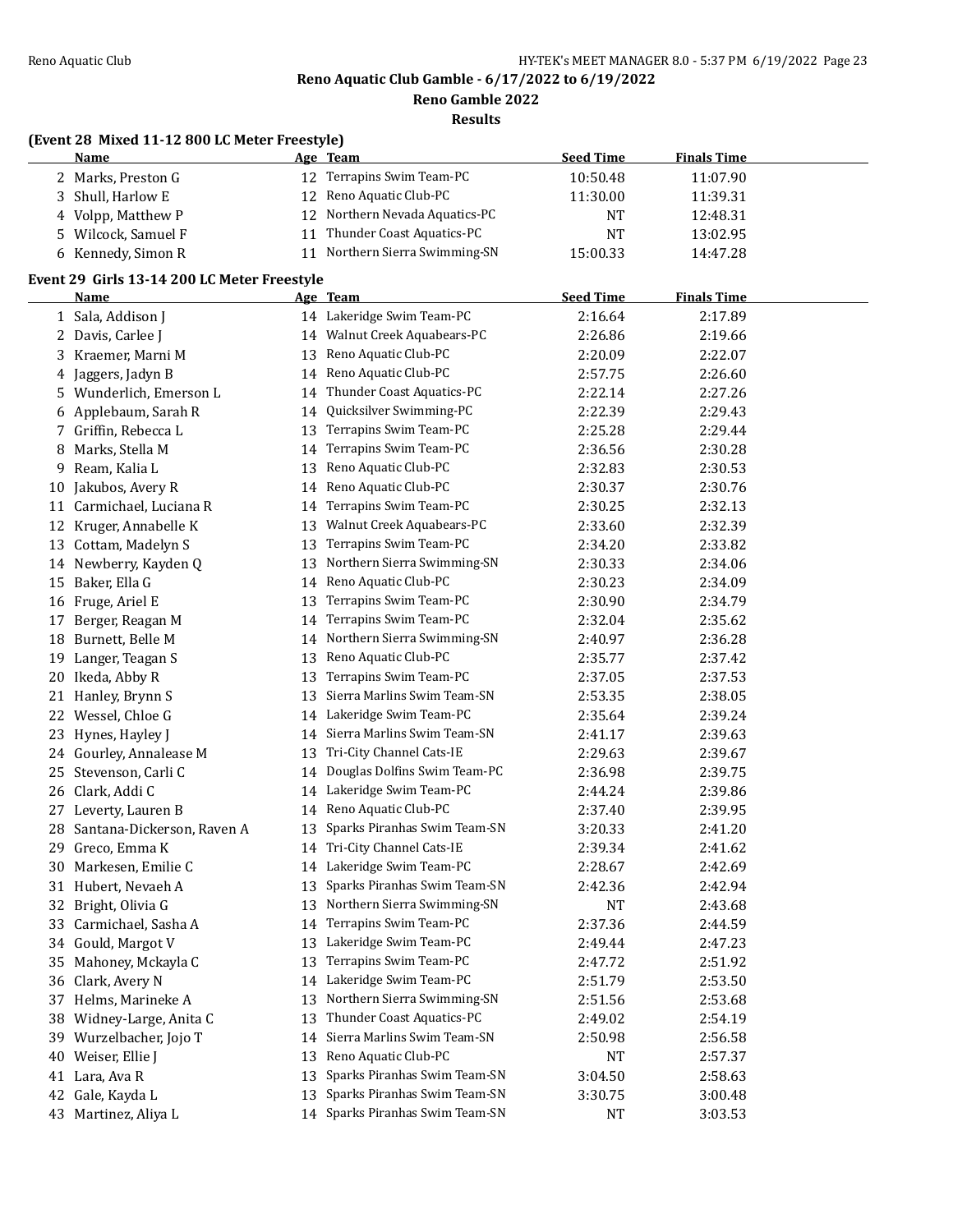$\overline{a}$ 

**Reno Aquatic Club Gamble - 6/17/2022 to 6/19/2022**

**Reno Gamble 2022**

**Results**

# **(Event 29 Girls 13-14 200 LC Meter Freestyle)**

|       | Name                                        |    | Age Team                       | <b>Seed Time</b> | <b>Finals Time</b>                             |  |
|-------|---------------------------------------------|----|--------------------------------|------------------|------------------------------------------------|--|
| 44    | Miller, Daisy L                             |    | 14 Northern Nevada Aquatics-PC | <b>NT</b>        | 3:03.68                                        |  |
| 45    | Paganelli, Jane J                           | 13 | Sierra Marlins Swim Team-SN    | 3:01.87          | 3:04.74                                        |  |
| 46    | Thompson, Suzie A                           | 13 | Northern Nevada Aquatics-PC    | <b>NT</b>        | 3:05.29                                        |  |
| 47    | Chiperi, Sofia                              | 13 | Lakeridge Swim Team-PC         | NT               | 3:05.64                                        |  |
| 48    | Kieckhefer, Lucy R                          | 13 | Sparks Piranhas Swim Team-SN   | 3:11.72          | 3:07.29                                        |  |
| 49    | Lambert, Eva A                              | 13 | Lakeridge Swim Team-PC         | 3:13.16          | 3:07.49                                        |  |
| 50    | McCarthy Smith, Kyla Or Kq Q                | 13 | Sierra Marlins Swim Team-SN    | <b>NT</b>        | 3:11.02                                        |  |
| 51    | Baskin, Carrie M                            |    | 14 Terrapins Swim Team-PC      | 2:59.75          | 3:11.73                                        |  |
| 52    | Baranowski, Dylan                           |    | 14 Reno Aquatic Club-PC        | NT               | 3:13.09                                        |  |
| 53    | McCarty, Keoni C                            | 13 | Reno Aquatic Club-PC           | 3:20.80          | 3:19.17                                        |  |
| 54    | Tighe, Sophia                               |    | 14 Superior Aquatics-OR        | <b>NT</b>        | 3:21.15                                        |  |
| 55    | Perry, Lucy C                               | 14 | Mammoth Lakes Swim Team-PC     | <b>NT</b>        | 3:25.41                                        |  |
| 56    | Murray, Aurabella N                         | 13 | Reno Aquatic Club-PC           | <b>NT</b>        | 3:27.95                                        |  |
| 57    | Brode, Ele J                                | 13 | Mammoth Lakes Swim Team-PC     | 3:34.50          | 3:31.45                                        |  |
| 58    | Young, Taylor E                             | 13 | Northern Sierra Swimming-SN    | <b>NT</b>        | 3:33.71                                        |  |
| 59    | Swisher, Ana Q                              | 13 | Mammoth Lakes Swim Team-PC     | 3:55.91          | 3:46.35                                        |  |
| $---$ | Ellsmore, Maia R                            | 13 | Sierra Marlins Swim Team-SN    | 3:03.86          | <b>NS</b>                                      |  |
| $---$ | Meyer, Addie G                              | 13 | Carson Tigersharks-PC          | <b>NT</b>        | <b>NS</b>                                      |  |
|       | Event 29 Girls 15-16 200 LC Meter Freestyle |    |                                |                  |                                                |  |
|       |                                             |    |                                |                  | <b>The Contract Contract Contract Contract</b> |  |

|    | Name                     |    | Age Team                     | <b>Seed Time</b> | <b>Finals Time</b> |  |
|----|--------------------------|----|------------------------------|------------------|--------------------|--|
|    | 1 Llamas-Cruz, Alexandra |    | 16 Carson Tigersharks-PC     | 2:17.56          | 2:20.12            |  |
| 2  | Fetro, Annikka           | 16 | <b>Superior Aquatics-OR</b>  | 2:19.03          | 2:20.37            |  |
| 3  | Patrick, Shayne L        | 15 | Lakeridge Swim Team-PC       | 2:20.50          | 2:22.18            |  |
| 4  | Gomez, Maddie M          | 16 | Unattached-PC                | 2:16.64          | 2:24.28            |  |
| 5  | Palmer, Ella A           | 16 | Reno Aquatic Club-PC         | 2:19.37          | 2:24.36            |  |
| 6  | Porter, Izzy R           | 15 | Reno Aquatic Club-PC         | 2:18.59          | 2:27.88            |  |
| 7  | Cleary, Grace M          | 15 | Terrapins Swim Team-PC       | 2:24.02          | 2:29.96            |  |
| 8  | Platz, Lucy T            | 16 | Reno Aquatic Club-PC         | 2:32.31          | 2:30.52            |  |
| 9  | Ciolli, Malia A          | 16 | Tri-City Channel Cats-IE     | 2:25.55          | 2:31.09            |  |
| 10 | Duffy, Keira N           | 15 | Douglas Dolfins Swim Team-PC | 2:37.80          | 2:31.66            |  |
| 11 | Hemsworth, Audrey K      | 16 | Thunder Coast Aquatics-PC    | 2:26.27          | 2:31.79            |  |
| 12 | Leblanc, Arene J         | 16 | Carson Tigersharks-PC        | 2:30.95          | 2:32.76            |  |
| 13 | Petit, Emily J           | 15 | Lakeridge Swim Team-PC       | 2:32.57          | 2:33.04            |  |
|    | 14 Russell, Brynn A      | 16 | Carson Tigersharks-PC        | 2:28.60          | 2:34.34            |  |
| 15 | Scott, Keira R           | 16 | Reno Aquatic Club-PC         | 2:24.33          | 2:34.98            |  |
| 16 | Mincy, Mackenzie R       | 15 | Terrapins Swim Team-PC       | 2:31.51          | 2:35.24            |  |
| 17 | Talmadge, Donna          | 15 | Walnut Creek Aquabears-PC    | 2:33.27          | 2:35.62            |  |
| 18 | Walkley, Paisley L       | 16 | Tri-City Channel Cats-IE     | 2:23.12          | 2:35.73            |  |
| 19 | Smith, Hope X            | 15 | Lakeridge Swim Team-PC       | 2:44.75          | 2:38.21            |  |
| 20 | Pflieger, Isabella R     | 15 | Reno Aquatic Club-PC         | 2:38.74          | 2:40.32            |  |
| 21 | Demitropoulos, Avery M   | 15 | Sparks Piranhas Swim Team-SN | 2:35.61          | 2:40.59            |  |
| 22 | Whitehouse, Cassie L     | 16 | Reno Aquatic Club-PC         | 2:47.99          | 2:42.90            |  |
| 23 | Tomlinson, Emma M        | 15 | Sparks Piranhas Swim Team-SN | <b>NT</b>        | 2:46.58            |  |
| 24 | Bender, Maris D          | 15 | Northern Nevada Aquatics-PC  | <b>NT</b>        | 2:47.08            |  |
| 25 | Booth, Isabelle A        | 15 | Tri-City Channel Cats-IE     | 3:11.09          | 2:47.59            |  |
| 26 | Nguyen, Venice T         | 15 | Northern Nevada Aquatics-PC  | NT               | 2:48.67            |  |
| 27 | Goss, Gracie G           | 15 | Douglas Dolfins Swim Team-PC | 2:51.09          | 2:49.48            |  |
| 28 | McLean, Sofie E          | 15 | Lakeridge Swim Team-PC       | 2:54.19          | 2:49.98            |  |
| 29 | Soto, Savannah E         | 15 | Carson Tigersharks-PC        | 2:47.99          | 2:57.18            |  |
| 30 | Ingram, Sydney J         | 15 | Carson Tigersharks-PC        | 2:48.67          | 2:57.67            |  |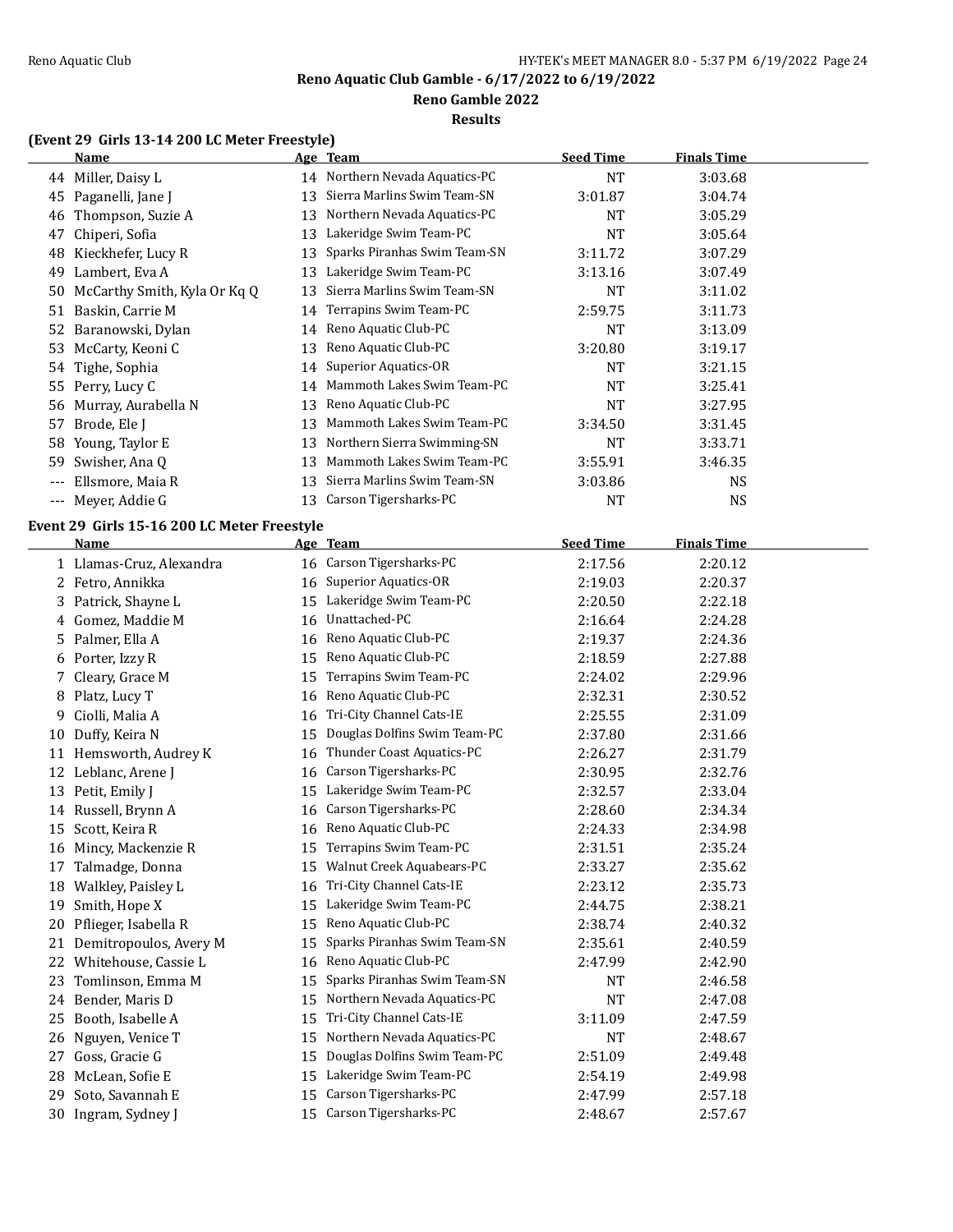**Reno Gamble 2022**

|    | (Event 29 Girls 15-16 200 LC Meter Freestyle)<br><b>Name</b> |    | Age Team                                                  | <b>Seed Time</b> | <b>Finals Time</b> |  |
|----|--------------------------------------------------------------|----|-----------------------------------------------------------|------------------|--------------------|--|
|    | 31 Potts-Cosman, Gracie E                                    |    | 16 Sparks Piranhas Swim Team-SN                           | 3:06.10          | 3:00.18            |  |
|    | 32 Murray, Aelli L                                           |    | 16 Reno Aquatic Club-PC                                   | 3:05.50          | 3:05.88            |  |
|    | 33 Kieckhefer, Aspen R                                       |    | 16 Sparks Piranhas Swim Team-SN                           | <b>NT</b>        | 3:16.76            |  |
|    | --- Nerska, Alex K                                           |    | 15 Carson Tigersharks-PC                                  | 2:29.52          | <b>NS</b>          |  |
|    | Event 29 Girls 17-18 200 LC Meter Freestyle                  |    |                                                           |                  |                    |  |
|    | Name                                                         |    | Age Team                                                  | <b>Seed Time</b> | <b>Finals Time</b> |  |
|    | 1 Karam, Emma W                                              |    | 17 Reno Aquatic Club-PC                                   | 2:05.97          | 2:16.34            |  |
|    | 2 Buono, Katelyn N                                           | 18 | Reno Aquatic Club-PC                                      | 2:14.93          | 2:19.46            |  |
|    | 3 Pedersoli, Sophia A                                        | 17 | Terrapins Swim Team-PC                                    | 2:10.61          | 2:20.63            |  |
|    | 4 French, Miya Y                                             | 17 | Thunder Coast Aquatics-PC                                 | 2:14.79          | 2:21.31            |  |
|    | 5 Koler, Darian C                                            | 17 | Lakeridge Swim Team-PC                                    | 2:23.53          | 2:23.04            |  |
|    | 6 Jaggers, Maddy N                                           | 17 | Reno Aquatic Club-PC                                      | 2:19.19          | 2:25.26            |  |
|    | 7 Schott, Emma L                                             | 18 | Lakeridge Swim Team-PC                                    | 2:08.90          | 2:25.87            |  |
|    | 8 Saldana, Sophia O                                          | 17 | Terrapins Swim Team-PC                                    | 2:27.90          | 2:42.33            |  |
|    | 9 Calhoun, Joy L                                             | 18 | Lakeridge Swim Team-PC                                    | 2:46.27          | 2:46.74            |  |
|    | 10 Harmon, Claire M                                          | 18 | Northern Nevada Aquatics-PC                               | 2:39.45          | 2:57.34            |  |
|    | 11 Reich, Ava H                                              |    | 17 Lakeridge Swim Team-PC                                 | 2:43.73          | 2:58.01            |  |
|    | 12 Riboux, Molly M                                           |    | 18 Northern Nevada Aquatics-PC                            | NT               | 3:09.45            |  |
|    | --- Crain, Addison E                                         | 17 | Reno Aquatic Club-PC                                      | 2:27.03          | <b>NS</b>          |  |
|    |                                                              |    |                                                           |                  |                    |  |
|    | Event 29 Girls 19 & Over 200 LC Meter Freestyle              |    |                                                           |                  |                    |  |
|    | Name                                                         |    | Age Team                                                  | <b>Seed Time</b> | <b>Finals Time</b> |  |
|    | 1 Geldmacher, Regan A                                        |    | 19 Tri-City Channel Cats-IE                               | 2:07.73          | 2:14.91            |  |
|    | Event 30 Boys 13-14 200 LC Meter Freestyle                   |    |                                                           |                  |                    |  |
|    | Name                                                         |    | <u>Age Team</u>                                           | <b>Seed Time</b> | <b>Finals Time</b> |  |
|    | 1 Nonaka, Ben M                                              |    | 14 Walnut Creek Aquabears-PC                              | 2:12.79          | 2:12.53            |  |
|    | 2 Kirby, Chance T                                            |    | 14 Reno Aquatic Club-PC                                   | 2:19.00          | 2:18.03            |  |
|    | 3 Tanimura, Andrew K                                         |    | 13 Walnut Creek Aquabears-PC                              | 2:20.11          | 2:18.98            |  |
|    | 4 Cryan, Kenny M                                             |    | 14 Tri-City Channel Cats-IE                               | 2:19.72          | 2:20.84            |  |
|    | 5 Young-McMurchie, Rowan H                                   |    | 14 Tri-City Channel Cats-IE                               |                  |                    |  |
|    | 6 Gleason, Tim J                                             |    |                                                           | 2:16.84          | 2:21.06            |  |
|    |                                                              |    | 14 Douglas Dolfins Swim Team-PC                           | 2:23.21          | 2:22.09            |  |
|    | 7 Curran, Alastair M                                         |    | 14 Terrapins Swim Team-PC                                 | 2:26.71          | 2:25.70            |  |
| 8  | Ceja, Jacob A                                                | 13 | Terrapins Swim Team-PC                                    | 2:25.85          | 2:25.77            |  |
|    | 9 Rocco, Macallan C                                          | 14 | Sierra Marlins Swim Team-SN                               | 3:14.63          | 2:26.83            |  |
|    | 10 Aramini, Angelo L                                         |    | 13 Reno Aquatic Club-PC                                   | 2:34.28          | 2:27.82            |  |
|    | 11 Lanza, John S                                             |    | 14 Sierra Marlins Swim Team-SN                            | 2:25.51          | 2:27.89            |  |
|    | 12 Henderson, Rylie R                                        | 13 | Sparks Piranhas Swim Team-SN                              | 2:49.41          | 2:29.71            |  |
|    | 13 Lott, Brycen E                                            | 13 | Terrapins Swim Team-PC                                    | 2:41.24          | 2:32.83            |  |
|    | 14 Hemsworth, Blake J                                        | 13 | Thunder Coast Aquatics-PC                                 | 2:34.45          | 2:33.35            |  |
|    | 15 Page, Beckett A                                           | 14 | Mammoth Lakes Swim Team-PC                                | 2:37.01          | 2:33.42            |  |
|    | 16 WU, Caden                                                 | 13 | Reno Aquatic Club-PC                                      | NT               | 2:35.10            |  |
| 17 | Lotosh, Ben D                                                | 13 | Thunder Coast Aquatics-PC                                 | NT               | 2:36.33            |  |
| 18 | Grant, Previn J                                              | 14 | Reno Aquatic Club-PC                                      | 2:53.38          | 2:38.19            |  |
| 19 | Varganov, Daniel S                                           | 13 | Northern Nevada Aquatics-PC                               | 2:37.52          | 2:40.10            |  |
| 20 | Madole, Charles A                                            | 13 | Reno Aquatic Club-PC                                      | 3:27.90          | 2:47.16            |  |
| 21 | Kieckhefer, Lincoln R                                        | 13 | Sparks Piranhas Swim Team-SN                              | 2:49.78          | 2:48.76            |  |
| 22 | Frydman, Ari J                                               | 13 | Sparks Piranhas Swim Team-SN                              | 2:48.18          | 2:49.37            |  |
|    | 23 Wolfe, Hunter J                                           | 14 | Sparks Piranhas Swim Team-SN<br>Thunder Coast Aquatics-PC | 2:51.16          | 2:54.15            |  |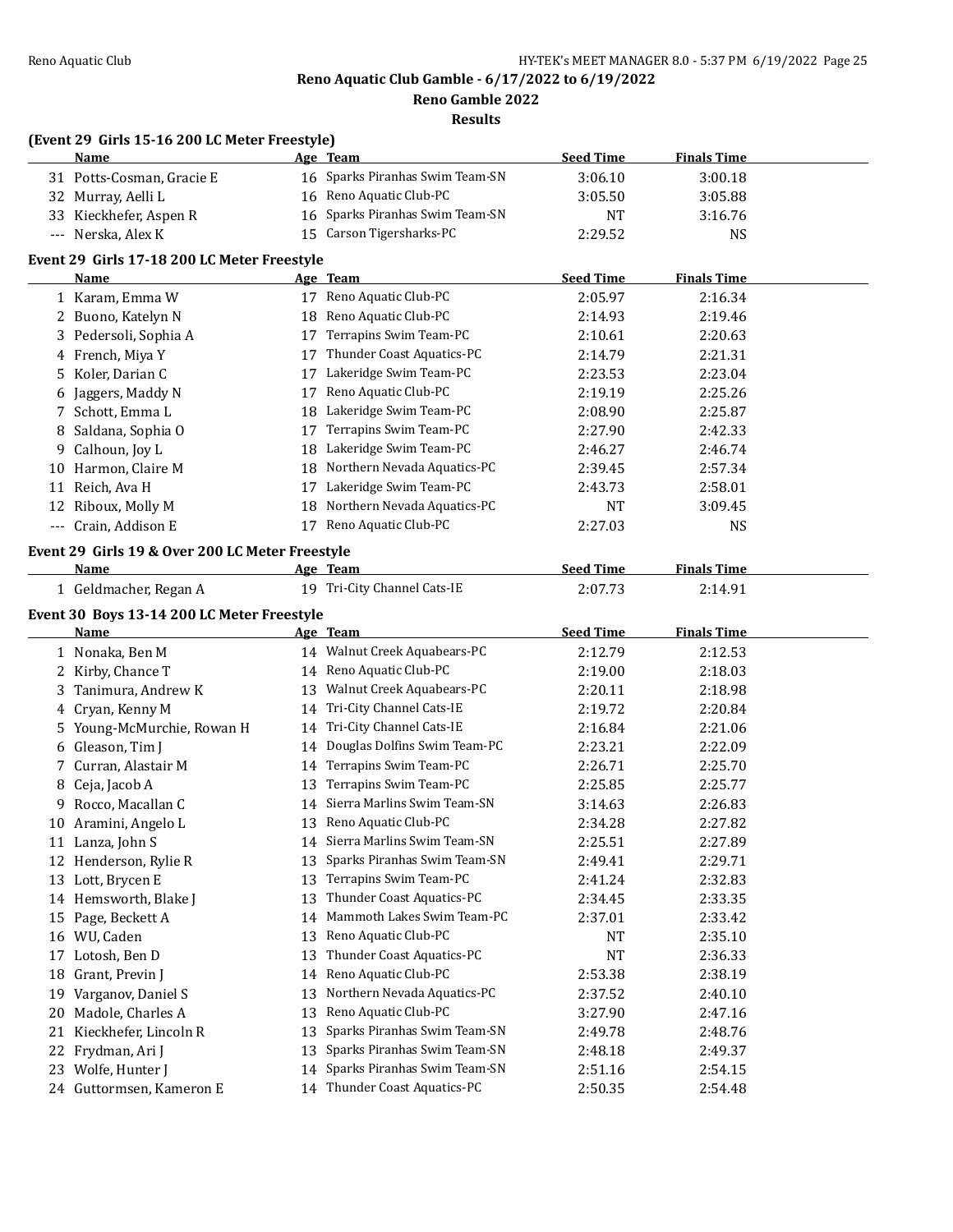**Reno Gamble 2022**

| (Event 30 Boys 13-14 200 LC Meter Freestyle) |  |
|----------------------------------------------|--|

|    | <b>Name</b>                                |    | Age Team                        | <b>Seed Time</b> | <b>Finals Time</b> |  |
|----|--------------------------------------------|----|---------------------------------|------------------|--------------------|--|
|    | 25 Larson, William R                       |    | 14 Thunder Coast Aquatics-PC    | 2:48.97          | 2:58.10            |  |
|    | 26 Hall, Alex D                            | 14 | Sparks Piranhas Swim Team-SN    | 3:04.78          | 2:58.90            |  |
| 27 | Guttormsen, Tyson S                        | 13 | Thunder Coast Aquatics-PC       | <b>NT</b>        | 3:06.54            |  |
| 28 | Garcia, William E                          | 14 | Reno Aquatic Club-PC            | <b>NT</b>        | 3:32.27            |  |
| 29 | Upham, Gavin R                             | 14 | Reno Aquatic Club-PC            | <b>NT</b>        | 3:35.28            |  |
|    | --- Forman, Bowdoin A                      | 13 | Reno Aquatic Club-PC            | <b>NT</b>        | DQ                 |  |
|    | Event 30 Boys 15-16 200 LC Meter Freestyle |    |                                 |                  |                    |  |
|    | Name                                       |    | Age Team                        | <b>Seed Time</b> | <b>Finals Time</b> |  |
|    | 1 Destefani, Elliott E                     |    | 16 Reno Aquatic Club-PC         | 2:04.12          | 2:09.66            |  |
| 2  | Light, Jude B                              | 15 | Reno Aquatic Club-PC            | 2:14.51          | 2:10.44            |  |
| 3  | Dalinis, Sam M                             | 16 | Northern Nevada Aquatics-PC     | 2:13.88          | 2:11.76            |  |
| 4  | Hustead, Wally B                           | 15 | Northern Nevada Aquatics-PC     | 2:07.03          | 2:12.48            |  |
| 5  | Miller, Peyton J                           | 15 | Lakeridge Swim Team-PC          | 2:11.71          | 2:12.79            |  |
| 6  | Reddig, Jaxon G                            | 15 | Sparks Piranhas Swim Team-SN    | 2:26.97          | 2:16.92            |  |
| 7  | Peuchaud, Jacques B                        | 16 | Reno Aquatic Club-PC            | 2:28.88          | 2:17.28            |  |
| 8  | Ceja, Christian A                          | 15 | Terrapins Swim Team-PC          | 2:15.90          | 2:18.76            |  |
| 9  | Mincy, Bryce T                             | 15 | Terrapins Swim Team-PC          | 2:18.56          | 2:19.63            |  |
| 10 | Seward, Carter D                           | 15 | Walnut Creek Aquabears-PC       | 2:34.08          | 2:21.29            |  |
|    | 11 Grant, Teson H                          | 16 | Reno Aquatic Club-PC            | 2:14.15          | 2:21.30            |  |
| 12 | Perisho, Stenson V                         | 15 | Reno Aquatic Club-PC            | 2:33.02          | 2:21.64            |  |
|    | 13 Zuniga, Lance                           | 16 | Lakeridge Swim Team-PC          | 2:12.76          | 2:21.82            |  |
|    | 14 Schott, Evan D                          | 15 | Reno Aquatic Club-PC            | 2:35.95          | 2:21.98            |  |
| 15 | Young, Miles C                             | 16 | Sparks Piranhas Swim Team-SN    | 2:57.76          | 2:22.90            |  |
| 16 | Cleary, Finn M                             | 15 | Terrapins Swim Team-PC          | 2:20.01          | 2:22.95            |  |
| 17 | Miller, Ben R                              | 15 | Sparks Piranhas Swim Team-SN    | 2:20.04          | 2:26.05            |  |
| 18 | Hudson, Dallas C                           | 16 | Walnut Creek Aquabears-PC       | 2:30.00          | 2:27.92            |  |
| 19 | Motta, Ryan J                              | 16 | Lakeridge Swim Team-PC          | 2:35.02          | 2:28.08            |  |
| 20 | Boland, Shawn J                            | 15 | Terrapins Swim Team-PC          | 2:22.00          | 2:28.96            |  |
| 21 | Koenig, Zachary P                          | 16 | Sparks Piranhas Swim Team-SN    | 2:45.81          | 2:31.26            |  |
|    | 22 Smith, Gavin D                          | 15 | Sparks Piranhas Swim Team-SN    | 2:51.98          | 2:38.70            |  |
| 23 | Hall, Zayne J                              | 15 | Northern Nevada Aquatics-PC     | 2:30.16          | 2:38.78            |  |
|    | 24 Ordaz, Christian A                      | 16 | Sparks Piranhas Swim Team-SN    | $\rm{NT}$        | 2:49.77            |  |
|    | 25 Upham, Gage W                           | 16 | Reno Aquatic Club-PC            | 2:45.34          | 3:17.23            |  |
|    | --- Dawson, Hunter R                       |    | 15 Sparks Piranhas Swim Team-SN | 2:18.51          | NS                 |  |
|    | Event 30 Boys 17-18 200 LC Meter Freestyle |    |                                 |                  |                    |  |
|    | <u>Name</u>                                |    | Age Team                        | <b>Seed Time</b> | <b>Finals Time</b> |  |
|    | $1$ Miner Course D                         |    | $17$ Northam Novado Aquetica DC | 20215            | 2027               |  |

|       | <b>Name</b>              |     | Age Team                     | <b>Seed Time</b> | <b>Finals Time</b> |
|-------|--------------------------|-----|------------------------------|------------------|--------------------|
|       | 1 Nixon, Genoa R         | 17  | Northern Nevada Aquatics-PC  | 2:03.15          | 2:03.79            |
|       | 2 Pflieger, Aidan M      |     | Reno Aquatic Club-PC         | 1:57.37          | 2:06.76            |
|       | 3 Myers, Brayden T       |     | Reno Aquatic Club-PC         | 2:07.43          | 2:09.05            |
|       | 4 Lindley, Sam R         | 18  | Reno Aquatic Club-PC         | 1:58.42          | 2:09.72            |
|       | 5 Melsheimer, Nick S     |     | Carson Tigersharks-PC        | 2:03.93          | 2:11.50            |
|       | 6 Gelston, Andy J        |     | Tri-City Channel Cats-IE     | 2:00.71          | 2:11.77            |
|       | 7 Cosman, James M        |     | Sparks Piranhas Swim Team-SN | 2:23.68          | 2:15.05            |
|       | 8 Ouinonez Pena, David F |     | Reno Aquatic Club-PC         | 2:15.67          | 2:18.05            |
|       | 9 Daniels, Ethan J       | 18  | Reno Aquatic Club-PC         | 2:23.22          | 2:23.03            |
| 10    | Dixon, Alex S            | 18  | Lakeridge Swim Team-PC       | 2:17.55          | 2:24.55            |
| 11    | Bindenagel, Santiago E   | 18. | Sparks Piranhas Swim Team-SN | NT               | 2:26.94            |
| 12    | Rule-Davis, Brett G      | 18  | Mammoth Lakes Swim Team-PC   | 2:35.98          | 2:36.23            |
| $---$ | Hamel, Thomas            |     | North Bay Aquatics-PC        | 1:53.00          | <b>NS</b>          |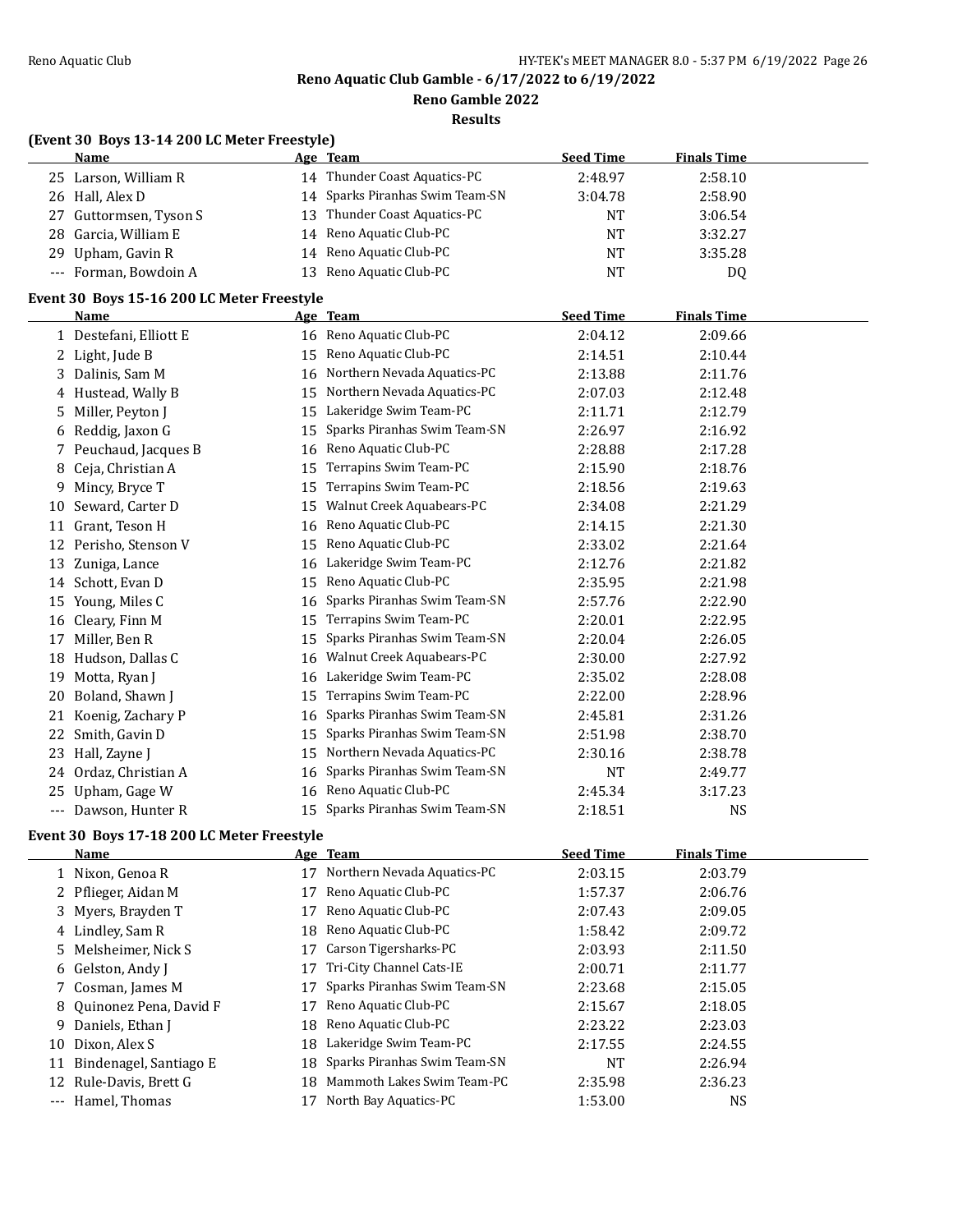**Reno Gamble 2022**

|                     | Event 30 Boys 19 & Over 200 LC Meter Freestyle<br>Name |    | Age Team                        | <b>Seed Time</b> | <b>Finals Time</b> |  |
|---------------------|--------------------------------------------------------|----|---------------------------------|------------------|--------------------|--|
|                     | 1 Walkley, Nick W                                      |    | 19 Tri-City Channel Cats-IE     | 2:05.80          | 2:09.97            |  |
|                     | 2 Arnold, Austin J                                     |    | 19 Sparks Piranhas Swim Team-SN | 2:09.76          | 2:19.47            |  |
|                     |                                                        |    |                                 |                  |                    |  |
|                     | Event 31 Girls 13-14 200 LC Meter Breaststroke         |    |                                 |                  |                    |  |
|                     | Name                                                   |    | Age Team                        | <b>Seed Time</b> | <b>Finals Time</b> |  |
|                     | 1 Kraemer, Marni M                                     |    | 13 Reno Aquatic Club-PC         | 3:02.10          | 2:55.73            |  |
|                     | 2 Shull, Brooklyn S                                    | 13 | Reno Aquatic Club-PC            | 2:58.21          | 3:03.14            |  |
| 3                   | Ikeda, Abby R                                          | 13 | Terrapins Swim Team-PC          | 3:12.10          | 3:07.00            |  |
|                     | 4 Carmichael, Luciana R                                | 14 | Terrapins Swim Team-PC          | 3:13.89          | 3:21.55            |  |
|                     | 5 Kellerman, Isabel J                                  |    | 14 Lakeridge Swim Team-PC       | 3:21.16          | 3:22.99            |  |
|                     | 6 Marks, Stella M                                      | 14 | Terrapins Swim Team-PC          | 3:06.80          | 3:25.23            |  |
|                     | 7 Griffin, Rebecca L                                   | 13 | Terrapins Swim Team-PC          | <b>NT</b>        | 3:25.74            |  |
| 8                   | Keller, Abbey M                                        | 13 | Terrapins Swim Team-PC          | 3:10.00          | 3:25.90            |  |
| 9                   | Jakubos, Avery R                                       | 14 | Reno Aquatic Club-PC            | <b>NT</b>        | 3:27.48            |  |
| 10                  | Leverty, Lauren B                                      | 14 | Reno Aquatic Club-PC            | 3:26.29          | 3:29.88            |  |
|                     | 11 Markesen, Emilie C                                  | 14 | Lakeridge Swim Team-PC          | 3:19.92          | 3:30.26            |  |
|                     | 12 McMillin, Shayne M                                  | 13 | Northern Nevada Aquatics-PC     | 3:36.87          | 3:33.85            |  |
|                     | 13 Mahoney, Mckayla C                                  | 13 | Terrapins Swim Team-PC          | 3:37.98          | 3:34.00            |  |
|                     | 14 Gale, Kayda L                                       | 13 | Sparks Piranhas Swim Team-SN    | 3:33.75          | 3:34.50            |  |
|                     | 15 Greco, Emma K                                       | 14 | Tri-City Channel Cats-IE        | 3:44.81          | 3:35.11            |  |
|                     | 16 Burnett, Belle M                                    | 14 | Northern Sierra Swimming-SN     | 3:38.68          | 3:35.16            |  |
| 17                  | Clark, Avery N                                         |    | 14 Lakeridge Swim Team-PC       | 3:45.94          | 3:35.63            |  |
|                     | 18 Clark, Addi C                                       |    | 14 Lakeridge Swim Team-PC       | NT               | 3:35.76            |  |
| 19                  | Carmichael, Sasha A                                    | 14 | Terrapins Swim Team-PC          | 3:19.83          | 3:35.96            |  |
| 20                  | Hanley, Brynn S                                        | 13 | Sierra Marlins Swim Team-SN     | NT               | 3:42.19            |  |
| 21                  | McCarthy Smith, Kyla Or Kq Q                           | 13 | Sierra Marlins Swim Team-SN     | NT               | 3:45.92            |  |
| 22                  | Hynes, Hayley J                                        | 14 | Sierra Marlins Swim Team-SN     | <b>NT</b>        | 3:46.22            |  |
| 23                  | Baranowski, Dylan                                      | 14 | Reno Aquatic Club-PC            | <b>NT</b>        | 3:49.58            |  |
|                     | 24 Martinez, Aliya L                                   | 14 | Sparks Piranhas Swim Team-SN    | <b>NT</b>        | 3:49.71            |  |
| 25                  | Tanimura, Avery I                                      | 13 | Walnut Creek Aquabears-PC       | 3:44.50          | 3:50.11            |  |
|                     | 26 Chiperi, Sofia                                      | 13 | Lakeridge Swim Team-PC          | NT               | 3:57.52            |  |
| 27                  | Perry, Lucy C                                          | 14 | Mammoth Lakes Swim Team-PC      | 3:49.53          | 3:59.40            |  |
|                     | 28 Widney-Large, Anita C                               | 13 | Thunder Coast Aquatics-PC       | 3:48.29          | 4:00.90            |  |
|                     | 29 Kieckhefer, Lucy R                                  | 13 | Sparks Piranhas Swim Team-SN    | 4:07.31          | 4:01.17            |  |
|                     | 30 Wurzelbacher, Jojo T                                |    | 14 Sierra Marlins Swim Team-SN  | <b>NT</b>        | 4:05.24            |  |
|                     | 31 Weiser, Ellie J                                     |    | 13 Reno Aquatic Club-PC         | <b>NT</b>        | 4:05.49            |  |
|                     | 32 Thompson, Suzie A                                   |    | 13 Northern Nevada Aquatics-PC  | NT               | 4:12.20            |  |
|                     | 33 Brode, Ele J                                        | 13 | Mammoth Lakes Swim Team-PC      | <b>NT</b>        | 4:18.18            |  |
|                     | 34 Swisher, Ana Q                                      | 13 | Mammoth Lakes Swim Team-PC      | NT               | 4:31.91            |  |
|                     | 35 Young, Taylor E                                     | 13 | Northern Sierra Swimming-SN     | NT               | 4:39.22            |  |
|                     | 36 Tighe, Sophia                                       | 14 | <b>Superior Aquatics-OR</b>     | NT               | 5:00.28            |  |
| $\qquad \qquad - -$ | Fruge, Ariel E                                         | 13 | Terrapins Swim Team-PC          | 3:14.45          | DQ                 |  |
| $\qquad \qquad - -$ | Murray, Aurabella N                                    | 13 | Reno Aquatic Club-PC            | NT               | DQ                 |  |
|                     | --- McCarty, Keoni C                                   | 13 | Reno Aquatic Club-PC            | NT               | <b>NS</b>          |  |
|                     | Event 31 Girls 15-16 200 LC Meter Breaststroke         |    |                                 |                  |                    |  |
|                     | Name                                                   |    | Age Team                        | <b>Seed Time</b> | <b>Finals Time</b> |  |
|                     | 1 Zboinski, Katy L                                     |    | 16 Reno Aquatic Club-PC         | 2:43.37          | 2:53.82            |  |
|                     | 2 Patrick, Shayne L                                    |    | 15 Lakeridge Swim Team-PC       | 3:02.42          | 3:00.38            |  |
|                     | 3 Bradley, Tsila R                                     |    | 16 Reno Aquatic Club-PC         | 3:03.51          | 3:00.83            |  |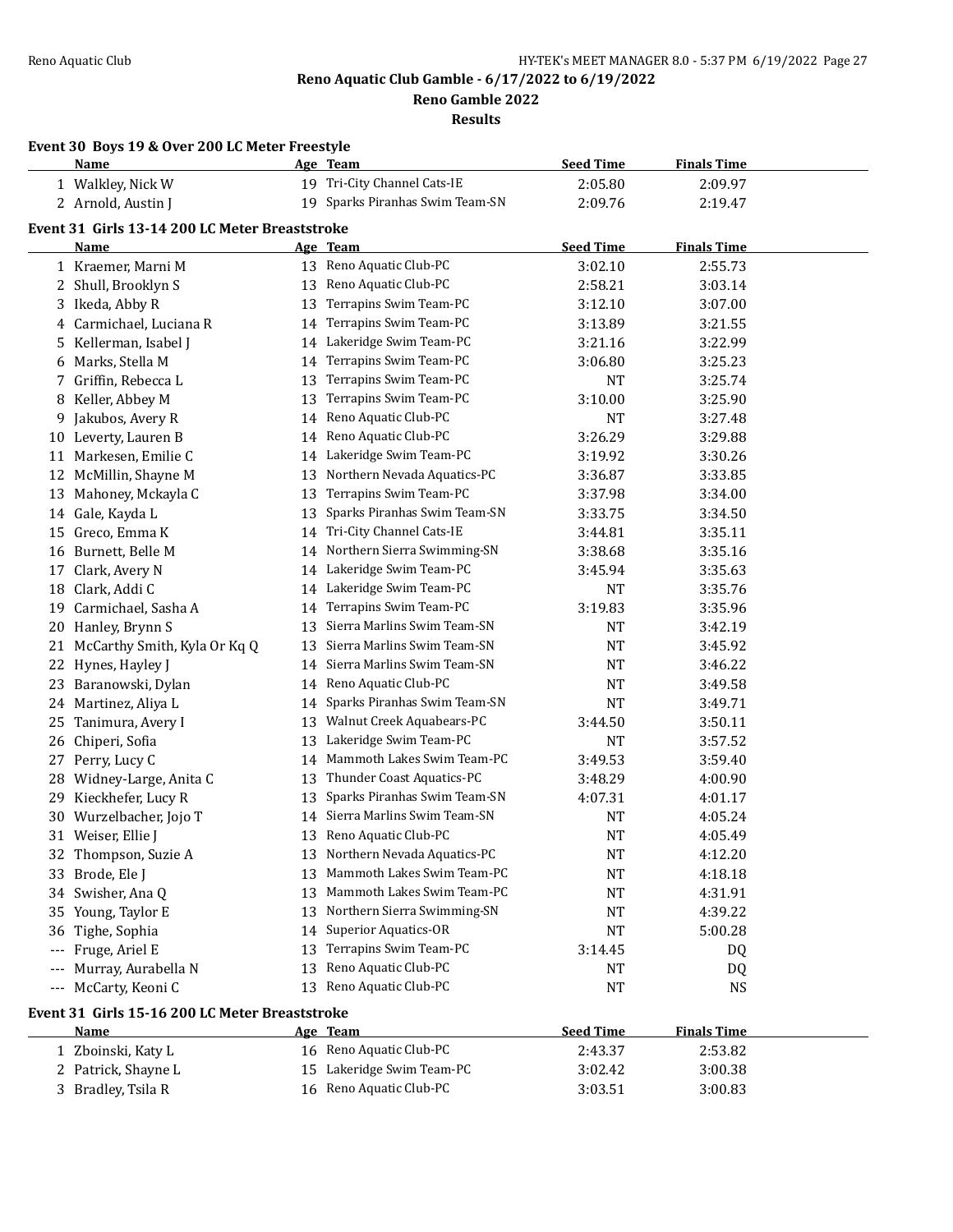**Results**

**Reno Gamble 2022**

# **(Event 31 Girls 15-16 200 LC Meter Breaststroke)**

|       | <b>Name</b>                                    |    | Age Team                                              | <b>Seed Time</b>   | <b>Finals Time</b> |  |
|-------|------------------------------------------------|----|-------------------------------------------------------|--------------------|--------------------|--|
| 4     | Grieve, Millie M                               |    | 15 Lakeridge Swim Team-PC                             | 3:03.74            | 3:09.47            |  |
| 5     | Russell, Brynn A                               | 16 | Carson Tigersharks-PC                                 | 3:04.07            | 3:16.38            |  |
| 6     | Ciolli, Malia A                                | 16 | Tri-City Channel Cats-IE                              | 3:15.72            | 3:17.38            |  |
| 7     | Mincy, Mackenzie R                             | 15 | Terrapins Swim Team-PC                                | 3:11.17            | 3:19.53            |  |
| 8     | Cleary, Grace M                                | 15 | Terrapins Swim Team-PC                                | 3:03.71            | 3:19.78            |  |
| 9     | Elwood, Jazmin                                 | 16 | <b>Superior Aquatics-OR</b>                           | 3:31.44            | 3:21.33            |  |
| 10    | Hane, Ava J                                    | 15 | Northern Nevada Aquatics-PC                           | 3:22.53            | 3:22.51            |  |
| 11    | Walkley, Paisley L                             | 16 | Tri-City Channel Cats-IE                              | 3:09.92            | 3:24.90            |  |
| 12    | Booth, Isabelle A                              | 15 | Tri-City Channel Cats-IE                              | 3:21.40            | 3:26.84            |  |
| 13    | Spidahl, Morgan S                              | 15 | Sparks Piranhas Swim Team-SN                          | 3:24.01            | 3:28.96            |  |
|       | 14 Nguyen, Venice T                            | 15 | Northern Nevada Aquatics-PC                           | <b>NT</b>          | 3:32.01            |  |
| 15    | Smith, Hope X                                  | 15 | Lakeridge Swim Team-PC                                | 3:18.88            | 3:38.20            |  |
| 16    | Ingram, Sydney J                               | 15 | Carson Tigersharks-PC                                 | 3:58.85            | 4:02.43            |  |
| $---$ | Potts-Cosman, Gracie E                         | 16 | Sparks Piranhas Swim Team-SN                          | 3:42.20            | NS.                |  |
| $---$ | Nerska, Alex K                                 | 15 | Carson Tigersharks-PC                                 | 2:54.96            | <b>NS</b>          |  |
|       | Event 31 Girls 17-18 200 LC Meter Breaststroke |    |                                                       |                    |                    |  |
|       | <u>Name</u>                                    |    | Age Team                                              | <b>Seed Time</b>   | <b>Finals Time</b> |  |
|       | 1 Crain, Addison E                             |    | 17 Reno Aquatic Club-PC                               | 3:13.08            | 3:00.11            |  |
|       | 2 Koler, Darian C                              | 17 | Lakeridge Swim Team-PC                                | 3:08.76            |                    |  |
|       |                                                |    | Sparks Piranhas Swim Team-SN                          |                    | 3:04.87            |  |
| 3     | Dawson, Erin A                                 | 18 | Terrapins Swim Team-PC                                | 2:49.35            | 3:04.99            |  |
| 4     | Curran, Sofie E                                | 17 |                                                       | 2:51.27            | 3:11.09            |  |
| 5     | Harmon, Claire M                               | 18 | Northern Nevada Aquatics-PC                           | 3:08.82            | 3:29.70            |  |
| 6     | Calhoun, Joy L                                 | 18 | Lakeridge Swim Team-PC                                | 3:37.13            | 3:51.35            |  |
|       | --- Herschbach, Abby M                         | 17 | Reno Aquatic Club-PC                                  | 2:51.03            | <b>NS</b>          |  |
|       | Event 32 Boys 13-14 200 LC Meter Breaststroke  |    |                                                       |                    |                    |  |
|       | Name                                           |    | Age Team                                              | <b>Seed Time</b>   | <b>Finals Time</b> |  |
|       | 1 Nonaka, Ben M                                |    | 14 Walnut Creek Aquabears-PC                          | 2:57.99            | 2:48.85            |  |
|       | 2 Hudson, Carson C                             | 13 | Walnut Creek Aquabears-PC                             | 3:00.00            | 3:02.02            |  |
| 3     | Young-McMurchie, Rowan H                       | 14 | Tri-City Channel Cats-IE                              | 3:01.39            | 3:06.42            |  |
| 4     | Swenski, Ethan L                               | 13 | Sparks Piranhas Swim Team-SN                          | 3:07.31            | 3:06.81            |  |
| 5     | Lotosh, Ben D                                  | 13 | Thunder Coast Aquatics-PC                             | 3:14.38            | 3:14.62            |  |
| 6     | Lanza, John S                                  | 14 | Sierra Marlins Swim Team-SN                           | 3:16.12            | 3:21.71            |  |
| 7     | Varganov, Daniel S                             | 13 | Northern Nevada Aquatics-PC                           | 3:27.35            | 3:24.21            |  |
| 8     | Henderson, Rylie R                             | 13 | Sparks Piranhas Swim Team-SN                          | 3:28.93            | 3:24.33            |  |
| 9     | Frydman, Ari J                                 | 13 | Sparks Piranhas Swim Team-SN                          | 3:31.37            | 3:24.58            |  |
|       | 10 WU, Caden                                   |    | 13 Reno Aquatic Club-PC                               | NT                 | 3:31.59            |  |
|       | 11 Page, Beckett A                             |    | 14 Mammoth Lakes Swim Team-PC                         | 3:39.34            | 3:34.50            |  |
|       | 12 Miller, Nick J                              | 13 | Sparks Piranhas Swim Team-SN                          | 3:36.48            | 3:38.74            |  |
| 13    | Madole, Charles A                              | 13 | Reno Aquatic Club-PC                                  | NT                 | 3:49.49            |  |
|       | 14 Hall, Alex D                                | 14 | Sparks Piranhas Swim Team-SN                          | NT                 | 3:58.12            |  |
| 15    | Forman, Bowdoin A                              | 13 | Reno Aquatic Club-PC                                  | NT                 | 4:14.21            |  |
| 16    | Wolfe, Hunter J                                | 14 | Sparks Piranhas Swim Team-SN                          | 4:10.56            | 4:16.33            |  |
| $---$ | Lum, Chase A                                   | 13 | Carson Tigersharks-PC                                 | NT                 | DQ                 |  |
| $---$ | Sutton, Matthew C                              | 14 | Douglas Dolfins Swim Team-PC                          | 3:18.88            | <b>NS</b>          |  |
|       | Event 32 Boys 15-16 200 LC Meter Breaststroke  |    |                                                       |                    |                    |  |
|       |                                                |    |                                                       |                    |                    |  |
|       |                                                |    |                                                       |                    |                    |  |
|       | <u>Name</u>                                    |    | <u>Age Team</u>                                       | <b>Seed Time</b>   | <b>Finals Time</b> |  |
|       | 1 Cleary, Finn M<br>2 Kalley, Ewan F           |    | 15 Terrapins Swim Team-PC<br>15 Carson Tigersharks-PC | 2:43.65<br>2:59.83 | 2:49.27<br>2:58.31 |  |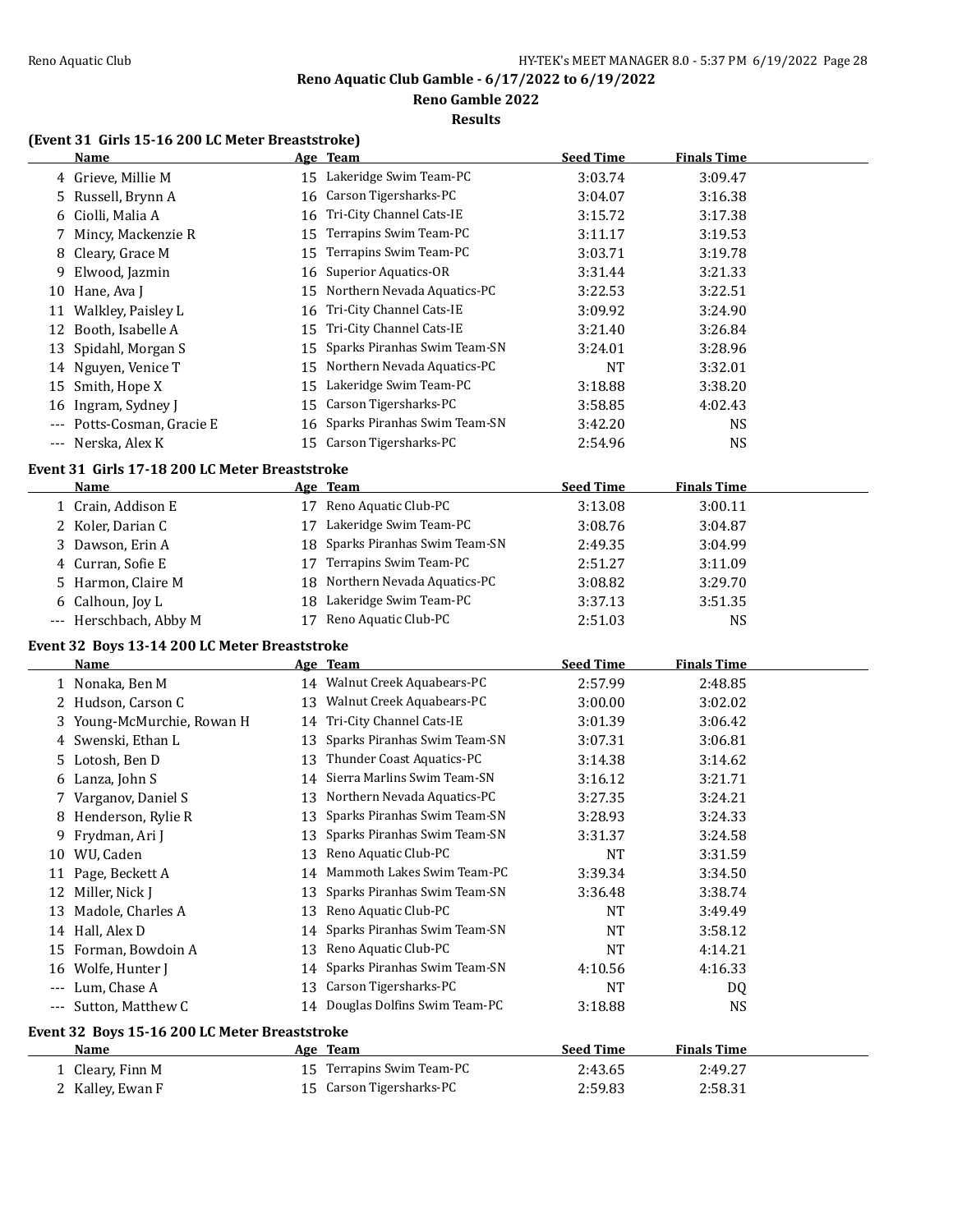**Reno Gamble 2022**

**Results**

# **(Event 32 Boys 15-16 200 LC Meter Breaststroke)**

|    | <b>Name</b>                                           |    | Age Team                                               | <b>Seed Time</b>   | <b>Finals Time</b> |  |
|----|-------------------------------------------------------|----|--------------------------------------------------------|--------------------|--------------------|--|
|    | 3 Hudson, Dallas C                                    |    | 16 Walnut Creek Aquabears-PC                           | 3:00.00            | 2:59.70            |  |
|    | 4 Schott, Evan D                                      | 15 | Reno Aquatic Club-PC                                   | 3:14.59            | 3:00.83            |  |
| 5  | Mincy, Bryce T                                        | 15 | Terrapins Swim Team-PC                                 | 3:15.85            | 3:02.63            |  |
|    | 6 Shustov, Vlad S                                     | 15 | Sparks Piranhas Swim Team-SN                           | <b>NT</b>          | 3:10.08            |  |
|    | 7 Young, Miles C                                      |    | 16 Sparks Piranhas Swim Team-SN                        | 3:23.81            | 3:14.53            |  |
|    | 8 Motta, Ryan J                                       | 16 | Lakeridge Swim Team-PC                                 | 3:29.13            | 3:17.40            |  |
| 9  | Kieckhefer, Austin R                                  | 16 | Sparks Piranhas Swim Team-SN                           | NT                 | 3:17.81            |  |
|    | 10 Upham, Gage W                                      |    | 16 Reno Aquatic Club-PC                                | <b>NT</b>          | 4:14.25            |  |
|    | --- LI, Aden H                                        |    | 15 Terrapins Swim Team-PC                              | 2:40.76            | DQ                 |  |
|    |                                                       |    |                                                        |                    |                    |  |
|    | Event 32 Boys 17-18 200 LC Meter Breaststroke<br>Name |    |                                                        |                    |                    |  |
|    |                                                       |    | Age Team<br>18 Reno Aquatic Club-PC                    | <b>Seed Time</b>   | <b>Finals Time</b> |  |
|    | 1 Belflower, Ian J                                    |    |                                                        | 2:21.13            | 2:41.46            |  |
|    | 2 Cosman, James M                                     |    | 17 Sparks Piranhas Swim Team-SN                        | 3:06.50            | 2:48.09            |  |
|    | 3 Pflieger, Aidan M                                   |    | 17 Reno Aquatic Club-PC                                | 2:33.56            | 2:53.16            |  |
|    | 4 Daniels, Ethan J                                    | 18 | Reno Aquatic Club-PC                                   | 2:54.19            | 2:56.58            |  |
| 5  | Myers, Brayden T                                      | 17 | Reno Aquatic Club-PC                                   | NT                 | 3:00.41            |  |
|    | 6 Bindenagel, Santiago E                              | 18 | Sparks Piranhas Swim Team-SN                           | <b>NT</b>          | 3:10.15            |  |
|    | 7 Jones, Liam A                                       | 17 | Douglas Dolfins Swim Team-PC                           | 3:10.93            | 3:10.97            |  |
|    | 8 Rule-Davis, Brett G                                 | 18 | Mammoth Lakes Swim Team-PC                             | 3:17.39            | 3:24.95            |  |
|    | Event 32 Boys 19 & Over 200 LC Meter Breaststroke     |    |                                                        |                    |                    |  |
|    | <b>Name</b>                                           |    | Age Team                                               | <b>Seed Time</b>   | <b>Finals Time</b> |  |
|    | 1 Arnold, Austin J                                    |    | 19 Sparks Piranhas Swim Team-SN                        | 2:39.09            | 2:49.50            |  |
|    | --- Copeland, Logan W                                 |    | 20 Sparks Piranhas Swim Team-SN                        | 2:46.37            | <b>NS</b>          |  |
|    |                                                       |    |                                                        |                    |                    |  |
|    |                                                       |    |                                                        |                    |                    |  |
|    | Event 33 Girls 13-14 100 LC Meter Backstroke          |    |                                                        |                    |                    |  |
|    | <b>Name</b>                                           |    | Age Team                                               | <b>Seed Time</b>   | <b>Finals Time</b> |  |
|    | 1 Sala, Addison J                                     |    | 14 Lakeridge Swim Team-PC                              | 1:11.33            | 1:11.75            |  |
|    | 2 Kraemer, Marni M                                    |    | 13 Reno Aquatic Club-PC                                | 1:12.61            | 1:14.02            |  |
|    | 3 Davis, Carlee J                                     |    | 14 Walnut Creek Aquabears-PC                           | 1:19.33            | 1:15.46            |  |
|    | 4 Jaggers, Jadyn B                                    |    | 14 Reno Aquatic Club-PC                                | 1:16.34            | 1:15.56            |  |
| 5. | Santana-Dickerson, Raven A                            | 13 | Sparks Piranhas Swim Team-SN                           | 1:20.27            | 1:16.74            |  |
|    | 6 Gourley, Annalease M                                | 13 | Tri-City Channel Cats-IE                               | 1:16.01            | 1:17.24            |  |
|    | 7 Wunderlich, Emerson L                               |    | 14 Thunder Coast Aquatics-PC                           | 1:16.36            | 1:17.28            |  |
|    | 8 Baker, Ella G                                       |    | 14 Reno Aquatic Club-PC                                | 1:19.31            | 1:17.31            |  |
| 9. | Carmichael, Luciana R                                 |    | 14 Terrapins Swim Team-PC                              | 1:18.60            | 1:17.91            |  |
|    | 10 Cottam, Madelyn S                                  |    | 13 Terrapins Swim Team-PC                              | 1:19.07            | 1:18.97            |  |
|    | 11 Shull, Brooklyn S                                  | 13 | Reno Aquatic Club-PC                                   | 1:25.48            | 1:19.34            |  |
|    | 12 Fruge, Ariel E                                     | 13 | Terrapins Swim Team-PC                                 | 1:17.49            | 1:19.65            |  |
|    | 13 Newberry, Kayden Q                                 | 13 | Northern Sierra Swimming-SN                            | 1:17.26            | 1:19.75            |  |
|    | 14 Greco, Emma K                                      | 14 | Tri-City Channel Cats-IE                               | 1:22.79            | 1:21.11            |  |
|    | 15 Keller, Abbey M                                    | 13 | Terrapins Swim Team-PC                                 | 1:19.31            | 1:22.57            |  |
|    | 16 Ikeda, Abby R                                      | 13 | Terrapins Swim Team-PC                                 | 1:23.81            | 1:22.86            |  |
| 17 | Langer, Teagan S                                      | 13 | Reno Aquatic Club-PC                                   | 1:25.95            | 1:24.57            |  |
| 18 | Ream, Kalia L                                         | 13 | Reno Aquatic Club-PC                                   | 1:39.17            | 1:24.61            |  |
| 19 | Carmichael, Sasha A                                   | 14 | Terrapins Swim Team-PC                                 | 1:22.24            | 1:24.65            |  |
| 20 | Jakubos, Avery R                                      | 14 | Reno Aquatic Club-PC                                   | 1:22.61            | 1:24.69            |  |
| 21 | Burnett, Belle M                                      | 14 | Northern Sierra Swimming-SN                            | 1:29.25            | 1:24.92            |  |
|    | 22 Markesen, Emilie C<br>23 Wessel, Chloe G           |    | 14 Lakeridge Swim Team-PC<br>14 Lakeridge Swim Team-PC | 1:20.92<br>1:27.03 | 1:24.94<br>1:25.15 |  |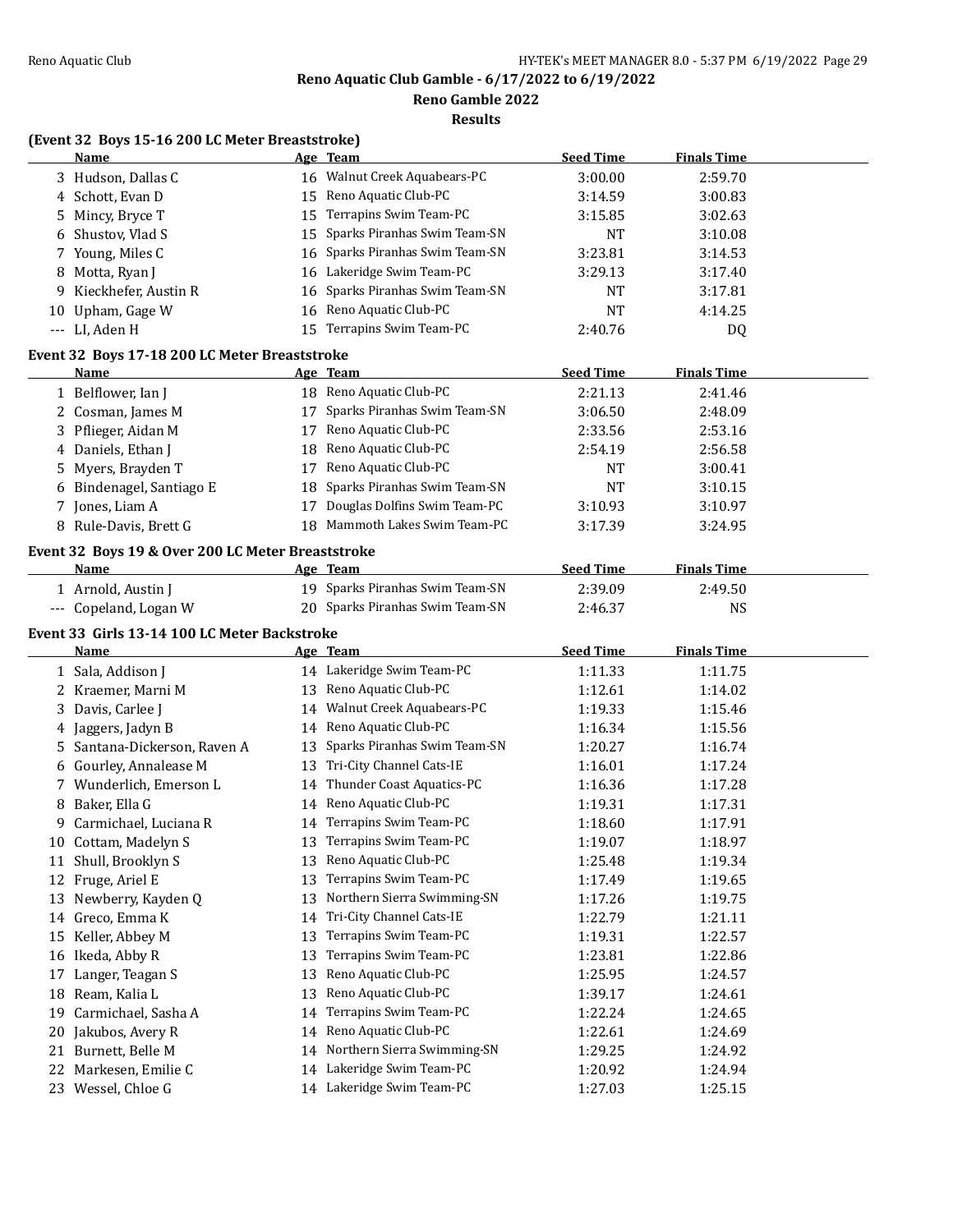**Reno Gamble 2022**

#### **Results**

# **(Event 33 Girls 13-14 100 LC Meter Backstroke)**

|       | <b>Name</b>                  |    | Age Team                     | <b>Seed Time</b> | <b>Finals Time</b> |  |
|-------|------------------------------|----|------------------------------|------------------|--------------------|--|
|       | 24 Berger, Reagan M          |    | 14 Terrapins Swim Team-PC    | 1:19.55          | 1:26.10            |  |
| 25    | Hanley, Brynn S              | 13 | Sierra Marlins Swim Team-SN  | 1:31.47          | 1:26.22            |  |
| 26    | Gale, Kayda L                | 13 | Sparks Piranhas Swim Team-SN | 1:23.39          | 1:26.27            |  |
| 27    | Hubert, Nevaeh A             | 13 | Sparks Piranhas Swim Team-SN | 1:20.70          | 1:27.69            |  |
| 28    | Bright, Olivia G             | 13 | Northern Sierra Swimming-SN  | <b>NT</b>        | 1:28.48            |  |
| 29    | McMillin, Shayne M           | 13 | Northern Nevada Aquatics-PC  | 1:30.22          | 1:28.68            |  |
| 30    | Helms, Marineke A            | 13 | Northern Sierra Swimming-SN  | 1:28.32          | 1:29.28            |  |
| 31    | Hynes, Hayley J              | 14 | Sierra Marlins Swim Team-SN  | 1:27.06          | 1:30.34            |  |
| 32    | Gould, Margot V              | 13 | Lakeridge Swim Team-PC       | 1:46.39          | 1:31.04            |  |
| 33    | Martinez, Aliya L            | 14 | Sparks Piranhas Swim Team-SN | <b>NT</b>        | 1:31.09            |  |
| 34    | Thompson, Suzie A            | 13 | Northern Nevada Aquatics-PC  | <b>NT</b>        | 1:31.28            |  |
| 35    | Baskin, Carrie M             | 14 | Terrapins Swim Team-PC       | 1:30.19          | 1:33.09            |  |
| 36    | Stevenson, Carli C           | 14 | Douglas Dolfins Swim Team-PC | 1:53.51          | 1:33.15            |  |
| 37    | Lara, Ava R                  | 13 | Sparks Piranhas Swim Team-SN | 1:32.92          | 1:33.68            |  |
| 38    | Wurzelbacher, Jojo T         | 14 | Sierra Marlins Swim Team-SN  | 1:45.88          | 1:34.39            |  |
| 39    | Schemenauer, Dylan N         | 14 | Reno Aquatic Club-PC         | <b>NT</b>        | 1:35.78            |  |
| 40    | Mahoney, Mckayla C           | 13 | Terrapins Swim Team-PC       | 1:36.67          | 1:35.82            |  |
| 41    | McCarthy Smith, Kyla Or Kq Q | 13 | Sierra Marlins Swim Team-SN  | <b>NT</b>        | 1:36.49            |  |
| 42    | Kieckhefer, Lucy R           | 13 | Sparks Piranhas Swim Team-SN | <b>NT</b>        | 1:39.96            |  |
| 43    | Widney-Large, Anita C        | 13 | Thunder Coast Aquatics-PC    | 1:36.82          | 1:41.00            |  |
| 44    | Weiser, Ellie J              | 13 | Reno Aquatic Club-PC         | <b>NT</b>        | 1:41.14            |  |
| 45    | Miller, Daisy L              | 14 | Northern Nevada Aquatics-PC  | <b>NT</b>        | 1:41.19            |  |
| 46    | Murray, Aurabella N          | 13 | Reno Aquatic Club-PC         | <b>NT</b>        | 1:44.38            |  |
| 47    | Paganelli, Jane J            | 13 | Sierra Marlins Swim Team-SN  | 1:47.43          | 1:45.91            |  |
| 48    | Lambert, Eva A               | 13 | Lakeridge Swim Team-PC       | 2:00.00          | 1:47.81            |  |
| 49    | Chiperi, Sofia               | 13 | Lakeridge Swim Team-PC       | <b>NT</b>        | 1:49.01            |  |
| 50    | Perry, Lucy C                | 14 | Mammoth Lakes Swim Team-PC   | <b>NT</b>        | 1:51.66            |  |
| 51    | Tighe, Sophia                | 14 | Superior Aquatics-OR         | 2:14.47          | 1:55.85            |  |
| $---$ | Swisher, Ana Q               | 13 | Mammoth Lakes Swim Team-PC   | 2:04.48          | DQ                 |  |
|       | Tousignant, Olivia C         | 14 | Sparks Piranhas Swim Team-SN | 1:53.00          | DQ                 |  |
|       | Winters, Charlotte M         | 13 | Sparks Piranhas Swim Team-SN | <b>NT</b>        | DQ                 |  |
|       | Young, Taylor E              | 13 | Northern Sierra Swimming-SN  | <b>NT</b>        | DQ                 |  |
| $---$ | McCarty, Keoni C             | 13 | Reno Aquatic Club-PC         | <b>NT</b>        | <b>NS</b>          |  |

# **Event 33 Girls 15-16 100 LC Meter Backstroke**

|    | Name                     |    | Age Team                        | <b>Seed Time</b> | <b>Finals Time</b> |  |
|----|--------------------------|----|---------------------------------|------------------|--------------------|--|
|    | 1 Palmer, Ella A         |    | 16 Reno Aquatic Club-PC         | 1:05.75          | 1:11.16            |  |
|    | 2 Gomez, Maddie M        | 16 | Unattached-PC                   | 1:08.97          | 1:11.37            |  |
|    | 3 Smith, Hope X          |    | 15 Lakeridge Swim Team-PC       | 1:18.54          | 1:17.67            |  |
|    | 4 Hemsworth, Audrey K    | 16 | Thunder Coast Aquatics-PC       | 1:17.40          | 1:17.90            |  |
|    | 5 Zboinski, Katy L       |    | 16 Reno Aquatic Club-PC         | 1:21.31          | 1:18.60            |  |
|    | 6 Porter, Izzy R         |    | 15 Reno Aquatic Club-PC         | 1:23.81          | 1:19.73            |  |
|    | 7 Cleary, Grace M        | 15 | Terrapins Swim Team-PC          | 1:17.82          | 1:19.84            |  |
|    | 8 Llamas-Cruz, Alexandra |    | 16 Carson Tigersharks-PC        | 1:16.03          | 1:19.94            |  |
| 9. | Duffy, Keira N           |    | 15 Douglas Dolfins Swim Team-PC | 1:20.66          | 1:20.41            |  |
| 10 | Fetro, Annikka           |    | 16 Superior Aquatics-OR         | 1:22.57          | 1:20.81            |  |
| 11 | Williams, Calliope M     |    | 16 Lakeridge Swim Team-PC       | 1:18.26          | 1:21.06            |  |
| 12 | Russell, Brynn A         | 16 | Carson Tigersharks-PC           | 1:17.45          | 1:21.30            |  |
| 13 | Goss, Gracie G           | 15 | Douglas Dolfins Swim Team-PC    | 1:21.47          | 1:21.39            |  |
| 14 | Talmadge, Donna          | 15 | Walnut Creek Aquabears-PC       | 1:23.74          | 1:21.98            |  |
| 15 | Elwood, Jazmin           |    | 16 Superior Aquatics-OR         | 1:23.76          | 1:22.02            |  |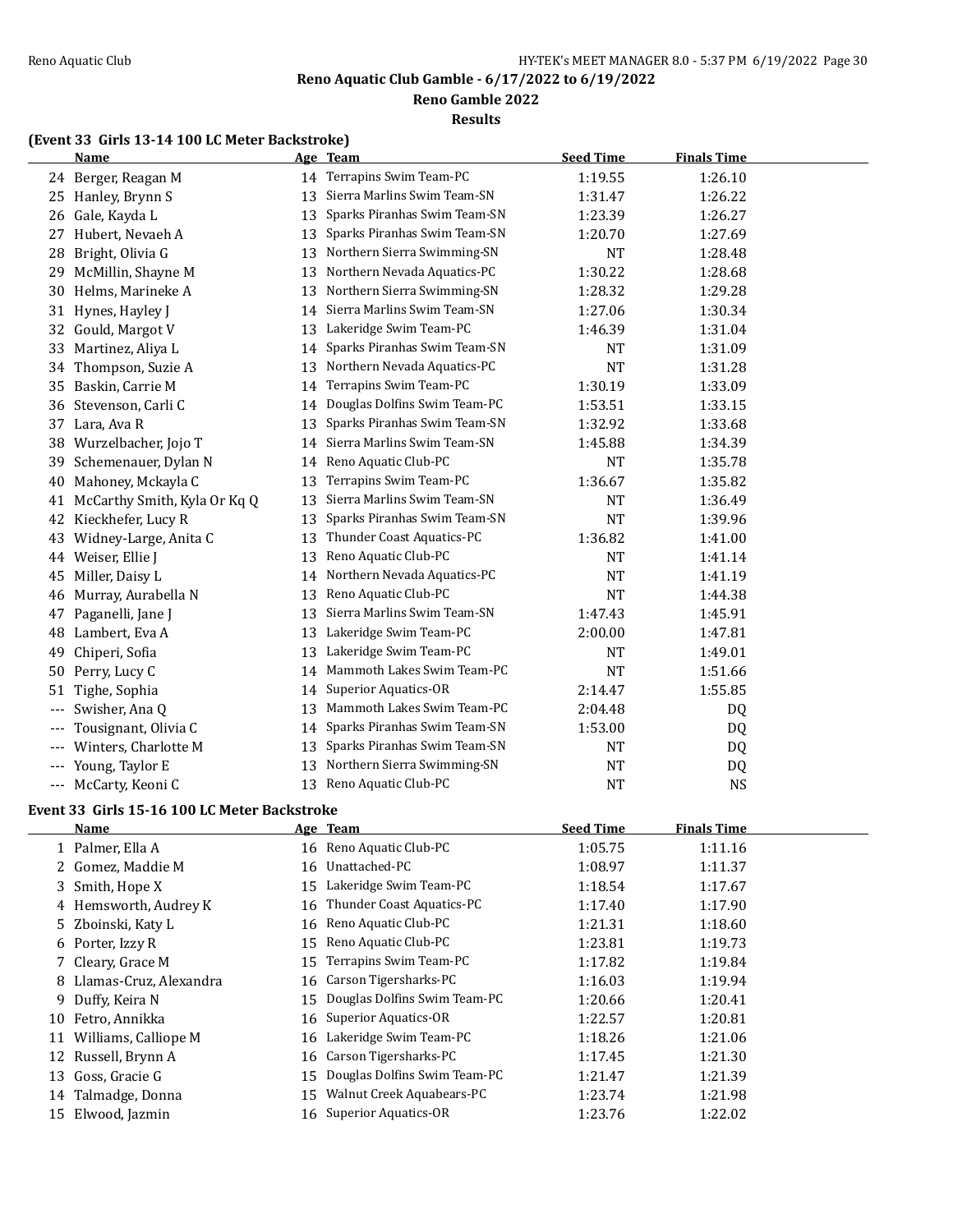# **Reno Gamble 2022**

### **Results**

# **(Event 33 Girls 15-16 100 LC Meter Backstroke)**

|    | <b>Name</b>                                      |    | Age Team                       | <b>Seed Time</b> | <b>Finals Time</b> |  |
|----|--------------------------------------------------|----|--------------------------------|------------------|--------------------|--|
|    | 16 Mincy, Mackenzie R                            |    | 15 Terrapins Swim Team-PC      | 1:21.95          | 1:22.75            |  |
|    | 17 Leblanc, Arene J                              | 16 | Carson Tigersharks-PC          | 1:19.59          | 1:22.77            |  |
|    | 18 Platz, Lucy T                                 | 16 | Reno Aquatic Club-PC           | 1:20.74          | 1:23.00            |  |
| 19 | Grieve, Millie M                                 | 15 | Lakeridge Swim Team-PC         | 1:20.06          | 1:23.03            |  |
|    | 20 Hane, Ava J                                   | 15 | Northern Nevada Aquatics-PC    | 1:33.98          | 1:23.35            |  |
|    | 21 Spidahl, Morgan S                             | 15 | Sparks Piranhas Swim Team-SN   | 1:23.60          | 1:23.52            |  |
|    | 22 Petit, Emily J                                | 15 | Lakeridge Swim Team-PC         | 1:21.91          | 1:23.73            |  |
| 23 | Ciolli, Malia A                                  | 16 | Tri-City Channel Cats-IE       | 1:20.09          | 1:24.09            |  |
|    | 24 Demitropoulos, Avery M                        | 15 | Sparks Piranhas Swim Team-SN   | 1:25.37          | 1:24.15            |  |
| 25 | Nguyen, Venice T                                 | 15 | Northern Nevada Aquatics-PC    | <b>NT</b>        | 1:24.82            |  |
| 26 | Bradley, Tsila R                                 | 16 | Reno Aquatic Club-PC           | 1:27.85          | 1:25.42            |  |
| 27 | Scott, Keira R                                   | 16 | Reno Aquatic Club-PC           | 1:26.27          | 1:27.14            |  |
| 28 | Potts-Cosman, Gracie E                           | 16 | Sparks Piranhas Swim Team-SN   | 1:33.42          | 1:28.44            |  |
|    | 29 Whitehouse, Cassie L                          | 16 | Reno Aquatic Club-PC           | 1:31.82          | 1:28.59            |  |
| 30 | Booth, Isabelle A                                | 15 | Tri-City Channel Cats-IE       | 1:28.29          | 1:28.97            |  |
| 31 | Tomlinson, Emma M                                | 15 | Sparks Piranhas Swim Team-SN   | 1:25.30          | 1:30.71            |  |
| 32 | Pflieger, Isabella R                             | 15 | Reno Aquatic Club-PC           | 1:29.38          | 1:33.33            |  |
| 33 | McLean, Sofie E                                  | 15 | Lakeridge Swim Team-PC         | 1:35.05          | 1:33.38            |  |
| 34 | Ingram, Sydney J                                 | 15 | Carson Tigersharks-PC          | 1:33.93          | 1:41.04            |  |
|    | 35 Bender, Maris D                               | 15 | Northern Nevada Aquatics-PC    | NT               | 1:41.61            |  |
|    | 36 Kieckhefer, Aspen R                           | 16 | Sparks Piranhas Swim Team-SN   | NT               | 1:42.12            |  |
|    | 37 Murray, Aelli L                               |    | 16 Reno Aquatic Club-PC        | 1:46.55          | 1:46.74            |  |
|    |                                                  |    |                                |                  |                    |  |
|    | Event 33 Girls 17-18 100 LC Meter Backstroke     |    |                                |                  |                    |  |
|    | <u>Name</u>                                      |    | Age Team                       | <b>Seed Time</b> | <b>Finals Time</b> |  |
|    | 1 Karam, Emma W                                  |    | 17 Reno Aquatic Club-PC        | 1:01.78          | 1:06.80            |  |
| 2  | Buono, Katelyn N                                 |    | 18 Reno Aquatic Club-PC        | 1:05.00          | 1:09.46            |  |
| 3  | Chan, Diana L                                    | 17 | Terrapins Swim Team-PC         | 1:06.12          | 1:09.87            |  |
|    | 4 Pedersoli, Sophia A                            | 17 | Terrapins Swim Team-PC         | 1:06.39          | 1:09.91            |  |
| 5. | Koler, Darian C                                  | 17 | Lakeridge Swim Team-PC         | 1:04.92          | 1:10.56            |  |
|    | 6 Crain, Addison E                               | 17 | Reno Aquatic Club-PC           | 1:07.32          | 1:12.48            |  |
|    | 7 Dawson, Erin A                                 | 18 | Sparks Piranhas Swim Team-SN   | 1:08.94          | 1:14.04            |  |
| 8  | Schott, Emma L                                   | 18 | Lakeridge Swim Team-PC         | 1:12.57          | 1:14.15            |  |
| 9  | Saldana, Sophia O                                | 17 | Terrapins Swim Team-PC         | 1:12.49          | 1:16.86            |  |
| 10 | Jaggers, Maddy N                                 | 17 | Reno Aquatic Club-PC           | 1:12.40          | 1:17.22            |  |
|    | 11 Herschbach, Abby M                            |    | 17 Reno Aquatic Club-PC        | 1:24.23          | 1:20.11            |  |
|    | 12 Calhoun, Joy L                                |    | 18 Lakeridge Swim Team-PC      | 1:20.26          | 1:20.15            |  |
|    | 13 Reich, Ava H                                  |    | 17 Lakeridge Swim Team-PC      | 1:21.13          | 1:25.21            |  |
|    | 14 Stanley, Marian F                             | 17 | Sparks Piranhas Swim Team-SN   | 1:29.33          | 1:25.52            |  |
|    | 15 Harmon, Claire M                              |    | 18 Northern Nevada Aquatics-PC | 1:25.63          | 1:36.81            |  |
|    | 16 Riboux, Molly M                               |    | 18 Northern Nevada Aquatics-PC | NT               | 1:37.60            |  |
|    | Event 33 Girls 19 & Over 100 LC Meter Backstroke |    |                                |                  |                    |  |
|    | Name                                             |    | Age Team                       | <b>Seed Time</b> | <b>Finals Time</b> |  |
|    | 1 Geldmacher, Regan A                            |    | 19 Tri-City Channel Cats-IE    | 1:14.88          | 1:17.17            |  |
|    | Event 34 Boys 13-14 100 LC Meter Backstroke      |    |                                |                  |                    |  |
|    | <b>Name</b>                                      |    | Age Team                       | <b>Seed Time</b> | <b>Finals Time</b> |  |
|    | 1 Nonaka, Ben M                                  |    | 14 Walnut Creek Aquabears-PC   | 1:07.95          | 1:07.30            |  |
|    | 2 Cryan, Kenny M                                 |    | 14 Tri-City Channel Cats-IE    | 1:13.32          | 1:12.01            |  |
|    | 3 Kirby, Chance T                                |    | 14 Reno Aquatic Club-PC        | 1:12.39          | 1:14.47            |  |
|    |                                                  |    |                                |                  |                    |  |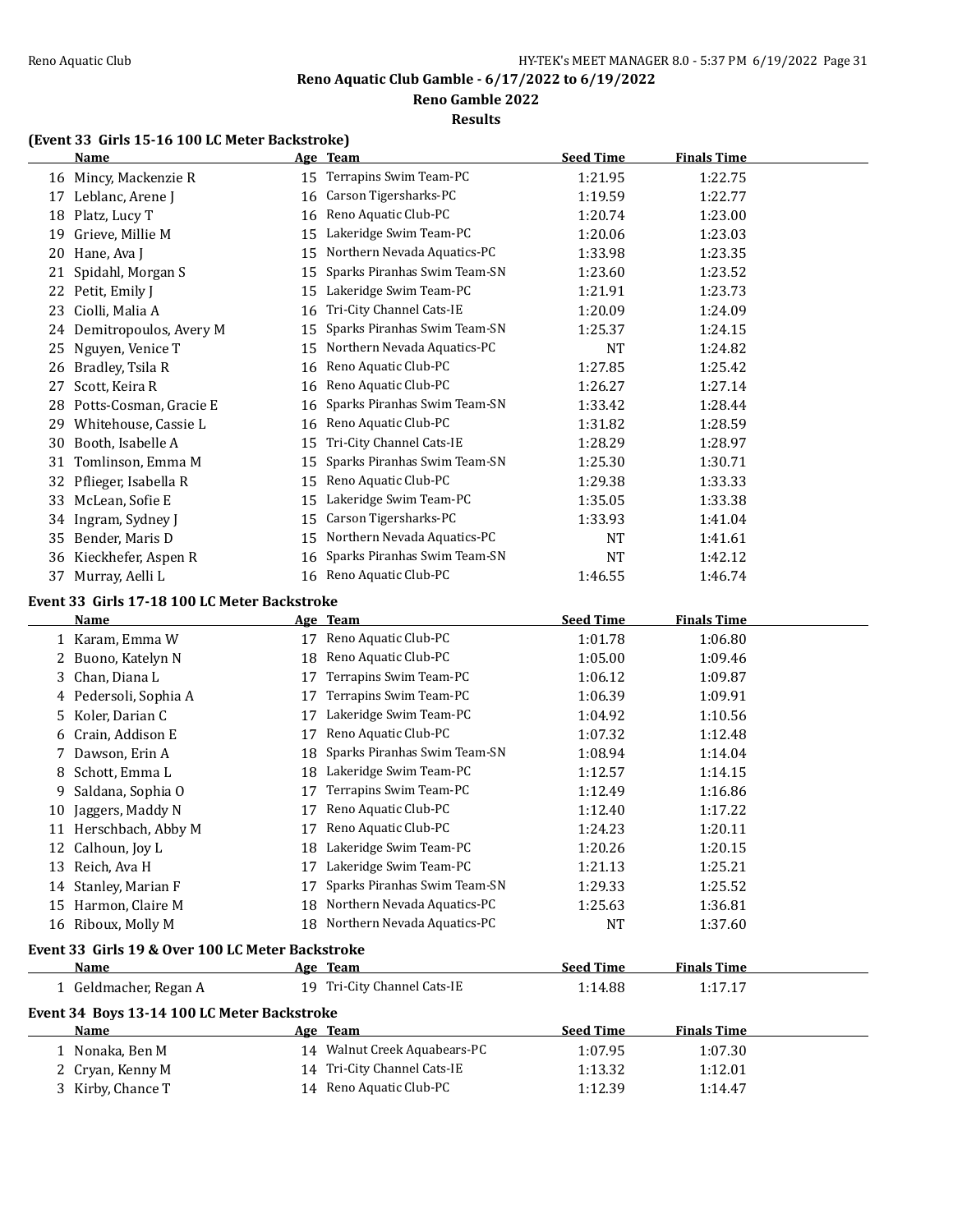**Reno Gamble 2022**

#### **Results**

### **(Event 34 Boys 13-14 100 LC Meter Backstroke)**

|    | <b>Name</b>                                 |    | Age Team                        | <b>Seed Time</b> | <b>Finals Time</b> |  |
|----|---------------------------------------------|----|---------------------------------|------------------|--------------------|--|
|    | 4 Rocco, Macallan C                         |    | 14 Sierra Marlins Swim Team-SN  | 1:41.88          | 1:16.56            |  |
| 5  | Curran, Alastair M                          | 14 | Terrapins Swim Team-PC          | 1:15.87          | 1:16.78            |  |
|    | 6 Lanza, John S                             | 14 | Sierra Marlins Swim Team-SN     | 1:19.38          | 1:16.88            |  |
| 7  | WU, Caden                                   | 13 | Reno Aquatic Club-PC            | <b>NT</b>        | 1:17.35            |  |
| 8  | Gleason, Tim J                              | 14 | Douglas Dolfins Swim Team-PC    | 1:19.01          | 1:17.94            |  |
| 9  | Tanimura, Andrew K                          | 13 | Walnut Creek Aquabears-PC       | 1:20.66          | 1:17.99            |  |
| 10 | Luisetti, John W                            | 13 | Northern Sierra Swimming-SN     | 1:26.85          | 1:18.29            |  |
| 11 | Miller, Nick J                              | 13 | Sparks Piranhas Swim Team-SN    | 1:20.38          | 1:20.41            |  |
| 12 | Page, Beckett A                             | 14 | Mammoth Lakes Swim Team-PC      | 1:25.26          | 1:22.11            |  |
| 13 | Ceja, Jacob A                               | 13 | Terrapins Swim Team-PC          | 1:21.80          | 1:22.51            |  |
|    | 14 Henderson, Rylie R                       | 13 | Sparks Piranhas Swim Team-SN    | 1:25.15          | 1:22.62            |  |
| 15 | Wolfe, Hunter J                             | 14 | Sparks Piranhas Swim Team-SN    | 1:23.29          | 1:23.09            |  |
| 16 | Aramini, Angelo L                           | 13 | Reno Aquatic Club-PC            | 1:34.52          | 1:24.49            |  |
| 17 | Grant, Previn J                             | 14 | Reno Aquatic Club-PC            | <b>NT</b>        | 1:25.16            |  |
| 18 | Varganov, Daniel S                          | 13 | Northern Nevada Aquatics-PC     | 1:31.27          | 1:27.86            |  |
| 19 | Hall, Alex D                                | 14 | Sparks Piranhas Swim Team-SN    | 1:30.49          | 1:28.33            |  |
| 20 | Hemsworth, Blake J                          | 13 | Thunder Coast Aquatics-PC       | 1:23.89          | 1:29.52            |  |
| 21 | Lott, Brycen E                              | 13 | Terrapins Swim Team-PC          | 1:26.89          | 1:29.90            |  |
| 22 | Kieckhefer, Lincoln R                       | 13 | Sparks Piranhas Swim Team-SN    | 1:32.54          | 1:31.32            |  |
| 23 | Lotosh, Ben D                               | 13 | Thunder Coast Aquatics-PC       | <b>NT</b>        | 1:31.63            |  |
|    | 24 Rowlett, Baylen W                        | 14 | Douglas Dolfins Swim Team-PC    | 1:35.62          | 1:36.45            |  |
| 25 | Lum, Chase A                                | 13 | Carson Tigersharks-PC           | 1:42.00          | 1:36.90            |  |
| 26 | McAdam, Patrick R                           | 13 | Sparks Piranhas Swim Team-SN    | 1:40.26          | 1:39.74            |  |
| 27 | Madole, Charles A                           | 13 | Reno Aquatic Club-PC            | <b>NT</b>        | 1:43.94            |  |
| 28 | Guttormsen, Tyson S                         | 13 | Thunder Coast Aquatics-PC       | 1:45.87          | 1:47.99            |  |
| 29 | Guttormsen, Kameron E                       | 14 | Thunder Coast Aquatics-PC       | 1:43.04          | 1:48.12            |  |
| 30 | Gladstone, Ian M                            | 13 | Sparks Piranhas Swim Team-SN    | NT               | 1:55.53            |  |
| 31 | Forman, Bowdoin A                           | 13 | Reno Aquatic Club-PC            | <b>NT</b>        | 1:58.69            |  |
| 32 | Garcia, William E                           | 14 | Reno Aquatic Club-PC            | NT               | 1:58.81            |  |
| 33 | Upham, Gavin R                              | 14 | Reno Aquatic Club-PC            | <b>NT</b>        | 2:05.05            |  |
|    | --- Lee, Daniel                             | 13 | Reno Aquatic Club-PC            | <b>NT</b>        | NS                 |  |
|    | Event 34 Boys 15-16 100 LC Meter Backstroke |    |                                 |                  |                    |  |
|    | Name                                        |    | Age Team                        | <b>Seed Time</b> | <b>Finals Time</b> |  |
|    | 1 Dalinis, Sam M                            |    | 16 Northern Nevada Aquatics-PC  | 1:05.79          | 1:05.06            |  |
|    | 2 Light, Jude B                             |    | 15 Reno Aquatic Club-PC         | 1:11.97          | 1:08.98            |  |
|    | 3 Schott, Evan D                            |    | 15 Reno Aquatic Club-PC         | 1:16.13          | 1:11.22            |  |
| 4  | Shustov, Vlad S                             | 15 | Sparks Piranhas Swim Team-SN    | 1:14.46          | 1:11.49            |  |
| 5  | Miller, Ben R                               | 15 | Sparks Piranhas Swim Team-SN    | 1:12.61          | 1:11.68            |  |
| 6  | Miller, Peyton J                            | 15 | Lakeridge Swim Team-PC          | 1:07.82          | 1:11.73            |  |
| 7  | Peuchaud, Jacques B                         | 16 | Reno Aquatic Club-PC            | NT               | 1:11.77            |  |
| 8  | Seward, Carter D                            | 15 | Walnut Creek Aquabears-PC       | 1:25.18          | 1:12.37            |  |
| 9  | Zuniga, Lance                               | 16 | Lakeridge Swim Team-PC          | 1:09.38          | 1:12.44            |  |
| 10 | Grant, Teson H                              | 16 | Reno Aquatic Club-PC            | 1:17.91          | 1:14.78            |  |
| 11 | Boland, Shawn J                             | 15 | Terrapins Swim Team-PC          | 1:12.00          | 1:14.95            |  |
| 12 | Koenig, Zachary P                           | 16 | Sparks Piranhas Swim Team-SN    | 1:22.72          | 1:15.82            |  |
|    | 13 Young, Miles C                           | 16 | Sparks Piranhas Swim Team-SN    | 1:31.34          | 1:16.19            |  |
|    | 14 Hustead, Wally B                         | 15 | Northern Nevada Aquatics-PC     | 1:16.38          | 1:16.21            |  |
|    | 15 Smith, Gavin D                           |    | 15 Sparks Piranhas Swim Team-SN | 1:20.35          | 1:17.54            |  |

 Cleary, Finn M 15 Terrapins Swim Team-PC 1:16.33 1:18.19 17 Hall, Zayne J 15 Northern Nevada Aquatics-PC 1:20.78 1:18.44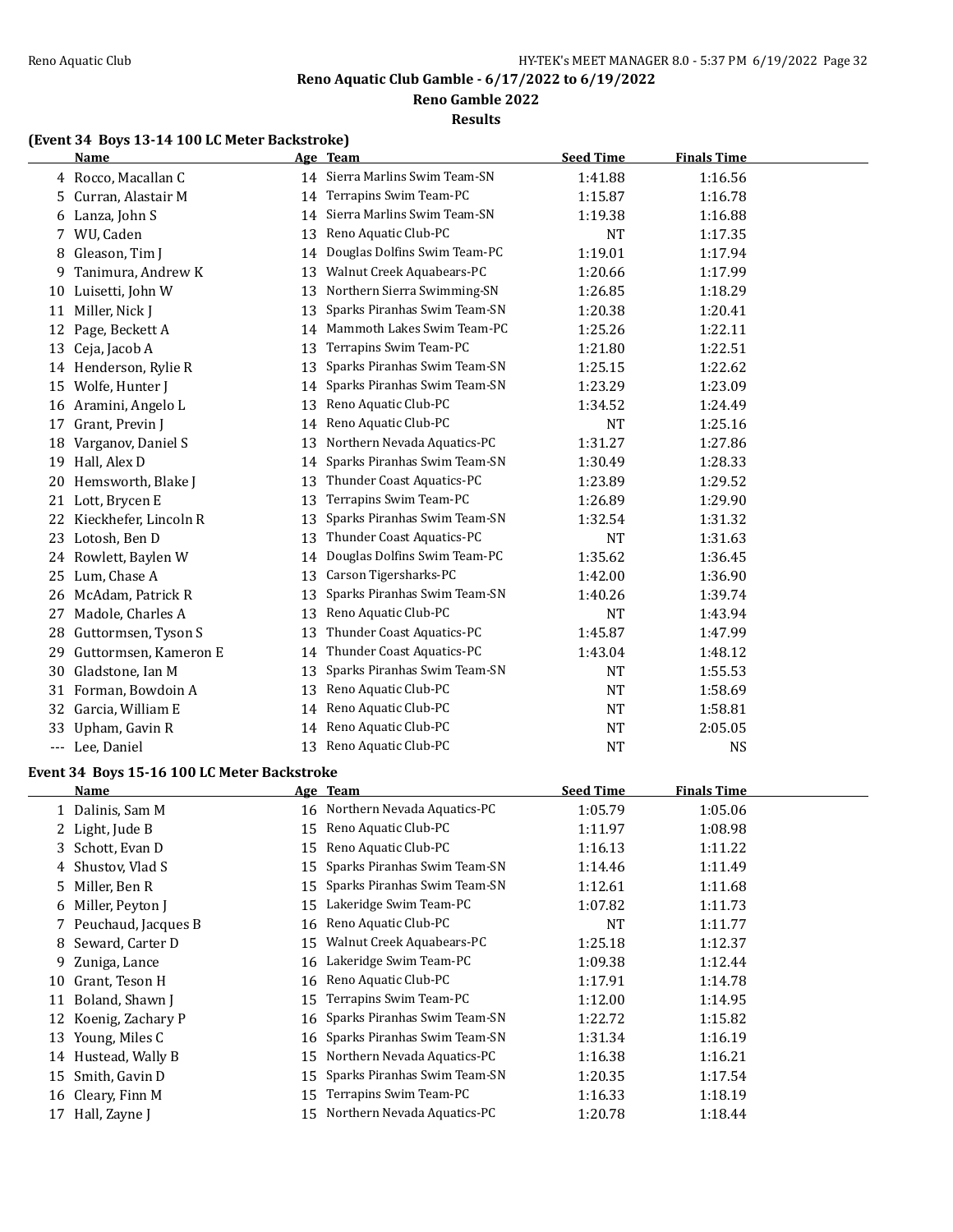**Reno Gamble 2022**

|  | (Event 34 Boys 15-16 100 LC Meter Backstroke) |  |
|--|-----------------------------------------------|--|
|  |                                               |  |

|     | <b>Name</b>                                     |    | Age Team                                    | <b>Seed Time</b> | <b>Finals Time</b> |  |
|-----|-------------------------------------------------|----|---------------------------------------------|------------------|--------------------|--|
|     | 18 Motta, Ryan J                                |    | 16 Lakeridge Swim Team-PC                   | 1:23.06          | 1:18.53            |  |
|     | 19 Hudson, Dallas C                             | 16 | Walnut Creek Aquabears-PC                   | 1:15.00          | 1:19.98            |  |
|     | 20 Perisho, Stenson V                           | 15 | Reno Aquatic Club-PC                        | 1:30.78          | 1:21.05            |  |
|     | 21 Kieckhefer, Austin R                         | 16 | Sparks Piranhas Swim Team-SN                | NT               | 1:28.66            |  |
|     | 22 Ordaz, Christian A                           | 16 | Sparks Piranhas Swim Team-SN                | <b>NT</b>        | 1:29.65            |  |
|     | 23 Upham, Gage W                                | 16 | Reno Aquatic Club-PC                        | 1:21.89          | 1:46.75            |  |
|     | --- Dawson, Hunter R                            | 15 | Sparks Piranhas Swim Team-SN                | 1:14.41          | <b>NS</b>          |  |
|     | Event 34 Boys 17-18 100 LC Meter Backstroke     |    |                                             |                  |                    |  |
|     | <b>Name</b>                                     |    | Age Team                                    | <b>Seed Time</b> | <b>Finals Time</b> |  |
|     | 1 Gelston, Andy J                               |    | 17 Tri-City Channel Cats-IE                 | 1:00.75          | 1:02.14            |  |
|     | 2 Lindley, Sam R                                | 18 | Reno Aquatic Club-PC                        | 1:11.51          | 1:06.36            |  |
| 3   | Washburn, Carson                                | 18 | <b>Superior Aquatics-OR</b>                 | 1:06.61          | 1:07.03            |  |
|     | 4 Pflieger, Aidan M                             | 17 | Reno Aquatic Club-PC                        | 1:07.13          | 1:09.44            |  |
| 5   | Dixon, Alex S                                   | 18 | Lakeridge Swim Team-PC                      | 1:10.48          | 1:11.34            |  |
|     | 6 Cosman, James M                               | 17 | Sparks Piranhas Swim Team-SN                | 1:16.33          | 1:14.61            |  |
|     | Bindenagel, Santiago E                          | 18 | Sparks Piranhas Swim Team-SN                | 1:17.61          | 1:18.28            |  |
| 8   | Rule-Davis, Brett G                             | 18 | Mammoth Lakes Swim Team-PC                  | 1:16.75          | 1:18.53            |  |
| --- | Quinonez Pena, David F                          |    | 17 Reno Aquatic Club-PC                     | <b>NT</b>        | DQ                 |  |
|     |                                                 |    |                                             |                  |                    |  |
|     | Event 34 Boys 19 & Over 100 LC Meter Backstroke |    |                                             |                  |                    |  |
|     | <b>Name</b>                                     |    | Age Team<br>19 Sparks Piranhas Swim Team-SN | <b>Seed Time</b> | <b>Finals Time</b> |  |
|     | 1 Arnold, Austin J                              |    |                                             | 1:11.39          | 1:10.21            |  |
|     | 2 Copeland, Logan W                             |    | 20 Sparks Piranhas Swim Team-SN             | 1:07.74          | 1:12.60            |  |
|     | Event 35 Girls 13-14 200 LC Meter Butterfly     |    |                                             |                  |                    |  |
|     | Name                                            |    | <u>Age Team</u>                             | <b>Seed Time</b> | <b>Finals Time</b> |  |
|     | 1 Sala, Addison J                               |    | 14 Lakeridge Swim Team-PC                   | 2:39.81          | 2:36.72            |  |
|     | 2 Keller, Abbey M                               | 13 | Terrapins Swim Team-PC                      | 2:42.98          | 2:47.23            |  |
| 3   | Fruge, Ariel E                                  | 13 | Terrapins Swim Team-PC                      | 2:50.85          | 2:50.71            |  |
| 4   | Kellerman, Isabel J                             |    | 14 Lakeridge Swim Team-PC                   | NT               | 2:56.57            |  |
| 5.  | Kruger, Annabelle K                             |    | 13 Walnut Creek Aquabears-PC                | 2:43.87          | 2:57.11            |  |
|     | 6 Griffin, Rebecca L                            | 13 | Terrapins Swim Team-PC                      | 3:00.74          | 2:57.92            |  |
| 7   | Ikeda, Abby R                                   | 13 | Terrapins Swim Team-PC                      | 2:53.81          | 3:04.32            |  |
| 8   | Shull, Brooklyn S                               | 13 | Reno Aquatic Club-PC                        | 3:00.00          | 3:05.50            |  |
| 9   | Bright, Olivia G                                | 13 | Northern Sierra Swimming-SN                 | 3:13.33          | 3:17.59            |  |
|     | 10 Gould, Margot V                              |    | 13 Lakeridge Swim Team-PC                   | 3:28.38          | 3:22.65            |  |
|     | 11 Helms, Marineke A                            |    | 13 Northern Sierra Swimming-SN              | 3:19.61          | 3:24.14            |  |
|     | 12 Berger, Reagan M                             |    | 14 Terrapins Swim Team-PC                   | 2:58.99          | 3:27.31            |  |
|     | Event 35 Girls 15-16 200 LC Meter Butterfly     |    |                                             |                  |                    |  |
|     | <b>Name</b>                                     |    | Age Team                                    | <b>Seed Time</b> | <b>Finals Time</b> |  |
|     | 1 Llamas-Cruz, Alexandra                        |    | 16 Carson Tigersharks-PC                    | 2:43.61          | 2:41.42            |  |
|     | Event 35 Girls 17-18 200 LC Meter Butterfly     |    |                                             |                  |                    |  |
|     | Name                                            |    | Age Team                                    | <b>Seed Time</b> | <b>Finals Time</b> |  |
|     | 1 Mcginnis, Bryn M                              |    | 18 Tri-City Channel Cats-IE                 | 2:27.39          | 2:33.68            |  |
|     | 2 Schott, Emma L                                |    | 18 Lakeridge Swim Team-PC                   | NT               | 2:39.23            |  |
| 3.  | Dawson, Erin A                                  | 18 | Sparks Piranhas Swim Team-SN                | 2:31.70          | 2:42.94            |  |
|     | 4 Curran, Sofie E                               |    | 17 Terrapins Swim Team-PC                   | 2:36.60          | 3:00.77            |  |
|     |                                                 |    |                                             |                  |                    |  |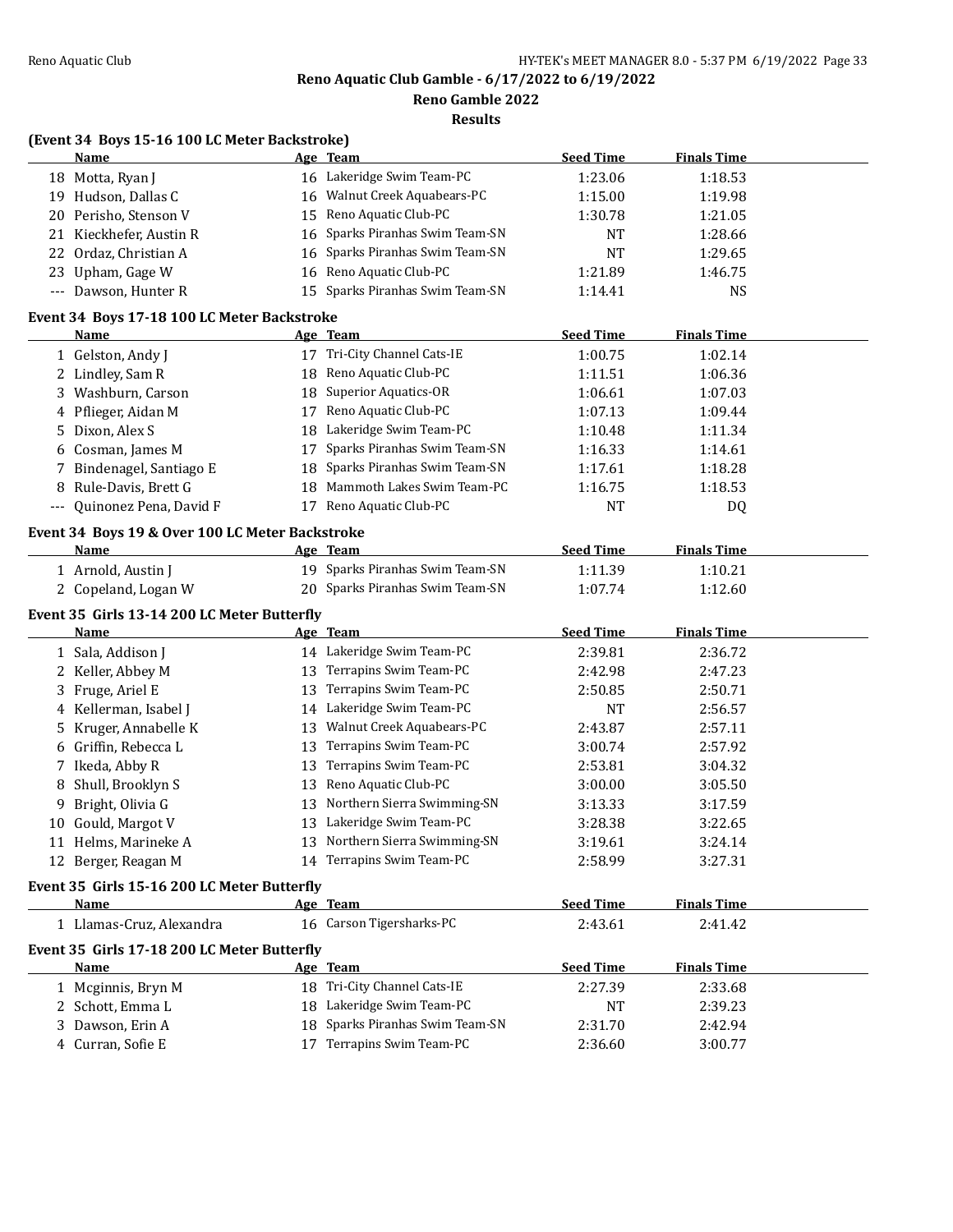**Reno Gamble 2022**

|    | Event 36 Boys 13-14 200 LC Meter Butterfly         |    |                                 |                  |                    |  |
|----|----------------------------------------------------|----|---------------------------------|------------------|--------------------|--|
|    | Name                                               |    | Age Team                        | <b>Seed Time</b> | <b>Finals Time</b> |  |
|    | 1 Ceja, Jacob A                                    |    | 13 Terrapins Swim Team-PC       | 2:52.90          | 2:49.51            |  |
|    | 2 Miller, Nick J                                   | 13 | Sparks Piranhas Swim Team-SN    | <b>NT</b>        | 3:10.85            |  |
|    | --- Lott, Brycen E                                 |    | 13 Terrapins Swim Team-PC       | <b>NT</b>        | <b>NS</b>          |  |
|    | Event 36 Boys 15-16 200 LC Meter Butterfly         |    |                                 |                  |                    |  |
|    | <b>Name</b>                                        |    | Age Team                        | <b>Seed Time</b> | <b>Finals Time</b> |  |
|    | 1 LI, Aden H                                       |    | 15 Terrapins Swim Team-PC       | 2:13.97          | 2:18.94            |  |
|    | 2 Mincy, Bryce T                                   |    | 15 Terrapins Swim Team-PC       | 3:01.70          | 2:36.70            |  |
|    | 3 Seward, Carter D                                 |    | 15 Walnut Creek Aquabears-PC    | 2:52.42          | 2:36.83            |  |
|    | 4 Reddig, Jaxon G                                  |    | 15 Sparks Piranhas Swim Team-SN | NT               | 2:39.92            |  |
| 5. | Shustov, Vlad S                                    |    | 15 Sparks Piranhas Swim Team-SN | NT               | 2:47.48            |  |
| 6  | Ceja, Christian A                                  |    | 15 Terrapins Swim Team-PC       | 2:46.71          | 2:49.98            |  |
|    | Dawson, Hunter R                                   | 15 | Sparks Piranhas Swim Team-SN    | 2:46.27          | <b>NS</b>          |  |
|    | --- Ordaz, Christian A                             |    | 16 Sparks Piranhas Swim Team-SN | <b>NT</b>        | <b>NS</b>          |  |
|    |                                                    |    |                                 |                  |                    |  |
|    | Event 36 Boys 17-18 200 LC Meter Butterfly<br>Name |    | Age Team                        | <b>Seed Time</b> | <b>Finals Time</b> |  |
|    | 1 Gelston, Andy J                                  |    | 17 Tri-City Channel Cats-IE     | 2:08.76          | 2:15.33            |  |
|    | 2 Melsheimer, Nick S                               |    | 17 Carson Tigersharks-PC        | 2:22.89          | 2:38.67            |  |
| 3  | Bindenagel, Santiago E                             |    | 18 Sparks Piranhas Swim Team-SN | 2:55.74          | 2:51.56            |  |
|    | --- Nixon, Genoa R                                 |    | 17 Northern Nevada Aquatics-PC  | 2:10.32          | <b>NS</b>          |  |
|    | --- Belflower, Ian J                               |    | 18 Reno Aquatic Club-PC         | 2:09.12          | <b>NS</b>          |  |
|    |                                                    |    |                                 |                  |                    |  |
|    | Event 36 Boys 19 & Over 200 LC Meter Butterfly     |    |                                 |                  |                    |  |
|    | <u>Name</u>                                        |    | Age Team                        | <b>Seed Time</b> | <b>Finals Time</b> |  |
|    | 1 Walkley, Nick W                                  |    | 19 Tri-City Channel Cats-IE     | 2:16.84          | 2:25.91            |  |
|    | Event 37 Girls 13-14 800 LC Meter Freestyle        |    |                                 |                  |                    |  |
|    | Name                                               |    | Age Team                        | <b>Seed Time</b> | <b>Finals Time</b> |  |
|    | 1 Sala, Addison J                                  |    | 14 Lakeridge Swim Team-PC       | 10:44.65         | 9:45.06            |  |
|    | 2 Applebaum, Sarah R                               |    | 14 Quicksilver Swimming-PC      | 10:15.72         | 10:20.70           |  |
|    | 3 Cottam, Madelyn S                                |    | 13 Terrapins Swim Team-PC       | 10:54.92         | 10:38.88           |  |
|    | 4 Kellerman, Isabel J                              |    | 14 Lakeridge Swim Team-PC       | 12:04.29         | 10:38.95           |  |
|    | 5 Marks, Stella M                                  |    | 14 Terrapins Swim Team-PC       | 11:04.38         | 10:46.54           |  |
|    | 6 Griffin, Rebecca L                               |    | 13 Terrapins Swim Team-PC       | 12:16.74         | 10:47.56           |  |
|    | 7 Ream, Kalia L                                    |    | 13 Reno Aquatic Club-PC         | 10:51.45         | 10:47.88           |  |
| 8  | Burnett, Belle M                                   |    | 14 Northern Sierra Swimming-SN  | 10:55.33         | 11:03.66           |  |
|    | 9 Newberry, Kayden Q                               |    | 13 Northern Sierra Swimming-SN  | 11:03.33         | 11:03.92           |  |
|    | 10 Langer, Teagan S                                |    | 13 Reno Aquatic Club-PC         | 12:49.95         | 11:04.81           |  |
|    | 11 Kruger, Annabelle K                             | 13 | Walnut Creek Aquabears-PC       | 11:00.00         | 11:13.13           |  |
|    | 12 Wessel, Chloe G                                 |    | 14 Lakeridge Swim Team-PC       | NT               | 11:18.73           |  |
|    | 13 Stevenson, Carli C                              | 14 | Douglas Dolfins Swim Team-PC    | 12:42.23         | 11:25.90           |  |
|    | 14 Hubert, Nevaeh A                                | 13 | Sparks Piranhas Swim Team-SN    | 12:38.26         | 11:26.70           |  |
| 15 | Clark, Addi C                                      | 14 | Lakeridge Swim Team-PC          | NT               | 11:33.23           |  |
|    | 16 Leverty, Lauren B                               | 14 | Reno Aquatic Club-PC            | 11:13.26         | 11:39.34           |  |
|    | 17 Mahoney, Mckayla C                              | 13 | Terrapins Swim Team-PC          | 12:05.72         | 12:10.18           |  |
|    | 18 Clark, Avery N                                  | 14 | Lakeridge Swim Team-PC          | NT               | 12:18.04           |  |
|    | 19 Gale, Kayda L                                   | 13 | Sparks Piranhas Swim Team-SN    | <b>NT</b>        | 13:36.38           |  |
|    |                                                    | 13 | Mammoth Lakes Swim Team-PC      |                  |                    |  |
|    | 20 Brode, Ele J                                    |    |                                 | NT               | 15:27.19           |  |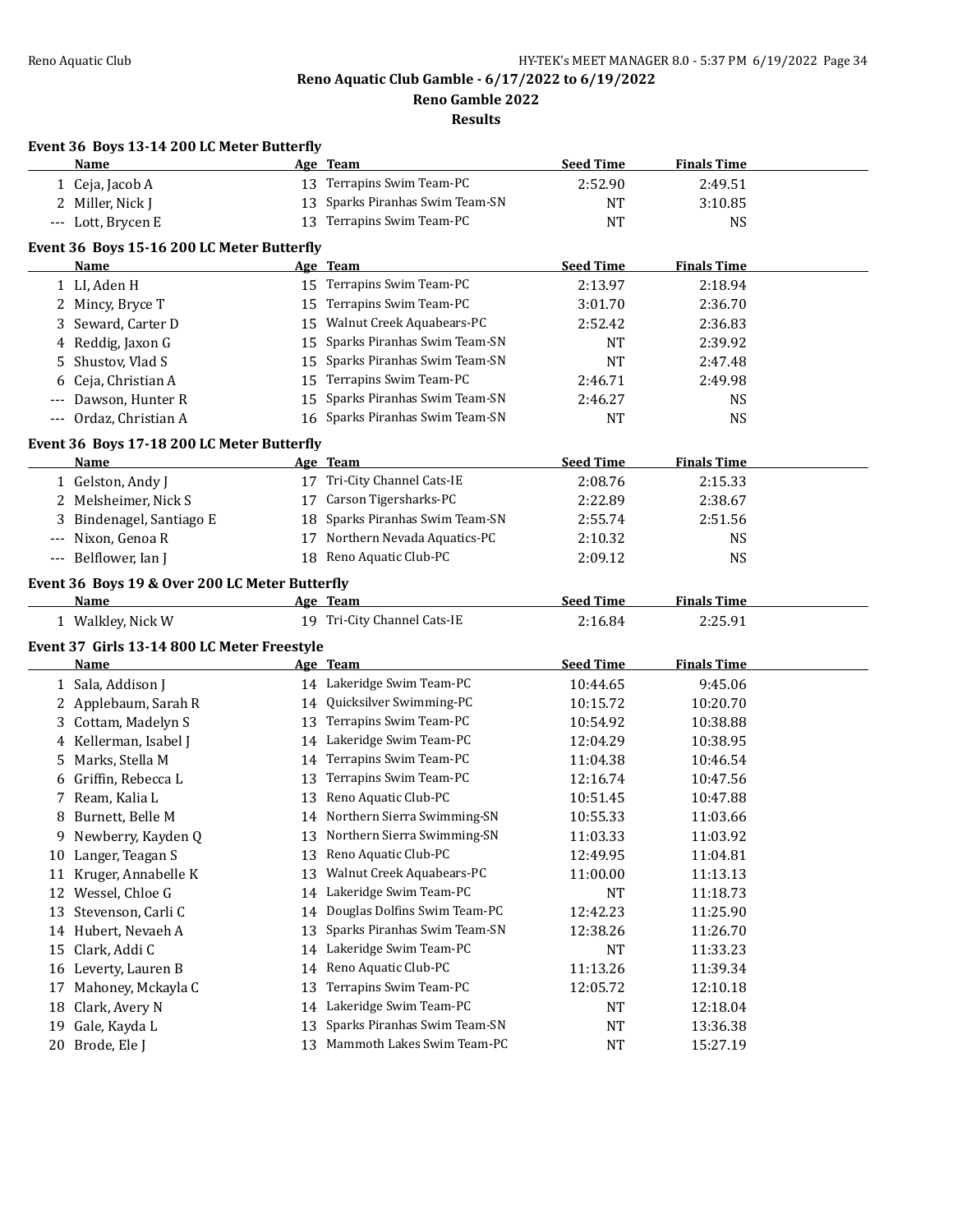**Reno Gamble 2022**

**Results**

# **Event 37 Girls 15-16 800 LC Meter Freestyle**

|    | <b>Name</b>                                                    |    | Age Team                        | <b>Seed Time</b> | <b>Finals Time</b> |  |
|----|----------------------------------------------------------------|----|---------------------------------|------------------|--------------------|--|
|    | 1 Patrick, Shayne L                                            |    | 15 Lakeridge Swim Team-PC       | 10:21.10         | 10:18.58           |  |
|    | 2 Williams, Calliope M                                         |    | 16 Lakeridge Swim Team-PC       | 9:57.83          | 10:24.53           |  |
|    | 3 Hemsworth, Audrey K                                          | 16 | Thunder Coast Aquatics-PC       | 10:18.32         | 10:28.93           |  |
|    | 4 Grieve, Millie M                                             | 15 | Lakeridge Swim Team-PC          | <b>NT</b>        | 10:35.53           |  |
| 5. | Gomez, Maddie M                                                | 16 | Unattached-PC                   | 10:07.26         | 10:44.81           |  |
|    | 6 Fetro, Annikka                                               | 16 | <b>Superior Aquatics-OR</b>     | 10:35.63         | 10:56.57           |  |
|    | 7 Walkley, Paisley L                                           | 16 | Tri-City Channel Cats-IE        | 10:04.47         | 11:00.18           |  |
| 8  | Scott, Keira R                                                 | 16 | Reno Aquatic Club-PC            | 10:36.03         | 11:09.09           |  |
| 9  | Hane, Ava J                                                    | 15 | Northern Nevada Aquatics-PC     | 13:02.07         | 11:52.50           |  |
| 10 | Pflieger, Isabella R                                           | 15 | Reno Aquatic Club-PC            | 11:42.50         | 11:56.67           |  |
|    | 11 Murray, Aelli L                                             | 16 | Reno Aquatic Club-PC            | 15:34.73         | 13:39.91           |  |
|    | 12 Kieckhefer, Aspen R                                         |    | 16 Sparks Piranhas Swim Team-SN | 15:48.32         | 14:11.10           |  |
|    | Event 37 Girls 17-18 800 LC Meter Freestyle                    |    |                                 |                  |                    |  |
|    | Name                                                           |    | Age Team                        | <b>Seed Time</b> | <b>Finals Time</b> |  |
|    | 1 Chan, Diana L                                                |    | 17 Terrapins Swim Team-PC       | 9:37.82          | 10:01.69           |  |
|    | 2 Mcginnis, Bryn M                                             |    | 18 Tri-City Channel Cats-IE     | 9:28.43          | 10:07.47           |  |
|    | 3 French, Miya Y                                               | 17 | Thunder Coast Aquatics-PC       | 9:47.33          | 10:07.97           |  |
|    | 4 Crain, Addison E                                             |    | 17 Reno Aquatic Club-PC         | 11:57.28         | 10:23.98           |  |
|    |                                                                |    |                                 |                  |                    |  |
|    | Event 37 Girls 19 & Over 800 LC Meter Freestyle<br><b>Name</b> |    | Age Team                        | <b>Seed Time</b> | <b>Finals Time</b> |  |
|    | 1 Geldmacher, Regan A                                          |    | 19 Tri-City Channel Cats-IE     | 9:08.23          | 9:43.36            |  |
|    |                                                                |    |                                 |                  |                    |  |
|    | Event 38 Boys 13-14 800 LC Meter Freestyle                     |    |                                 |                  |                    |  |
|    | Name                                                           |    | Age Team                        | <b>Seed Time</b> | <b>Finals Time</b> |  |
|    | 1 Hudson, Carson C                                             |    | 13 Walnut Creek Aquabears-PC    | 10:49.11         | 10:05.08           |  |
|    | 2 Kirby, Chance T                                              |    | 14 Reno Aquatic Club-PC         | 12:18.60         | 10:16.52           |  |
|    | 3 Tanimura, Andrew K                                           | 13 | Walnut Creek Aquabears-PC       | 10:33.26         | 10:39.24           |  |
|    | 4 Gleason, Tim J                                               |    | 14 Douglas Dolfins Swim Team-PC | 11:45.04         | 10:40.86           |  |
|    | 5 Luisetti, John W                                             |    | 13 Northern Sierra Swimming-SN  | 10:30.33         | 10:44.46           |  |
|    | 6 Henderson, Rylie R                                           | 13 | Sparks Piranhas Swim Team-SN    | 12:01.01         | 11:02.43           |  |
|    | 7 Hemsworth, Blake J                                           | 13 | Thunder Coast Aquatics-PC       | 11:00.54         | 11:06.41           |  |
|    | 8 Kieckhefer, Lincoln R                                        |    | 13 Sparks Piranhas Swim Team-SN | <b>NT</b>        | 12:42.74           |  |
|    | Event 38 Boys 15-16 800 LC Meter Freestyle                     |    |                                 |                  |                    |  |
|    | Name                                                           |    | Age Team                        | <b>Seed Time</b> | <b>Finals Time</b> |  |
|    | 1 Destefani, Elliott E                                         |    | 16 Reno Aquatic Club-PC         | 10:28.27         | 9:20.99            |  |
|    | 2 Miller, Peyton J                                             |    | 15 Lakeridge Swim Team-PC       | 9:30.00          | 9:28.83            |  |
|    | 3 Hustead, Wally B                                             |    | 15 Northern Nevada Aquatics-PC  | NT               | 9:53.75            |  |
|    | 4 Perisho, Stenson V                                           | 15 | Reno Aquatic Club-PC            | 12:12.30         | 10:08.10           |  |
| 5  | Reddig, Jaxon G                                                | 15 | Sparks Piranhas Swim Team-SN    | <b>NT</b>        | 10:13.26           |  |
|    | 6 Kalley, Ewan F                                               | 15 | Carson Tigersharks-PC           | 11:04.75         | 10:26.44           |  |
| 7  | Ceja, Christian A                                              | 15 | Terrapins Swim Team-PC          | 10:10.06         | 10:29.68           |  |
| 8  | Peuchaud, Jacques B                                            | 16 | Reno Aquatic Club-PC            | 11:29.05         | 10:33.77           |  |
| 9  | Miller, Ben R                                                  | 15 | Sparks Piranhas Swim Team-SN    | NT               | 10:42.29           |  |
| 10 | Shustov, Vlad S                                                | 15 | Sparks Piranhas Swim Team-SN    | 12:44.93         | 10:45.03           |  |
|    | 11 Kieckhefer, Austin R                                        |    | 16 Sparks Piranhas Swim Team-SN | NT               | 11:47.01           |  |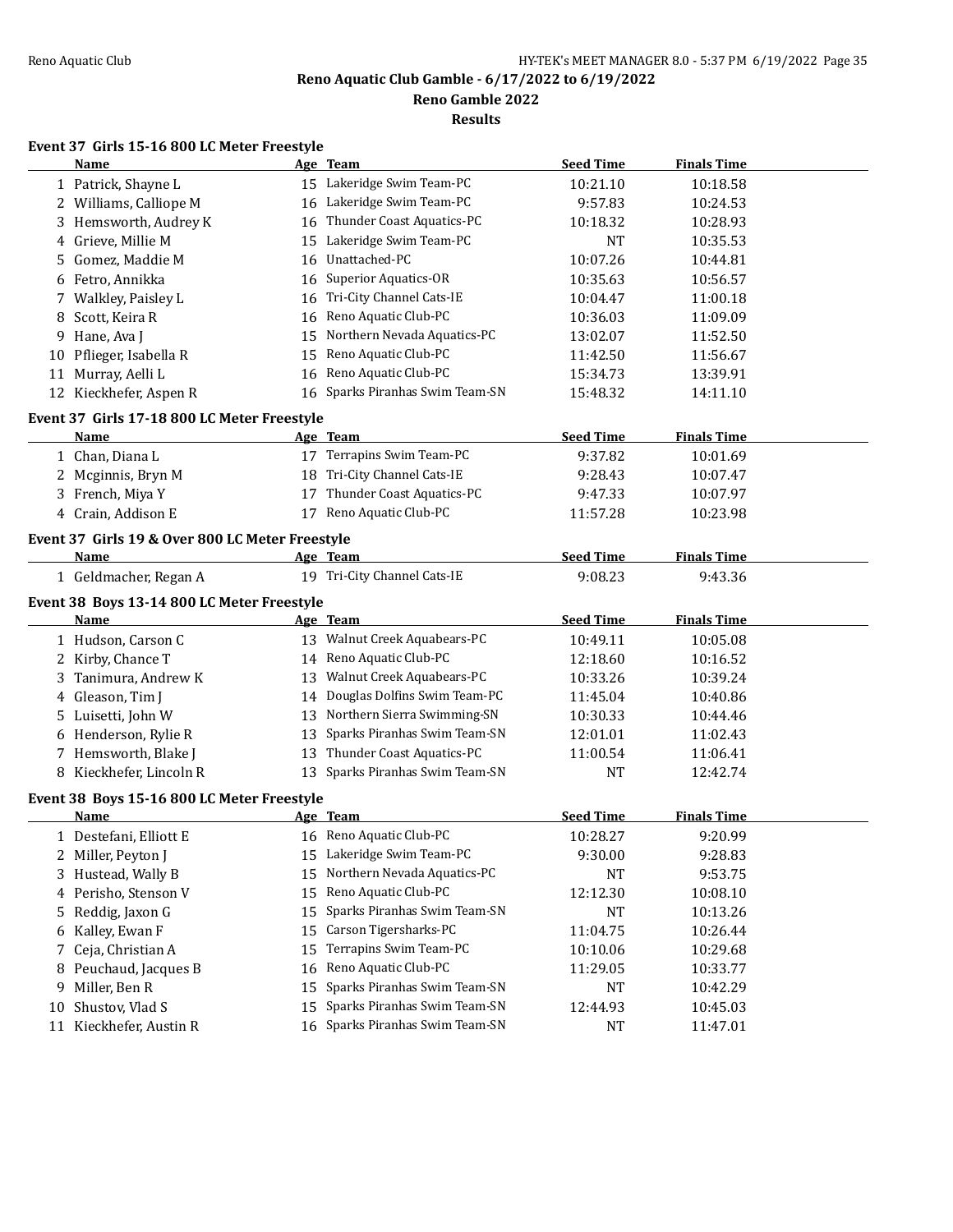**Reno Gamble 2022**

|    | Event 38 Boys 17-18 800 LC Meter Freestyle     |    |                                 |                  |                    |  |
|----|------------------------------------------------|----|---------------------------------|------------------|--------------------|--|
|    | Name                                           |    | Age Team                        | <b>Seed Time</b> | <b>Finals Time</b> |  |
|    | 1 Myers, Brayden T                             |    | 17 Reno Aquatic Club-PC         | 9:17.76          | 9:25.22            |  |
|    | 2 Cosman, James M                              |    | 17 Sparks Piranhas Swim Team-SN | 9:36.92          | 9:54.15            |  |
|    | Event 38 Boys 19 & Over 800 LC Meter Freestyle |    |                                 |                  |                    |  |
|    | Name                                           |    | Age Team                        | <b>Seed Time</b> | <b>Finals Time</b> |  |
|    | 1 Walkley, Nick W                              |    | 19 Tri-City Channel Cats-IE     | 8:41.21          | 9:28.28            |  |
|    |                                                |    |                                 |                  |                    |  |
|    | Event 39 Girls 7-8 200 LC Meter Freestyle      |    |                                 |                  |                    |  |
|    | Name                                           |    | Age Team                        | <b>Seed Time</b> | <b>Finals Time</b> |  |
|    | 1 Godinez, Trinity S                           |    | 8 Bishop Swim Team-PC           | <b>NT</b>        | 4:09.15            |  |
|    | 2 Rossi, Gracen E                              | 8  | <b>Bishop Swim Team-PC</b>      | 4:24.46          | 4:21.79            |  |
|    | 3 Smith, Elsie L                               |    | 8 Northern Sierra Swimming-SN   | NT               | 4:55.55            |  |
|    | Event 39 Girls 9-10 200 LC Meter Freestyle     |    |                                 |                  |                    |  |
|    | Name                                           |    | Age Team                        | <b>Seed Time</b> | <b>Finals Time</b> |  |
|    | 1 Luisetti, Elaine G                           |    | 10 Northern Sierra Swimming-SN  | 2:27.33          | 2:27.28            |  |
|    | 2 Logan, Adelyn A                              |    | 10 Walnut Creek Aquabears-PC    | 2:37.51          | 2:41.77            |  |
|    | 3 Palomino, Ava A                              |    | 10 Thunder Coast Aquatics-PC    | <b>NT</b>        | 2:47.53            |  |
|    | 4 Serna, Nevaeh M                              |    | 10 Northern Nevada Aquatics-PC  | 2:59.47          | 2:47.87            |  |
|    | 5 Ulicki, Miley D                              |    | 10 Terrapins Swim Team-PC       | 3:25.54          | 2:56.63            |  |
|    | 6 Dickerson, Dominique M                       |    | 10 Sparks Piranhas Swim Team-SN | NT               | 2:56.70            |  |
|    | 7 Rocco, Aria M                                |    | 10 Sierra Marlins Swim Team-SN  | 3:35.42          | 3:02.70            |  |
|    | 8 Lippincott, Charlotte R                      |    | 10 Lakeridge Swim Team-PC       | 3:25.42          | 3:18.80            |  |
|    | 9 Shull, Presley K                             |    | 10 Reno Aquatic Club-PC         | 3:15.75          | 3:19.10            |  |
|    | 10 Calder, Charlotte                           |    | 10 Reno Aquatic Club-PC         | 3:17.17          | 3:19.30            |  |
|    | 11 Halterman, Maddy A                          |    | 10 Reno Aquatic Club-PC         | <b>NT</b>        | 3:23.22            |  |
|    | 12 Hardt, Piper J                              |    | 9 Reno Aquatic Club-PC          | 3:29.20          | 3:24.75            |  |
|    | 13 Wadle, Sasha A                              |    | 10 Douglas Dolfins Swim Team-PC | <b>NT</b>        | 3:26.25            |  |
|    | 14 Sellers, Kyla J                             |    | 10 Sparks Piranhas Swim Team-SN | <b>NT</b>        | 3:26.33            |  |
| 15 | Guttormsen, Madison A                          |    | 10 Thunder Coast Aquatics-PC    | <b>NT</b>        | 3:30.10            |  |
| 16 | Gilbert, Alice M                               |    | 9 Reno Aquatic Club-PC          | <b>NT</b>        | 3:35.68            |  |
|    | 17 Parish, Gracelyn A                          |    | 9 Unattached-PC                 | <b>NT</b>        | 3:36.88            |  |
|    | 18 McPheeters, Julia A                         |    | 10 Northern Sierra Swimming-SN  | 3:54.33          | 3:44.60            |  |
|    | 19 Barnes, Emma L                              |    | 9 Bishop Swim Team-PC           | NT               | 3:57.94            |  |
|    | Event 39 Girls 11-12 200 LC Meter Freestyle    |    |                                 |                  |                    |  |
|    | Name                                           |    | Age Team                        | <b>Seed Time</b> | <b>Finals Time</b> |  |
|    | 1 Warren, Monica A                             |    | 12 Walnut Creek Aquabears-PC    | 2:32.36          | 2:27.27            |  |
| 2  | Quevedo, Lily D                                |    | 12 Lakeridge Swim Team-PC       | 2:34.95          | 2:28.72            |  |
|    | 3 Rabinowitz, Mila A                           | 12 | Reno Aquatic Club-PC            | 2:33.40          | 2:31.65            |  |
| 4  | Garcia, Eleanor V                              | 12 | Walnut Creek Aquabears-PC       | 2:29.70          | 2:31.71            |  |
|    | 5 Dowd, Chloe M                                | 11 | Lakeridge Swim Team-PC          | 2:46.97          | 2:33.20            |  |
| 6  | Ingram, Hannah B                               | 12 | Carson Tigersharks-PC           | 2:34.97          | 2:34.09            |  |
|    | 7 Wallace, Allie M                             | 12 | Northern Sierra Swimming-SN     | 2:39.33          | 2:34.27            |  |
| 8  | Eilerman, Cate G                               | 12 | Thunder Coast Aquatics-PC       | 2:50.11          | 2:36.34            |  |
| 9  | Acevedo, Sofia A                               | 12 | Terrapins Swim Team-PC          | 2:56.50          | 2:37.42            |  |
| 10 | Smith, Perri C                                 | 11 | Walnut Creek Aquabears-PC       | 2:42.43          | 2:39.96            |  |
| 11 | Byrne Bautista, Emma L                         | 12 | Walnut Creek Aquabears-PC       | NT               | 2:45.34            |  |
|    | 12 Kellerman, Maria E                          | 12 | Lakeridge Swim Team-PC          | 3:17.51          | 2:46.36            |  |
| 13 | Miguel, Lane                                   | 12 | Thunder Coast Aquatics-PC       | 2:48.70          | 2:47.74            |  |
|    | 14 Swanson, Harper R                           | 11 | Terrapins Swim Team-PC          | 2:55.71          | 2:50.38            |  |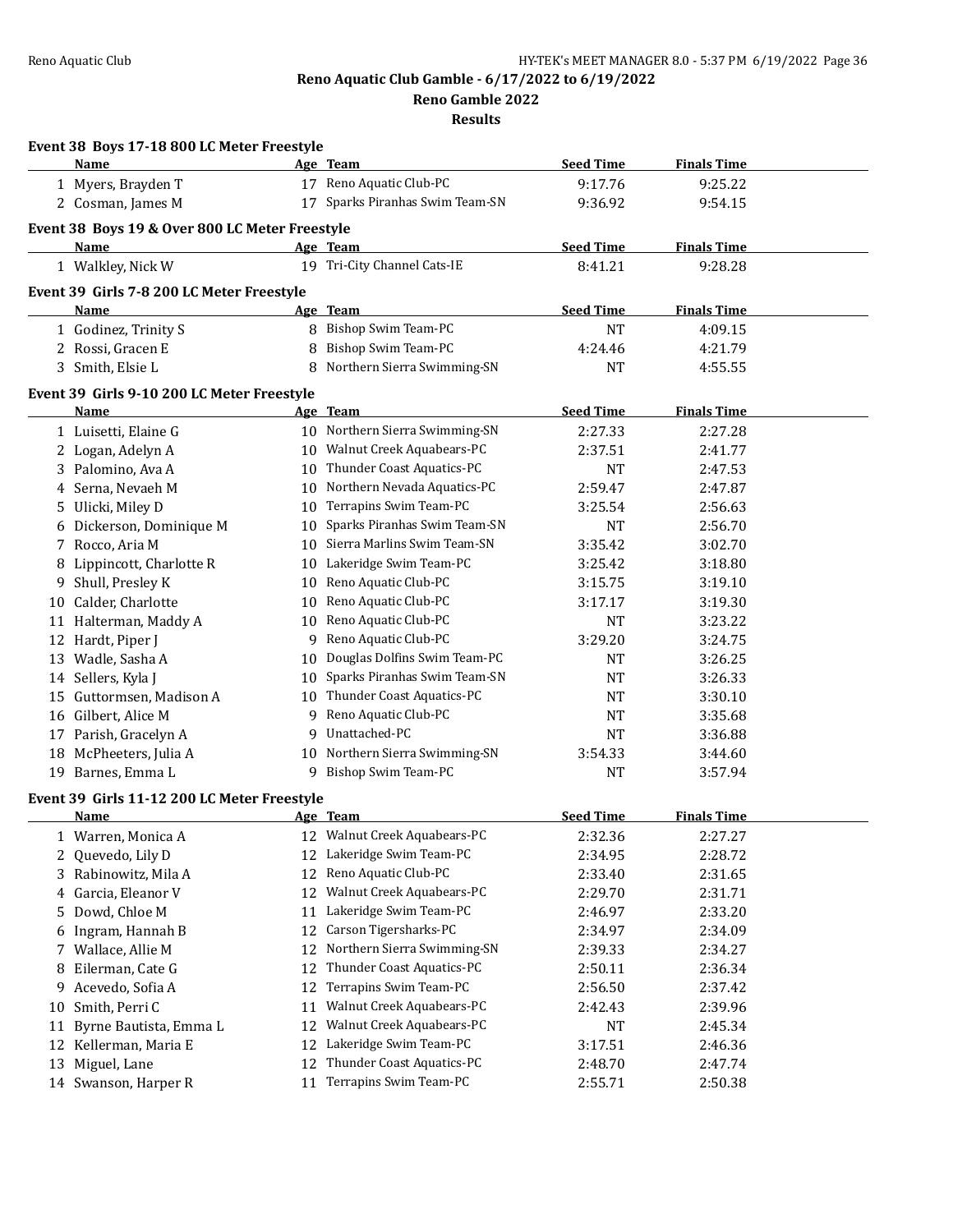#### **Reno Gamble 2022**

#### **Results**

### **(Event 39 Girls 11-12 200 LC Meter Freestyle)**

|    | <b>Name</b>                               |    | Age Team                     | <b>Seed Time</b> | <b>Finals Time</b> |  |
|----|-------------------------------------------|----|------------------------------|------------------|--------------------|--|
|    | 15 Dorsett, Aubrielle R                   | 11 | Terrapins Swim Team-PC       | 2:43.08          | 2:50.81            |  |
| 16 | Inman-Semerau, Sadie S                    | 12 | Terrapins Swim Team-PC       | 2:50.00          | 2:51.08            |  |
| 17 | Nonaka, Allie M                           | 11 | Walnut Creek Aquabears-PC    | 2:54.61          | 2:51.47            |  |
| 18 | Pomp, Olive S                             | 12 | Terrapins Swim Team-PC       | <b>NT</b>        | 2:57.77            |  |
| 19 | Villalobos, Alia                          | 12 | Northern Nevada Aquatics-PC  | <b>NT</b>        | 2:57.99            |  |
| 20 | Meraz, Lluvia M                           | 12 | Walnut Creek Aquabears-PC    | 2:55.06          | 2:58.06            |  |
| 21 | Chisholm, Ashlen A                        | 12 | Northern Nevada Aquatics-PC  | 3:58.92          | 3:02.68            |  |
| 22 | Nguyen, Sydney                            | 11 | Northern Nevada Aquatics-PC  | NT               | 3:04.08            |  |
| 23 | Alvarez, Emilie                           | 11 | <b>Superior Aquatics-OR</b>  | <b>NT</b>        | 3:04.67            |  |
| 24 | Pirtle, Sydney M                          | 11 | Terrapins Swim Team-PC       | 3:02.17          | 3:04.98            |  |
| 25 | Evers, Audrey B                           | 11 | Sparks Piranhas Swim Team-SN | <b>NT</b>        | 3:06.10            |  |
| 26 | Gale, Haelyn R                            | 11 | Sparks Piranhas Swim Team-SN | 3:03.39          | 3:07.71            |  |
| 27 | Horsey, Sofia                             | 12 | Reno Aquatic Club-PC         | <b>NT</b>        | 3:15.57            |  |
| 28 | Parkerson, Phoebe                         | 12 | <b>Superior Aquatics-OR</b>  | <b>NT</b>        | 3:15.68            |  |
| 29 | Halvorson, Hadley G                       | 11 | Northern Sierra Swimming-SN  | 3:20.33          | 3:16.99            |  |
| 30 | Adams, Taylor J                           | 12 | Sparks Piranhas Swim Team-SN | <b>NT</b>        | 3:26.04            |  |
| 31 | Prunty, Amelia P                          | 11 | Reno Aquatic Club-PC         | <b>NT</b>        | 3:38.98            |  |
|    | 32 Bassler, Julianne E                    | 12 | Mammoth Lakes Swim Team-PC   | <b>NT</b>        | 3:39.89            |  |
|    | Event 40 Boys 9-10 200 LC Meter Freestyle |    |                              |                  |                    |  |
|    | Name                                      |    | Age Team                     | <b>Seed Time</b> | <b>Finals Time</b> |  |
|    | 1 Henderson, Eli R                        | 10 | Sparks Piranhas Swim Team-SN | 2:44.33          | 2:43.25            |  |
| 2  | Jakubos, Alix N                           | 10 | Reno Aquatic Club-PC         | 3:07.73          | 2:55.98            |  |
| 3  | Statz, Joyner                             | 10 | <b>Superior Aquatics-OR</b>  | 3:00.36          | 2:58.05            |  |
| 4  | Keller, Jonathan T                        | 10 | Terrapins Swim Team-PC       | 2:57.32          | 3:00.20            |  |
| 5  | Statz, Ryder                              | 10 | Superior Aquatics-OR         | <b>NT</b>        | 3:04.93            |  |
| 6  | Simoes Borsato, Lucca                     | 9  | Reno Aquatic Club-PC         | <b>NT</b>        | 3:14.85            |  |
| 7  | Grant, Ryker Z                            | 10 | Reno Aquatic Club-PC         | <b>NT</b>        | 3:16.52            |  |
| 8  | Brautigam, Parker R                       | 9  | Northern Nevada Aquatics-PC  | 3:22.56          | 3:18.71            |  |
| 9  | Reiva, Weston D                           | 9  | Northern Nevada Aquatics-PC  | <b>NT</b>        | 3:22.64            |  |
| 10 | Fetro, Decklan                            | 10 | <b>Superior Aquatics-OR</b>  | <b>NT</b>        | 3:24.40            |  |
| 11 | Chen, Aaron                               | 9  | Thunder Coast Aquatics-PC    | <b>NT</b>        | 3:24.73            |  |
| 12 | Meraz, Christian D                        | 10 | Walnut Creek Aquabears-PC    | 3:13.46          | 3:25.15            |  |
| 13 | Newberry, Kolt E                          | 10 | Northern Sierra Swimming-SN  | 3:30.33          | 3:25.68            |  |
|    | 14 Klein, Cameron P                       | 9  | Reno Aquatic Club-PC         | <b>NT</b>        | 3:28.70            |  |

15 Chiperi, Max 3:55.73 --- Reed, Thomas S 10 Terrapins Swim Team-PC 3:02.63 NS

--- Landrum, Jordan K 10 Northern Sierra Swimming-SN 3:53.33 NS

### **Event 40 Boys 11-12 200 LC Meter Freestyle**

| Name                |    | Age Team                       | <b>Seed Time</b> | <b>Finals Time</b> |
|---------------------|----|--------------------------------|------------------|--------------------|
| 1 Hardt, Jaxon B    |    | 12 Reno Aquatic Club-PC        | 2:29.42          | 2:27.36            |
| 2 Logan, Avery A    |    | 12 Walnut Creek Aquabears-PC   | 2:27.94          | 2:29.94            |
| 3 Lloyd, Logan K    | 12 | Walnut Creek Aquabears-PC      | 2:35.68          | 2:30.49            |
| 4 Larson, Andy B    |    | 12 Thunder Coast Aquatics-PC   | 2:38.60          | 2:34.64            |
| 5 Stebbins, Eli     |    | 12 Superior Aquatics-OR        | <b>NT</b>        | 2:36.37            |
| 6 Osborne, Brody R  |    | 12 Reno Aquatic Club-PC        | 2:43.39          | 2:38.36            |
| 7 Shull, Harlow E   |    | 12 Reno Aquatic Club-PC        | 2:40.36          | 2:44.85            |
| 8 Varganov, Pasha S |    | 12 Northern Nevada Aquatics-PC | 3:00.18          | 2:49.99            |
| 9 Barclay, Gavin W  | 11 | Walnut Creek Aquabears-PC      | 2:57.02          | 2:52.57            |
| 10 Volpp, Matthew P |    | 12 Northern Nevada Aquatics-PC | 3:01.81          | 2:54.00            |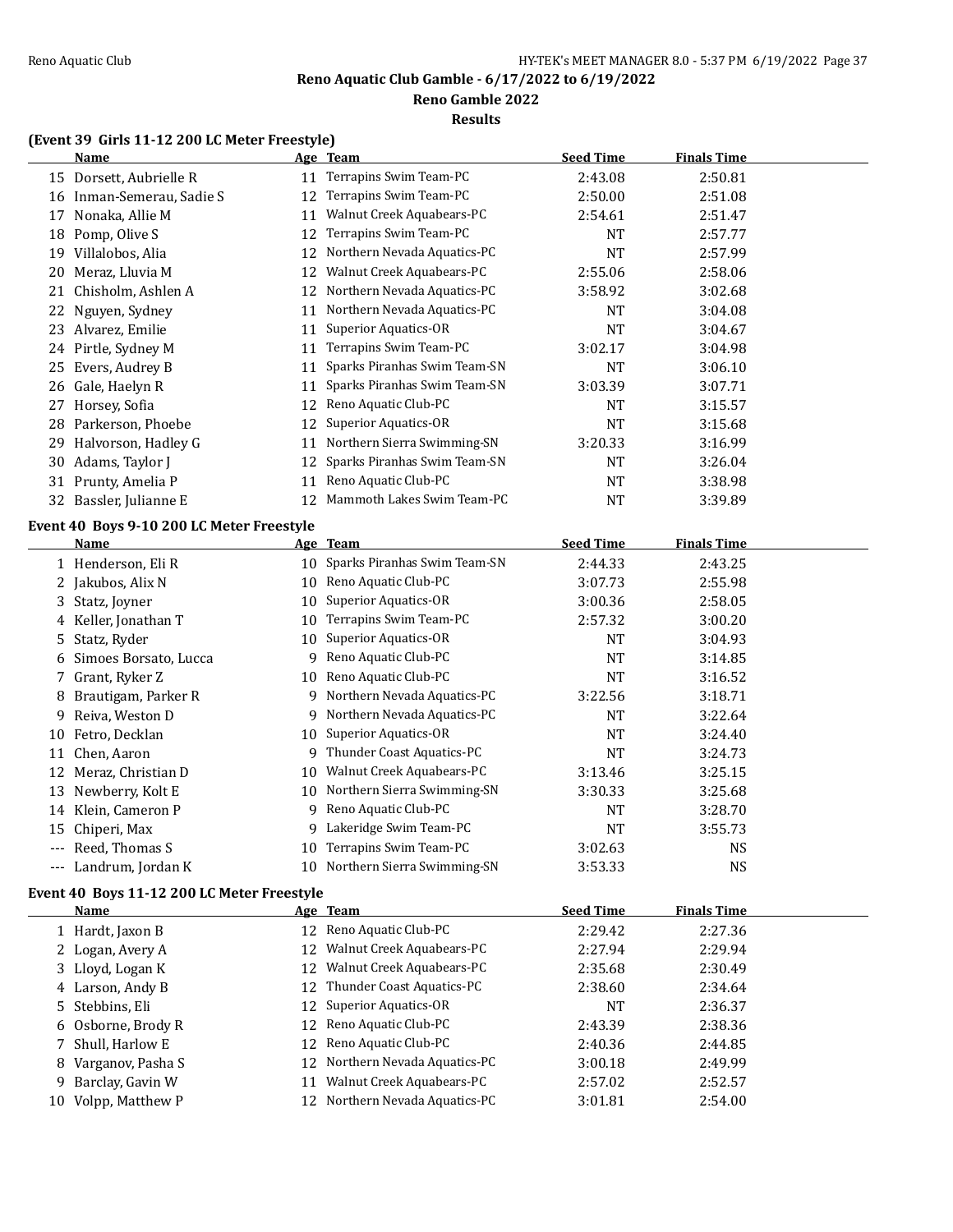**Reno Gamble 2022**

**Results**

### **(Event 40 Boys 11-12 200 LC Meter Freestyle)**

|       | <b>Name</b>          |    | Age Team                        | <b>Seed Time</b> | <b>Finals Time</b> |
|-------|----------------------|----|---------------------------------|------------------|--------------------|
|       | 11 Scott, Cody D     |    | 12 Sierra Marlins Swim Team-SN  | NT               | 3:02.99            |
| 12    | Lusk, Beckett B      | 11 | Reno Aquatic Club-PC            | 2:57.21          | 3:04.40            |
| 13    | Madole, Andrew J     | 12 | Reno Aquatic Club-PC            | NT               | 3:04.50            |
|       | 14 Johnson, Ethan W  | 11 | Sparks Piranhas Swim Team-SN    | NT               | 3:04.58            |
|       | *15 Calder, Tyler    | 11 | Reno Aquatic Club-PC            | <b>NT</b>        | 3:10.23            |
|       | *15 Zheng, Matthew M | 11 | Reno Aquatic Club-PC            | NT               | 3:10.23            |
| 17    | Krivtsov, Danyl A    | 11 | Terrapins Swim Team-PC          | 3:15.87          | 3:10.93            |
| 18    | Lancaster, Preston L |    | 12 Northern Sierra Swimming-SN  | 3:13.33          | 3:13.93            |
| 19    | Wickwire, Colin S    | 11 | Lakeridge Swim Team-PC          | 3:29.30          | 3:14.45            |
|       | 20 Kennedy, Simon R  | 11 | Northern Sierra Swimming-SN     | 3:33.33          | 3:15.14            |
|       | 21 Baurley, Asher J  | 11 | Mammoth Lakes Swim Team-PC      | NT               | 3:22.52            |
|       | 22 Martinez, Tyler K |    | 12 Sparks Piranhas Swim Team-SN | NT               | 3:22.91            |
|       | 23 Rowlett, Ezra M   | 11 | Douglas Dolfins Swim Team-PC    | 3:16.44          | 3:26.16            |
| $---$ | Wilcock, Samuel F    |    | Thunder Coast Aquatics-PC       | 2:54.68          | <b>NS</b>          |

# **Event 41 Girls 7-8 50 LC Meter Breaststroke**

| Name                   | Age Team                       | <b>Seed Time</b> | <b>Finals Time</b> |  |
|------------------------|--------------------------------|------------------|--------------------|--|
| 1 Rossi, Gracen E      | 8 Bishop Swim Team-PC          | 1:28.26          | 1:07.09            |  |
| 2 Kennedy, Parker N    | 8 Northern Sierra Swimming-SN  | 1:18.51          | 1:07.49            |  |
| 3 Pfandt, Josephine E  | 8 Sierra Marlins Swim Team-SN  | NT               | 1:07.68            |  |
| 4 Camp, Eva A          | 8 Reno Aquatic Club-PC         | NT               | 1:14.69            |  |
| 5 Fang, Ari S          | 8 Reno Aquatic Club-PC         | NT               | 1:15.58            |  |
| 6 Dell, Malena J       | 8 Bishop Swim Team-PC          | 1:42.57          | 1:16.41            |  |
| 7 Robertson, Lena      | 7 Superior Aquatics-OR         | <b>NT</b>        | 1:35.95            |  |
| 8 Almlie, Sammy P      | 8 Reno Aquatic Club-PC         | <b>NT</b>        | 1:48.64            |  |
| --- Puletau, Selu A    | 8 Sparks Piranhas Swim Team-SN | <b>NT</b>        | DQ                 |  |
| --- Godinez, Trinity S | 8 Bishop Swim Team-PC          | NT               | DQ                 |  |
| --- Smith, Elsie L     | 8 Northern Sierra Swimming-SN  | NT               | D <sub>0</sub>     |  |

### **Event 42 Boys 6 & Under 50 LC Meter Breaststroke**

| <b>Name</b>                                | Age Team              | <b>Seed Time</b> | <b>Finals Time</b> |  |
|--------------------------------------------|-----------------------|------------------|--------------------|--|
| --- Rossi, Beckett J                       | 5 Bishop Swim Team-PC | NT               | NS                 |  |
| Event 42 Boys 7-8 50 LC Meter Breaststroke |                       |                  |                    |  |

|       | Name                                         |     | Age Team                      | <b>Seed Time</b> | <b>Finals Time</b> |  |
|-------|----------------------------------------------|-----|-------------------------------|------------------|--------------------|--|
|       | 1 Brautigam, Lukas M                         |     | 7 Northern Nevada Aquatics-PC | 1:06.83          | 1:01.38            |  |
|       | 2 Palomino, Sam S                            |     | 7 Thunder Coast Aquatics-PC   | 1:09.82          | 1:05.67            |  |
|       | 3 Brittain, Niko S                           |     | 8 Reno Aquatic Club-PC        | 1:13.04          | 1:12.11            |  |
|       | 4 Halterman, Drew J                          |     | 7 Reno Aquatic Club-PC        | NT               | 1:16.61            |  |
|       | 5 Fang, Alex P                               |     | 7 Reno Aquatic Club-PC        | NT               | 1:27.66            |  |
| $---$ | Donahoe. Leo U                               |     | 8 Reno Aquatic Club-PC        | NT               | DQ                 |  |
|       | $--$ Rocco, Oey A                            |     | 8 Sierra Marlins Swim Team-SN | NT               | DQ                 |  |
|       | Event 43 Girls 9-10 50 LC Meter Breaststroke |     |                               |                  |                    |  |
|       | <b>Name</b>                                  |     | Age Team                      | <b>Seed Time</b> | <b>Finals Time</b> |  |
|       | 1 Palomino, Ava A                            | 10  | Thunder Coast Aquatics-PC     | 48.53            | 45.50              |  |
|       | 2 Dickerson, Dominique M                     | 10  | Sparks Piranhas Swim Team-SN  | 47.60            | 47.26              |  |
|       | 3 Luisetti. Elaine G                         | 10- | Northern Sierra Swimming-SN   | 1:21.08          | 47.84              |  |

| <b>3</b> Labell, Lame a   |  | 1.41.VV                                                                                                                        | 17.VI |  |
|---------------------------|--|--------------------------------------------------------------------------------------------------------------------------------|-------|--|
| 4 Serna, Nevaeh M         |  | 51.54                                                                                                                          | 50.54 |  |
| 5 Lippincott, Charlotte R |  | 50.68                                                                                                                          | 51.48 |  |
| 6 Citarrella, Shayda A    |  | NT                                                                                                                             | 52.08 |  |
| 7 Pipitone, Eleanor O     |  | NT                                                                                                                             | 52.82 |  |
|                           |  | 10 Northern Nevada Aquatics-PC<br>10 Lakeridge Swim Team-PC<br>10 Thunder Coast Aquatics-PC<br>10 Sparks Piranhas Swim Team-SN |       |  |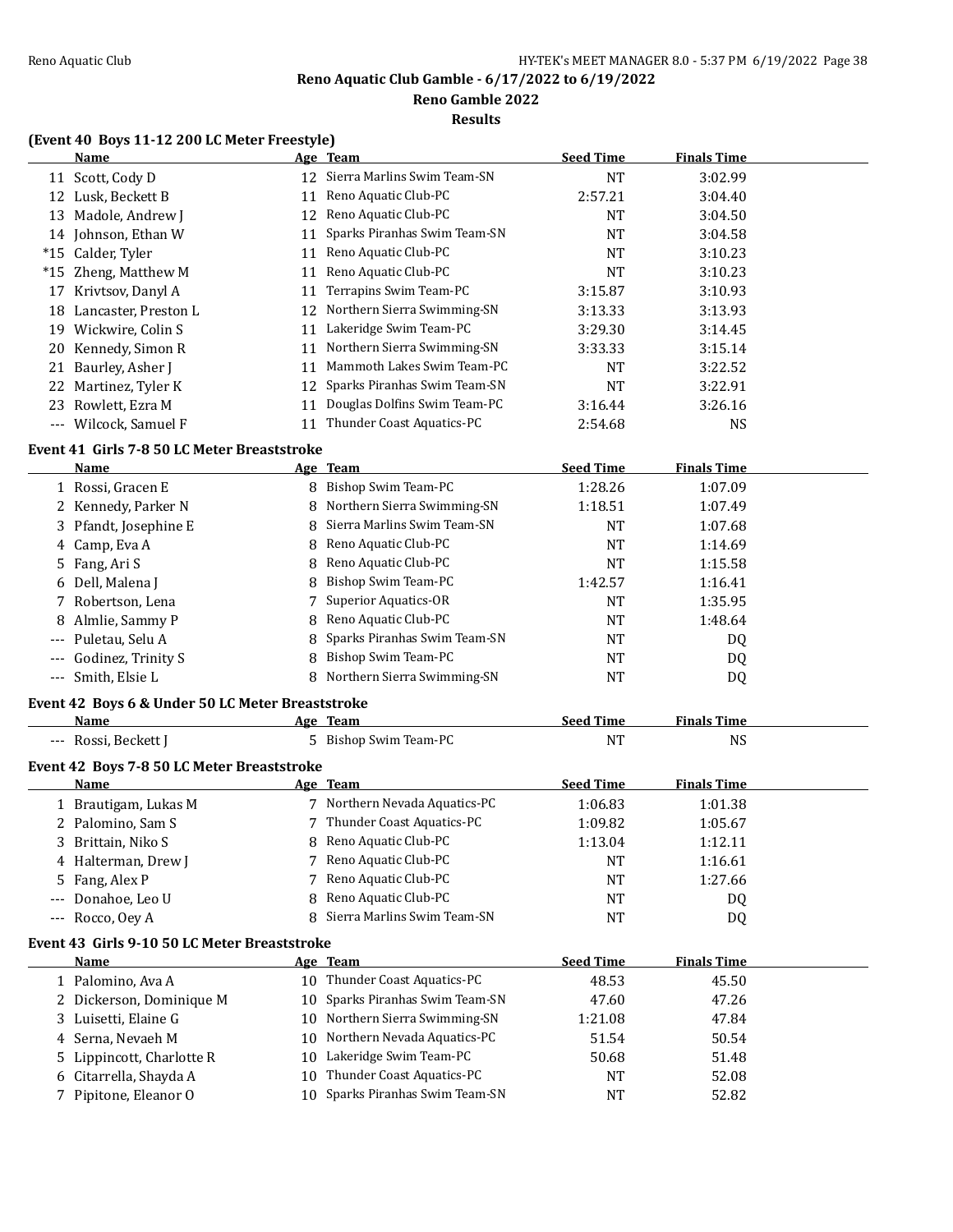**Reno Gamble 2022**

### **Results**

# **(Event 43 Girls 9-10 50 LC Meter Breaststroke)**

|       | <b>Name</b>           | <u>Age</u> | <b>Team</b>                  | <b>Seed Time</b> | <b>Finals Time</b> |  |
|-------|-----------------------|------------|------------------------------|------------------|--------------------|--|
| 8     | Ulicki, Miley D       | 10         | Terrapins Swim Team-PC       | 54.98            | 53.39              |  |
| 9     | Shull, Presley K      | 10         | Reno Aquatic Club-PC         | 56.75            | 54.22              |  |
| 10    | Holbrook, Olivia M    | 10         | Walnut Creek Aquabears-PC    | NT               | 54.78              |  |
| 11    | Wadle, Sasha A        | 10         | Douglas Dolfins Swim Team-PC | <b>NT</b>        | 55.40              |  |
| 12    | Burks, Sophie C       | 10         | Lakeridge Swim Team-PC       | 57.54            | 56.06              |  |
| 13    | Rocco, Aria M         | 10         | Sierra Marlins Swim Team-SN  | 1:00.23          | 56.42              |  |
| 14    | Halterman, Maddy A    | 10         | Reno Aquatic Club-PC         | 1:08.67          | 56.73              |  |
| 15    | Guttormsen, Madison A | 10         | Thunder Coast Aquatics-PC    | 53.58            | 58.12              |  |
| 16    | Vasquez, Arliz K      | 9          | Sparks Piranhas Swim Team-SN | 1:05.33          | 58.57              |  |
| 17    | Wolfe, Danika E       | 10         | Sparks Piranhas Swim Team-SN | 1:02.36          | 58.69              |  |
| 18    | Parish, Gracelyn A    | 9          | Unattached-PC                | 1:11.22          | 1:00.58            |  |
| 19    | Calder, Charlotte     | 10         | Reno Aquatic Club-PC         | 1:01.19          | 1:00.66            |  |
| 20    | Gilbert, Alice M      | 9          | Reno Aquatic Club-PC         | NT               | 1:00.92            |  |
| 21    | McPheeters, Julia A   | 10         | Northern Sierra Swimming-SN  | 1:04.01          | 1:04.88            |  |
| 22    | Hardt, Piper J        | 9          | Reno Aquatic Club-PC         | 1:08.14          | 1:05.34            |  |
| 23    | Barnes, Emma L        | 9          | Bishop Swim Team-PC          | NT               | 1:05.76            |  |
| 24    | Saenz, Tulie R        | 9          | Bishop Swim Team-PC          | NT               | 1:06.45            |  |
| 25    | Peters, Maya S        | 9          | Lakeridge Swim Team-PC       | NT               | 1:07.17            |  |
| 26    | Costa, Hazel L        | 9          | Northern Sierra Swimming-SN  | 1:40.33          | 1:17.11            |  |
| 27    | Strand, Lauren N      | 9          | Bishop Swim Team-PC          | NT               | 1:21.46            |  |
| 28    | Peterson, Kennedy G   | 10         | Reno Aquatic Club-PC         | 1:20.29          | 1:22.39            |  |
| 29    | Strand, Summer L      | 9          | Bishop Swim Team-PC          | <b>NT</b>        | 1:32.75            |  |
| $---$ | Alcala, Anabelle      | q          | Bishop Swim Team-PC          | NT               | DQ                 |  |
| ---   | Crecy, Kaitlyn L      | 9          | Thunder Coast Aquatics-PC    | <b>NT</b>        | DQ                 |  |
|       | Worster, Aurora J     | q          | Sierra Marlins Swim Team-SN  | NT               | DQ                 |  |
| $---$ | Logan, Adelyn A       | 10         | Walnut Creek Aquabears-PC    | 47.47            | DQ                 |  |

# **Event 44 Boys 9-10 50 LC Meter Breaststroke**

|    | Name                |    | Age Team                     | <b>Seed Time</b> | <b>Finals Time</b> |
|----|---------------------|----|------------------------------|------------------|--------------------|
|    | 1 Henderson, Eli R  | 10 | Sparks Piranhas Swim Team-SN | 48.09            | 46.10              |
|    | Mannering, Isaac A  | 10 | Lakeridge Swim Team-PC       | 48.84            | 46.14              |
| 3. | Reed, Thomas S      | 10 | Terrapins Swim Team-PC       | 51.27            | 48.58              |
|    | 4 Pourchot, Eli     | 10 | Reno Aquatic Club-PC         | 1:00.74          | 50.05              |
| 5. | WU, Caleb S         | 10 | Northern Nevada Aquatics-PC  | 53.37            | 51.09              |
| 6  | Jakubos, Alix N     | 10 | Reno Aquatic Club-PC         | 50.00            | 51.10              |
| 7. | Statz, Joyner       | 10 | Superior Aquatics-OR         | <b>NT</b>        | 53.52              |
| 8  | Keller, Jonathan T  | 10 | Terrapins Swim Team-PC       | 49.90            | 53.66              |
| 9  | Cobb, Liam          | 9  | Terrapins Swim Team-PC       | 53.36            | 53.80              |
| 10 | Grant, Ryker Z      | 10 | Reno Aquatic Club-PC         | 1:00.08          | 54.27              |
| 11 | Brautigam, Parker R | 9  | Northern Nevada Aquatics-PC  | 56.62            | 54.35              |
| 12 | Durbin, Miles C     | 10 | Sparks Piranhas Swim Team-SN | <b>NT</b>        | 54.99              |
| 13 | Meraz, Christian D  | 10 | Walnut Creek Aquabears-PC    | 1:05.08          | 1:00.03            |
| 14 | Statz, Ryder        | 10 | Superior Aquatics-OR         | <b>NT</b>        | 1:00.53            |
| 15 | Chen, Aaron         | 9  | Thunder Coast Aquatics-PC    | 57.99            | 1:00.71            |
| 16 | Fetro, Decklan      | 10 | Superior Aquatics-OR         | 55.08            | 1:01.51            |
| 17 | Klein, Cameron P    | 9  | Reno Aquatic Club-PC         | NT               | 1:08.17            |
| 18 | Reiva, Weston D     | 9  | Northern Nevada Aquatics-PC  | NT               | 1:12.22            |
| 19 | Armstrong, Colton   | 9  | Reno Aquatic Club-PC         | 1:15.75          | 1:15.55            |
| 20 | Chiperi, Max        | 9  | Lakeridge Swim Team-PC       | <b>NT</b>        | 1:18.33            |
| 21 | Gilbert, Elias F    | 9  | Reno Aquatic Club-PC         | <b>NT</b>        | 1:19.17            |
| 22 | Murray, Herschel G  | 10 | Reno Aquatic Club-PC         | <b>NT</b>        | 1:23.31            |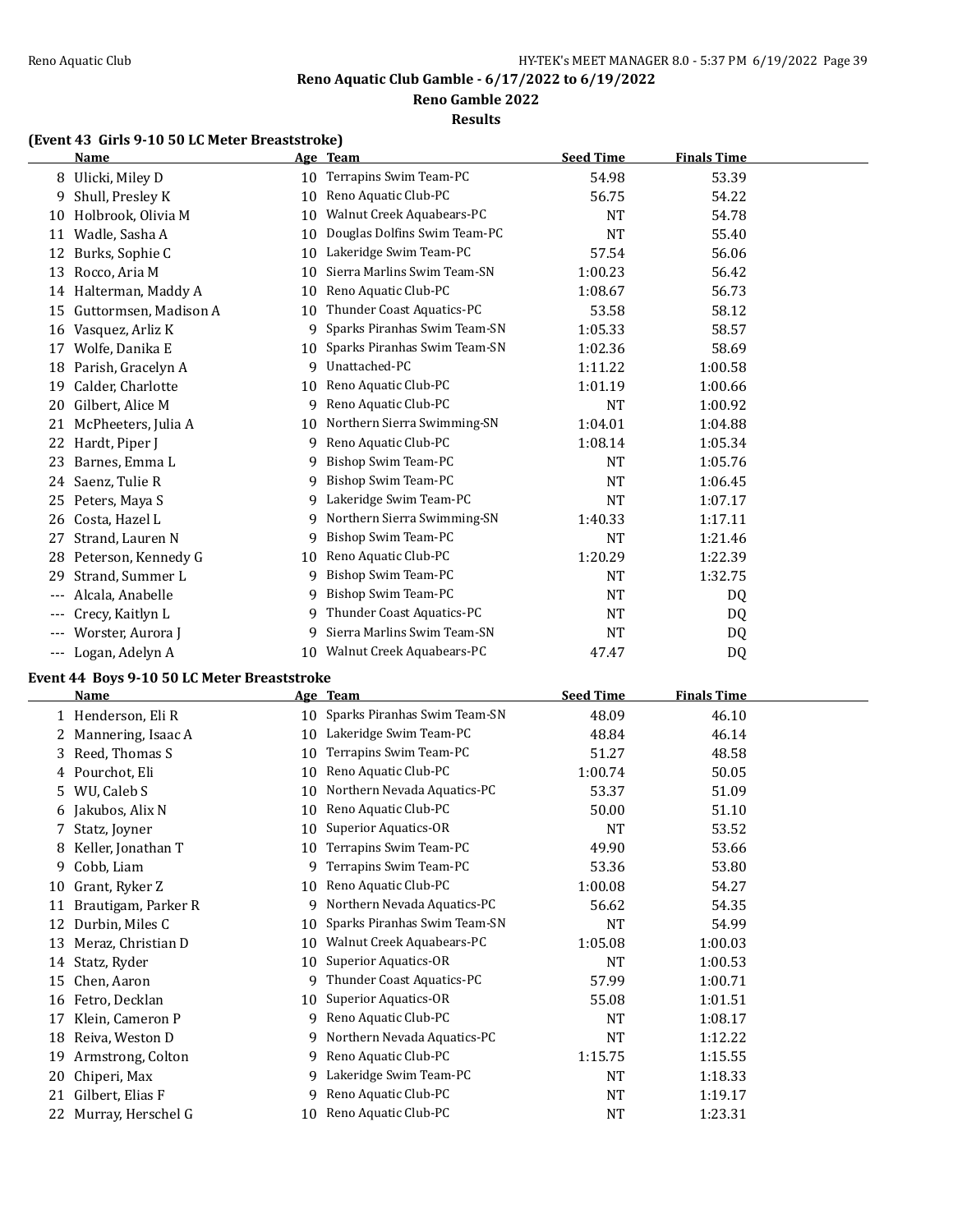**Reno Gamble 2022**

**Results**

#### **(Event 44 Boys 9-10 50 LC Meter Breaststroke)**

|          | Name                                          |          | Age Team                        | <b>Seed Time</b> | <b>Finals Time</b> |  |
|----------|-----------------------------------------------|----------|---------------------------------|------------------|--------------------|--|
|          | --- Llamas-Cruz, Carlos                       |          | 9 Carson Tigersharks-PC         | NT               | DQ                 |  |
|          | --- Talmadge, Calvin B                        | 9        | Walnut Creek Aquabears-PC       | <b>NT</b>        | DQ                 |  |
|          | Simoes Borsato, Lucca                         | 9        | Reno Aquatic Club-PC            | NT               | DQ                 |  |
| $---$    | Landrum, Jordan K                             | 10       | Northern Sierra Swimming-SN     | 1:15.33          | <b>NS</b>          |  |
|          | Event 45 Girls 11-12 50 LC Meter Breaststroke |          |                                 |                  |                    |  |
|          | <b>Name</b>                                   |          | <u>Age Team</u>                 | <b>Seed Time</b> | <b>Finals Time</b> |  |
|          | 1 Wallace, Allie M                            |          | 12 Northern Sierra Swimming-SN  | 41.33            | 38.91              |  |
|          | 2 Quevedo, Lily D                             |          | 12 Lakeridge Swim Team-PC       | 42.03            | 41.17              |  |
|          | 3 Morrison, Simone L                          | 11       | Terrapins Swim Team-PC          | 45.66            | 41.29              |  |
|          | 4 Garcia, Eleanor V                           | 12       | Walnut Creek Aquabears-PC       | 42.02            | 41.88              |  |
|          | 5 Dorsett, Aubrielle R                        | 11       | Terrapins Swim Team-PC          | 44.54            | 44.04              |  |
|          | 6 Evers, Audrey B                             | 11       | Sparks Piranhas Swim Team-SN    | 48.30            | 44.12              |  |
|          | 7 Eilerman, Cate G                            | 12       | Thunder Coast Aquatics-PC       | 46.94            | 44.77              |  |
| 8        | Miguel, Lane                                  | 12       | Thunder Coast Aquatics-PC       | 51.82            | 45.54              |  |
|          | 9 Tognoni, Lexi M                             | 12       | Sparks Piranhas Swim Team-SN    | 46.65            | 45.67              |  |
| 10       | Kellerman, Maria E                            | 12       | Lakeridge Swim Team-PC          | 49.73            | 46.09              |  |
|          | 11 Pirtle, Sydney M                           | 11       | Terrapins Swim Team-PC          | 48.98            | 46.58              |  |
|          | 12 Nonaka, Allie M                            | 11       | Walnut Creek Aquabears-PC       | 43.64            | 46.64              |  |
| 13       | Chan, Ashlynn                                 |          | 12 Northern Nevada Aquatics-PC  | <b>NT</b>        | 47.28              |  |
|          | 14 Weaver, Caydence G                         | 12       | Sparks Piranhas Swim Team-SN    | 45.67            | 47.38              |  |
|          | 15 Keating, Anna E                            |          | 12 Sierra Marlins Swim Team-SN  |                  |                    |  |
|          | *16 Reed, Addison L                           | 11       | Terrapins Swim Team-PC          | 48.45<br>47.45   | 47.50<br>49.12     |  |
|          | *16 Swanson, Harper R                         |          | Terrapins Swim Team-PC          | 48.17            |                    |  |
|          |                                               | 11<br>12 | <b>Superior Aquatics-OR</b>     | <b>NT</b>        | 49.12              |  |
| 18       | Robertson, Laci                               |          | Terrapins Swim Team-PC          |                  | 49.17              |  |
| 19<br>20 | Acevedo, Sofia A<br>Inman-Semerau, Sadie S    | 12<br>12 | Terrapins Swim Team-PC          | 54.18<br>48.00   | 49.30<br>49.90     |  |
|          |                                               |          | Unattached-PC                   |                  |                    |  |
|          | 21 Rammel, Emma                               | 12       |                                 | <b>NT</b>        | 50.14              |  |
| 22       | Gale, Haelyn R                                | 11       | Sparks Piranhas Swim Team-SN    | 56.40            | 50.85              |  |
| 23       | Chisholm, Ashlen A                            | 12       | Northern Nevada Aquatics-PC     | 1:04.05          | 51.07              |  |
| 24       | Nguyen, Sydney                                | 11       | Northern Nevada Aquatics-PC     | 1:09.28          | 53.67              |  |
|          | 25 Alvarez, Emilie                            | 11       | Superior Aquatics-OR            | 56.60            | 55.42              |  |
|          | 26 Wood-Beck, Kayden I                        |          | 12 Reno Aquatic Club-PC         | <b>NT</b>        | 55.49              |  |
|          | 27 Parkerson, Phoebe                          | 12       | Superior Aquatics-OR            | <b>NT</b>        | 56.60              |  |
|          | 28 Rammel, Allie                              |          | 11 Unattached-PC                | <b>NT</b>        | 56.91              |  |
|          | 29 Halvorson, Hadley G                        |          | 11 Northern Sierra Swimming-SN  | 52.49            | 57.30              |  |
|          | 30 Adams, Taylor J                            |          | 12 Sparks Piranhas Swim Team-SN | <b>NT</b>        | 57.85              |  |
|          | 31 Covaciu, Amanda B                          |          | 12 Sparks Piranhas Swim Team-SN | NT               | 58.09              |  |
|          | 32 Meraz, Lluvia M                            |          | 12 Walnut Creek Aquabears-PC    | 54.32            | 58.25              |  |
|          | 33 Rondell, Beatrice                          | 11       | Northern Nevada Aquatics-PC     | NT               | 1:03.78            |  |
|          | 34 Bassler, Julianne E                        | 12       | Mammoth Lakes Swim Team-PC      | NT               | 1:04.97            |  |
|          | 35 Crecy, Brianna L                           | 11       | Thunder Coast Aquatics-PC       | NT               | 1:06.28            |  |
|          | 36 Dell, Morgan W                             | 11       | Bishop Swim Team-PC             | <b>NT</b>        | 1:06.56            |  |
| 37       | Fetro, Tesanee                                | 12       | Superior Aquatics-OR            | 1:06.03          | 1:07.65            |  |
|          | Callender, Sofie M                            | 11       | Northern Nevada Aquatics-PC     | NT               | DQ                 |  |
|          | Battaglia, Pearl R                            | 11       | Sierra Marlins Swim Team-SN     | NT               | DQ                 |  |
| $---$    | Prunty, Amelia P                              |          | 11 Reno Aquatic Club-PC         | NT               | DQ                 |  |
|          | Event 46 Boys 11-12 50 LC Meter Breaststroke  |          |                                 |                  |                    |  |
|          | Name                                          |          | Age Team                        | <b>Seed Time</b> | <b>Finals Time</b> |  |
|          | 1 Hardt, Jaxon B                              |          | 12 Reno Aquatic Club-PC         | 41.97            | 41.39              |  |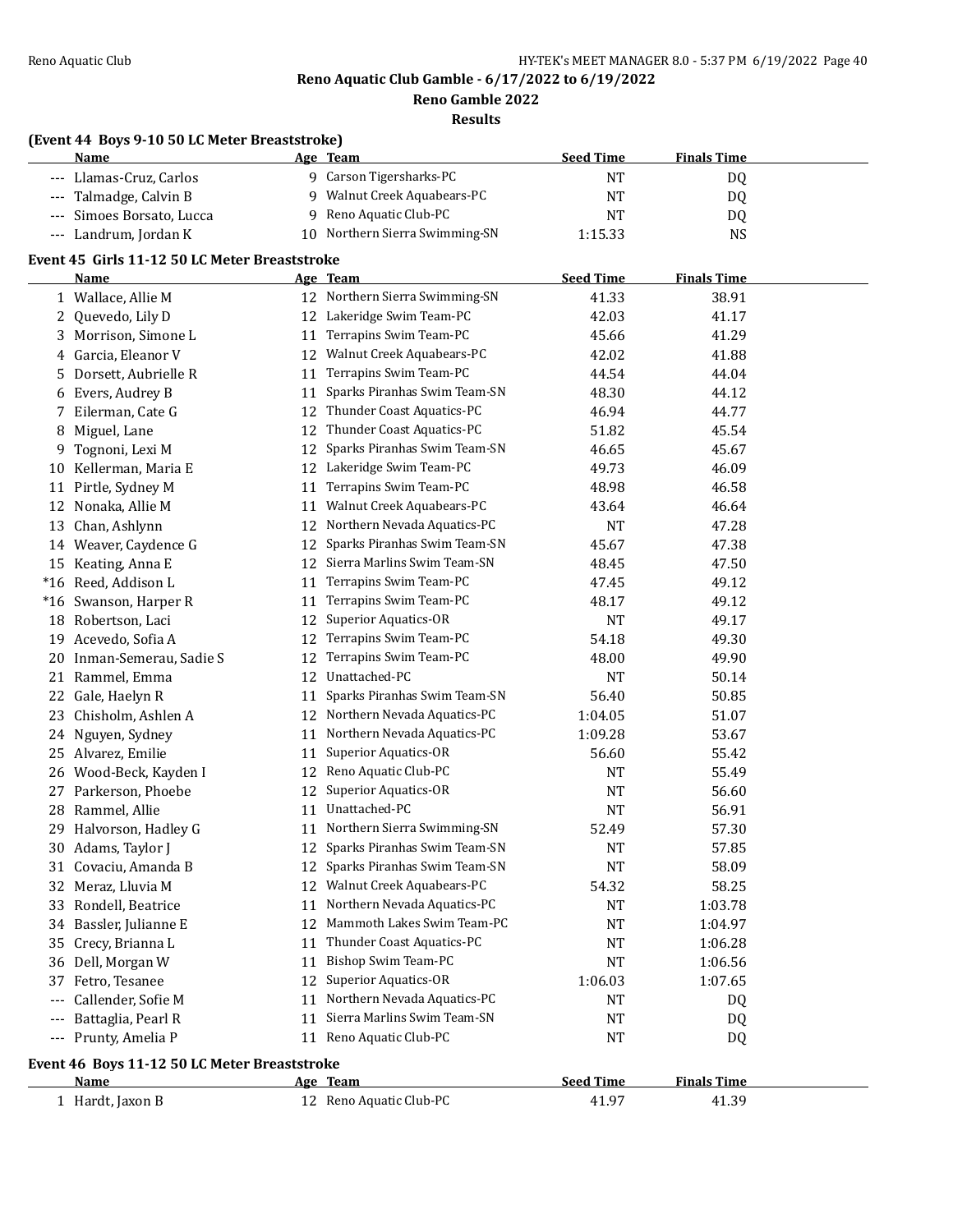**Reno Gamble 2022**

### **Results**

# **(Event 46 Boys 11-12 50 LC Meter Breaststroke)**

|    | <b>Name</b>                                               |    | Age Team                      | <b>Seed Time</b> | <b>Finals Time</b> |  |
|----|-----------------------------------------------------------|----|-------------------------------|------------------|--------------------|--|
|    | 2 Marks, Preston G                                        | 12 | Terrapins Swim Team-PC        | 40.53            | 41.40              |  |
| 3  | Logan, Avery A                                            | 12 | Walnut Creek Aquabears-PC     | 41.79            | 42.03              |  |
| 4  | Osborne, Brody R                                          | 12 | Reno Aquatic Club-PC          | 44.92            | 42.88              |  |
| 5  | Stebbins, Eli                                             | 12 | <b>Superior Aquatics-OR</b>   | <b>NT</b>        | 45.05              |  |
| 6  | Luke, Tristan X                                           | 12 | Sparks Piranhas Swim Team-SN  | 48.67            | 45.28              |  |
|    | Simoes Borsato, Joaquim J                                 | 12 | Reno Aquatic Club-PC          | 45.48            | 45.96              |  |
| 8  | Shull, Harlow E                                           | 12 | Reno Aquatic Club-PC          | 46.06            | 47.06              |  |
| 9  | Perisho, Oliver E                                         | 12 | Reno Aquatic Club-PC          | 1:14.24          | 47.64              |  |
| 10 | Thompson, Peyton S                                        | 11 | Lakeridge Swim Team-PC        | 47.66            | 48.05              |  |
| 11 | Varganov, Pasha S                                         | 12 | Northern Nevada Aquatics-PC   | 52.66            | 49.29              |  |
|    | 12 Kennedy, Simon R                                       | 11 | Northern Sierra Swimming-SN   | 50.67            | 50.26              |  |
| 13 | Volpp, Matthew P                                          | 12 | Northern Nevada Aquatics-PC   | 59.09            | 51.32              |  |
|    | 14 Scott, Cody D                                          | 12 | Sierra Marlins Swim Team-SN   | NT               | 51.72              |  |
| 15 | Rowlett, Tristan R                                        | 11 | Douglas Dolfins Swim Team-PC  | 52.09            | 51.75              |  |
|    | 16 Williams, Kayden T                                     | 12 | Sparks Piranhas Swim Team-SN  | 50.54            | 52.01              |  |
| 17 | Barclay, Gavin W                                          | 11 | Walnut Creek Aquabears-PC     | 51.81            | 52.62              |  |
| 18 | Martinez, Tyler K                                         | 12 | Sparks Piranhas Swim Team-SN  | 52.42            | 52.91              |  |
| 19 | Grant, Sebastian E                                        | 12 | Reno Aquatic Club-PC          | 1:02.62          | 53.38              |  |
|    | 20 Wickwire, Colin S                                      | 11 | Lakeridge Swim Team-PC        | 51.72            | 53.60              |  |
|    | 21 Krivtsov, Danyl A                                      | 11 | Terrapins Swim Team-PC        | 54.47            | 53.68              |  |
|    | 22 Zheng, Matthew M                                       | 11 | Reno Aquatic Club-PC          | 1:11.51          | 54.40              |  |
|    | 23 Lusk, Beckett B                                        | 11 | Reno Aquatic Club-PC          | 55.77            | 59.33              |  |
|    | 24 Calder, Tyler                                          | 11 | Reno Aquatic Club-PC          | 59.90            | 1:00.73            |  |
|    | 25 Zaqariadze, Luca G                                     | 11 | Terrapins Swim Team-PC        | 1:02.00          | 1:01.28            |  |
|    | 26 Johnson, Ethan W                                       | 11 | Sparks Piranhas Swim Team-SN  | <b>NT</b>        | 1:02.34            |  |
|    | 27 Johnson, Matthew P                                     | 11 | Carson Tigersharks-PC         | 1:03.50          | 1:02.48            |  |
| 28 | Redick, Keev I                                            | 11 | Carson Tigersharks-PC         | <b>NT</b>        | 1:11.71            |  |
|    | Madole, Andrew J                                          |    | 12 Reno Aquatic Club-PC       | 1:07.00          | DQ                 |  |
|    | --- Griffin, Greyson M                                    | 11 | Northern Nevada Aquatics-PC   | <b>NT</b>        | DQ                 |  |
|    | --- Rasmus, Miles G                                       | 11 | Reno Aquatic Club-PC          | <b>NT</b>        | DQ                 |  |
|    |                                                           |    |                               |                  |                    |  |
|    | Event 47 Girls 7-8 100 LC Meter Backstroke<br><b>Name</b> |    | Age Team                      | <b>Seed Time</b> | <b>Finals Time</b> |  |
|    | 1 Godinez, Trinity S                                      | 8  | <b>Bishop Swim Team-PC</b>    | <b>NT</b>        | 2:07.34            |  |
| 2. | Camp, Eva A                                               | 8  | Reno Aquatic Club-PC          | <b>NT</b>        | 2:12.55            |  |
|    | Rossi, Gracen E                                           |    | 8 Bishop Swim Team-PC         | 2:36.50          | 2:13.82            |  |
|    | 4 Dell, Malena J                                          |    | 8 Bishop Swim Team-PC         | 2:16.22          | 2:14.57            |  |
| 5  | Kennedy, Parker N                                         |    | 8 Northern Sierra Swimming-SN | 2:40.33          | 2:25.85            |  |
| 6  | Almlie, Sammy P                                           | 8  | Reno Aquatic Club-PC          | NT               | 2:40.24            |  |
|    | --- Fang, Ari S                                           | 8  | Reno Aquatic Club-PC          | <b>NT</b>        | DQ                 |  |
|    |                                                           |    |                               |                  |                    |  |
|    | Event 47 Girls 9-10 100 LC Meter Backstroke               |    |                               |                  |                    |  |
|    | <u>Name</u>                                               |    | Age Team                      | <b>Seed Time</b> | <b>Finals Time</b> |  |
|    | 1 Logan, Adelyn A                                         |    | 10 Walnut Creek Aquabears-PC  | 1:23.42          | 1:22.96            |  |
|    | 2 Serna, Nevaeh M                                         | 10 | Northern Nevada Aquatics-PC   | 1:35.73          | 1:27.48            |  |
| 3  | Dickerson, Dominique M                                    | 10 | Sparks Piranhas Swim Team-SN  | 1:30.94          | 1:31.69            |  |
| 4  | Sellers, Kyla J                                           | 10 | Sparks Piranhas Swim Team-SN  | 1:38.06          | 1:39.83            |  |
| 5  | Rocco, Aria M                                             | 10 | Sierra Marlins Swim Team-SN   | 1:53.66          | 1:42.63            |  |
| 6  | Halterman, Maddy A                                        | 10 | Reno Aquatic Club-PC          | 2:04.58          | 1:43.02            |  |
| 7  | Ulicki, Miley D                                           | 10 | Terrapins Swim Team-PC        | 1:42.43          | 1:45.30            |  |
|    | 8 Pipitone, Eleanor O                                     | 10 | Sparks Piranhas Swim Team-SN  | NT               | 1:45.33            |  |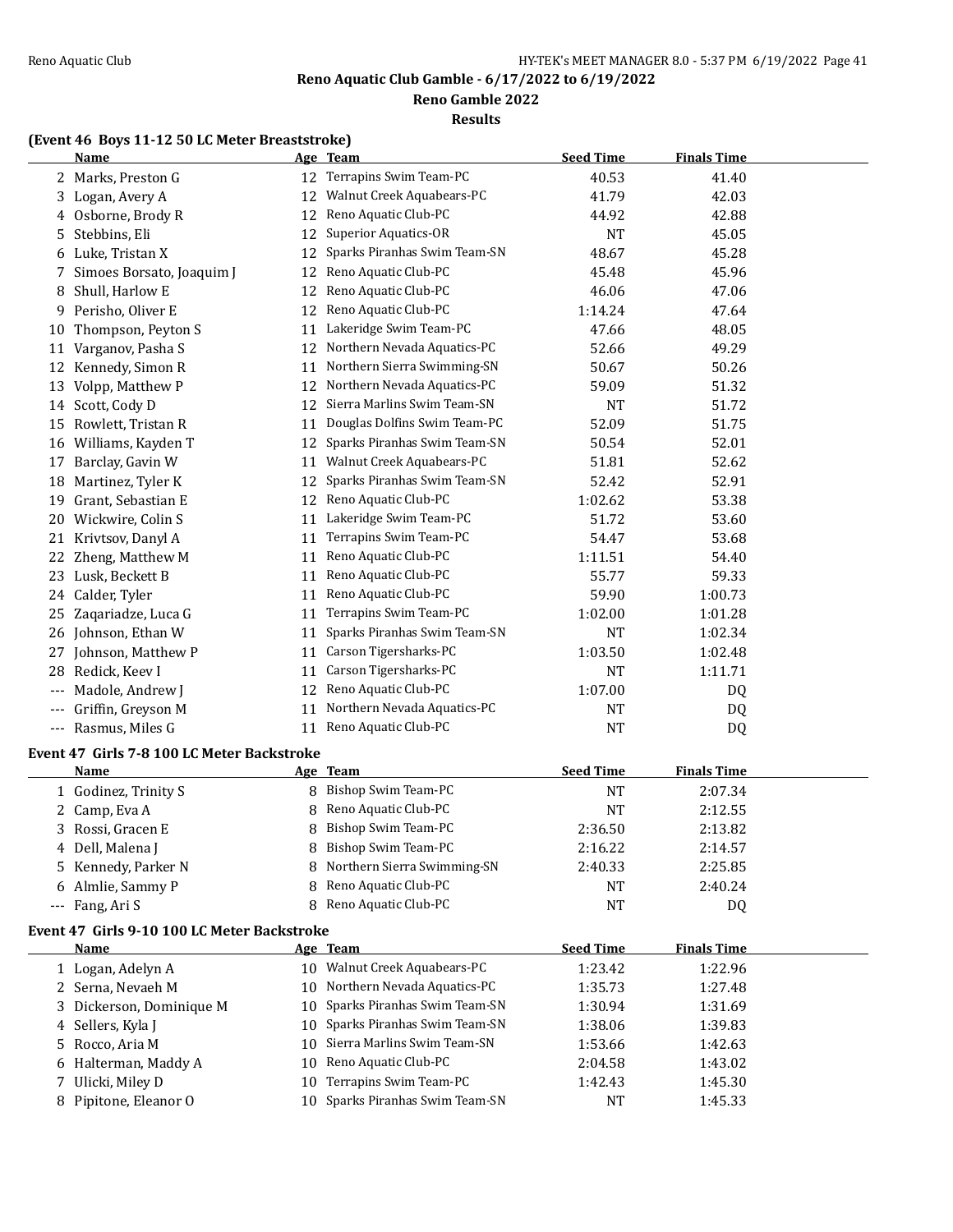**Reno Gamble 2022**

### **Results**

# **(Event 47 Girls 9-10 100 LC Meter Backstroke)**

|    | <b>Name</b>                                     |                 | Age Team                       | <b>Seed Time</b> | <b>Finals Time</b> |  |
|----|-------------------------------------------------|-----------------|--------------------------------|------------------|--------------------|--|
| 9. | Shull, Presley K                                |                 | 10 Reno Aquatic Club-PC        | 1:45.38          | 1:46.85            |  |
|    | 10 Burks, Sophie C                              |                 | 10 Lakeridge Swim Team-PC      | 2:20.00          | 1:48.18            |  |
|    | 11 Parish, Gracelyn A                           | 9               | Unattached-PC                  | 2:08.46          | 1:49.52            |  |
|    | 12 Gilbert, Alice M                             | 9               | Reno Aquatic Club-PC           | <b>NT</b>        | 1:51.03            |  |
| 13 | Wadle, Sasha A                                  | 10              | Douglas Dolfins Swim Team-PC   | <b>NT</b>        | 1:59.90            |  |
|    | 14 Guttormsen, Madison A                        | 10              | Thunder Coast Aquatics-PC      | 1:57.12          | 2:02.31            |  |
|    | 15 McPheeters, Julia A                          | 10              | Northern Sierra Swimming-SN    | 2:01.59          | 2:03.68            |  |
|    | 16 Wolfe, Danika E                              | 10              | Sparks Piranhas Swim Team-SN   | 1:59.87          | 2:04.16            |  |
| 17 | Peters, Maya S                                  | 9               | Lakeridge Swim Team-PC         | <b>NT</b>        | 2:05.34            |  |
|    | 18 Worster, Aurora J                            | 9               | Sierra Marlins Swim Team-SN    | <b>NT</b>        | 2:06.31            |  |
| 19 | Crecy, Kaitlyn L                                | 9               | Thunder Coast Aquatics-PC      | <b>NT</b>        | 2:12.93            |  |
| 20 | Barnes, Emma L                                  | 9               | <b>Bishop Swim Team-PC</b>     | <b>NT</b>        | 2:19.48            |  |
| 21 | Kellers, Quinn Y                                | 9               | Reno Aquatic Club-PC           | <b>NT</b>        | 2:23.49            |  |
|    | 22 Peterson, Kennedy G                          | 10              | Reno Aquatic Club-PC           | 2:24.76          | 2:25.55            |  |
| 23 | Strand, Summer L                                | 9               | Bishop Swim Team-PC            | NT               | 2:31.65            |  |
|    | 24 Strand, Lauren N                             | 9               | <b>Bishop Swim Team-PC</b>     | <b>NT</b>        | 2:43.63            |  |
|    | 25 Alcala, Anabelle                             | 9               | <b>Bishop Swim Team-PC</b>     | <b>NT</b>        | 3:10.20            |  |
|    | --- Vasquez, Arliz K                            |                 | 9 Sparks Piranhas Swim Team-SN | 1:57.45          | DQ                 |  |
|    |                                                 |                 |                                |                  |                    |  |
|    | Event 48 Boys 6 & Under 100 LC Meter Backstroke |                 |                                |                  |                    |  |
|    | Name                                            |                 | Age Team                       | <b>Seed Time</b> | <b>Finals Time</b> |  |
|    | 1 Rossi, Beckett J                              |                 | 5 Bishop Swim Team-PC          | <b>NT</b>        | 2:59.34            |  |
|    | Event 48 Boys 7-8 100 LC Meter Backstroke       |                 |                                |                  |                    |  |
|    | <u>Name</u>                                     |                 | Age Team                       | <b>Seed Time</b> | <b>Finals Time</b> |  |
|    | 1 Rocco, Oey A                                  |                 | 8 Sierra Marlins Swim Team-SN  | <b>NT</b>        | 2:04.17            |  |
|    | 2 Fang, Alex P                                  | 7               | Reno Aquatic Club-PC           | NT               | 2:07.68            |  |
|    | 3 Brautigam, Lukas M                            | 7               | Northern Nevada Aquatics-PC    | 2:41.27          | 2:19.37            |  |
|    | 4 Brittain, Niko S                              | 8               | Reno Aquatic Club-PC           | 2:30.49          | 2:25.78            |  |
|    | --- Halterman, Drew J                           |                 | 7 Reno Aquatic Club-PC         | 2:44.19          | DQ                 |  |
|    | Event 48 Boys 9-10 100 LC Meter Backstroke      |                 |                                |                  |                    |  |
|    | Name                                            |                 | Age Team                       | <b>Seed Time</b> | <b>Finals Time</b> |  |
|    | 1 Keller, Jonathan T                            |                 | 10 Terrapins Swim Team-PC      | 1:34.93          | 1:28.36            |  |
|    | 2 Henderson, Eli R                              | 10              | Sparks Piranhas Swim Team-SN   | 1:48.50          | 1:29.72            |  |
| 3  | Reed, Thomas S                                  | 10              | Terrapins Swim Team-PC         | 1:30.70          | 1:32.65            |  |
|    | 4 Jakubos, Alix N                               | 10              | Reno Aquatic Club-PC           | 1:33.44          | 1:33.49            |  |
| 5. | Newberry, Kolt E                                |                 | 10 Northern Sierra Swimming-SN | 1:39.91          | 1:37.41            |  |
|    | 6 Cobb, Liam                                    | 9               | Terrapins Swim Team-PC         | 1:43.46          | 1:37.60            |  |
|    | 7 Pourchot, Eli                                 |                 | 10 Reno Aquatic Club-PC        | NT               | 1:44.37            |  |
| 8  | Talmadge, Calvin B                              | 9               | Walnut Creek Aquabears-PC      | 1:47.92          | 1:44.73            |  |
| 9  | Statz, Ryder                                    | 10 <sup>°</sup> | <b>Superior Aquatics-OR</b>    | 1:39.26          | 1:44.79            |  |
| 10 | Chen, Aaron                                     | 9               | Thunder Coast Aquatics-PC      | 1:48.51          | 1:45.23            |  |
| 11 | Reiva, Weston D                                 | 9               | Northern Nevada Aquatics-PC    | NT               | 1:47.23            |  |
| 12 | Klein, Cameron P                                | 9               | Reno Aquatic Club-PC           | NT               | 1:47.28            |  |
| 13 | Statz, Joyner                                   | 10              | <b>Superior Aquatics-OR</b>    | NT               | 1:50.25            |  |
| 14 | Brautigam, Parker R                             | 9               | Northern Nevada Aquatics-PC    | 1:51.83          | 1:52.96            |  |
| 15 | Meraz, Christian D                              | 10              | Walnut Creek Aquabears-PC      | 1:51.36          | 1:53.36            |  |
| 16 | Durbin, Miles C                                 | 10              | Sparks Piranhas Swim Team-SN   | 1:58.09          | 1:58.63            |  |
| 17 | Fetro, Decklan                                  | 10              | <b>Superior Aquatics-OR</b>    | NT               | 2:08.31            |  |
|    | 18 Chiperi, Max                                 |                 | 9 Lakeridge Swim Team-PC       | NT               | 2:20.43            |  |
|    |                                                 |                 |                                |                  |                    |  |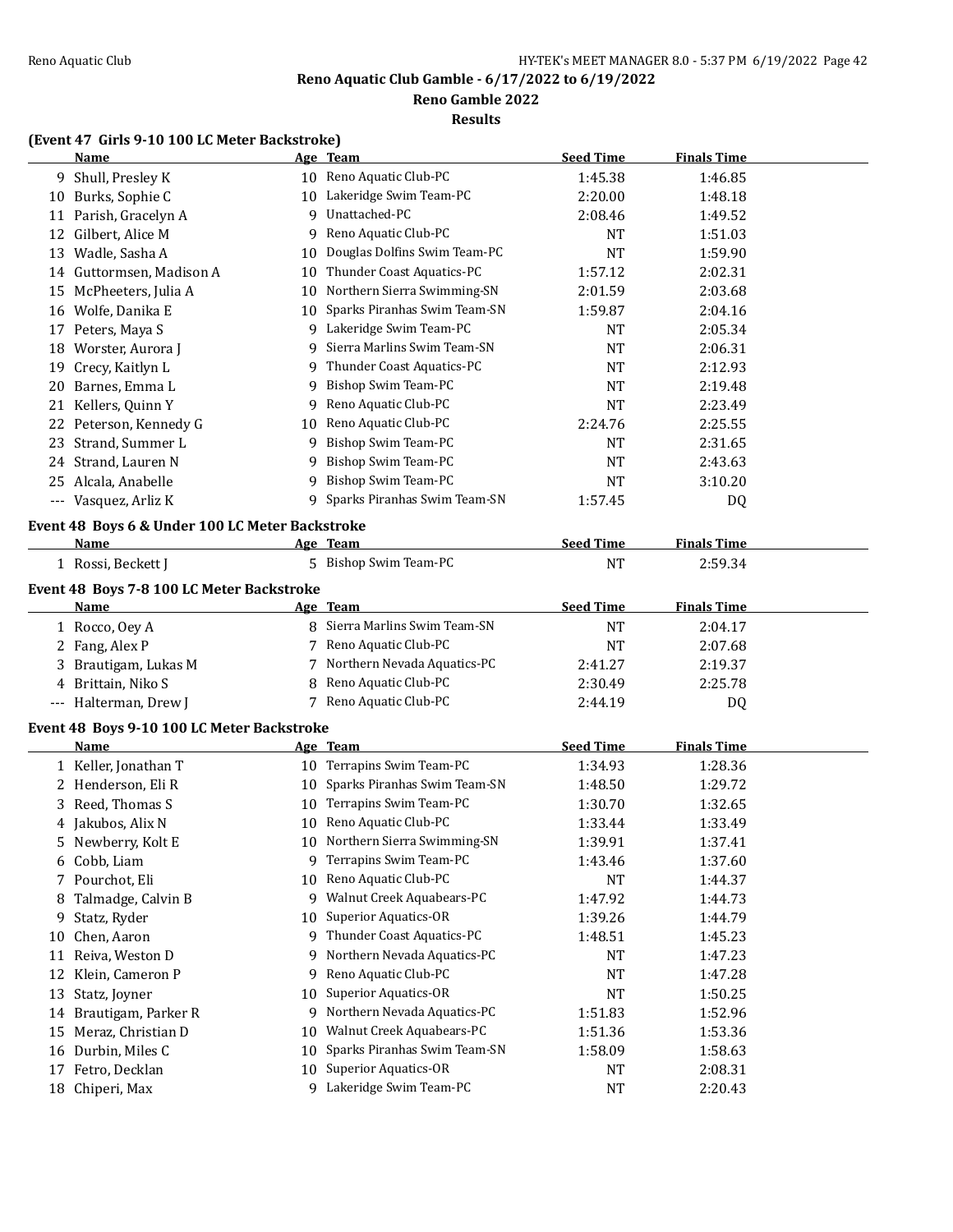L

**Reno Aquatic Club Gamble - 6/17/2022 to 6/19/2022**

**Reno Gamble 2022**

**Results**

# **(Event 48 Boys 9-10 100 LC Meter Backstroke)**

| <b>Name</b>            | Age Team                       | <b>Seed Time</b> | <b>Finals Time</b> |
|------------------------|--------------------------------|------------------|--------------------|
| 19 Llamas-Cruz, Carlos | 9 Carson Tigersharks-PC        | NT               | 2:23.14            |
| 20 Murray, Herschel G  | 10 Reno Aquatic Club-PC        | NΤ               | 2:28.57            |
| 21 Copple, Connor M    | 9 Northern Nevada Aquatics-PC  | 2:19.67          | 2:49.54            |
| $-$ WU. Caleb S        | 10 Northern Nevada Aquatics-PC | <b>NT</b>        | D <sub>0</sub>     |
| --- Gilbert, Elias F   | 9 Reno Aquatic Club-PC         | <b>NT</b>        | D <sub>0</sub>     |

### **Event 49 Girls 11-12 100 LC Meter Backstroke**

|       | Name                                                                                                                                                                                                                                                                                                                              |    | Age Team                     | <b>Seed Time</b> | <b>Finals Time</b> |  |
|-------|-----------------------------------------------------------------------------------------------------------------------------------------------------------------------------------------------------------------------------------------------------------------------------------------------------------------------------------|----|------------------------------|------------------|--------------------|--|
|       | 1 Ingram, Hannah B                                                                                                                                                                                                                                                                                                                |    | 12 Carson Tigersharks-PC     | 1:21.17          | 1:20.92            |  |
|       | *2 Dowd, Chloe M                                                                                                                                                                                                                                                                                                                  | 11 | Lakeridge Swim Team-PC       | 1:30.36          | 1:21.09            |  |
| $*2$  | Rabinowitz, Mila A                                                                                                                                                                                                                                                                                                                | 12 | Reno Aquatic Club-PC         | 1:21.05          | 1:21.09            |  |
| 4     | Garcia, Eleanor V                                                                                                                                                                                                                                                                                                                 | 12 | Walnut Creek Aquabears-PC    | 1:30.84          | 1:21.94            |  |
| 5.    | Wallace, Allie M                                                                                                                                                                                                                                                                                                                  | 12 | Northern Sierra Swimming-SN  | 1:22.56          | 1:23.18            |  |
| 6     | Warren, Monica A                                                                                                                                                                                                                                                                                                                  | 12 | Walnut Creek Aquabears-PC    | 1:20.61          | 1:23.48            |  |
| 7     | Eilerman, Cate G                                                                                                                                                                                                                                                                                                                  | 12 | Thunder Coast Aquatics-PC    | 1:21.59          | 1:23.51            |  |
| 8     | Inman-Semerau, Sadie S                                                                                                                                                                                                                                                                                                            | 12 | Terrapins Swim Team-PC       | 1:26.05          | 1:25.94            |  |
| 9     | Morrison, Simone L                                                                                                                                                                                                                                                                                                                | 11 | Terrapins Swim Team-PC       | 1:22.07          | 1:26.77            |  |
| 10    | Smith, Perri C                                                                                                                                                                                                                                                                                                                    | 11 | Walnut Creek Aquabears-PC    | 1:28.75          | 1:27.04            |  |
|       | 11 Acevedo, Sofia A                                                                                                                                                                                                                                                                                                               | 12 | Terrapins Swim Team-PC       | 1:27.06          | 1:31.85            |  |
|       | 12 Tognoni, Lexi M                                                                                                                                                                                                                                                                                                                | 12 | Sparks Piranhas Swim Team-SN | 1:30.66          | 1:32.31            |  |
| 13    | Evers, Audrey B                                                                                                                                                                                                                                                                                                                   | 11 | Sparks Piranhas Swim Team-SN | 1:38.63          | 1:32.48            |  |
|       | 14 Reed, Addison L                                                                                                                                                                                                                                                                                                                | 11 | Terrapins Swim Team-PC       | 1:30.46          | 1:33.95            |  |
| 15    | Keating, Anna E                                                                                                                                                                                                                                                                                                                   | 12 | Sierra Marlins Swim Team-SN  | <b>NT</b>        | 1:34.04            |  |
|       | 16 Pomp, Olive S                                                                                                                                                                                                                                                                                                                  | 12 | Terrapins Swim Team-PC       | <b>NT</b>        | 1:34.84            |  |
| 17    | Nonaka, Allie M                                                                                                                                                                                                                                                                                                                   | 11 | Walnut Creek Aquabears-PC    | 1:35.20          | 1:34.91            |  |
| 18    | Pirtle, Sydney M                                                                                                                                                                                                                                                                                                                  | 11 | Terrapins Swim Team-PC       | 1:35.86          | 1:36.53            |  |
| 19    | Meraz, Lluvia M                                                                                                                                                                                                                                                                                                                   | 12 | Walnut Creek Aquabears-PC    | 1:35.73          | 1:37.35            |  |
| 20    | Halvorson, Hadley G                                                                                                                                                                                                                                                                                                               | 11 | Northern Sierra Swimming-SN  | 1:34.48          | 1:37.43            |  |
| 21    | Chisholm, Ashlen A                                                                                                                                                                                                                                                                                                                | 12 | Northern Nevada Aquatics-PC  | 1:34.54          | 1:38.05            |  |
|       | 22 Rammel, Emma                                                                                                                                                                                                                                                                                                                   | 12 | Unattached-PC                | <b>NT</b>        | 1:39.45            |  |
| 23    | Gale, Haelyn R                                                                                                                                                                                                                                                                                                                    | 11 | Sparks Piranhas Swim Team-SN | 2:05.32          | 1:39.52            |  |
| 24    | Robertson, Laci                                                                                                                                                                                                                                                                                                                   | 12 | <b>Superior Aquatics-OR</b>  | <b>NT</b>        | 1:39.80            |  |
| 25    | Swanson, Harper R                                                                                                                                                                                                                                                                                                                 | 11 | Terrapins Swim Team-PC       | 1:40.88          | 1:39.99            |  |
|       | 26 Covaciu, Amanda B                                                                                                                                                                                                                                                                                                              | 12 | Sparks Piranhas Swim Team-SN | NT               | 1:44.37            |  |
| 27    | Alvarez, Emilie                                                                                                                                                                                                                                                                                                                   | 11 | Superior Aquatics-OR         | 1:39.34          | 1:46.53            |  |
| 28    | Mannering, Laryssa H                                                                                                                                                                                                                                                                                                              | 11 | Lakeridge Swim Team-PC       | 1:57.48          | 1:48.30            |  |
| 29    | Adams, Taylor J                                                                                                                                                                                                                                                                                                                   | 12 | Sparks Piranhas Swim Team-SN | <b>NT</b>        | 1:49.66            |  |
|       | 30 Wood-Beck, Kayden I                                                                                                                                                                                                                                                                                                            | 12 | Reno Aquatic Club-PC         | <b>NT</b>        | 1:55.03            |  |
|       | 31 Fetro, Tesanee                                                                                                                                                                                                                                                                                                                 | 12 | <b>Superior Aquatics-OR</b>  | 2:10.34          | 2:08.56            |  |
| 32    | Bassler, Julianne E                                                                                                                                                                                                                                                                                                               | 12 | Mammoth Lakes Swim Team-PC   | <b>NT</b>        | 2:11.16            |  |
| $---$ | Horsey, Sofia                                                                                                                                                                                                                                                                                                                     | 12 | Reno Aquatic Club-PC         | <b>NT</b>        | DQ                 |  |
|       | Dorsett, Aubrielle R                                                                                                                                                                                                                                                                                                              |    | 11 Terrapins Swim Team-PC    | 1:32.97          | <b>NS</b>          |  |
|       | $\mathbf{F}$ $\mathbf{D}$ = $\mathbf{A}$ $\mathbf{A}$ $\mathbf{A}$ $\mathbf{D}$ $\mathbf{A}$ $\mathbf{D}$ $\mathbf{D}$ $\mathbf{D}$ $\mathbf{A}$ $\mathbf{A}$ $\mathbf{D}$ $\mathbf{D}$ $\mathbf{D}$ $\mathbf{D}$ $\mathbf{D}$ $\mathbf{D}$ $\mathbf{D}$ $\mathbf{D}$ $\mathbf{D}$ $\mathbf{D}$ $\mathbf{D}$ $\mathbf{D}$ $\math$ |    |                              |                  |                    |  |

#### **Event 50 Boys 11-12 100 LC Meter Backstroke**

| Name                        | Age Team                        | <b>Seed Time</b> | <b>Finals Time</b> |  |
|-----------------------------|---------------------------------|------------------|--------------------|--|
| l Logan, Avery A            | 12 Walnut Creek Aquabears-PC    | 1:15.84          | 1:17.59            |  |
| 2 Marks, Preston G          | 12 Terrapins Swim Team-PC       | 1:17.76          | 1:20.39            |  |
| 3 Luke, Tristan X           | 12 Sparks Piranhas Swim Team-SN | 1:22.01          | 1:24.06            |  |
| 4 Lloyd, Logan K            | 12 Walnut Creek Aquabears-PC    | 1:22.44          | 1:24.10            |  |
| 5 Hardt, Jaxon B            | 12 Reno Aquatic Club-PC         | 1:26.60          | 1:27.41            |  |
| 6 Simoes Borsato, Joaquim J | 12 Reno Aquatic Club-PC         | 1:30.41          | 1:28.17            |  |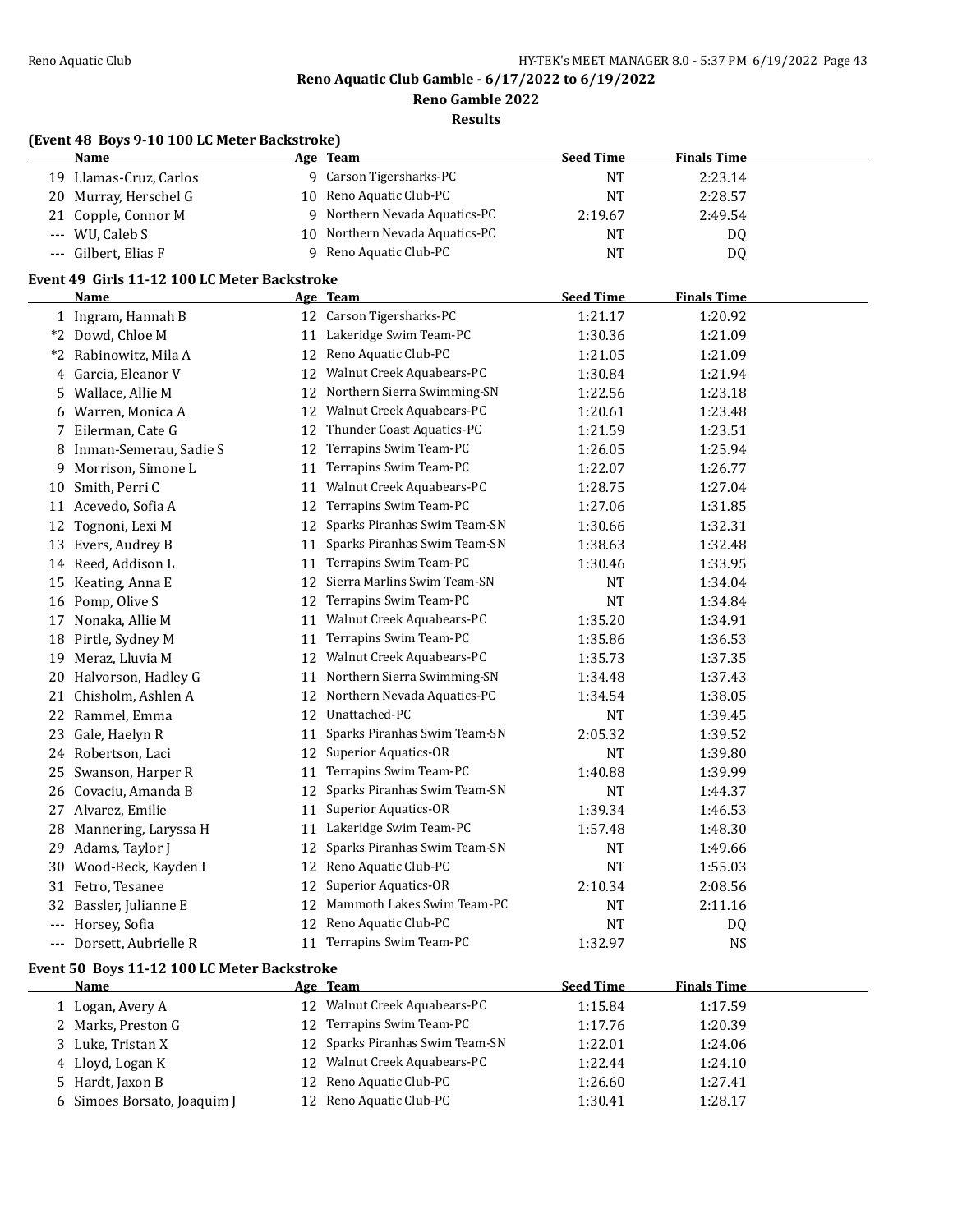**Reno Gamble 2022**

#### **Results**

# **(Event 50 Boys 11-12 100 LC Meter Backstroke)**

|       | <b>Name</b>                                     |    | Age Team                       | <b>Seed Time</b> | <b>Finals Time</b> |  |
|-------|-------------------------------------------------|----|--------------------------------|------------------|--------------------|--|
|       | 7 Perisho, Oliver E                             |    | 12 Reno Aquatic Club-PC        | 1:35.64          | 1:32.22            |  |
| 8     | Shull, Harlow E                                 | 12 | Reno Aquatic Club-PC           | 1:30.05          | 1:34.46            |  |
| 9.    | Varganov, Pasha S                               | 12 | Northern Nevada Aquatics-PC    | 1:42.86          | 1:36.61            |  |
| 10    | Redick, Keev I                                  | 11 | Carson Tigersharks-PC          | <b>NT</b>        | 1:36.69            |  |
| 11    | Johnson, Ethan W                                | 11 | Sparks Piranhas Swim Team-SN   | 2:04.93          | 1:37.24            |  |
| 12    | Volpp, Matthew P                                | 12 | Northern Nevada Aquatics-PC    | 1:43.40          | 1:37.44            |  |
| 13    | Barclay, Gavin W                                | 11 | Walnut Creek Aquabears-PC      | 1:43.30          | 1:39.39            |  |
| 14    | Thompson, Peyton S                              | 11 | Lakeridge Swim Team-PC         | 1:37.85          | 1:39.93            |  |
| 15    | Williams, Kayden T                              | 12 | Sparks Piranhas Swim Team-SN   | 1:34.65          | 1:40.28            |  |
| 16    | Grant, Sebastian E                              | 12 | Reno Aquatic Club-PC           | 1:58.84          | 1:41.38            |  |
| 17    | Baurley, Asher J                                | 11 | Mammoth Lakes Swim Team-PC     | NT               | 1:43.01            |  |
| 18    | Lusk, Beckett B                                 | 11 | Reno Aquatic Club-PC           | 1:47.45          | 1:43.31            |  |
| 19    | Zheng, Matthew M                                | 11 | Reno Aquatic Club-PC           | <b>NT</b>        | 1:45.18            |  |
| 20    | Krivtsov, Danyl A                               | 11 | Terrapins Swim Team-PC         | 1:47.79          | 1:45.57            |  |
| 21    | Lancaster, Preston L                            | 12 | Northern Sierra Swimming-SN    | 44.33            | 1:45.79            |  |
| 22    | Scott, Cody D                                   | 12 | Sierra Marlins Swim Team-SN    | <b>NT</b>        | 1:45.86            |  |
| 23    | Wilcock, Samuel F                               | 11 | Thunder Coast Aquatics-PC      | 1:37.78          | 1:47.76            |  |
| 24    | Derryman, Kade J                                | 11 | Lakeridge Swim Team-PC         | <b>NT</b>        | 1:50.21            |  |
| 25    | Rasmus, Miles G                                 | 11 | Reno Aquatic Club-PC           | <b>NT</b>        | 1:54.66            |  |
| $---$ | Johnson, Matthew P                              | 11 | Carson Tigersharks-PC          | <b>NT</b>        | DQ                 |  |
| $---$ | Martinez, Tyler K                               | 12 | Sparks Piranhas Swim Team-SN   | 1:41.96          | DQ                 |  |
|       | Zaqariadze, Luca G                              | 11 | Terrapins Swim Team-PC         | 2:35.00          | DQ                 |  |
| $---$ | Libling, Beck D                                 | 12 | Bishop Swim Team-PC            | <b>NT</b>        | <b>NS</b>          |  |
| $---$ | Madole, Andrew J                                | 12 | Reno Aquatic Club-PC           | 1:49.26          | NS                 |  |
|       | Event 51 Girls 7-8 50 LC Meter Butterfly        |    |                                |                  |                    |  |
|       | <b>Name</b>                                     |    | Age Team                       | <b>Seed Time</b> | <b>Finals Time</b> |  |
|       | 1 Camp, Eva A                                   | 8  | Reno Aquatic Club-PC           | NT               | 1:02.76            |  |
| 2     | Rossi, Gracen E                                 | 8  | Bishop Swim Team-PC            | <b>NT</b>        | 1:07.41            |  |
| 3     | Dell, Malena J                                  | 8  | Bishop Swim Team-PC            | <b>NT</b>        | 1:12.93            |  |
| 4     | Kennedy, Parker N                               | 8  | Northern Sierra Swimming-SN    | 1:31.33          | 1:19.67            |  |
| 5     | Smith, Elsie L                                  | 8  | Northern Sierra Swimming-SN    | <b>NT</b>        | 1:43.74            |  |
|       | Godinez, Trinity S                              | 8  | Bishop Swim Team-PC            | NT               | DQ                 |  |
|       | Puletau, Selu A                                 | 8  | Sparks Piranhas Swim Team-SN   | <b>NT</b>        | DQ                 |  |
|       |                                                 |    |                                |                  |                    |  |
|       | Event 52 Boys 7-8 50 LC Meter Butterfly<br>Name |    | Age Team                       | <b>Seed Time</b> | <b>Finals Time</b> |  |
|       | 1 Halterman, Drew J                             |    | 7 Reno Aquatic Club-PC         |                  | 1:10.39            |  |
| 2     | Brittain, Niko S                                | 8  | Reno Aquatic Club-PC           | NT<br>NT         | 1:12.63            |  |
|       |                                                 | 7  | Northern Nevada Aquatics-PC    |                  |                    |  |
|       | Brautigam, Lukas M                              |    |                                | 1:21.54          | DQ                 |  |
|       | Event 53 Girls 9-10 50 LC Meter Butterfly       |    |                                |                  |                    |  |
|       | <b>Name</b>                                     |    | Age Team                       | <b>Seed Time</b> | <b>Finals Time</b> |  |
|       | 1 Logan, Adelyn A                               |    | 10 Walnut Creek Aquabears-PC   | 34.75            | 34.99              |  |
|       | 2 Luisetti, Elaine G                            | 10 | Northern Sierra Swimming-SN    | 51.09            | 38.12              |  |
| 3     | Citarrella, Shayda A                            | 10 | Thunder Coast Aquatics-PC      | 38.75            | 39.76              |  |
| 4     | Ulicki, Miley D                                 | 10 | Terrapins Swim Team-PC         | 41.34            | 41.00              |  |
| 5     | Dickerson, Dominique M                          | 10 | Sparks Piranhas Swim Team-SN   | 41.84            | 43.37              |  |
| b     | Serna, Nevaeh M                                 | 10 | Northern Nevada Aquatics-PC    | 49.87            | 44.70              |  |
| 7     | Lippincott, Charlotte R                         | 10 | Lakeridge Swim Team-PC         | 52.15            | 46.59              |  |
|       | 8 Rocco, Aria M                                 |    | 10 Sierra Marlins Swim Team-SN | <b>NT</b>        | 47.66              |  |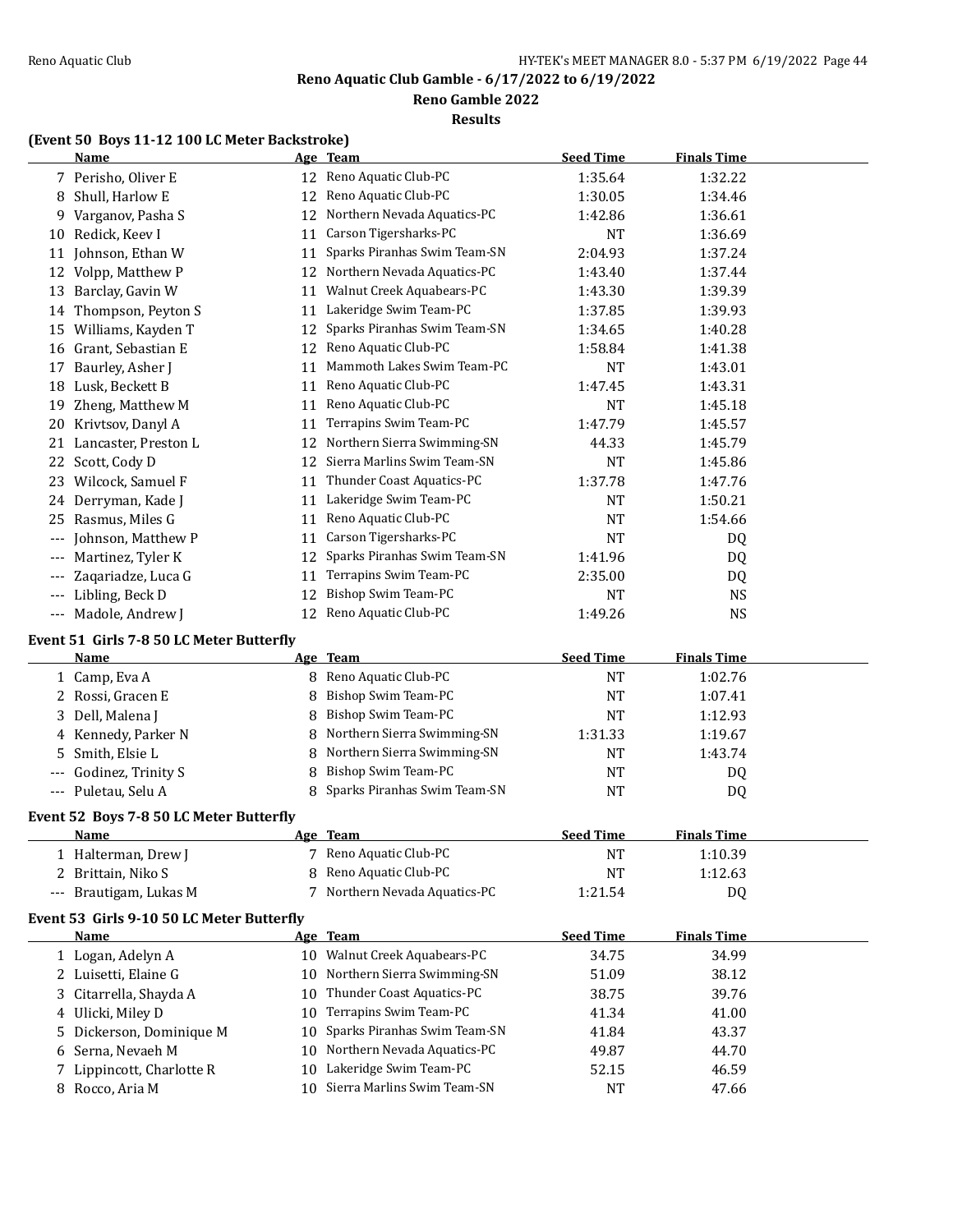**Reno Gamble 2022**

#### **Results**

# **(Event 53 Girls 9-10 50 LC Meter Butterfly)**

|                     | <b>Name</b>                                |    | Age Team                        | <b>Seed Time</b> | <b>Finals Time</b> |  |
|---------------------|--------------------------------------------|----|---------------------------------|------------------|--------------------|--|
|                     | 9 Hardt, Piper J                           |    | 9 Reno Aquatic Club-PC          | 51.50            | 50.14              |  |
|                     | 10 Holbrook, Olivia M                      | 10 | Walnut Creek Aquabears-PC       | <b>NT</b>        | 51.04              |  |
|                     | 11 Burks, Sophie C                         | 10 | Lakeridge Swim Team-PC          | 53.67            | 51.43              |  |
|                     | 12 Calder, Charlotte                       | 10 | Reno Aquatic Club-PC            | 59.58            | 52.87              |  |
|                     | 13 Halterman, Maddy A                      | 10 | Reno Aquatic Club-PC            | 1:04.52          | 53.29              |  |
|                     | 14 Vasquez, Arliz K                        | 9  | Sparks Piranhas Swim Team-SN    | 1:03.84          | 54.19              |  |
|                     | 15 Parish, Gracelyn A                      | 9  | Unattached-PC                   | 54.59            | 54.90              |  |
| 16                  | Shull, Presley K                           | 10 | Reno Aquatic Club-PC            | 55.35            | 54.97              |  |
| 17                  | Gilbert, Alice M                           | 9  | Reno Aquatic Club-PC            | <b>NT</b>        | 1:03.05            |  |
| 18                  | Barnes, Emma L                             | 9  | Bishop Swim Team-PC             | <b>NT</b>        | 1:03.80            |  |
| 19                  | Guttormsen, Madison A                      | 10 | Thunder Coast Aquatics-PC       | 1:04.74          | 1:07.37            |  |
| 20                  | Costa, Hazel L                             | 9  | Northern Sierra Swimming-SN     | 1:40.33          | 1:09.43            |  |
| 21                  | Crecy, Kaitlyn L                           | 9  | Thunder Coast Aquatics-PC       | <b>NT</b>        | 1:10.12            |  |
| 22                  | Saenz, Tulie R                             | 9  | Bishop Swim Team-PC             | <b>NT</b>        | 1:15.03            |  |
|                     | 23 Wolfe, Danika E                         | 10 | Sparks Piranhas Swim Team-SN    | <b>NT</b>        | 1:16.91            |  |
|                     | 24 Peterson, Kennedy G                     | 10 | Reno Aquatic Club-PC            | <b>NT</b>        | 1:20.08            |  |
| 25                  | Alcala, Anabelle                           | 9  | <b>Bishop Swim Team-PC</b>      | <b>NT</b>        | 1:33.90            |  |
|                     | 26 Kellers, Quinn Y                        | 9  | Reno Aquatic Club-PC            | <b>NT</b>        | 1:41.53            |  |
| $---$               | Sellers, Kyla J                            | 10 | Sparks Piranhas Swim Team-SN    | <b>NT</b>        | DQ                 |  |
| $\qquad \qquad - -$ | Palomino, Ava A                            | 10 | Thunder Coast Aquatics-PC       | 38.34            | DQ                 |  |
|                     | Event 54 Boys 9-10 50 LC Meter Butterfly   |    |                                 |                  |                    |  |
|                     | <u>Name</u>                                |    | Age Team                        | <b>Seed Time</b> | <b>Finals Time</b> |  |
|                     | 1 Henderson, Eli R                         |    | 10 Sparks Piranhas Swim Team-SN | 34.07            | 34.77              |  |
|                     | 2 Mannering, Isaac A                       | 10 | Lakeridge Swim Team-PC          | <b>NT</b>        | 42.64              |  |
|                     | 3 Jakubos, Alix N                          | 10 | Reno Aquatic Club-PC            | 43.28            | 44.27              |  |
|                     | 4 Newberry, Kolt E                         | 10 | Northern Sierra Swimming-SN     | 59.33            | 45.51              |  |
| 5.                  | Keller, Jonathan T                         | 10 | Terrapins Swim Team-PC          | 45.61            | 45.66              |  |
| 6                   | Brautigam, Parker R                        | 9  | Northern Nevada Aquatics-PC     | 44.09            | 45.77              |  |
| 7                   | Statz, Ryder                               | 10 | <b>Superior Aquatics-OR</b>     | <b>NT</b>        | 46.03              |  |
| 8                   | Pourchot, Eli                              | 10 | Reno Aquatic Club-PC            | <b>NT</b>        | 47.13              |  |
| 9                   | Cobb, Liam                                 | 9  | Terrapins Swim Team-PC          | 46.03            | 48.17              |  |
|                     | 10 WU, Caleb S                             | 10 | Northern Nevada Aquatics-PC     | 46.25            | 48.63              |  |
|                     | 11 Klein, Cameron P                        | 9  | Reno Aquatic Club-PC            | NT               | 51.97              |  |
|                     | 12 Statz, Joyner                           | 10 | <b>Superior Aquatics-OR</b>     | <b>NT</b>        | 52.57              |  |
|                     | 13 Fetro, Decklan                          |    | 10 Superior Aquatics-OR         | 57.09            | 53.95              |  |
|                     | 14 Durbin, Miles C                         |    | 10 Sparks Piranhas Swim Team-SN | 50.57            | 55.44              |  |
|                     | 15 Chen, Aaron                             |    | 9 Thunder Coast Aquatics-PC     | 56.74            | 56.26              |  |
|                     | 16 Meraz, Christian D                      | 10 | Walnut Creek Aquabears-PC       | 54.93            | 57.91              |  |
|                     | 17 Reiva, Weston D                         |    | 9 Northern Nevada Aquatics-PC   | NT               | 1:01.20            |  |
| 18                  | Grant, Ryker Z                             | 10 | Reno Aquatic Club-PC            | 1:26.49          | 1:06.41            |  |
| $---$               | Chiperi, Max                               | 9  | Lakeridge Swim Team-PC          | NT               | DQ                 |  |
|                     | Gilbert, Elias F                           | 9  | Reno Aquatic Club-PC            | <b>NT</b>        | DQ                 |  |
|                     | Llamas-Cruz, Carlos                        | 9  | Carson Tigersharks-PC           | 1:14.56          | DQ                 |  |
|                     | Reed, Thomas S                             | 10 | Terrapins Swim Team-PC          | 47.07            | <b>NS</b>          |  |
|                     | Landrum, Jordan K                          | 10 | Northern Sierra Swimming-SN     | 59.33            | <b>NS</b>          |  |
| $---$               | Simoes Borsato, Lucca                      | 9  | Reno Aquatic Club-PC            | 1:00.76          | <b>NS</b>          |  |
|                     | Event 55 Girls 11-12 50 LC Meter Butterfly |    |                                 |                  |                    |  |
|                     | Name                                       |    | Age Team                        | <b>Seed Time</b> | <b>Finals Time</b> |  |
|                     | 1 Ingram, Hannah B                         |    | 12 Carson Tigersharks-PC        | 34.45            | 34.65              |  |
|                     |                                            |    |                                 |                  |                    |  |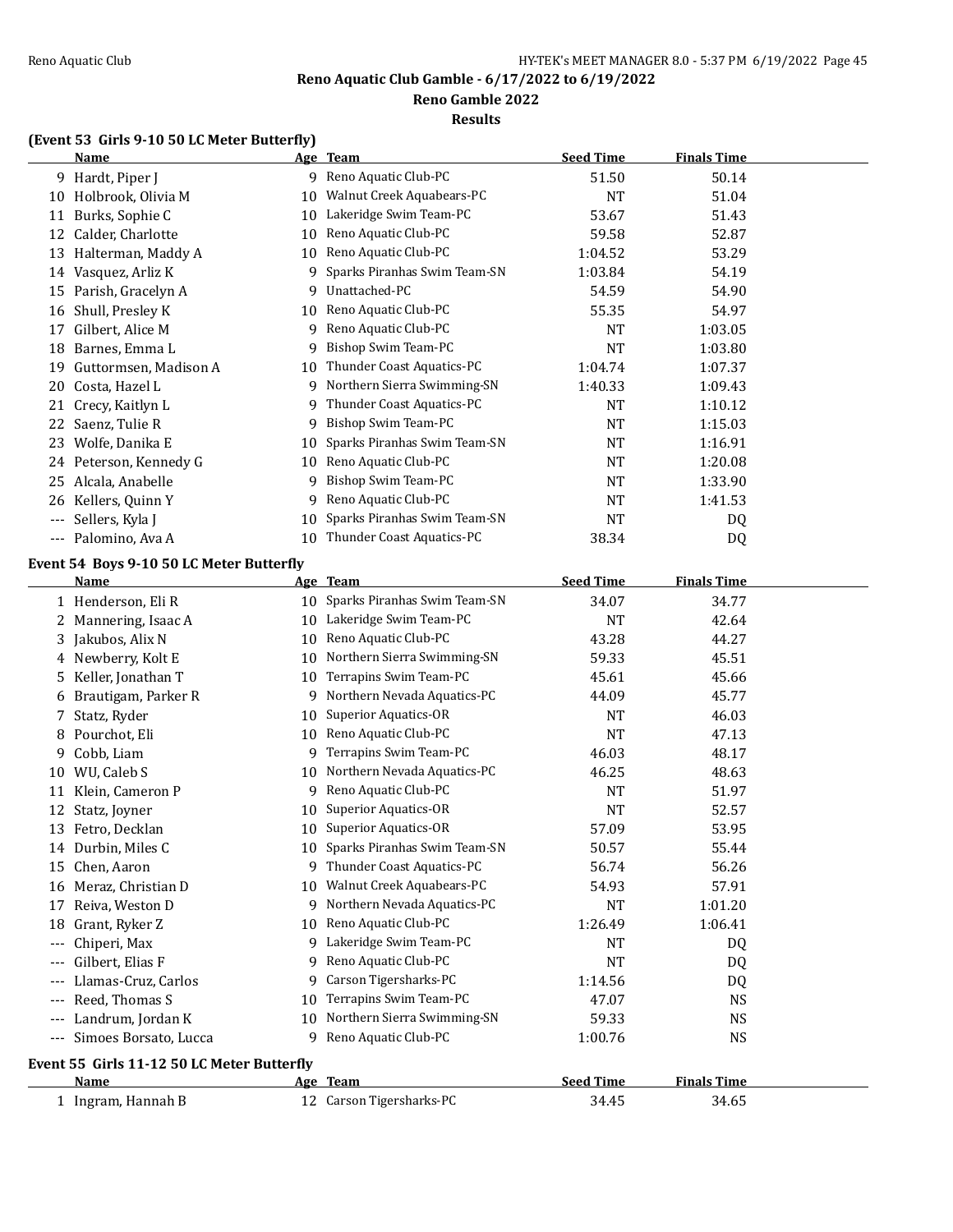**Reno Gamble 2022**

**Results**

# **(Event 55 Girls 11-12 50 LC Meter Butterfly)**

|          | <b>Name</b>               |    | Age Team                       | <b>Seed Time</b> | <b>Finals Time</b> |  |
|----------|---------------------------|----|--------------------------------|------------------|--------------------|--|
|          | 2 Dowd, Chloe M           |    | 11 Lakeridge Swim Team-PC      | 36.43            | 34.71              |  |
|          | 3 Rabinowitz, Mila A      | 12 | Reno Aquatic Club-PC           | 35.47            | 35.00              |  |
|          | 4 Wallace, Allie M        |    | 12 Northern Sierra Swimming-SN | 37.33            | 35.46              |  |
|          | 5 Garcia, Eleanor V       | 12 | Walnut Creek Aquabears-PC      | 35.78            | 35.89              |  |
|          | 6 Eilerman, Cate G        |    | 12 Thunder Coast Aquatics-PC   | 34.56            | 36.01              |  |
| 7        | Quevedo, Lily D           |    | 12 Lakeridge Swim Team-PC      | 36.98            | 36.18              |  |
|          | 8 Kellerman, Maria E      | 12 | Lakeridge Swim Team-PC         | <b>NT</b>        | 37.06              |  |
| 9        | Smith, Perri C            | 11 | Walnut Creek Aquabears-PC      | 39.21            | 37.77              |  |
| 10       | Dorsett, Aubrielle R      | 11 | Terrapins Swim Team-PC         | 38.33            | 38.01              |  |
| 11       | Byrne Bautista, Emma L    | 12 | Walnut Creek Aquabears-PC      | 41.00            | 38.91              |  |
|          | 12 Swanson, Harper R      | 11 | Terrapins Swim Team-PC         | 38.76            | 39.00              |  |
|          | 13 Inman-Semerau, Sadie S | 12 | Terrapins Swim Team-PC         | 40.00            | 39.98              |  |
|          | 14 Weaver, Caydence G     | 12 | Sparks Piranhas Swim Team-SN   | 40.79            | 41.99              |  |
|          | 15 Chisholm, Ashlen A     | 12 | Northern Nevada Aquatics-PC    | 43.29            | 42.20              |  |
|          | 16 Villalobos, Alia       |    | 12 Northern Nevada Aquatics-PC | 47.61            | 42.68              |  |
|          | 17 Reed, Addison L        | 11 | Terrapins Swim Team-PC         | 39.93            | 42.82              |  |
| 18       | Tognoni, Lexi M           | 12 | Sparks Piranhas Swim Team-SN   | 39.46            | 43.81              |  |
| 19       | Nguyen, Sydney            | 11 | Northern Nevada Aquatics-PC    | 43.23            | 44.35              |  |
| 20       | Evers, Audrey B           | 11 | Sparks Piranhas Swim Team-SN   | 50.12            | 44.39              |  |
|          | 21 Keating, Anna E        |    | 12 Sierra Marlins Swim Team-SN | NT               | 44.87              |  |
|          | 22 Robertson, Laci        | 12 | Superior Aquatics-OR           | <b>NT</b>        | 46.51              |  |
|          | 23 Chan, Ashlynn          |    | 12 Northern Nevada Aquatics-PC | <b>NT</b>        | 46.52              |  |
|          | 24 Mannering, Laryssa H   | 11 | Lakeridge Swim Team-PC         | NT               | 47.83              |  |
|          | 25 Pirtle, Sydney M       | 11 | Terrapins Swim Team-PC         | 47.98            | 49.45              |  |
|          | 26 Rammel, Emma           | 12 | Unattached-PC                  | <b>NT</b>        | 49.74              |  |
|          | 27 Gale, Haelyn R         | 11 | Sparks Piranhas Swim Team-SN   | 1:09.02          | 49.75              |  |
|          | 28 Halvorson, Hadley G    | 11 | Northern Sierra Swimming-SN    | 51.33            | 50.67              |  |
| 29       | Covaciu, Amanda B         | 12 | Sparks Piranhas Swim Team-SN   | <b>NT</b>        | 51.18              |  |
|          | 30 Prunty, Amelia P       |    | 11 Reno Aquatic Club-PC        | <b>NT</b>        | 54.77              |  |
|          | 31 Parkerson, Phoebe      | 12 | Superior Aquatics-OR           | NT               | 57.38              |  |
|          | 32 Adams, Taylor J        | 12 | Sparks Piranhas Swim Team-SN   | NT               | 57.57              |  |
|          | 33 Horsey, Sofia          | 12 | Reno Aquatic Club-PC           | NT               | 59.03              |  |
|          | 34 Rondell, Beatrice      | 11 | Northern Nevada Aquatics-PC    | NT               | 59.09              |  |
|          | 35 Fetro, Tesanee         | 12 | Superior Aquatics-OR           | 51.49            | 1:00.93            |  |
|          | 36 Rammel, Allie          | 11 | Unattached-PC                  | NT               | 1:03.08            |  |
|          | 37 Dell, Morgan W         | 11 | Bishop Swim Team-PC            | 1:09.43          | 1:04.87            |  |
| 38       | Bassler, Julianne E       | 12 | Mammoth Lakes Swim Team-PC     | NT               | 1:06.77            |  |
| 39       | Crecy, Brianna L          | 11 | Thunder Coast Aquatics-PC      | NT               | 1:08.25            |  |
| $\cdots$ | Callender, Sofie M        | 11 | Northern Nevada Aquatics-PC    | NT               | DQ                 |  |
|          | Warren, Monica A          | 12 | Walnut Creek Aquabears-PC      | 33.60            | <b>NS</b>          |  |
| $---$    | Nonaka, Allie M           |    | 11 Walnut Creek Aquabears-PC   | 45.00            | NS                 |  |

# **Event 56 Boys 11-12 50 LC Meter Butterfly**

| Name               | Age Team                     | <b>Seed Time</b> | <b>Finals Time</b> |  |
|--------------------|------------------------------|------------------|--------------------|--|
| 1 Logan, Avery A   | 12 Walnut Creek Aquabears-PC | 32.92            | 32.90              |  |
| 2 Lloyd, Logan K   | 12 Walnut Creek Aquabears-PC | 34.93            | 34.34              |  |
| 3 Marks, Preston G | 12 Terrapins Swim Team-PC    | 34.62            | 35.44              |  |
| 4 Larson, Andy B   | 12 Thunder Coast Aquatics-PC | 36.86            | 35.97              |  |
| 5 Osborne, Brody R | 12 Reno Aquatic Club-PC      | 38.17            | 36.25              |  |
| 6 Hardt, Jaxon B   | 12 Reno Aquatic Club-PC      | 38.34            | 38.29              |  |
| 7 Stebbins, Eli    | 12 Superior Aquatics-OR      | NT               | 38.51              |  |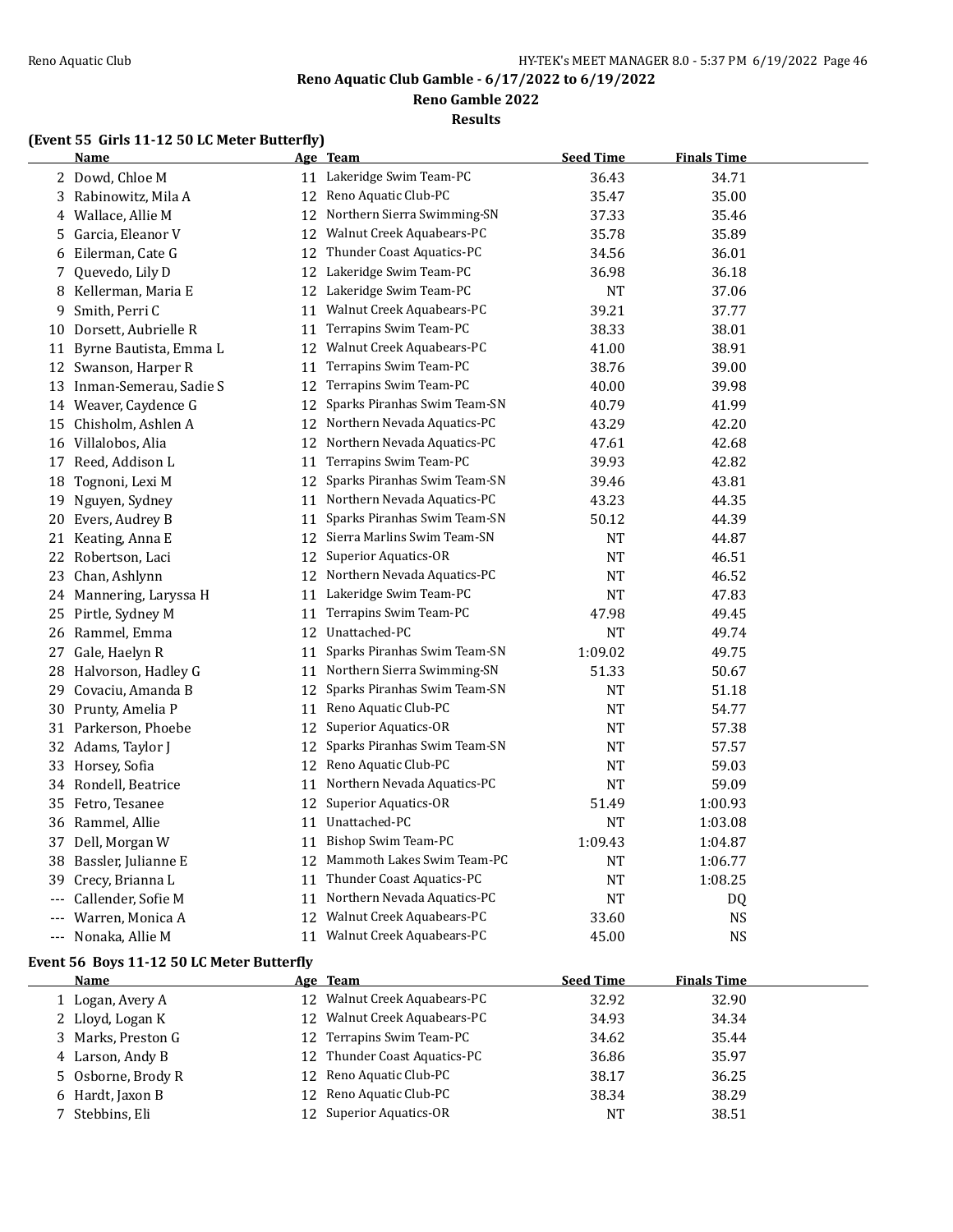### **Reno Gamble 2022**

#### **Results**

# **(Event 56 Boys 11-12 50 LC Meter Butterfly)**

|       | <b>Name</b>               |    | Age Team                     | <b>Seed Time</b> | <b>Finals Time</b> |  |
|-------|---------------------------|----|------------------------------|------------------|--------------------|--|
|       | 8 Perisho, Oliver E       | 12 | Reno Aquatic Club-PC         | 45.68            | 38.74              |  |
| 9     | Luke, Tristan X           | 12 | Sparks Piranhas Swim Team-SN | 39.33            | 39.28              |  |
| 10    | Simoes Borsato, Joaquim J | 12 | Reno Aquatic Club-PC         | 46.98            | 39.96              |  |
| 11    | Volpp, Matthew P          | 12 | Northern Nevada Aquatics-PC  | 47.56            | 40.92              |  |
| 12    | Scott, Cody D             | 12 | Sierra Marlins Swim Team-SN  | 45.10            | 41.07              |  |
| 13    | Varganov, Pasha S         | 12 | Northern Nevada Aquatics-PC  | 46.48            | 41.14              |  |
| 14    | Rowlett, Tristan R        | 11 | Douglas Dolfins Swim Team-PC | 42.71            | 42.87              |  |
| 15    | Thompson, Peyton S        | 11 | Lakeridge Swim Team-PC       | 43.11            | 45.53              |  |
| 16    | Johnson, Ethan W          | 11 | Sparks Piranhas Swim Team-SN | <b>NT</b>        | 45.84              |  |
| 17    | Shull, Harlow E           | 12 | Reno Aquatic Club-PC         | 50.00            | 46.47              |  |
| 18    | Wilcock, Samuel F         | 11 | Thunder Coast Aquatics-PC    | 43.44            | 46.80              |  |
| 19    | Williams, Kayden T        | 12 | Sparks Piranhas Swim Team-SN | 43.93            | 46.94              |  |
| 20    | Krivtsov, Danyl A         | 11 | Terrapins Swim Team-PC       | 45.28            | 47.47              |  |
| 21    | Kennedy, Simon R          | 11 | Northern Sierra Swimming-SN  | 49.33            | 48.08              |  |
| 22    | Barclay, Gavin W          | 11 | Walnut Creek Aquabears-PC    | 53.46            | 48.95              |  |
| 23    | Redick, Keev I            | 11 | Carson Tigersharks-PC        | 48.09            | 50.36              |  |
| 24    | Martinez, Tyler K         | 12 | Sparks Piranhas Swim Team-SN | 42.73            | 50.43              |  |
| 25    | Zheng, Matthew M          | 11 | Reno Aquatic Club-PC         | <b>NT</b>        | 51.92              |  |
| 26    | Calder, Tyler             | 11 | Reno Aquatic Club-PC         | 48.07            | 53.88              |  |
| 27    | Lusk, Beckett B           | 11 | Reno Aquatic Club-PC         | <b>NT</b>        | 54.47              |  |
| 28    | Rowlett, Ezra M           | 11 | Douglas Dolfins Swim Team-PC | 54.51            | 56.70              |  |
| 29    | Baurley, Asher J          | 11 | Mammoth Lakes Swim Team-PC   | NT               | 1:01.98            |  |
| 30    | Zaqariadze, Luca G        | 11 | Terrapins Swim Team-PC       | 1:04.34          | 1:08.75            |  |
| $---$ | Johnson, Matthew P        | 11 | Carson Tigersharks-PC        | NT               | DQ                 |  |
| ---   | Libling, Beck D           | 12 | Bishop Swim Team-PC          | <b>NT</b>        | <b>NS</b>          |  |

# **Event 57 Girls 13-14 200 LC Meter IM**

 $\overline{\phantom{a}}$ 

|    | <b>Name</b>                |    | Age Team                     | <b>Seed Time</b> | <b>Finals Time</b> |
|----|----------------------------|----|------------------------------|------------------|--------------------|
|    | Sala, Addison J            |    | 14 Lakeridge Swim Team-PC    | 2:35.35          | 2:34.82            |
| 2  | Kraemer, Marni M           | 13 | Reno Aquatic Club-PC         | 2:44.49          | 2:37.99            |
| 3  | Jaggers, Jadyn B           | 14 | Reno Aquatic Club-PC         | 2:43.45          | 2:44.16            |
| 4  | Fruge, Ariel E             | 13 | Terrapins Swim Team-PC       | 2:45.44          | 2:46.18            |
| 5  | Marks, Stella M            | 14 | Terrapins Swim Team-PC       | 2:45.67          | 2:47.90            |
| 6  | Shull, Brooklyn S          | 13 | Reno Aquatic Club-PC         | 2:43.35          | 2:48.71            |
|    | Ikeda, Abby R              | 13 | Terrapins Swim Team-PC       | 2:56.43          | 2:49.98            |
| 8  | Keller, Abbey M            | 13 | Terrapins Swim Team-PC       | 2:46.83          | 2:50.53            |
| 9  | Kellerman, Isabel J        | 14 | Lakeridge Swim Team-PC       | 2:54.94          | 2:50.75            |
| 10 | Carmichael, Luciana R      | 14 | Terrapins Swim Team-PC       | 2:44.44          | 2:51.37            |
| 11 | Santana-Dickerson, Raven A | 13 | Sparks Piranhas Swim Team-SN | 2:54.85          | 2:51.63            |
| 12 | Baker, Ella G              | 14 | Reno Aquatic Club-PC         | 2:50.25          | 2:52.89            |
| 13 | Jakubos, Avery R           | 14 | Reno Aquatic Club-PC         | 2:50.86          | 2:53.61            |
| 14 | Gourley, Annalease M       | 13 | Tri-City Channel Cats-IE     | 2:51.22          | 2:53.81            |
| 15 | Griffin, Rebecca L         | 13 | Terrapins Swim Team-PC       | 3:13.18          | 2:54.11            |
| 16 | Kruger, Annabelle K        | 13 | Walnut Creek Aquabears-PC    | 2:52.89          | 2:55.33            |
| 17 | Cottam, Madelyn S          | 13 | Terrapins Swim Team-PC       | 2:55.41          | 2:55.80            |
| 18 | Burnett, Belle M           | 14 | Northern Sierra Swimming-SN  | 3:14.76          | 2:56.13            |
| 19 | Berger, Reagan M           | 14 | Terrapins Swim Team-PC       | 2:51.67          | 2:56.41            |
| 20 | Carmichael, Sasha A        | 14 | Terrapins Swim Team-PC       | 2:46.91          | 2:58.02            |
| 21 | Wessel, Chloe G            | 14 | Lakeridge Swim Team-PC       | 3:07.28          | 3:00.91            |
| 22 | Hanley, Brynn S            | 13 | Sierra Marlins Swim Team-SN  | 3:31.82          | 3:01.44            |
| 23 | Hubert, Nevaeh A           | 13 | Sparks Piranhas Swim Team-SN | 3:03.47          | 3:02.00            |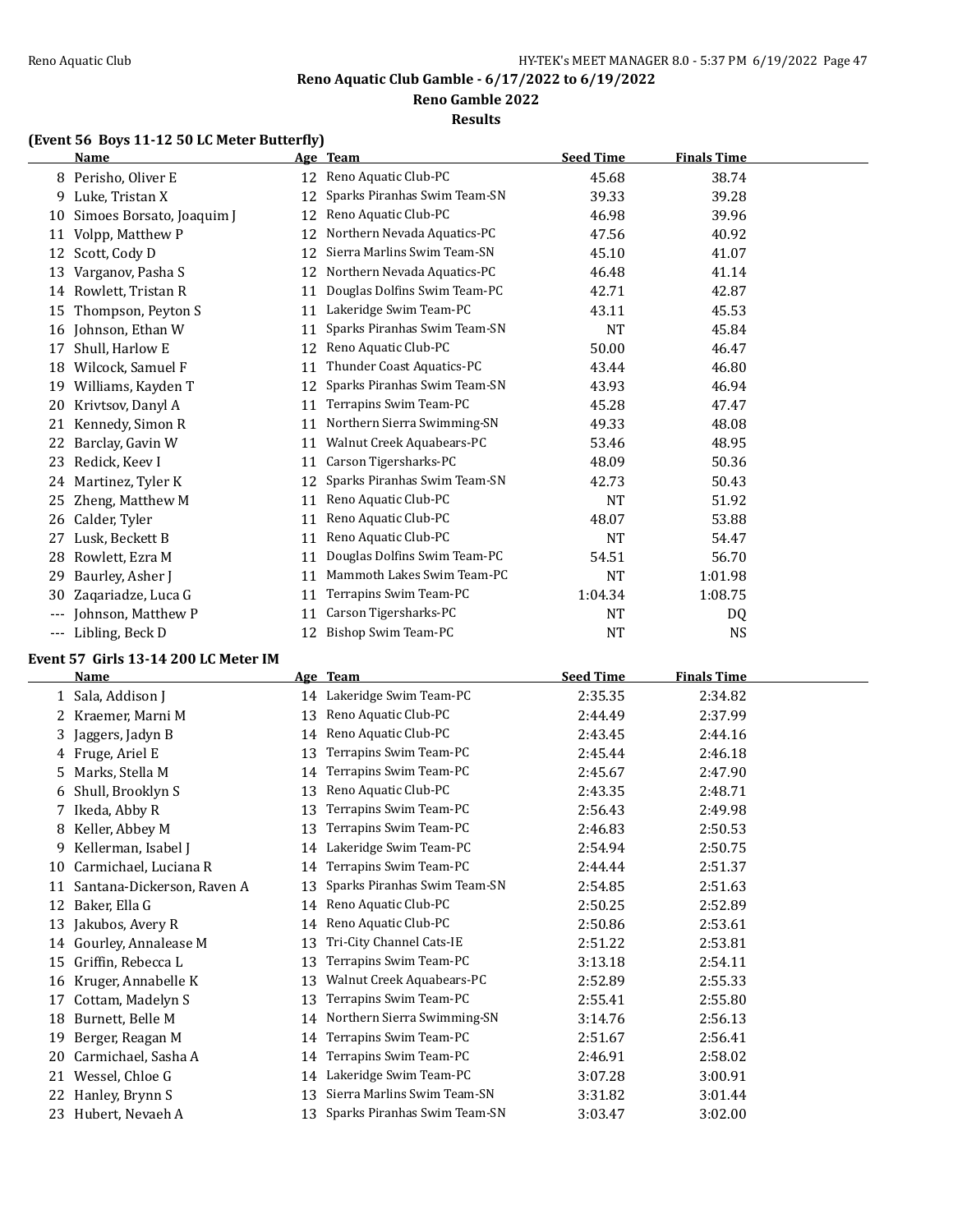### **Reno Gamble 2022**

**Results**

# **(Event 57 Girls 13-14 200 LC Meter IM)**

|       | <b>Name</b>                           |          | Age Team                                                | <b>Seed Time</b> | <b>Finals Time</b> |  |
|-------|---------------------------------------|----------|---------------------------------------------------------|------------------|--------------------|--|
|       | 24 Ream, Kalia L                      | 13       | Reno Aquatic Club-PC                                    | 2:57.61          | 3:02.53            |  |
| 25    | Clark, Addi C                         | 14       | Lakeridge Swim Team-PC                                  | 3:13.52          | 3:02.72            |  |
|       | 26 Greco, Emma K                      | 14       | Tri-City Channel Cats-IE                                | 3:06.01          | 3:03.73            |  |
| 27    | Helms, Marineke A                     | 13       | Northern Sierra Swimming-SN                             | 3:23.97          | 3:04.14            |  |
| 28    | Hynes, Hayley J                       | 14       | Sierra Marlins Swim Team-SN                             | 3:16.13          | 3:06.22            |  |
| 29    | Gould, Margot V                       | 13       | Lakeridge Swim Team-PC                                  | 3:11.60          | 3:10.97            |  |
| 30    | Gale, Kayda L                         | 13       | Sparks Piranhas Swim Team-SN                            | 3:52.28          | 3:13.33            |  |
| 31    | Stevenson, Carli C                    | 14       | Douglas Dolfins Swim Team-PC                            | 3:12.47          | 3:14.28            |  |
| 32    | Clark, Avery N                        | 14       | Lakeridge Swim Team-PC                                  | 3:13.06          | 3:14.76            |  |
| 33    | Schemenauer, Dylan N                  | 14       | Reno Aquatic Club-PC                                    | <b>NT</b>        | 3:17.91            |  |
| 34    | McCarthy Smith, Kyla Or Kq Q          | 13       | Sierra Marlins Swim Team-SN                             | <b>NT</b>        | 3:20.01            |  |
| 35    | Wurzelbacher, Jojo T                  | 14       | Sierra Marlins Swim Team-SN                             | <b>NT</b>        | 3:20.91            |  |
| 36    | Widney-Large, Anita C                 | 13       | Thunder Coast Aquatics-PC                               | 3:20.90          | 3:32.31            |  |
| 37    | Maldonado, Haedynn K                  | 13       | Sparks Piranhas Swim Team-SN                            | <b>NT</b>        | 3:34.47            |  |
| 38    | Paganelli, Jane J                     | 13       | Sierra Marlins Swim Team-SN                             | 3:39.37          | 3:35.37            |  |
| 39    | Baranowski, Dylan                     | 14       | Reno Aquatic Club-PC                                    | NT               | 3:37.32            |  |
| 40    | Baskin, Carrie M                      | 14       | Terrapins Swim Team-PC                                  | 3:29.68          | 3:37.55            |  |
|       | 41 Kieckhefer, Lucy R                 | 13       | Sparks Piranhas Swim Team-SN                            | 3:37.50          | 3:42.00            |  |
| 42    | Murray, Aurabella N                   | 13       | Reno Aquatic Club-PC                                    | NT               | 3:52.77            |  |
| 43    | Brode, Ele J                          | 13       | Mammoth Lakes Swim Team-PC                              | 4:02.18          | 3:59.26            |  |
| 44    | Tighe, Sophia                         | 14       | Superior Aquatics-OR                                    | <b>NT</b>        | 4:03.16            |  |
| 45    | Swisher, Ana Q                        | 13       | Mammoth Lakes Swim Team-PC                              | 4:34.46          | 4:12.36            |  |
| $---$ | McCarty, Keoni C                      | 13       | Reno Aquatic Club-PC                                    | <b>NT</b>        | DQ                 |  |
|       | --- Krivan, Anna T                    |          | 14 Sierra Marlins Swim Team-SN                          | 3:39.63          | <b>NS</b>          |  |
|       | Event 57 Girls 15-16 200 LC Meter IM  |          |                                                         |                  |                    |  |
|       | <u>Name</u>                           |          | Age Team                                                | <b>Seed Time</b> | <b>Finals Time</b> |  |
|       | 1 Patrick, Shayne L                   | 15       | Lakeridge Swim Team-PC                                  | 2:36.27          | 2:35.44            |  |
|       | 2 Zboinski, Katy L                    | 16       | Reno Aquatic Club-PC                                    | 2:36.63          | 2:41.02            |  |
| 3     | Gomez, Maddie M                       | 16       | Unattached-PC                                           | 2:37.69          | 2:41.80            |  |
| 4     | Platz, Lucy T                         | 16       | Reno Aquatic Club-PC                                    | 2:34.77          | 2:45.38            |  |
| 5     | Cleary, Grace M                       | 15       | Terrapins Swim Team-PC                                  | 2:45.57          | 2:49.81            |  |
| 6     | Elwood, Jazmin                        | 16       | <b>Superior Aquatics-OR</b>                             | 2:51.02          | 2:50.22            |  |
| 7     | Russell, Brynn A                      | 16       | Carson Tigersharks-PC                                   | 2:50.11          | 2:50.75            |  |
| 8     | Bradley, Tsila R                      | 16       | Reno Aquatic Club-PC                                    | NT               | 2:51.40            |  |
|       | 9 Walkley, Paisley L                  |          | 16 Tri-City Channel Cats-IE                             | 2:41.67          | 2:52.25            |  |
|       | 10 Grieve, Millie M                   |          | 15 Lakeridge Swim Team-PC                               | 2:48.59          | 2:52.37            |  |
|       | 11 Williams, Calliope M               |          | 16 Lakeridge Swim Team-PC                               | 2:53.00          | 2:52.99            |  |
|       | 12 Ciolli, Malia A                    | 16       | Tri-City Channel Cats-IE                                | 2:50.44          | 2:53.62            |  |
|       | 13 Scott, Keira R                     | 16       | Reno Aquatic Club-PC                                    | 2:51.58          | 2:53.73            |  |
|       | 14 Fetro, Annikka                     | 16       | <b>Superior Aquatics-OR</b>                             | 2:57.38          | 2:54.42            |  |
| 15    | Petit, Emily J                        | 15       | Lakeridge Swim Team-PC                                  | 2:43.07          | 2:54.94            |  |
| 16    | Mincy, Mackenzie R                    | 15       | Terrapins Swim Team-PC                                  | 2:51.39          | 2:55.12            |  |
| 17    |                                       |          |                                                         |                  | 2:58.45            |  |
|       |                                       |          |                                                         |                  |                    |  |
|       | Smith, Hope X                         | 15       | Lakeridge Swim Team-PC                                  | 3:00.09          |                    |  |
| 18    | Hane, Ava J                           | 15       | Northern Nevada Aquatics-PC                             | 3:02.65          | 3:01.40            |  |
| 19    | Tomlinson, Emma M                     | 15       | Sparks Piranhas Swim Team-SN                            | 3:09.89          | 3:06.85            |  |
| 20    | Booth, Isabelle A<br>21 Hall, Aspen D | 15<br>15 | Tri-City Channel Cats-IE<br>Sierra Marlins Swim Team-SN | 3:04.13<br>NT    | 3:11.15<br>3:12.35 |  |

23 Potts-Cosman, Gracie E 16 Sparks Piranhas Swim Team-SN 3:12.13 3:12.82 24 Nguyen, Venice T 15 Northern Nevada Aquatics-PC NT 3:13.24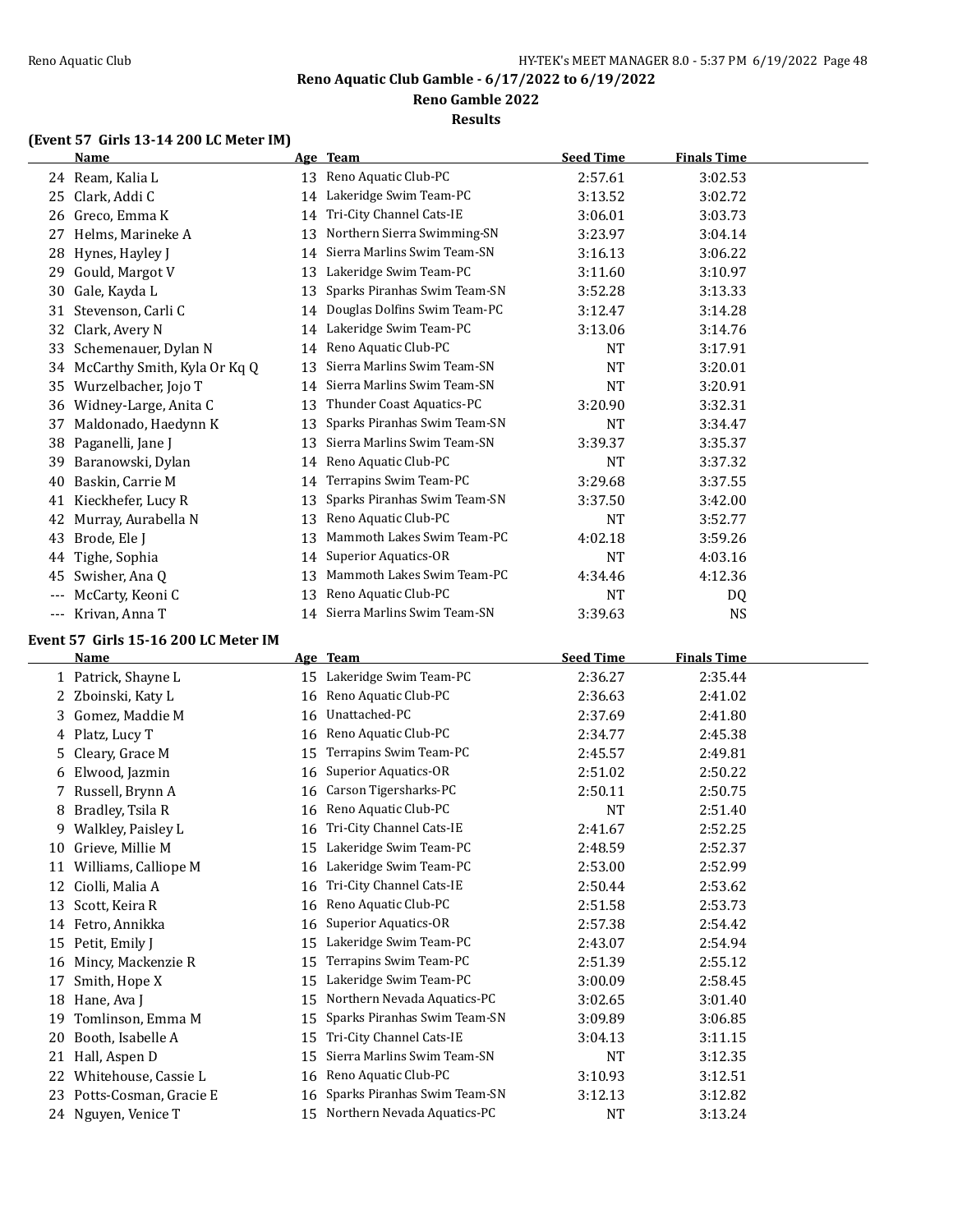$\overline{\phantom{0}}$ 

**Reno Aquatic Club Gamble - 6/17/2022 to 6/19/2022**

**Reno Gamble 2022**

**Results**

### **(Event 57 Girls 15-16 200 LC Meter IM)**

| <b>Name</b>             | Age Team                        | <b>Seed Time</b> | <b>Finals Time</b> |  |
|-------------------------|---------------------------------|------------------|--------------------|--|
| 25 Spidahl, Morgan S    | 15 Sparks Piranhas Swim Team-SN | 3:07.46          | 3:13.52            |  |
| 26 Ingram, Sydney J     | 15 Carson Tigersharks-PC        | 3:15.12          | 3:24.14            |  |
| 27 McLean, Sofie E      | 15 Lakeridge Swim Team-PC       | 3:21.93          | 3:26.61            |  |
| --- Kieckhefer, Aspen R | 16 Sparks Piranhas Swim Team-SN | NT               | D <sub>0</sub>     |  |

### **Event 57 Girls 17-18 200 LC Meter IM**

| Name               |                    |    | Age Team                        | <b>Seed Time</b> | <b>Finals Time</b> |  |
|--------------------|--------------------|----|---------------------------------|------------------|--------------------|--|
| 1 Schott, Emma L   |                    |    | 18 Lakeridge Swim Team-PC       | 2:22.00          | 2:34.83            |  |
| 2 Dawson, Erin A   |                    |    | 18 Sparks Piranhas Swim Team-SN | 2:27.64          | 2:36.39            |  |
| 3 Curran, Sofie E  |                    | 17 | Terrapins Swim Team-PC          | 2:38.01          | 2:42.72            |  |
| 4 Crain, Addison E |                    | 17 | Reno Aquatic Club-PC            | 2:30.83          | 2:43.25            |  |
|                    | 5 Jaggers, Maddy N | 17 | Reno Aquatic Club-PC            | 2:34.98          | 2:44.20            |  |
| 6 Reich. Ava H     |                    |    | Lakeridge Swim Team-PC          | 2:56.34          | 3:11.49            |  |
|                    | 7 Harmon, Claire M |    | 18 Northern Nevada Aquatics-PC  | 2:57.00          | 3:14.12            |  |

### **Event 58 Boys 13-14 200 LC Meter IM**

|     | <b>Name</b>                         |    | Age Team                     | <b>Seed Time</b> | <b>Finals Time</b> |  |
|-----|-------------------------------------|----|------------------------------|------------------|--------------------|--|
|     | 1 Nonaka, Ben M                     |    | 14 Walnut Creek Aquabears-PC | 2:29.29          | 2:27.81            |  |
| 2   | Hudson, Carson C                    | 13 | Walnut Creek Aquabears-PC    | 2:29.87          | 2:35.18            |  |
| 3   | Young-McMurchie, Rowan H            | 14 | Tri-City Channel Cats-IE     | 2:38.03          | 2:37.72            |  |
| 4   | Cryan, Kenny M                      | 14 | Tri-City Channel Cats-IE     | 2:37.57          | 2:37.92            |  |
| 5   | Kirby, Chance T                     | 14 | Reno Aquatic Club-PC         | 2:39.70          | 2:40.84            |  |
| 6   | Tanimura, Andrew K                  | 13 | Walnut Creek Aquabears-PC    | 2:43.08          | 2:42.08            |  |
| 7   | Gleason, Tim J                      | 14 | Douglas Dolfins Swim Team-PC | 2:45.24          | 2:44.55            |  |
| 8   | Rocco, Macallan C                   | 14 | Sierra Marlins Swim Team-SN  | 3:55.05          | 2:46.14            |  |
| 9   | Ceja, Jacob A                       | 13 | Terrapins Swim Team-PC       | 2:48.71          | 2:47.11            |  |
| 10  | Lanza, John S                       | 14 | Sierra Marlins Swim Team-SN  | 2:46.26          | 2:48.99            |  |
| 11  | Luisetti, John W                    | 13 | Northern Sierra Swimming-SN  | 3:09.88          | 2:52.13            |  |
| 12  | Henderson, Rylie R                  | 13 | Sparks Piranhas Swim Team-SN | 3:00.45          | 2:52.81            |  |
| 13  | WU, Caden                           | 13 | Reno Aquatic Club-PC         | 3:04.90          | 2:54.36            |  |
| 14  | Miller, Nick J                      | 13 | Sparks Piranhas Swim Team-SN | 3:00.58          | 2:58.80            |  |
| 15  | Lotosh, Ben D                       | 13 | Thunder Coast Aquatics-PC    | <b>NT</b>        | 2:59.22            |  |
| 16  | Page, Beckett A                     | 14 | Mammoth Lakes Swim Team-PC   | 3:08.10          | 2:59.30            |  |
| 17  | Lott, Brycen E                      | 13 | Terrapins Swim Team-PC       | 3:05.18          | 3:00.48            |  |
| 18  | Grant, Previn J                     | 14 | Reno Aquatic Club-PC         | <b>NT</b>        | 3:01.88            |  |
| 19  | Frydman, Ari J                      | 13 | Sparks Piranhas Swim Team-SN | 3:06.78          | 3:01.95            |  |
| 20  | Kieckhefer, Lincoln R               | 13 | Sparks Piranhas Swim Team-SN | 3:16.81          | 3:18.81            |  |
| 21  | Wolfe, Hunter I                     | 14 | Sparks Piranhas Swim Team-SN | 3:14.77          | 3:19.29            |  |
| 22  | Goss, Lucas C                       | 13 | Douglas Dolfins Swim Team-PC | <b>NT</b>        | 3:38.81            |  |
| 23  | Guttormsen, Tyson S                 | 13 | Thunder Coast Aquatics-PC    | <b>NT</b>        | 3:43.31            |  |
| 24  | Forman, Bowdoin A                   | 13 | Reno Aquatic Club-PC         | <b>NT</b>        | 3:52.62            |  |
| 25  | Garcia, William E                   | 14 | Reno Aquatic Club-PC         | <b>NT</b>        | 4:19.87            |  |
| --- | Guttormsen, Kameron E               | 14 | Thunder Coast Aquatics-PC    | 3:43.90          | DQ                 |  |
|     | Event 58 Boys 15-16 200 LC Meter IM |    |                              |                  |                    |  |
|     | Name                                |    | Age Team                     | <b>Seed Time</b> | <b>Finals Time</b> |  |
|     | 1 LI, Aden H                        | 15 | Terrapins Swim Team-PC       | 2:17.84          | 2:23.12            |  |
|     | 2 Light, Jude B                     | 15 | Reno Aquatic Club-PC         | 2:26.30          | 2:28.57            |  |
| 3   | Schott, Evan D                      | 15 | Reno Aquatic Club-PC         | 2:54.38          | 2:29.18            |  |

 Reddig, Jaxon G 15 Sparks Piranhas Swim Team-SN 2:40.90 2:31.70 Gosselin, Todd A 16 Carson Tigersharks-PC 2:24.21 2:34.54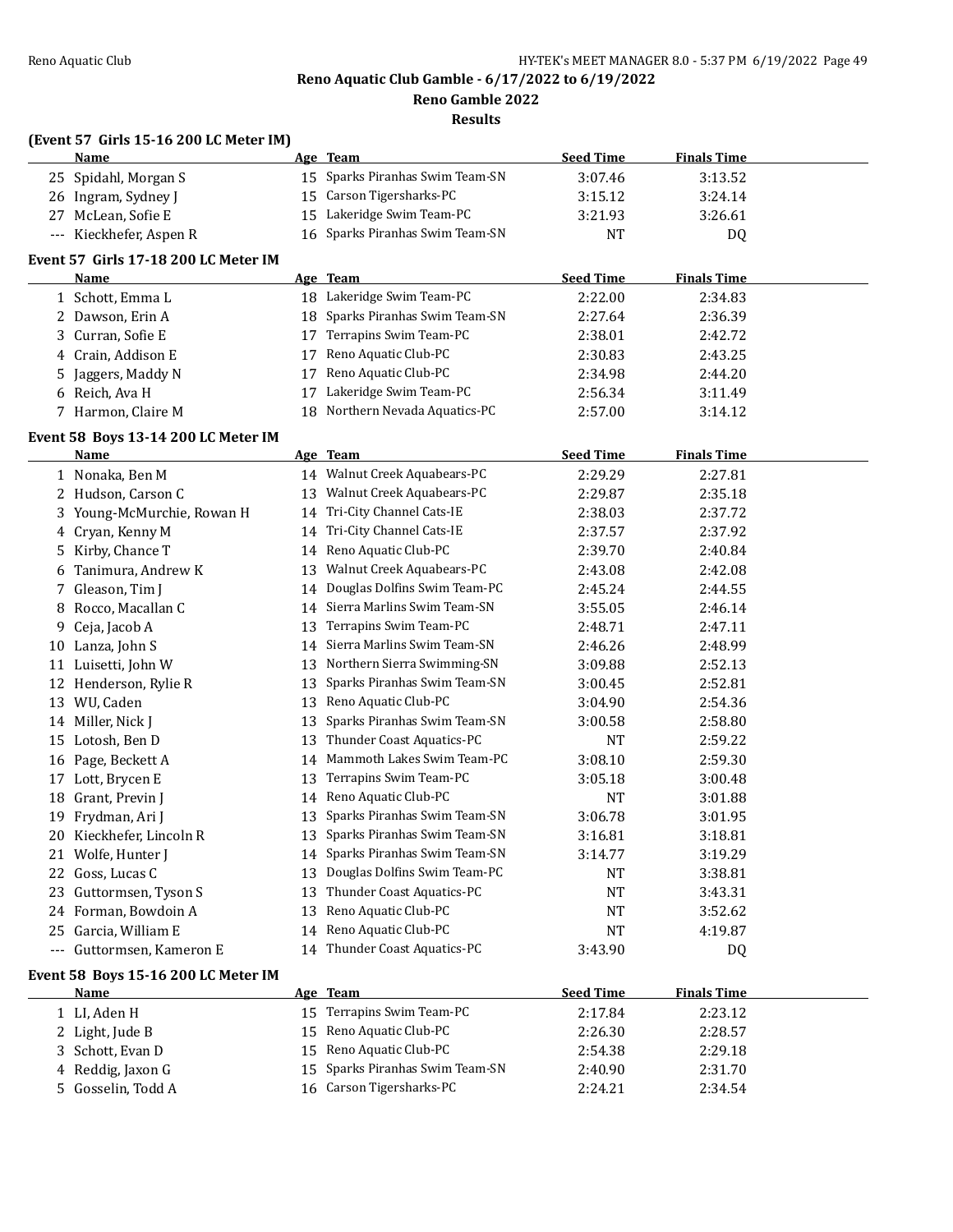# **Reno Gamble 2022**

**Results**

### **(Event 58 Boys 15-16 200 LC Meter IM)**

|    | <b>Name</b>                                |          | Age Team                                   | <b>Seed Time</b> | <b>Finals Time</b> |  |
|----|--------------------------------------------|----------|--------------------------------------------|------------------|--------------------|--|
|    | 6 Ceja, Christian A                        |          | 15 Terrapins Swim Team-PC                  | 2:34.66          | 2:34.82            |  |
|    | 7 Seward, Carter D                         | 15       | Walnut Creek Aquabears-PC                  | 2:51.21          | 2:35.09            |  |
| 8  | Shustov, Vlad S                            | 15       | Sparks Piranhas Swim Team-SN               | 2:36.81          | 2:36.13            |  |
| 9  | Dawson, Hunter R                           | 15       | Sparks Piranhas Swim Team-SN               | 2:44.34          | 2:36.83            |  |
| 10 | Miller, Ben R                              | 15       | Sparks Piranhas Swim Team-SN               | 2:33.13          | 2:38.36            |  |
|    | 11 Kalley, Ewan F                          | 15       | Carson Tigersharks-PC                      | 2:44.11          | 2:39.97            |  |
|    | 12 Hudson, Dallas C                        | 16       | Walnut Creek Aquabears-PC                  | 2:40.00          | 2:40.01            |  |
|    | 13 Young, Miles C                          | 16       | Sparks Piranhas Swim Team-SN               | 2:47.12          | 2:42.26            |  |
|    | 14 Hustead, Wally B                        | 15       | Northern Nevada Aquatics-PC                | 2:39.40          | 2:42.42            |  |
|    | 15 Motta, Ryan J                           | 16       | Lakeridge Swim Team-PC                     | 3:27.58          | 2:44.55            |  |
|    | 16 Miller, Peyton J                        | 15       | Lakeridge Swim Team-PC                     | 2:28.32          | 2:44.97            |  |
| 17 | Boland, Shawn J                            | 15       | Terrapins Swim Team-PC                     | 2:45.00          | 2:46.79            |  |
| 18 | Koenig, Zachary P                          | 16       | Sparks Piranhas Swim Team-SN               | 3:09.76          | 2:49.07            |  |
| 19 | Schemenauer, Luke D                        | 16       | Reno Aquatic Club-PC                       | <b>NT</b>        | 2:50.32            |  |
| 20 | Perisho, Stenson V                         | 15       | Reno Aquatic Club-PC                       | 3:07.10          | 2:51.41            |  |
|    | 21 Kieckhefer, Austin R                    |          | 16 Sparks Piranhas Swim Team-SN            | <b>NT</b>        | 3:00.69            |  |
|    |                                            |          |                                            |                  |                    |  |
|    | Event 58 Boys 17-18 200 LC Meter IM        |          |                                            |                  |                    |  |
|    | <u>Name</u>                                |          | Age Team<br>17 Northern Nevada Aquatics-PC | <b>Seed Time</b> | <b>Finals Time</b> |  |
|    | 1 Nixon, Genoa R                           |          | Reno Aquatic Club-PC                       | 2:20.04          | 2:19.41            |  |
|    | 2 Pflieger, Aidan M                        | 17       | Douglas Dolfins Swim Team-PC               | 2:14.00          | 2:26.96            |  |
| 3  | Stevenson, Calvin J                        | 17<br>17 |                                            | 2:27.46          | 2:28.29            |  |
| 4  | Gelston, Andy J                            |          | Tri-City Channel Cats-IE                   | 2:13.14          | 2:28.69            |  |
| 5  | Myers, Brayden T                           | 17       | Reno Aquatic Club-PC                       | 2:33.17          | 2:30.80            |  |
|    | 6 Daniels, Ethan J                         | 18       | Reno Aquatic Club-PC                       | 2:40.26          | 2:37.03            |  |
|    | Bindenagel, Santiago E                     | 18       | Sparks Piranhas Swim Team-SN               | 2:47.03          | 2:41.95            |  |
|    | 8 Rule-Davis, Brett G                      |          | 18 Mammoth Lakes Swim Team-PC              | 2:52.40          | 2:54.45            |  |
|    | Event 58 Boys 19 & Over 200 LC Meter IM    |          |                                            |                  |                    |  |
|    | Name                                       |          | Age Team                                   | <b>Seed Time</b> | <b>Finals Time</b> |  |
|    | 1 Walkley, Nick W                          |          | 19 Tri-City Channel Cats-IE                | 2:20.65          | 2:23.95            |  |
|    | 2 Arnold, Austin J                         | 19       | Sparks Piranhas Swim Team-SN               | 2:25.26          | 2:32.57            |  |
|    | --- Copeland, Logan W                      |          | 20 Sparks Piranhas Swim Team-SN            | 2:44.35          | <b>NS</b>          |  |
|    | Event 59 Girls 13-14 50 LC Meter Freestyle |          |                                            |                  |                    |  |
|    | <u>Name</u>                                |          | Age Team                                   | <b>Seed Time</b> | <b>Finals Time</b> |  |
|    | 1 Jaggers, Jadyn B                         |          | 14 Reno Aquatic Club-PC                    | 30.44            | 29.03              |  |
|    | 2 Davis, Carlee J                          |          | 14 Walnut Creek Aquabears-PC               | 29.17            | 29.16              |  |
|    | 3 Griffin, Rebecca L                       | 13       | Terrapins Swim Team-PC                     | 29.91            | 29.28              |  |
|    | 4 Wunderlich, Emerson L                    | 14       | Thunder Coast Aquatics-PC                  | 29.73            | 29.88              |  |
| 5. | Kraemer, Marni M                           | 13       | Reno Aquatic Club-PC                       | 29.47            | 30.07              |  |
|    | 6 Baker, Ella G                            | 14       | Reno Aquatic Club-PC                       | 30.18            | 30.59              |  |
| 7. | Keller, Abbey M                            | 13       | Terrapins Swim Team-PC                     | 31.76            | 31.51              |  |
| 8  | Ikeda, Abby R                              | 13       | Terrapins Swim Team-PC                     | 31.84            | 31.56              |  |
| 9  | Fruge, Ariel E                             | 13       | Terrapins Swim Team-PC                     | 31.16            | 31.67              |  |
| 10 | Langer, Teagan S                           | 13       | Reno Aquatic Club-PC                       | 33.43            | 31.68              |  |
| 11 | Berger, Reagan M                           | 14       | Terrapins Swim Team-PC                     | 31.14            | 31.82              |  |
| 12 | Carmichael, Sasha A                        | 14       | Terrapins Swim Team-PC                     | 31.85            | 32.03              |  |
| 13 | Shull, Brooklyn S                          | 13       | Reno Aquatic Club-PC                       | 31.40            | 32.10              |  |
|    | 14 Hubert, Nevaeh A                        | 13       | Sparks Piranhas Swim Team-SN               | 32.37            | 32.11              |  |
|    | 15 Carmichael, Luciana R                   | 14       | Terrapins Swim Team-PC                     | 32.44            | 32.16              |  |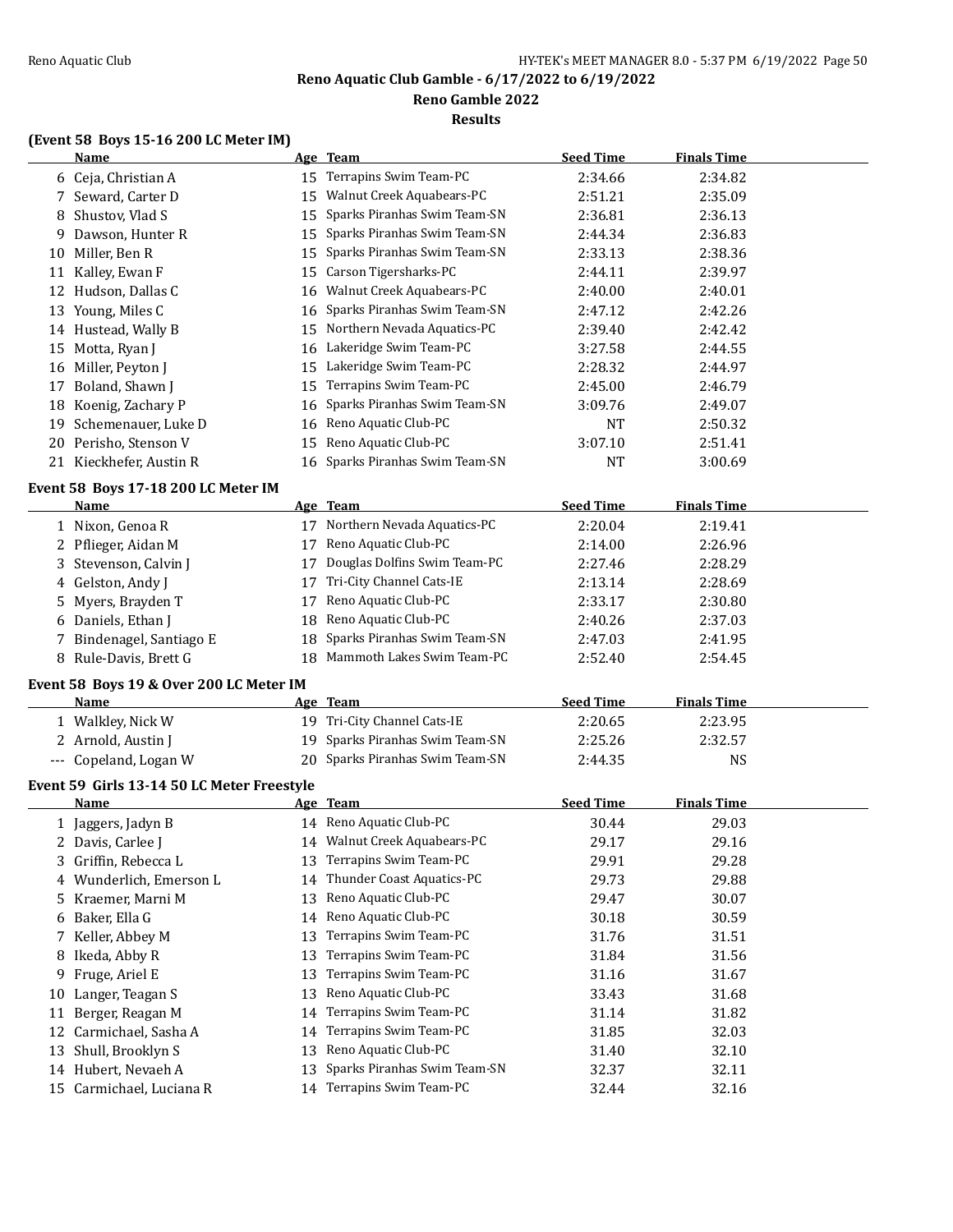**Reno Gamble 2022**

**Results**

# **(Event 59 Girls 13-14 50 LC Meter Freestyle)**

|          | <b>Name</b>                                |          | Age Team                       | <b>Seed Time</b>       | <b>Finals Time</b> |  |
|----------|--------------------------------------------|----------|--------------------------------|------------------------|--------------------|--|
|          | 16 Santana-Dickerson, Raven A              | 13       | Sparks Piranhas Swim Team-SN   | 32.78                  | 32.22              |  |
| 17       | Landon, Chloe N                            | 13       | Northern Nevada Aquatics-PC    | 31.05                  | 32.33              |  |
| 18       | Burnett, Belle M                           | 14       | Northern Sierra Swimming-SN    | 36.92                  | 32.59              |  |
| 19       | Kruger, Annabelle K                        | 13       | Walnut Creek Aquabears-PC      | 32.21                  | 32.61              |  |
| 20       | Wessel, Chloe G                            | 14       | Lakeridge Swim Team-PC         | 32.22                  | 32.77              |  |
|          | 21 Hynes, Hayley J                         | 14       | Sierra Marlins Swim Team-SN    | 32.99                  | 32.82              |  |
| 22       | Jakubos, Avery R                           | 14       | Reno Aquatic Club-PC           | 32.46                  | 32.88              |  |
| 23       | Clark, Addi C                              | 14       | Lakeridge Swim Team-PC         | 34.04                  | 32.93              |  |
| 24       | Martinez, Aliya L                          | 14       | Sparks Piranhas Swim Team-SN   | NT                     | 33.15              |  |
| 25       | Greco, Emma K                              | 14       | Tri-City Channel Cats-IE       | 32.35                  | 33.16              |  |
|          | 26 Gourley, Annalease M                    | 13       | Tri-City Channel Cats-IE       | 32.15                  | 33.21              |  |
| $*27$    | McMillin, Shayne M                         | 13       | Northern Nevada Aquatics-PC    | 34.63                  | 33.31              |  |
| $*27$    | Hanley, Brynn S                            | 13       | Sierra Marlins Swim Team-SN    | 36.13                  | 33.31              |  |
| 29       | Bright, Olivia G                           | 13       | Northern Sierra Swimming-SN    | <b>NT</b>              | 33.32              |  |
| 30       | Stevenson, Carli C                         | 14       | Douglas Dolfins Swim Team-PC   | 40.98                  | 33.60              |  |
| 31       | Ream, Kalia L                              | 13       | Reno Aquatic Club-PC           | 34.48                  | 33.64              |  |
| 32       | Cottam, Madelyn S                          | 13       | Terrapins Swim Team-PC         | 33.74                  | 33.73              |  |
| 33       | Lara, Ava R                                | 13       | Sparks Piranhas Swim Team-SN   | 35.49                  | 34.31              |  |
| 34       | Wurzelbacher, Jojo T                       | 14       | Sierra Marlins Swim Team-SN    | 33.76                  | 34.55              |  |
| 35       | Gale, Kayda L                              | 13       | Sparks Piranhas Swim Team-SN   | 36.67                  | 34.83              |  |
| 36       | Helms, Marineke A                          | 13       | Northern Sierra Swimming-SN    | 39.67                  | 34.93              |  |
| 37       | Gould, Margot V                            | 13       | Lakeridge Swim Team-PC         | 34.28                  | 35.26              |  |
| 38       | Tanimura, Avery I                          | 13       | Walnut Creek Aquabears-PC      | 36.12                  | 35.38              |  |
| 39       | Mahoney, Mckayla C                         | 13       | Terrapins Swim Team-PC         | 35.13                  | 35.39              |  |
| 40       | Widney-Large, Anita C                      | 13       | Thunder Coast Aquatics-PC      | 35.10                  | 35.57              |  |
| 41       | Schemenauer, Dylan N                       | 14       | Reno Aquatic Club-PC           | NT                     | 35.65              |  |
| 42       | Miller, Daisy L                            | 14       | Northern Nevada Aquatics-PC    | <b>NT</b>              | 35.95              |  |
| 43       | Paganelli, Jane J                          | 13       | Sierra Marlins Swim Team-SN    | 36.30                  | 36.07              |  |
| 44       | Clark, Avery N                             | 14       | Lakeridge Swim Team-PC         | 35.60                  | 36.38              |  |
|          | McCarthy Smith, Kyla Or Kq Q               | 13       | Sierra Marlins Swim Team-SN    |                        | 36.52              |  |
| 45<br>46 | Winters, Charlotte M                       | 13       | Sparks Piranhas Swim Team-SN   | <b>NT</b><br><b>NT</b> | 37.10              |  |
|          |                                            |          | Sparks Piranhas Swim Team-SN   |                        |                    |  |
| 47       | Duvall, Kylee L                            | 13       | Reno Aquatic Club-PC           | 37.88                  | 37.55              |  |
| 48       | Baranowski, Dylan                          | 14       | Mammoth Lakes Swim Team-PC     | NT                     | 37.93              |  |
| 49       | Brode, Ele J                               | 13<br>13 | Sparks Piranhas Swim Team-SN   | <b>NT</b><br><b>NT</b> | 37.97<br>38.02     |  |
| 50       | Maldonado, Haedynn K                       |          | Terrapins Swim Team-PC         |                        |                    |  |
| 51       | Baskin, Carrie M                           | 14       | Sparks Piranhas Swim Team-SN   | 36.64                  | 38.15<br>38.74     |  |
|          | 52 Kieckhefer, Lucy R                      | 13       | Sparks Piranhas Swim Team-SN   | 39.15                  |                    |  |
| 53       | Dillard, Moriah R                          | 13       | <b>Superior Aquatics-OR</b>    | 41.37                  | 40.40              |  |
| 54       | Tighe, Sophia                              | 14       | Reno Aquatic Club-PC           | 48.40                  | 41.60              |  |
| 55       | McCarty, Keoni C                           | 13       | Reno Aquatic Club-PC           | 41.48                  | 41.80              |  |
| 56       | Murray, Aurabella N                        | 13       | Mammoth Lakes Swim Team-PC     | 46.44                  | 42.62              |  |
| $---$    | Swisher, Ana Q                             | 13       |                                | 49.10                  | DQ                 |  |
| $\cdots$ | Krivan, Anna T                             |          | 14 Sierra Marlins Swim Team-SN | 36.34                  | <b>NS</b>          |  |
|          | Event 59 Girls 15-16 50 LC Meter Freestyle |          |                                |                        |                    |  |
|          | <u>Name</u>                                |          | Age Team                       | <b>Seed Time</b>       | <b>Finals Time</b> |  |
|          | 1 Porter, Izzy R                           | 15       | Reno Aquatic Club-PC           | 27.81                  | 28.84              |  |
|          | 2 Fetro, Annikka                           | 16       | Superior Aquatics-OR           | 29.61                  | 29.52              |  |
| 3        | Zboinski, Katy L                           | 16       | Reno Aquatic Club-PC           | 28.97                  | 30.10              |  |
| 4        | Talmadge, Donna                            | 15       | Walnut Creek Aquabears-PC      | 30.19                  | 30.49              |  |
| 5        | Gomez, Maddie M                            |          | 16 Unattached-PC               | 30.78                  | 30.54              |  |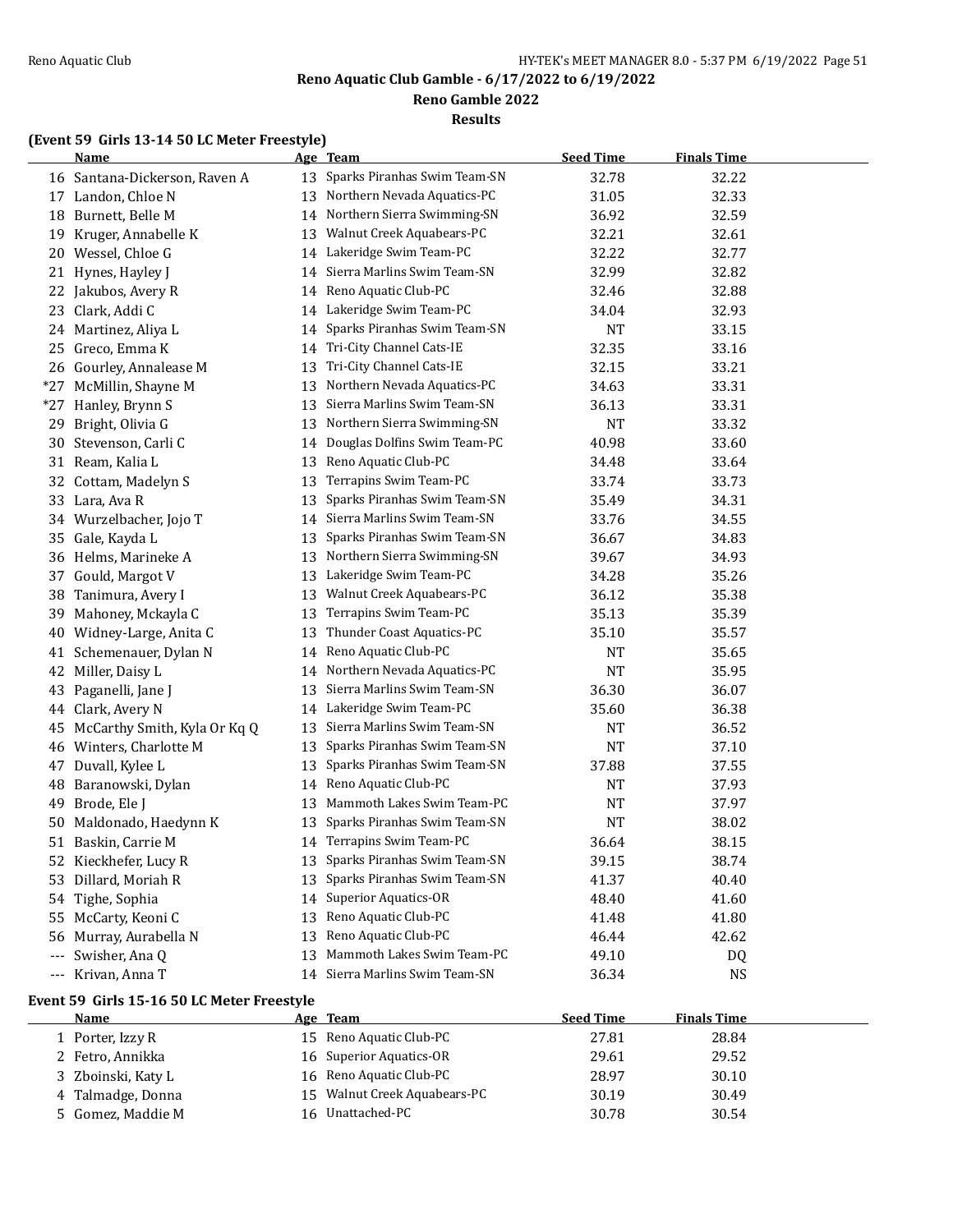**Reno Gamble 2022**

#### **Results**

# **(Event 59 Girls 15-16 50 LC Meter Freestyle)**

|        | <b>Name</b>                                    |    | Age Team                     | <b>Seed Time</b> | <b>Finals Time</b> |  |
|--------|------------------------------------------------|----|------------------------------|------------------|--------------------|--|
|        | 6 Llamas-Cruz, Alexandra                       | 16 | Carson Tigersharks-PC        | 29.50            | 30.86              |  |
|        | 7 Platz, Lucy T                                | 16 | Reno Aquatic Club-PC         | 31.30            | 31.25              |  |
| 8      | Duffy, Keira N                                 | 15 | Douglas Dolfins Swim Team-PC | 31.44            | 31.51              |  |
| 9      | Hemsworth, Audrey K                            | 16 | Thunder Coast Aquatics-PC    | 38.86            | 31.95              |  |
| $^*10$ | Whitehouse, Cassie L                           | 16 | Reno Aquatic Club-PC         | 33.25            | 32.26              |  |
| $*10$  | Ciolli, Malia A                                | 16 | Tri-City Channel Cats-IE     | 32.38            | 32.26              |  |
| 12     | Hall, Aspen D                                  | 15 | Sierra Marlins Swim Team-SN  | NT               | 32.45              |  |
| 13     | Mincy, Mackenzie R                             | 15 | Terrapins Swim Team-PC       | 31.25            | 32.52              |  |
|        | 14 Williams, Calliope M                        | 16 | Lakeridge Swim Team-PC       | 31.76            | 32.75              |  |
| 15     | Scott, Keira R                                 | 16 | Reno Aquatic Club-PC         | 31.23            | 32.82              |  |
| 16     | Petit, Emily J                                 | 15 | Lakeridge Swim Team-PC       | 32.65            | 32.87              |  |
| 17     | Goss, Gracie G                                 | 15 | Douglas Dolfins Swim Team-PC | 33.46            | 32.97              |  |
| 18     | Tomlinson, Emma M                              | 15 | Sparks Piranhas Swim Team-SN | 33.97            | 33.00              |  |
| 19     | Smith, Hope X                                  | 15 | Lakeridge Swim Team-PC       | 33.31            | 33.30              |  |
| 20     | Grieve, Millie M                               | 15 | Lakeridge Swim Team-PC       | 35.66            | 33.41              |  |
| 21     | Potts-Cosman, Gracie E                         | 16 | Sparks Piranhas Swim Team-SN | 33.53            | 33.76              |  |
| 22     | Pflieger, Isabella R                           | 15 | Reno Aquatic Club-PC         | 33.62            | 33.94              |  |
| 23     | Bender, Maris D                                | 15 | Northern Nevada Aquatics-PC  | <b>NT</b>        | 33.96              |  |
| 24     | Hane, Ava J                                    | 15 | Northern Nevada Aquatics-PC  | 33.99            | 34.04              |  |
| 25     | Soto, Savannah E                               | 15 | Carson Tigersharks-PC        | 39.96            | 34.47              |  |
| 26     | Nguyen, Venice T                               | 15 | Northern Nevada Aquatics-PC  | NT               | 35.08              |  |
| 27     | Spidahl, Morgan S                              | 15 | Sparks Piranhas Swim Team-SN | 35.22            | 35.51              |  |
| 28     | Ingram, Sydney J                               | 15 | Carson Tigersharks-PC        | 35.25            | 36.00              |  |
| 29     | Booth, Isabelle A                              | 15 | Tri-City Channel Cats-IE     | 36.06            | 36.04              |  |
| 30     | McLean, Sofie E                                | 15 | Lakeridge Swim Team-PC       | 36.07            | 36.21              |  |
| 31     | Murray, Aelli L                                | 16 | Reno Aquatic Club-PC         | 37.94            | 37.99              |  |
|        | 32 Kieckhefer, Aspen R                         | 16 | Sparks Piranhas Swim Team-SN | NT               | 43.48              |  |
|        | Event 59 Girls 17-18 50 LC Meter Freestyle     |    |                              |                  |                    |  |
|        | <u>Name</u>                                    |    | Age Team                     | <b>Seed Time</b> | <b>Finals Time</b> |  |
|        | 1 Dawson, Erin A                               | 18 | Sparks Piranhas Swim Team-SN | 28.82            | 29.11              |  |
|        | 2 Koler, Darian C                              | 17 | Lakeridge Swim Team-PC       | 28.47            | 29.48              |  |
| 3      | French, Miya Y                                 | 17 | Thunder Coast Aquatics-PC    | 29.25            | 29.74              |  |
| 4      | Saldana, Sophia O                              | 17 | Terrapins Swim Team-PC       | 29.07            | 29.81              |  |
| 5      | Crain, Addison E                               | 17 | Reno Aquatic Club-PC         | 30.14            | 30.02              |  |
| 6      | Schott, Emma L                                 |    | 18 Lakeridge Swim Team-PC    | 28.16            | 30.13              |  |
|        | Mcginnis, Bryn M                               |    | 18 Tri-City Channel Cats-IE  | 30.60            | 30.26              |  |
|        | 8 Jaggers, Maddy N                             |    | 17 Reno Aquatic Club-PC      | 30.13            | 30.72              |  |
| 9.     | Pienkoski, Natalie R                           | 17 | Reno Aquatic Club-PC         | 30.97            | 32.07              |  |
| 10     | Stanley, Marian F                              | 17 | Sparks Piranhas Swim Team-SN | 33.89            | 34.45              |  |
|        | 11 Riboux, Molly M                             | 18 | Northern Nevada Aquatics-PC  | <b>NT</b>        | 34.85              |  |
|        | 12 Harmon, Claire M                            | 18 | Northern Nevada Aquatics-PC  | 33.82            | 36.13              |  |
|        | --- Pedersoli, Sophia A                        | 17 | Terrapins Swim Team-PC       | 27.78            | <b>NS</b>          |  |
|        | Event 59 Girls 19 & Over 50 LC Meter Freestyle |    |                              |                  |                    |  |
|        | Name                                           |    | Age Team                     | <b>Seed Time</b> | <b>Finals Time</b> |  |
|        | 1 Geldmacher, Regan A                          |    | 19 Tri-City Channel Cats-IE  | 28.50            | 29.30              |  |

| <b>Event 60 Boys 13-14 50 LC Meter Freestyle</b> |                              |                  |                    |  |  |
|--------------------------------------------------|------------------------------|------------------|--------------------|--|--|
| <b>Name</b>                                      | Age Team                     | <b>Seed Time</b> | <b>Finals Time</b> |  |  |
| Hudson. Carson C                                 | 13 Walnut Creek Aquabears-PC | 27.22            | 27.20              |  |  |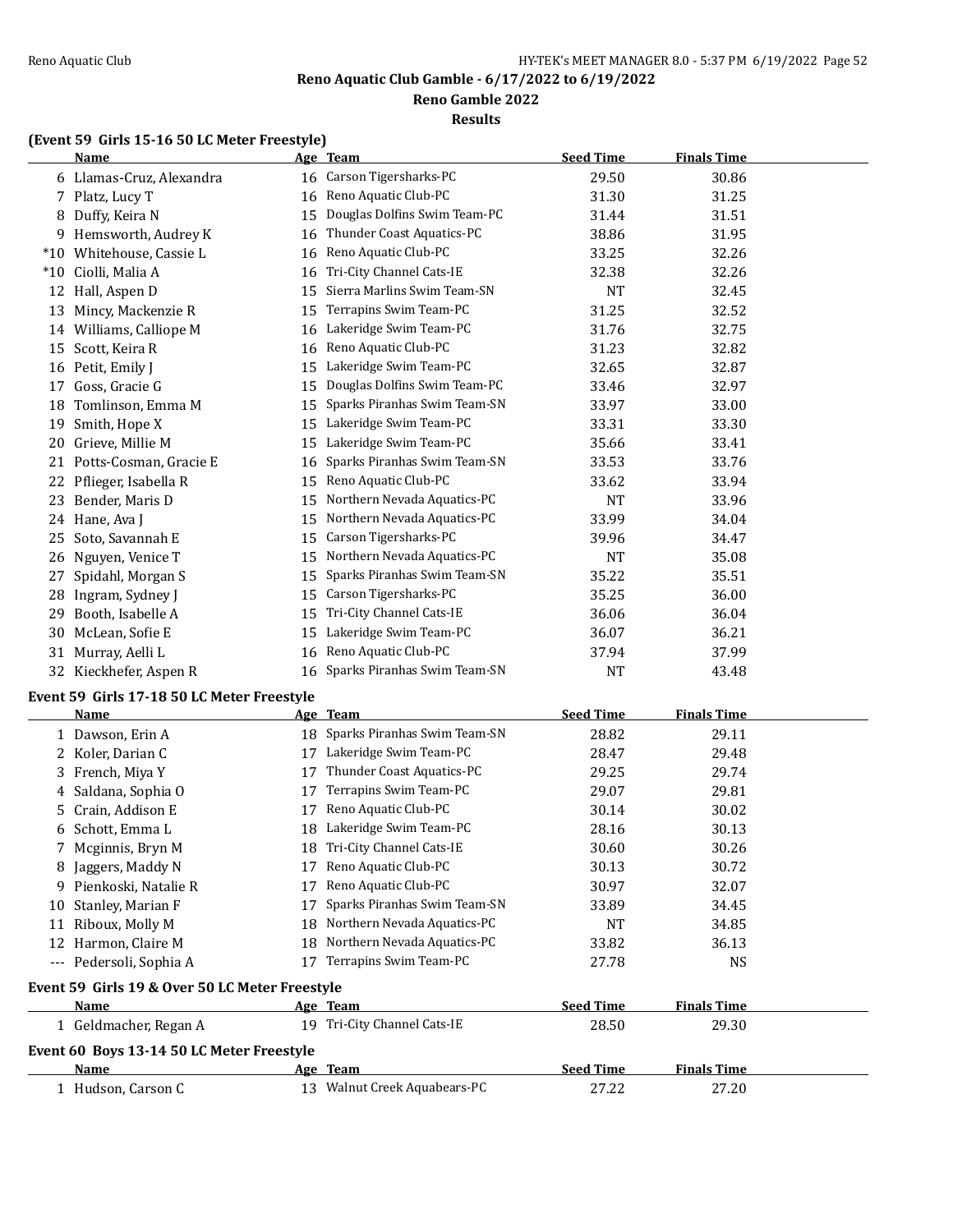**Reno Gamble 2022**

**Results**

# **(Event 60 Boys 13-14 50 LC Meter Freestyle)**

|       | <b>Name</b>           |    | Age Team                     | <b>Seed Time</b> | <b>Finals Time</b> |  |
|-------|-----------------------|----|------------------------------|------------------|--------------------|--|
| 2     | Nonaka, Ben M         |    | 14 Walnut Creek Aquabears-PC | 28.03            | 27.22              |  |
| 3     | Kirby, Chance T       |    | 14 Reno Aquatic Club-PC      | 29.20            | 28.17              |  |
| 4     | Page, Beckett A       | 14 | Mammoth Lakes Swim Team-PC   | 30.52            | 28.41              |  |
| 5     | Curran, Alastair M    | 14 | Terrapins Swim Team-PC       | 29.24            | 28.63              |  |
| 6     | Cryan, Kenny M        | 14 | Tri-City Channel Cats-IE     | 28.76            | 28.69              |  |
| 7     | Rocco, Macallan C     | 14 | Sierra Marlins Swim Team-SN  | 33.81            | 28.78              |  |
| 8     | Gleason, Tim J        | 14 | Douglas Dolfins Swim Team-PC | 30.08            | 29.44              |  |
| 9     | Aramini, Angelo L     | 13 | Reno Aquatic Club-PC         | 31.63            | 29.68              |  |
| 10    | Larson, William R     | 14 | Thunder Coast Aquatics-PC    | 31.88            | 29.90              |  |
| 11    | Ceja, Jacob A         | 13 | Terrapins Swim Team-PC       | 31.01            | 30.71              |  |
| 12    | Lanza, John S         | 14 | Sierra Marlins Swim Team-SN  | 32.07            | 30.81              |  |
| 13    | WU, Caden             | 13 | Reno Aquatic Club-PC         | <b>NT</b>        | 31.08              |  |
|       | 14 Henderson, Rylie R | 13 | Sparks Piranhas Swim Team-SN | 31.97            | 31.32              |  |
| 15    | Lott, Brycen E        | 13 | Terrapins Swim Team-PC       | 31.49            | 31.41              |  |
| 16    | Lotosh, Ben D         | 13 | Thunder Coast Aquatics-PC    | 31.83            | 31.44              |  |
| 17    | Grant, Previn J       | 14 | Reno Aquatic Club-PC         | 34.39            | 31.53              |  |
| 18    | Hemsworth, Blake J    | 13 | Thunder Coast Aquatics-PC    | 32.51            | 31.59              |  |
| $*19$ | Guttormsen, Kameron E | 14 | Thunder Coast Aquatics-PC    | 32.33            | 31.82              |  |
| $*19$ | Miller, Nick J        | 13 | Sparks Piranhas Swim Team-SN | 31.98            | 31.82              |  |
| 21    | Luisetti, John W      | 13 | Northern Sierra Swimming-SN  | 32.42            | 32.52              |  |
| 22    | Wolfe, Hunter J       | 14 | Sparks Piranhas Swim Team-SN | 44.63            | 33.72              |  |
| 23    | Frydman, Ari J        | 13 | Sparks Piranhas Swim Team-SN | 34.35            | 33.97              |  |
|       | 24 Hall, Alex D       | 14 | Sparks Piranhas Swim Team-SN | 34.76            | 34.59              |  |
| 25    | Kieckhefer, Lincoln R | 13 | Sparks Piranhas Swim Team-SN | 36.03            | 35.50              |  |
| 26    | Guttormsen, Tyson S   | 13 | Thunder Coast Aquatics-PC    | 36.55            | 35.86              |  |
| 27    | Gladstone, Ian M      | 13 | Sparks Piranhas Swim Team-SN | <b>NT</b>        | 36.19              |  |
| 28    | McAdam, Patrick R     | 13 | Sparks Piranhas Swim Team-SN | 38.51            | 37.02              |  |
| 29    | Goss, Lucas C         | 13 | Douglas Dolfins Swim Team-PC | 38.18            | 37.06              |  |
| 30    | Garcia, William E     | 14 | Reno Aquatic Club-PC         | <b>NT</b>        | 44.21              |  |
|       | Forman, Bowdoin A     | 13 | Reno Aquatic Club-PC         | 37.48            | <b>NS</b>          |  |
| ---   | Swenski, Ethan L      | 13 | Sparks Piranhas Swim Team-SN | 29.97            | <b>NS</b>          |  |
|       |                       |    |                              |                  |                    |  |

# **Event 60 Boys 15-16 50 LC Meter Freestyle**

|       | Name                   |    | Age Team                     | <b>Seed Time</b> | <b>Finals Time</b> |  |
|-------|------------------------|----|------------------------------|------------------|--------------------|--|
|       | 1 LI, Aden H           | 15 | Terrapins Swim Team-PC       | 26.76            | 26.75              |  |
|       | 2 Rosol, Jackson O     | 16 | Reno Aquatic Club-PC         | 26.80            | 26.92              |  |
|       | 3 Dawson, Hunter R     | 15 | Sparks Piranhas Swim Team-SN | 27.26            | 27.02              |  |
|       | 4 Destefani, Elliott E | 16 | Reno Aquatic Club-PC         | 26.13            | 27.34              |  |
|       | 5 Mincy, Bryce T       | 15 | Terrapins Swim Team-PC       | 27.16            | 27.37              |  |
|       | 6 Seward, Carter D     | 15 | Walnut Creek Aquabears-PC    | 27.11            | 27.47              |  |
|       | 7 Miller, Peyton J     | 15 | Lakeridge Swim Team-PC       | 26.86            | 27.59              |  |
| *8    | Hudson, Dallas C       | 16 | Walnut Creek Aquabears-PC    | 27.80            | 27.76              |  |
| *8    | Light, Jude B          | 15 | Reno Aquatic Club-PC         | 27.92            | 27.76              |  |
| 10    | Reddig, Jaxon G        | 15 | Sparks Piranhas Swim Team-SN | 29.87            | 27.84              |  |
| 11    | Peuchaud, Jacques B    |    | 16 Reno Aquatic Club-PC      | 29.62            | 28.24              |  |
| 12    | Gosselin, Todd A       | 16 | Carson Tigersharks-PC        | 28.40            | 28.37              |  |
| 13    | Schott, Evan D         | 15 | Reno Aquatic Club-PC         | 31.40            | 28.46              |  |
| 14    | Zuniga, Lance          | 16 | Lakeridge Swim Team-PC       | 27.39            | 28.53              |  |
| $*15$ | Young, Miles C         | 16 | Sparks Piranhas Swim Team-SN | 30.01            | 28.58              |  |
| $*15$ | Shustov, Vlad S        | 15 | Sparks Piranhas Swim Team-SN | 27.91            | 28.58              |  |
| 17    | Boland, Shawn J        | 15 | Terrapins Swim Team-PC       | 28.00            | 28.91              |  |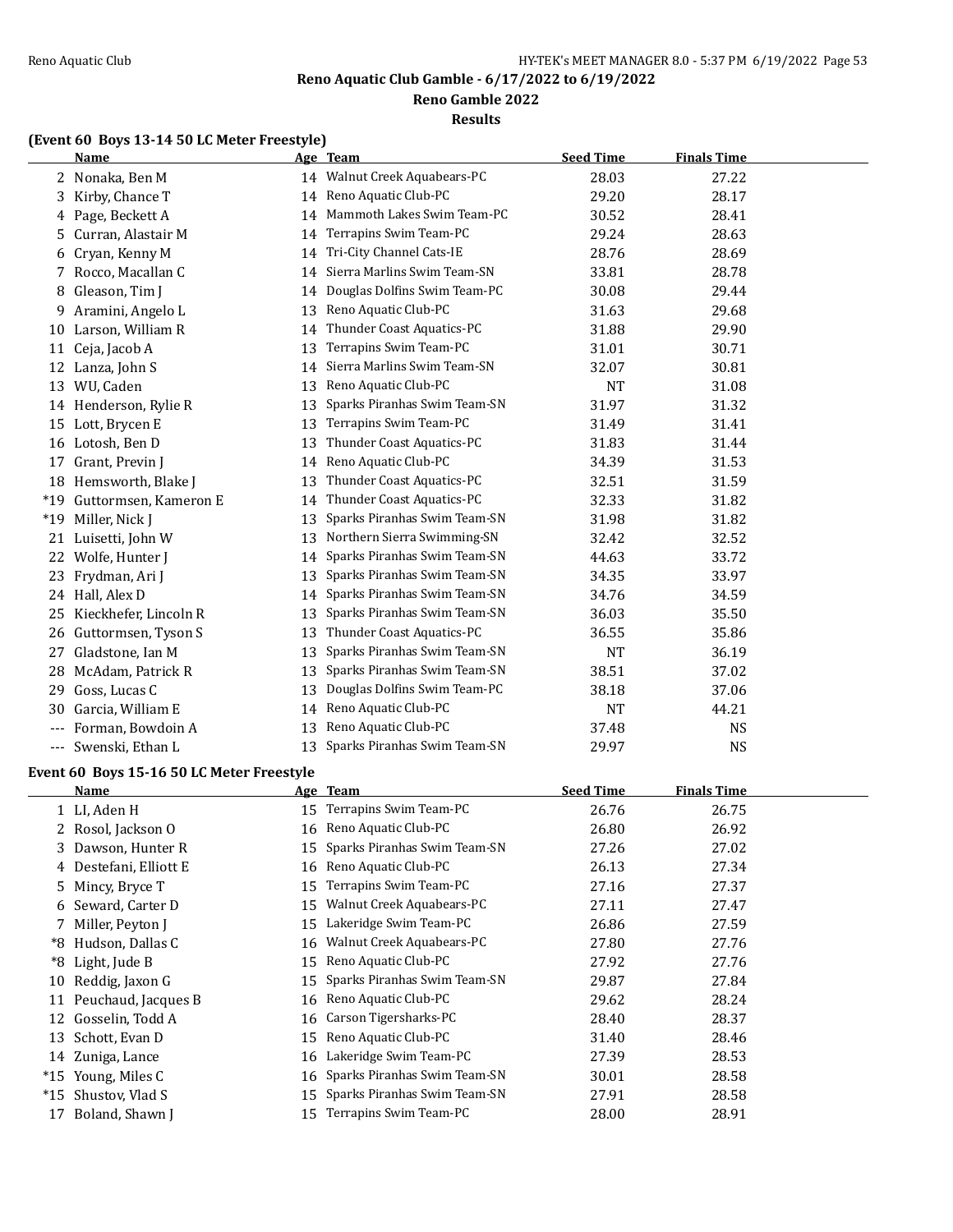**Reno Gamble 2022**

**Results**

# **(Event 60 Boys 15-16 50 LC Meter Freestyle)**

|       | <b>Name</b>             |     | Age Team                        | <b>Seed Time</b> | <b>Finals Time</b> |
|-------|-------------------------|-----|---------------------------------|------------------|--------------------|
|       | 18 Koenig, Zachary P    |     | 16 Sparks Piranhas Swim Team-SN | 30.61            | 29.10              |
|       | *19 Hall, Zayne J       |     | 15 Northern Nevada Aquatics-PC  | 28.77            | 29.13              |
| $*19$ | Miller, Ben R           |     | 15 Sparks Piranhas Swim Team-SN | 28.99            | 29.13              |
|       | 21 Schemenauer, Luke D  |     | 16 Reno Aquatic Club-PC         | NT               | 29.48              |
|       | 22 Grant, Teson H       |     | 16 Reno Aquatic Club-PC         | 29.54            | 29.69              |
|       | 23 Smith, Gavin D       |     | 15 Sparks Piranhas Swim Team-SN | 31.98            | 30.33              |
| 24    | Motta, Ryan J           |     | 16 Lakeridge Swim Team-PC       | 32.12            | 30.47              |
|       | 25 Perisho, Stenson V   |     | 15 Reno Aquatic Club-PC         | 33.49            | 30.92              |
|       | 26 Kieckhefer, Austin R |     | 16 Sparks Piranhas Swim Team-SN | NT               | 33.86              |
|       | --- Ceja, Christian A   | 15. | Terrapins Swim Team-PC          | 28.68            | DQ                 |

### **Event 60 Boys 17-18 50 LC Meter Freestyle**

|       | Name                      |     | Age Team                     | <b>Seed Time</b> | <b>Finals Time</b> |  |
|-------|---------------------------|-----|------------------------------|------------------|--------------------|--|
|       | 1 Belflower, Ian J        |     | 18 Reno Aquatic Club-PC      | 24.92            | 25.06              |  |
|       | 2 Washburn, Carson        |     | 18 Superior Aquatics-OR      | 25.21            | 25.52              |  |
|       | 3 Melsheimer, Nick S      | 17  | Carson Tigersharks-PC        | 24.67            | 25.93              |  |
|       | 4 Lindley, Sam R          | 18  | Reno Aquatic Club-PC         | 25.18            | 26.16              |  |
|       | 5 Ouinonez Pena, David F  | 17  | Reno Aquatic Club-PC         | 26.41            | 26.38              |  |
|       | 6 Dixon, Alex S           | 18  | Lakeridge Swim Team-PC       | 26.30            | 26.83              |  |
|       | 7 Pflieger, Aidan M       | 17  | Reno Aquatic Club-PC         | 25.94            | 26.93              |  |
|       | 8 Stevenson, Calvin J     | 17  | Douglas Dolfins Swim Team-PC | 26.86            | 26.95              |  |
|       | 9 Myers, Brayden T        | 17  | Reno Aquatic Club-PC         | 27.51            | 27.49              |  |
| 10    | Rule-Davis, Brett G       | 18  | Mammoth Lakes Swim Team-PC   | 29.83            | 29.02              |  |
| 11    | Jones, Liam A             | 17  | Douglas Dolfins Swim Team-PC | 30.44            | 29.35              |  |
|       | 12 Bindenagel, Santiago E | 18. | Sparks Piranhas Swim Team-SN | 30.19            | 29.37              |  |
| 13    | Daniels, Ethan J          | 18  | Reno Aquatic Club-PC         | 30.29            | 30.85              |  |
| $---$ | Hamel, Thomas             |     | North Bay Aquatics-PC        | 21.00            | <b>NS</b>          |  |

# **Event 60 Boys 19 & Over 50 LC Meter Freestyle**

| Name                | Age | Team                            | <b>Seed Time</b> | <b>Finals Time</b> |
|---------------------|-----|---------------------------------|------------------|--------------------|
| ⊥ Arnold, Austin J  |     | 19 Sparks Piranhas Swim Team-SN | 25.69            | 26.83              |
| 2 Copeland, Logan W |     | 20 Sparks Piranhas Swim Team-SN | 27.70            | 26.94              |

# **Event 61 Girls 13-14 100 LC Meter Butterfly**

|    | Name                          |    | Age Team                     | <b>Seed Time</b> | <b>Finals Time</b> |  |
|----|-------------------------------|----|------------------------------|------------------|--------------------|--|
|    | 1 Jaggers, Jadyn B            |    | 14 Reno Aquatic Club-PC      | 1:09.88          | 1:10.63            |  |
|    | 2 Sala, Addison J             | 14 | Lakeridge Swim Team-PC       | 1:13.34          | 1:12.81            |  |
|    | 3 Kraemer, Marni M            | 13 | Reno Aquatic Club-PC         | 1:19.45          | 1:13.02            |  |
|    | 4 Fruge, Ariel E              | 13 | Terrapins Swim Team-PC       | 1:12.58          | 1:13.44            |  |
| 5. | Berger, Reagan M              | 14 | Terrapins Swim Team-PC       | 1:12.44          | 1:13.61            |  |
|    | 6 Keller, Abbey M             | 13 | Terrapins Swim Team-PC       | 1:13.25          | 1:14.14            |  |
|    | 7 Griffin, Rebecca L          | 13 | Terrapins Swim Team-PC       | 1:21.50          | 1:15.97            |  |
|    | 8 Kruger, Annabelle K         | 13 | Walnut Creek Aquabears-PC    | 1:15.54          | 1:16.45            |  |
|    | 9 Kellerman, Isabel J         | 14 | Lakeridge Swim Team-PC       | 1:54.27          | 1:18.02            |  |
| 10 | Davis, Carlee J               | 14 | Walnut Creek Aquabears-PC    | 1:22.47          | 1:18.76            |  |
| 11 | Ikeda, Abby R                 | 13 | Terrapins Swim Team-PC       | 1:15.87          | 1:19.48            |  |
| 12 | Shull, Brooklyn S             | 13 | Reno Aquatic Club-PC         | 1:19.07          | 1:20.52            |  |
| 13 | Jakubos, Avery R              | 14 | Reno Aquatic Club-PC         | 1:24.09          | 1:22.13            |  |
|    | 14 Santana-Dickerson, Raven A | 13 | Sparks Piranhas Swim Team-SN | 1:24.84          | 1:22.49            |  |
| 15 | Baker, Ella G                 | 14 | Reno Aquatic Club-PC         | 1:19.47          | 1:23.30            |  |
| 16 | Marks, Stella M               | 14 | Terrapins Swim Team-PC       | 1:21.79          | 1:23.88            |  |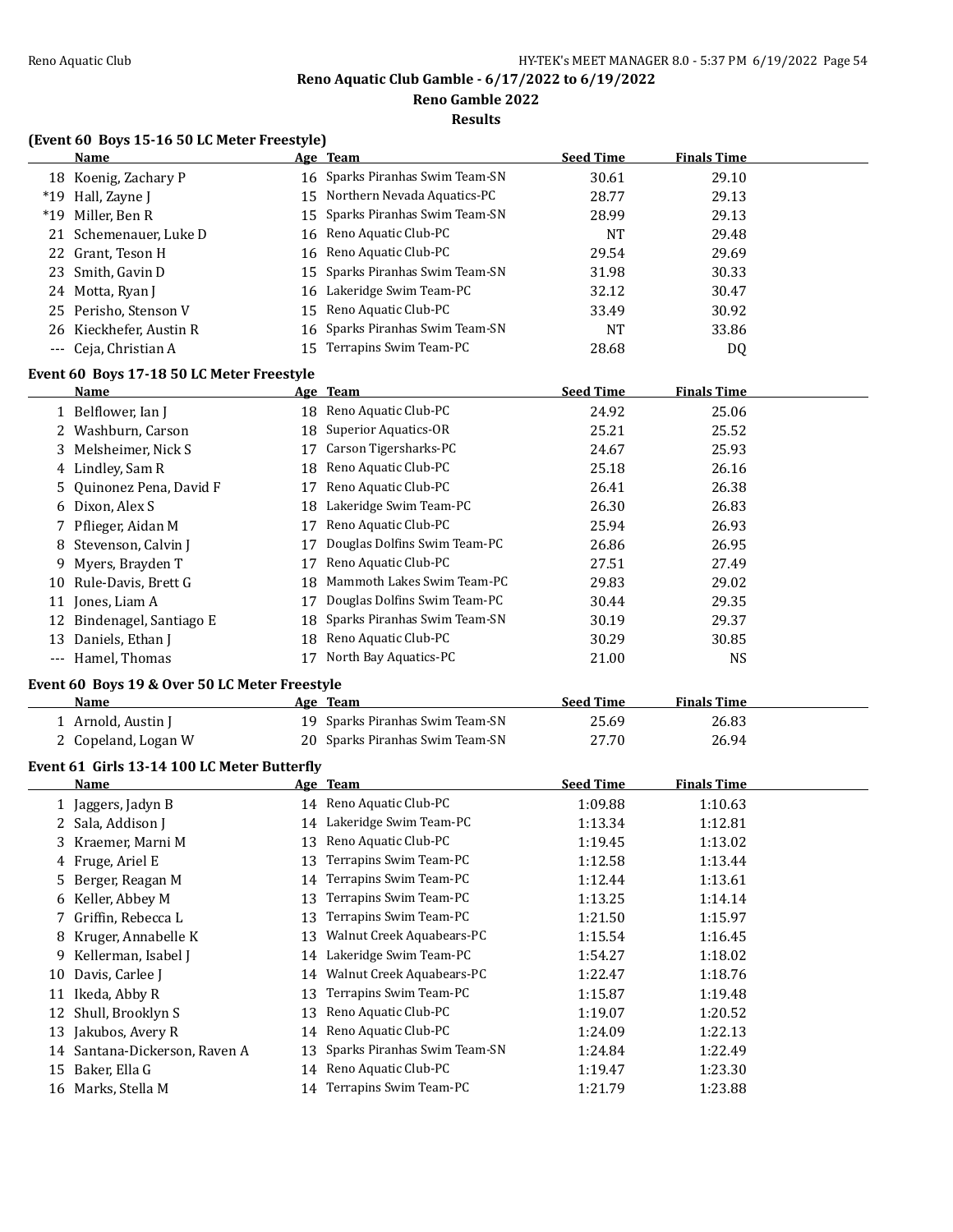### **Reno Gamble 2022**

#### **Results**

# **(Event 61 Girls 13-14 100 LC Meter Butterfly)**

|                     | <b>Name</b>                                 |    | Age Team                       | <b>Seed Time</b> | <b>Finals Time</b> |  |
|---------------------|---------------------------------------------|----|--------------------------------|------------------|--------------------|--|
| 17                  | Burnett, Belle M                            |    | 14 Northern Sierra Swimming-SN | 1:43.28          | 1:24.59            |  |
| 18                  | Gould, Margot V                             | 13 | Lakeridge Swim Team-PC         | 1:35.12          | 1:24.89            |  |
| 19                  | Helms, Marineke A                           | 13 | Northern Sierra Swimming-SN    | 1:23.80          | 1:26.65            |  |
| 20                  | Hynes, Hayley J                             | 14 | Sierra Marlins Swim Team-SN    | 1:31.73          | 1:27.75            |  |
| 21                  | Bright, Olivia G                            | 13 | Northern Sierra Swimming-SN    | <b>NT</b>        | 1:27.88            |  |
| 22                  | Gourley, Annalease M                        | 13 | Tri-City Channel Cats-IE       | 1:25.60          | 1:27.93            |  |
| 23                  | Hubert, Nevaeh A                            | 13 | Sparks Piranhas Swim Team-SN   | 1:26.85          | 1:30.81            |  |
| 24                  | Stevenson, Carli C                          | 14 | Douglas Dolfins Swim Team-PC   | <b>NT</b>        | 1:32.01            |  |
| 25                  | Clark, Avery N                              | 14 | Lakeridge Swim Team-PC         | 1:31.93          | 1:34.14            |  |
| 26                  | Schemenauer, Dylan N                        | 14 | Reno Aquatic Club-PC           | <b>NT</b>        | 1:35.75            |  |
| 27                  | Mahoney, Mckayla C                          | 13 | Terrapins Swim Team-PC         | 1:34.89          | 1:37.64            |  |
| 28                  | Duvall, Kylee L                             | 13 | Sparks Piranhas Swim Team-SN   | <b>NT</b>        | 1:38.25            |  |
| 29                  | Martinez, Aliya L                           | 14 | Sparks Piranhas Swim Team-SN   | <b>NT</b>        | 1:40.24            |  |
| 30                  | Murray, Aurabella N                         | 13 | Reno Aquatic Club-PC           | <b>NT</b>        | 1:50.19            |  |
| 31                  | Baranowski, Dylan                           | 14 | Reno Aquatic Club-PC           | NT               | 1:55.93            |  |
| 32                  | Brode, Ele J                                | 13 | Mammoth Lakes Swim Team-PC     | 2:05.71          | 1:59.93            |  |
| 33                  | Dillard, Moriah R                           | 13 | Sparks Piranhas Swim Team-SN   | 1:55.64          | 2:01.67            |  |
| 34                  | Tighe, Sophia                               | 14 | Superior Aquatics-OR           | 2:18.07          | 2:12.51            |  |
| ---                 | McCarty, Keoni C                            | 13 | Reno Aquatic Club-PC           | <b>NT</b>        | DQ                 |  |
| $\qquad \qquad - -$ | Widney-Large, Anita C                       | 13 | Thunder Coast Aquatics-PC      | 1:47.58          | NS.                |  |
|                     | --- Krivan, Anna T                          | 14 | Sierra Marlins Swim Team-SN    | NT               | <b>NS</b>          |  |
|                     | Event 61 Girls 15-16 100 LC Meter Butterfly |    |                                |                  |                    |  |

|       | Name                     |    | Age Team                     | <b>Seed Time</b> | <b>Finals Time</b> |  |
|-------|--------------------------|----|------------------------------|------------------|--------------------|--|
|       | 1 Patrick, Shayne L      | 15 | Lakeridge Swim Team-PC       | 1:07.62          | 1:07.15            |  |
|       | 2 Llamas-Cruz, Alexandra | 16 | Carson Tigersharks-PC        | 1:07.06          | 1:07.98            |  |
|       | 3 Platz, Lucy T          | 16 | Reno Aquatic Club-PC         | 1:07.19          | 1:13.82            |  |
| 4     | Goss, Gracie G           | 15 | Douglas Dolfins Swim Team-PC | 1:14.20          | 1:15.23            |  |
| 5.    | Elwood, Jazmin           | 16 | <b>Superior Aquatics-OR</b>  | 1:17.72          | 1:16.76            |  |
| 6     | Walkley, Paisley L       | 16 | Tri-City Channel Cats-IE     | 1:15.89          | 1:17.55            |  |
|       | Duffy, Keira N           | 15 | Douglas Dolfins Swim Team-PC | 1:22.60          | 1:20.68            |  |
| 8     | Potts-Cosman, Gracie E   | 16 | Sparks Piranhas Swim Team-SN | <b>NT</b>        | 1:27.75            |  |
| 9     | Hall, Aspen D            | 15 | Sierra Marlins Swim Team-SN  | NT               | 1:33.10            |  |
| 10    | Booth, Isabelle A        | 15 | Tri-City Channel Cats-IE     | 1:36.37          | 1:33.39            |  |
| 11    | Spidahl, Morgan S        | 15 | Sparks Piranhas Swim Team-SN | <b>NT</b>        | 1:36.04            |  |
| 12    | Whitehouse, Cassie L     | 16 | Reno Aquatic Club-PC         | 1:38.26          | 1:38.64            |  |
| 13    | Nguyen, Venice T         | 15 | Northern Nevada Aquatics-PC  | NT               | 1:40.28            |  |
| 14    | Soto, Savannah E         | 15 | Carson Tigersharks-PC        | NT               | 1:42.52            |  |
| 15    | Bender, Maris D          | 15 | Northern Nevada Aquatics-PC  | NT               | 1:42.92            |  |
| 16    | Murray, Aelli L          | 16 | Reno Aquatic Club-PC         | <b>NT</b>        | 1:57.67            |  |
| $---$ | Tomlinson, Emma M        | 15 | Sparks Piranhas Swim Team-SN | 1:44.90          | DQ                 |  |
| $---$ | Fetro, Annikka           | 16 | Superior Aquatics-OR         | 1:15.76          | DQ                 |  |
|       | Gomez, Maddie M          |    | 16 Unattached-PC             | 1:07.83          | <b>NS</b>          |  |

# **Event 61 Girls 17-18 100 LC Meter Butterfly**

| Name               | Age Team                        | Seed Time | <b>Finals Time</b> |  |
|--------------------|---------------------------------|-----------|--------------------|--|
| 1 Mcginnis, Bryn M | 18 Tri-City Channel Cats-IE     | 1:07.04   | 1:09.97            |  |
| 2 Dawson, Erin A   | 18 Sparks Piranhas Swim Team-SN | 1:06.72   | 1:10.23            |  |
| 3 Crain, Addison E | 17 Reno Aquatic Club-PC         | 1:07.29   | 1:12.06            |  |
| 4 Schott, Emma L   | 18 Lakeridge Swim Team-PC       | 1:04.85   | 1:12.36            |  |
| 5 Curran, Sofie E  | Terrapins Swim Team-PC          | 1:12.84   | 1:12.37            |  |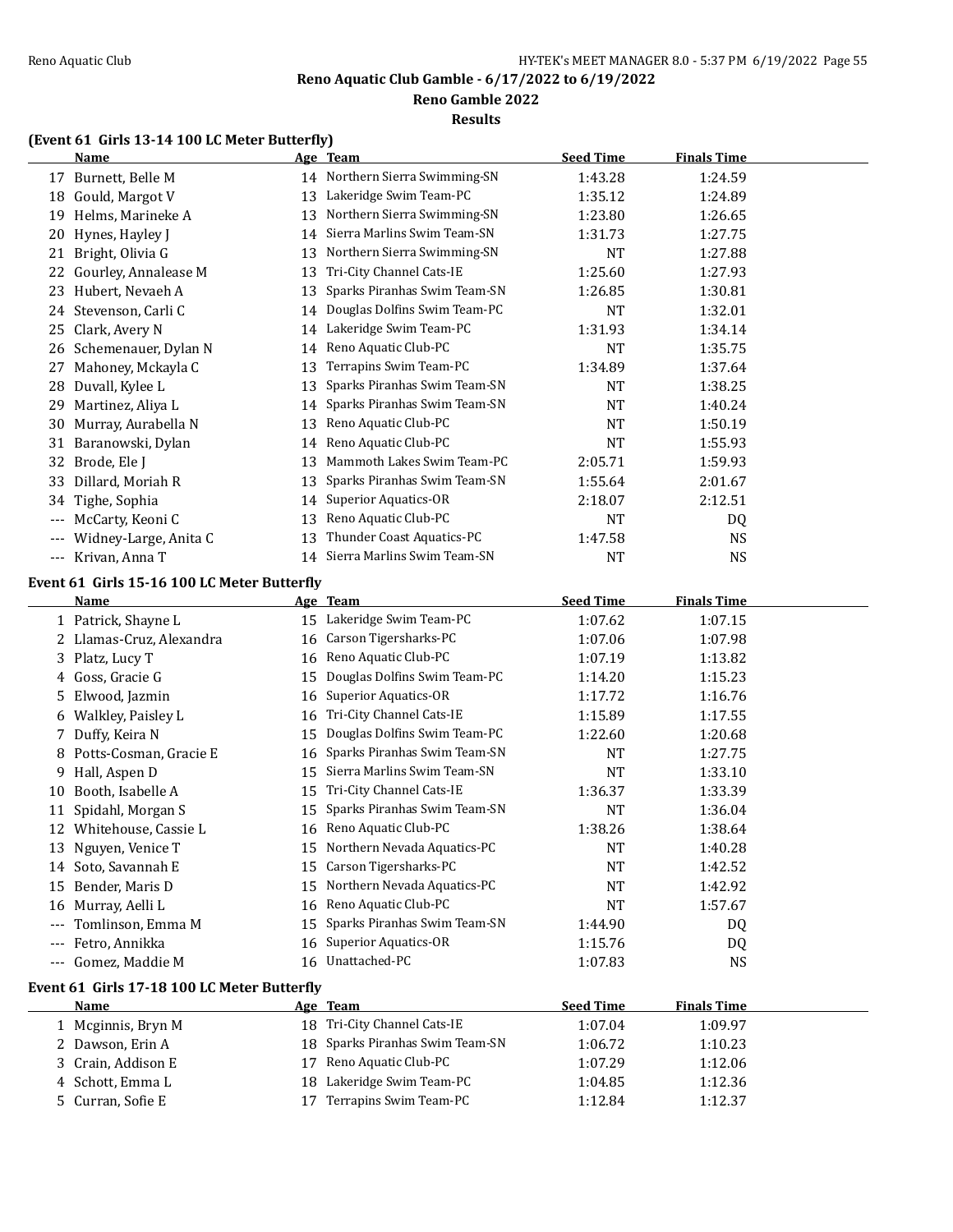**Reno Gamble 2022**

**Results**

|     | (Event 61 Girls 17-18 100 LC Meter Butterfly) |    |                                                     |                  |                    |  |
|-----|-----------------------------------------------|----|-----------------------------------------------------|------------------|--------------------|--|
|     | <u>Name</u>                                   |    | Age Team                                            | <b>Seed Time</b> | <b>Finals Time</b> |  |
|     | 6 Koler, Darian C                             |    | 17 Lakeridge Swim Team-PC                           | 1:08.09          | 1:13.72            |  |
|     | 7 Pienkoski, Natalie R                        | 17 | Reno Aquatic Club-PC                                | 1:13.72          | 1:14.73            |  |
| 8   | Saldana, Sophia O                             | 17 | Terrapins Swim Team-PC                              | 1:11.27          | 1:19.30            |  |
| 9   | Reich, Ava H                                  | 17 | Lakeridge Swim Team-PC                              | 1:17.91          | 1:27.22            |  |
| --- | Pedersoli, Sophia A                           |    | 17 Terrapins Swim Team-PC                           | 1:08.03          | <b>NS</b>          |  |
|     | Event 62 Boys 13-14 100 LC Meter Butterfly    |    |                                                     |                  |                    |  |
|     | Name                                          |    | Age Team                                            | <b>Seed Time</b> | <b>Finals Time</b> |  |
|     | 1 Nonaka, Ben M                               |    | 14 Walnut Creek Aquabears-PC                        | 1:09.15          | 1:08.43            |  |
|     | 2 Ceja, Jacob A                               | 13 | Terrapins Swim Team-PC                              | 1:12.88          | 1:11.92            |  |
|     | 3 Young-McMurchie, Rowan H                    | 14 | Tri-City Channel Cats-IE                            | 1:14.28          | 1:12.37            |  |
|     | 4 Cryan, Kenny M                              | 14 | Tri-City Channel Cats-IE                            | 1:18.77          | 1:13.39            |  |
|     | 5 Rocco, Macallan C                           | 14 | Sierra Marlins Swim Team-SN                         | NT               | 1:17.80            |  |
|     | 6 Aramini, Angelo L                           | 13 | Reno Aquatic Club-PC                                | 1:23.25          | 1:18.75            |  |
|     | Frydman, Ari J                                | 13 | Sparks Piranhas Swim Team-SN                        | 1:22.90          | 1:22.02            |  |
| 7   |                                               | 13 | Sparks Piranhas Swim Team-SN                        | 1:23.25          |                    |  |
|     | 8 Miller, Nick J                              |    | Terrapins Swim Team-PC                              |                  | 1:22.55            |  |
| 9   | Lott, Brycen E                                | 13 | Sparks Piranhas Swim Team-SN                        | 1:20.35          | 1:22.90            |  |
| 10  | Henderson, Rylie R                            | 13 |                                                     | 1:25.24          | 1:25.11            |  |
| 11  | Hall, Alex D                                  | 14 | Sparks Piranhas Swim Team-SN                        | 1:24.91          | 1:26.52            |  |
| 12  | WU, Caden                                     | 13 | Reno Aquatic Club-PC                                | NT               | 1:27.38            |  |
|     | 13 Page, Beckett A                            | 14 | Mammoth Lakes Swim Team-PC                          | NT               | 1:33.31            |  |
|     | 14 Kieckhefer, Lincoln R                      | 13 | Sparks Piranhas Swim Team-SN                        | 1:39.57          | 1:44.38            |  |
|     | --- Swenski, Ethan L                          |    | 13 Sparks Piranhas Swim Team-SN                     | NT               | <b>NS</b>          |  |
|     | Event 62 Boys 15-16 100 LC Meter Butterfly    |    |                                                     |                  |                    |  |
|     | Name                                          |    | Age Team                                            | <b>Seed Time</b> | <b>Finals Time</b> |  |
|     |                                               |    |                                                     |                  |                    |  |
|     | 1 LI, Aden H                                  |    | 15 Terrapins Swim Team-PC                           | 59.19            | 1:00.17            |  |
|     | 2 Hudson, Dallas C                            |    | 16 Walnut Creek Aquabears-PC                        | 1:07.46          | 1:05.96            |  |
| 3   | Rosol, Jackson O                              | 16 | Reno Aquatic Club-PC                                | NT               | 1:06.83            |  |
| 4   | Seward, Carter D                              |    | 15 Walnut Creek Aquabears-PC                        | 1:16.49          | 1:07.09            |  |
| 5   | Reddig, Jaxon G                               | 15 | Sparks Piranhas Swim Team-SN                        | 1:10.83          | 1:07.15            |  |
| 6   | Ceja, Christian A                             | 15 | Terrapins Swim Team-PC                              | 1:12.04          | 1:07.50            |  |
| 7   | Mincy, Bryce T                                | 15 | Terrapins Swim Team-PC                              | 1:08.95          | 1:08.04            |  |
| 8   | Dawson, Hunter R                              | 15 | Sparks Piranhas Swim Team-SN                        | 1:14.99          | 1:10.08            |  |
| 9   | Peuchaud, Jacques B                           | 16 | Reno Aquatic Club-PC                                | 1:14.88          | 1:10.32            |  |
|     | 10 Gosselin, Todd A                           | 16 | Carson Tigersharks-PC                               | 1:15.66          | 1:10.70            |  |
|     | 11 Shustov, Vlad S                            | 15 | Sparks Piranhas Swim Team-SN                        | 1:08.13          | 1:12.48            |  |
|     | 12 Kalley, Ewan F                             | 15 | Carson Tigersharks-PC                               | 1:15.81          | 1:14.20            |  |
|     | 13 Hustead, Wally B                           | 15 | Northern Nevada Aquatics-PC                         | NT               | 1:14.37            |  |
|     | 14 Boland, Shawn J                            | 15 | Terrapins Swim Team-PC                              | 1:15.00          | 1:14.94            |  |
|     | 15 Miller, Ben R                              | 15 | Sparks Piranhas Swim Team-SN                        | 1:20.59          | 1:16.27            |  |
| 16  | Schott, Evan D                                | 15 | Reno Aquatic Club-PC                                | 1:29.00          | 1:16.54            |  |
| 17  | Young, Miles C                                | 16 | Sparks Piranhas Swim Team-SN                        | 1:41.78          | 1:17.75            |  |
|     | 18 Koenig, Zachary P                          | 16 | Sparks Piranhas Swim Team-SN                        | 1:41.44          | 1:28.06            |  |
|     |                                               |    |                                                     |                  |                    |  |
|     | Event 62 Boys 17-18 100 LC Meter Butterfly    |    |                                                     |                  |                    |  |
|     | <u>Name</u>                                   |    | Age Team                                            | <b>Seed Time</b> | <b>Finals Time</b> |  |
|     | 1 Gelston, Andy J<br>2 Belflower, Ian J       | 18 | 17 Tri-City Channel Cats-IE<br>Reno Aquatic Club-PC | 1:00.76<br>57.02 | 59.88<br>1:00.57   |  |

4 Nixon, Genoa R 17 Northern Nevada Aquatics-PC 57.90 1:01.81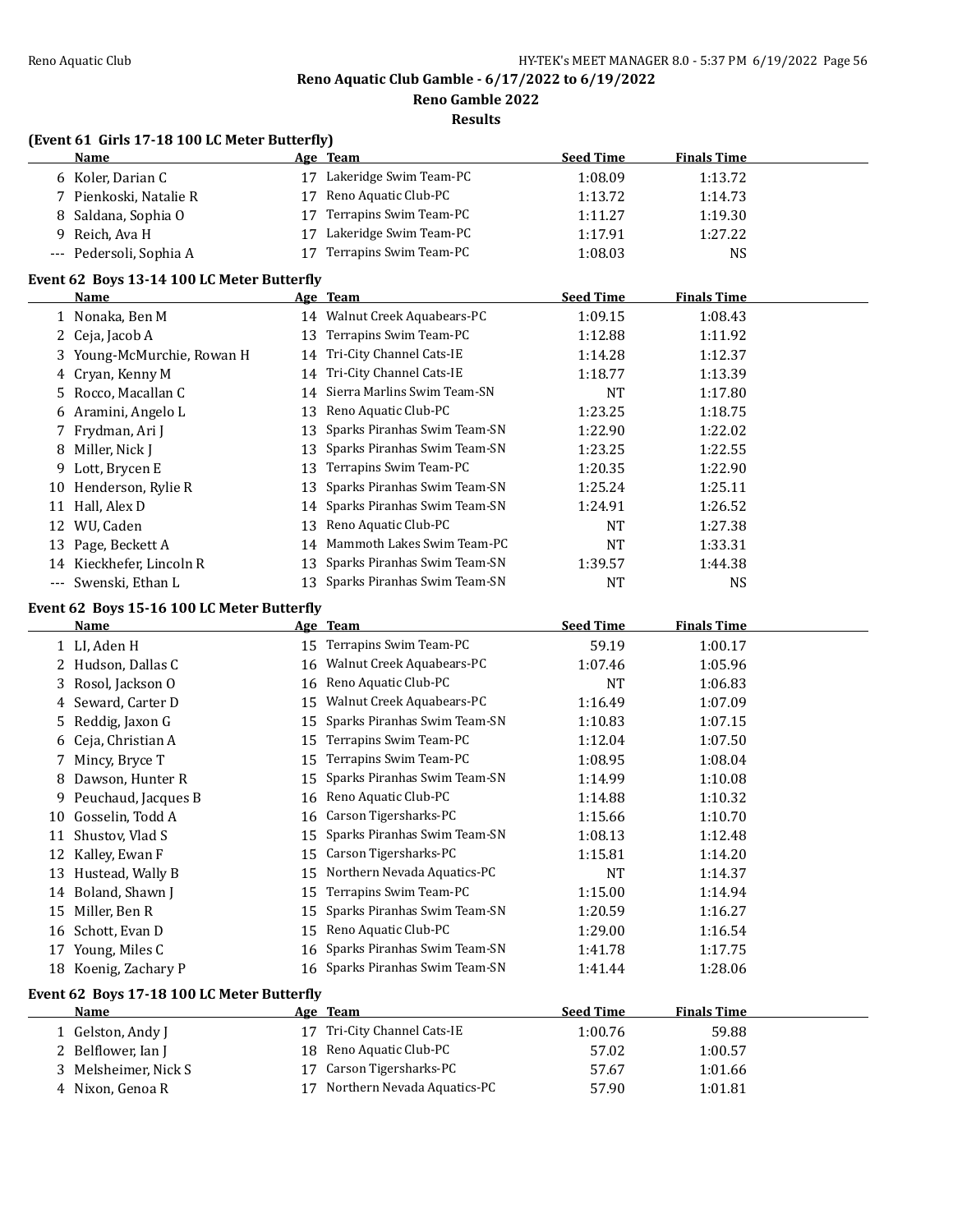**Reno Gamble 2022**

**Results**

# **(Event 62 Boys 17-18 100 LC Meter Butterfly)**

|    | <u>Name</u>                                         |          | <u>Age Team</u>                              | <b>Seed Time</b>            | <b>Finals Time</b>            |  |
|----|-----------------------------------------------------|----------|----------------------------------------------|-----------------------------|-------------------------------|--|
|    | 5 Pflieger, Aidan M                                 |          | 17 Reno Aquatic Club-PC                      | 1:08.39                     | 1:07.72                       |  |
|    | 6 Bindenagel, Santiago E                            | 18       | Sparks Piranhas Swim Team-SN                 | 1:12.64                     | 1:12.04                       |  |
| 7  | Dixon, Alex S                                       |          | 18 Lakeridge Swim Team-PC                    | 1:08.64                     | 1:13.20                       |  |
| 8  | Jones, Liam A                                       | 17       | Douglas Dolfins Swim Team-PC                 | 1:14.97                     | 1:14.50                       |  |
| 9. | Daniels, Ethan J                                    | 18       | Reno Aquatic Club-PC                         | 1:16.04                     | 1:18.03                       |  |
| 10 | Rule-Davis, Brett G                                 | 18       | Mammoth Lakes Swim Team-PC                   | 1:18.25                     | 1:22.49                       |  |
|    | --- Lindley, Sam R                                  |          | 18 Reno Aquatic Club-PC                      | 58.16                       | <b>NS</b>                     |  |
|    | Event 62 Boys 19 & Over 100 LC Meter Butterfly      |          |                                              |                             |                               |  |
|    | Name                                                |          | Age Team                                     | <b>Seed Time</b>            | <b>Finals Time</b>            |  |
|    | 1 Walkley, Nick W                                   |          | 19 Tri-City Channel Cats-IE                  | 1:03.48                     | 1:05.19                       |  |
|    | 2 Arnold, Austin J                                  |          | 19 Sparks Piranhas Swim Team-SN              | 1:04.85                     | 1:06.11                       |  |
|    |                                                     |          |                                              |                             |                               |  |
|    | Event 63 Girls 13-14 400 LC Meter Freestyle<br>Name |          |                                              | <b>Seed Time</b>            | <b>Finals Time</b>            |  |
|    |                                                     |          | <u>Age Team</u><br>14 Lakeridge Swim Team-PC |                             |                               |  |
|    | 1 Sala, Addison J<br>2 Davis, Carlee J              |          | 14 Walnut Creek Aquabears-PC                 | 4:44.67                     | 4:49.27                       |  |
|    |                                                     |          | 14 Lakeridge Swim Team-PC                    | 5:13.65<br>5:19.12          | 5:00.53                       |  |
| 3  | Kellerman, Isabel J                                 | 13       | Terrapins Swim Team-PC                       |                             | 5:08.12                       |  |
|    | 4 Cottam, Madelyn S<br>Ream, Kalia L                | 13       | Reno Aquatic Club-PC                         | 5:20.20<br>5:13.47          | 5:08.19                       |  |
| 5. |                                                     |          | Reno Aquatic Club-PC                         | 4:57.52                     | 5:11.20                       |  |
| 6  | Shull, Brooklyn S<br>Marks, Stella M                | 13       | Terrapins Swim Team-PC                       |                             | 5:11.72                       |  |
| 7. | Wunderlich, Emerson L                               | 14       | Thunder Coast Aquatics-PC                    | 5:20.03<br>5:41.20          | 5:12.44                       |  |
| 8  | Kruger, Annabelle K                                 | 14       | 13 Walnut Creek Aquabears-PC                 | 5:46.52                     | 5:19.79<br>5:19.88            |  |
| 9  | Keller, Abbey M                                     |          | Terrapins Swim Team-PC                       |                             |                               |  |
| 10 | Langer, Teagan S                                    | 13<br>13 | Reno Aquatic Club-PC                         | 5:18.12<br>5:19.53          | 5:21.79<br>5:27.01            |  |
| 11 | 12 Wessel, Chloe G                                  | 14       | Lakeridge Swim Team-PC                       | 5:38.97                     | 5:27.42                       |  |
| 13 | Hanley, Brynn S                                     | 13       | Sierra Marlins Swim Team-SN                  | 6:18.57                     | 5:27.81                       |  |
|    | 14 Greco, Emma K                                    |          | 14 Tri-City Channel Cats-IE                  | 5:22.89                     | 5:28.88                       |  |
|    | 15 Landon, Chloe N                                  | 13       | Northern Nevada Aquatics-PC                  | 5:41.03                     | 5:30.21                       |  |
|    | 16 Clark, Addi C                                    |          | 14 Lakeridge Swim Team-PC                    | 5:55.09                     | 5:31.86                       |  |
| 17 | Hubert, Nevaeh A                                    | 13       | Sparks Piranhas Swim Team-SN                 | 5:49.16                     | 5:40.23                       |  |
|    | 18 Widney-Large, Anita C                            | 13       | Thunder Coast Aquatics-PC                    | 6:26.22                     | 5:43.02                       |  |
| 19 | Bright, Olivia G                                    | 13       | Northern Sierra Swimming-SN                  | 6:28.81                     | 5:47.49                       |  |
| 20 | Mahoney, Mckayla C                                  | 13       | Terrapins Swim Team-PC                       | 6:24.25                     | 5:50.97                       |  |
|    | 21 Clark, Avery N                                   |          | 14 Lakeridge Swim Team-PC                    | 5:58.00                     | 5:58.48                       |  |
|    | 22 Gale, Kayda L                                    |          | 13 Sparks Piranhas Swim Team-SN              | 7:18.20                     | 6:14.14                       |  |
|    | 23 Lara, Ava R                                      |          | 13 Sparks Piranhas Swim Team-SN              | 6:36.84                     | 6:16.01                       |  |
|    | 24 Wurzelbacher, Jojo T                             | 14       | Sierra Marlins Swim Team-SN                  | 7:15.39                     | 6:18.55                       |  |
| 25 | Kieckhefer, Lucy R                                  | 13       | Sparks Piranhas Swim Team-SN                 | NT                          | 6:36.62                       |  |
|    | 26 Paganelli, Jane J                                | 13       | Sierra Marlins Swim Team-SN                  | <b>NT</b>                   | 6:40.46                       |  |
| 27 | Baskin, Carrie M                                    | 14       | Terrapins Swim Team-PC                       | 6:17.69                     | 6:42.35                       |  |
| 28 | Brode, Ele J                                        | 13       | Mammoth Lakes Swim Team-PC                   | 7:52.85                     | 7:19.00                       |  |
|    | --- Krivan, Anna T                                  | 14       | Sierra Marlins Swim Team-SN                  | 6:33.88                     | <b>NS</b>                     |  |
|    |                                                     |          |                                              |                             |                               |  |
|    | Event 63 Girls 15-16 400 LC Meter Freestyle         |          |                                              |                             |                               |  |
|    | <b>Name</b><br>1 Patrick, Shayne L                  |          | Age Team<br>15 Lakeridge Swim Team-PC        | <b>Seed Time</b><br>5:00.28 | <b>Finals Time</b><br>4:59.93 |  |
|    | 2 Llamas-Cruz, Alexandra                            |          | 16 Carson Tigersharks-PC                     |                             |                               |  |
|    | 3 Hemsworth, Audrey K                               | 16       | Thunder Coast Aquatics-PC                    | 4:44.48<br>5:00.78          | 5:03.29<br>5:04.33            |  |
|    | 4 Cleary, Grace M                                   |          | 15 Terrapins Swim Team-PC                    | 5:01.25                     | 5:08.38                       |  |
|    |                                                     |          |                                              |                             |                               |  |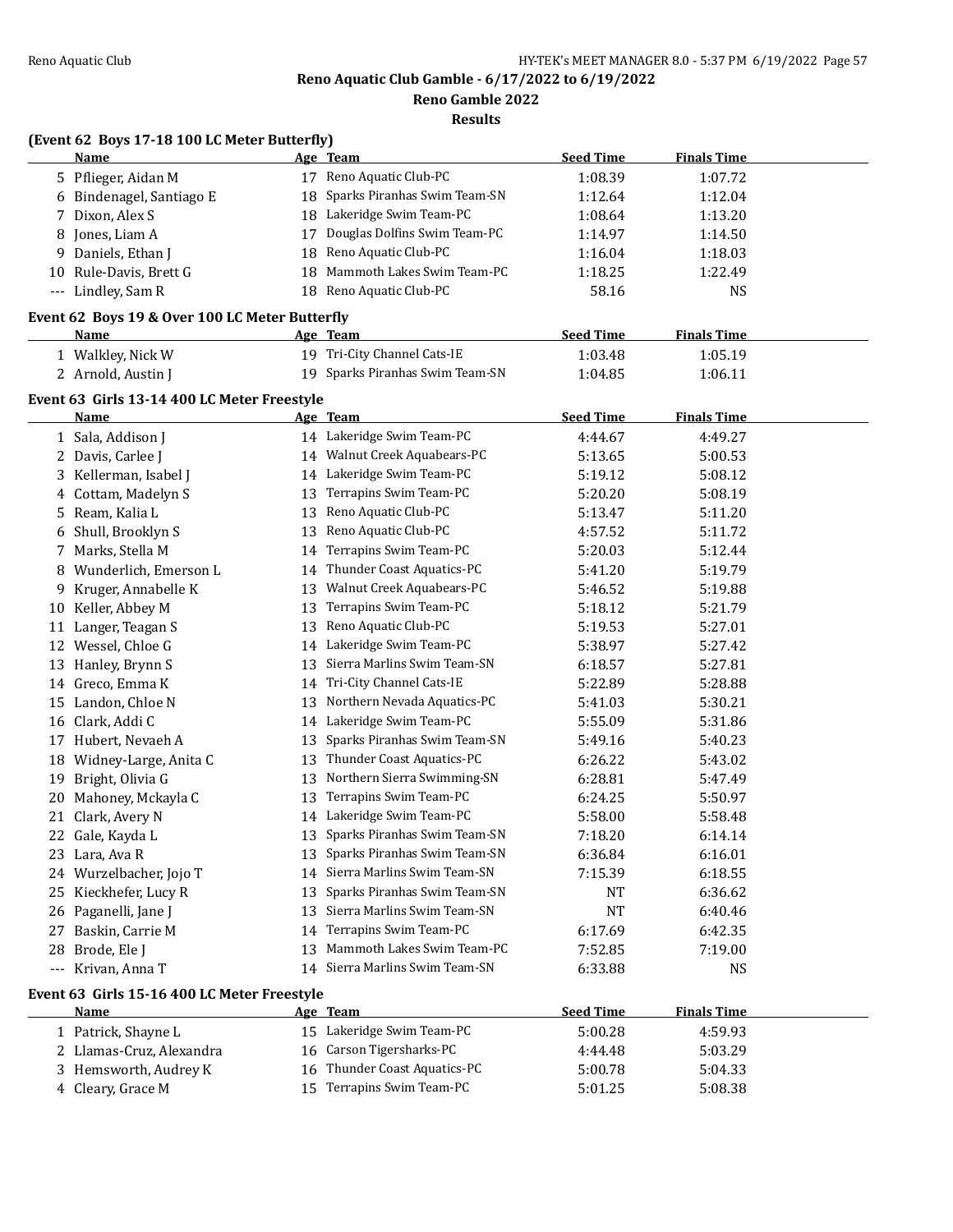**Reno Gamble 2022**

**Results**

# **(Event 63 Girls 15-16 400 LC Meter Freestyle)**

|    | <u>Name</u>                                     |    | <u>Age Team</u>                         | <b>Seed Time</b> | <b>Finals Time</b> |  |
|----|-------------------------------------------------|----|-----------------------------------------|------------------|--------------------|--|
|    | 5 Porter, Izzy R                                |    | 15 Reno Aquatic Club-PC                 | 4:57.72          | 5:09.89            |  |
|    | 6 Fetro, Annikka                                |    | 16 Superior Aquatics-OR                 | 4:57.49          | 5:09.98            |  |
|    | 7 Grieve, Millie M                              |    | 15 Lakeridge Swim Team-PC               | 5:16.62          | 5:11.42            |  |
|    | 8 Bradley, Tsila R                              | 16 | Reno Aquatic Club-PC                    | 5:54.83          | 5:12.98            |  |
|    | 9 Walkley, Paisley L                            | 16 | Tri-City Channel Cats-IE                | 4:54.16          | 5:15.62            |  |
|    | 10 Scott, Keira R                               | 16 | Reno Aquatic Club-PC                    | 5:09.00          | 5:21.18            |  |
|    | 11 Russell, Brynn A                             | 16 | Carson Tigersharks-PC                   | 5:07.65          | 5:21.79            |  |
|    | 12 Duffy, Keira N                               | 15 | Douglas Dolfins Swim Team-PC            | 5:41.39          | 5:22.93            |  |
|    | 13 Mincy, Mackenzie R                           | 15 | Terrapins Swim Team-PC                  | 6:10.62          | 5:26.74            |  |
|    |                                                 | 15 | Lakeridge Swim Team-PC                  |                  |                    |  |
|    | 14 Petit, Emily J                               |    |                                         | 5:19.80          | 5:27.39            |  |
|    | 15 Smith, Hope X                                |    | 15 Lakeridge Swim Team-PC               | 5:26.19          | 5:31.76            |  |
|    | 16 Pflieger, Isabella R                         | 15 | Reno Aquatic Club-PC                    | 5:33.38          | 5:33.26            |  |
|    | 17 Bender, Maris D                              | 15 | Northern Nevada Aquatics-PC             | NT               | 5:57.34            |  |
|    | 18 McLean, Sofie E                              | 15 | Lakeridge Swim Team-PC                  | 6:02.03          | 6:02.72            |  |
|    | 19 Ingram, Sydney J                             | 15 | Carson Tigersharks-PC                   | 6:21.05          | 6:18.62            |  |
|    | 20 Murray, Aelli L                              | 16 | Reno Aquatic Club-PC                    | 6:28.88          | 6:34.28            |  |
|    | 21 Kieckhefer, Aspen R                          | 16 | Sparks Piranhas Swim Team-SN            | 7:57.41          | 6:59.64            |  |
|    | Event 63 Girls 17-18 400 LC Meter Freestyle     |    |                                         |                  |                    |  |
|    | <b>Name</b>                                     |    | Age Team                                | <b>Seed Time</b> | <b>Finals Time</b> |  |
|    | 1 French, Miya Y                                |    | 17 Thunder Coast Aquatics-PC            | 4:43.63          | 4:49.89            |  |
|    | 2 Koler, Darian C                               |    | 17 Lakeridge Swim Team-PC               | 4:55.91          | 4:51.81            |  |
|    | 3 Mcginnis, Bryn M                              | 18 | Tri-City Channel Cats-IE                | 4:35.37          | 4:57.29            |  |
| 4  | Jaggers, Maddy N                                | 17 | Reno Aquatic Club-PC                    | 5:17.04          | 5:00.52            |  |
| 5  | Schott, Emma L                                  |    | 18 Lakeridge Swim Team-PC               | 4:31.31          | 5:06.65            |  |
|    | Riboux, Molly M                                 | 18 | Northern Nevada Aquatics-PC             | <b>NT</b>        | DQ                 |  |
|    | --- Pedersoli, Sophia A                         |    | 17 Terrapins Swim Team-PC               | 4:41.80          | <b>NS</b>          |  |
|    |                                                 |    |                                         |                  |                    |  |
|    | Event 63 Girls 19 & Over 400 LC Meter Freestyle |    |                                         |                  |                    |  |
|    | Name                                            |    | Age Team<br>19 Tri-City Channel Cats-IE | <b>Seed Time</b> | <b>Finals Time</b> |  |
|    | 1 Geldmacher, Regan A                           |    |                                         | 4:28.33          | 4:38.59            |  |
|    | Event 64 Boys 13-14 400 LC Meter Freestyle      |    |                                         |                  |                    |  |
|    | Name                                            |    | Age Team                                | <b>Seed Time</b> | <b>Finals Time</b> |  |
|    | 1 Kirby, Chance T                               |    | 14 Reno Aquatic Club-PC                 | 4:43.55          | 4:55.66            |  |
|    | 2 Tanimura, Andrew K                            |    | 13 Walnut Creek Aquabears-PC            | 5:48.42          | 4:58.38            |  |
|    | 3 Gleason, Tim J                                |    | 14 Douglas Dolfins Swim Team-PC         | 4:53.33          | 5:02.09            |  |
|    | 4 Young-McMurchie, Rowan H                      |    | 14 Tri-City Channel Cats-IE             | 4:51.01          | 5:02.59            |  |
| 5. | Curran, Alastair M                              |    | 14 Terrapins Swim Team-PC               | 5:10.23          | 5:11.11            |  |
|    | 6 Ceja, Jacob A                                 | 13 | Terrapins Swim Team-PC                  | 5:28.28          | 5:13.08            |  |
|    | 7 Hemsworth, Blake J                            | 13 | Thunder Coast Aquatics-PC               | 5:27.63          | 5:18.99            |  |
|    | 8 Lanza, John S                                 | 14 | Sierra Marlins Swim Team-SN             | 5:17.17          | 5:28.00            |  |
|    | 9 Lotosh, Ben D                                 | 13 | Thunder Coast Aquatics-PC               | NT               | 5:33.71            |  |
| 10 | Rocco, Macallan C                               | 14 | Sierra Marlins Swim Team-SN             | <b>NT</b>        | 5:34.50            |  |
| 11 | Grant, Previn J                                 | 14 | Reno Aquatic Club-PC                    | 6:18.18          | 5:39.75            |  |
|    | 12 Page, Beckett A                              | 14 | Mammoth Lakes Swim Team-PC              | 8:50.86          | 5:45.94            |  |
| 13 | Kieckhefer, Lincoln R                           | 13 | Sparks Piranhas Swim Team-SN            | 7:27.87          | 6:12.44            |  |
| 14 | Guttormsen, Kameron E                           | 14 | Thunder Coast Aquatics-PC               | 5:50.00          | 6:23.32            |  |
|    | 15 Forman, Bowdoin A                            | 13 | Reno Aquatic Club-PC                    | NT               | 6:29.90            |  |
|    | 16 Guttormsen, Tyson S                          | 13 | Thunder Coast Aquatics-PC               | 6:00.00          | 6:50.31            |  |
|    | --- Lott, Brycen E                              |    | 13 Terrapins Swim Team-PC               | 6:25.43          | <b>NS</b>          |  |
|    |                                                 |    |                                         |                  |                    |  |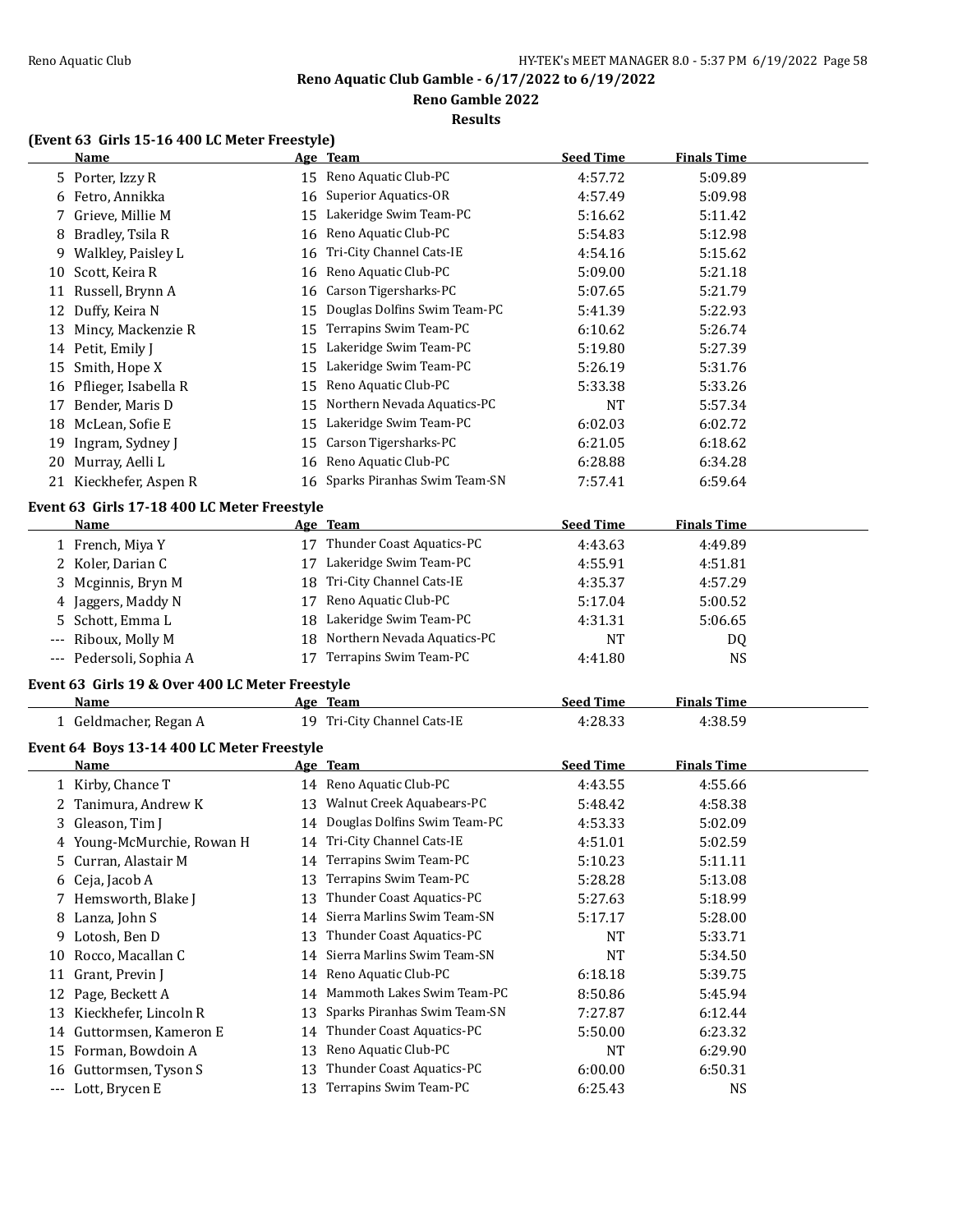**Reno Gamble 2022**

**Results**

#### **Event 64 Boys 15-16 400 LC Meter Freestyle**

|    | Name                                           |    | Age Team                        | <b>Seed Time</b> | <b>Finals Time</b> |
|----|------------------------------------------------|----|---------------------------------|------------------|--------------------|
|    | 1 Destefani, Elliott E                         |    | 16 Reno Aquatic Club-PC         | 4:24.53          | 4:30.59            |
|    | 2 Miller, Peyton J                             |    | 15 Lakeridge Swim Team-PC       | 4:34.82          | 4:34.33            |
| 3  | Zuniga, Lance                                  | 16 | Lakeridge Swim Team-PC          | 4:40.90          | 4:44.59            |
|    | 4 Light, Jude B                                | 15 | Reno Aquatic Club-PC            | 4:45.22          | 4:48.02            |
| 5  | Shustov, Vlad S                                | 15 | Sparks Piranhas Swim Team-SN    | 5:09.48          | 4:51.54            |
| 6  | Mincy, Bryce T                                 | 15 | Terrapins Swim Team-PC          | 4:52.56          | 4:51.91            |
|    | 7 Peuchaud, Jacques B                          | 16 | Reno Aquatic Club-PC            | 5:25.18          | 4:52.08            |
|    | *8 Ceja, Christian A                           | 15 | Terrapins Swim Team-PC          | 4:51.29          | 4:52.95            |
|    | *8 Perisho, Stenson V                          | 15 | Reno Aquatic Club-PC            | 5:17.24          | 4:52.95            |
| 10 | Seward, Carter D                               | 15 | Walnut Creek Aquabears-PC       | 4:54.85          | 4:54.91            |
|    | 11 Grant, Teson H                              | 16 | Reno Aquatic Club-PC            | 4:42.39          | 4:58.78            |
|    | 12 Dawson, Hunter R                            | 15 | Sparks Piranhas Swim Team-SN    | 5:36.07          | 4:59.63            |
|    | 13 Schott, Evan D                              | 15 | Reno Aquatic Club-PC            | 5:22.57          | 5:01.09            |
|    | 14 Motta, Ryan J                               | 16 | Lakeridge Swim Team-PC          | 5:28.02          | 5:09.36            |
|    | 15 Kieckhefer, Austin R                        | 16 | Sparks Piranhas Swim Team-SN    | 5:46.89          | 5:31.60            |
|    | 16 Smith, Gavin D                              | 15 | Sparks Piranhas Swim Team-SN    | <b>NT</b>        | 5:38.31            |
|    | --- Boland, Shawn J                            | 15 | Terrapins Swim Team-PC          | 5:00.00          | <b>NS</b>          |
|    | Event 64 Boys 17-18 400 LC Meter Freestyle     |    |                                 |                  |                    |
|    | Name                                           |    | Age Team                        | <b>Seed Time</b> | <b>Finals Time</b> |
|    | 1 Gelston, Andy J                              |    | 17 Tri-City Channel Cats-IE     | 4:15.74          | 4:25.35            |
|    | 2 Myers, Brayden T                             |    | 17 Reno Aquatic Club-PC         | 4:26.48          | 4:33.25            |
| 3  | Stevenson, Calvin J                            |    | 17 Douglas Dolfins Swim Team-PC | 4:38.58          | 4:45.40            |
|    | --- Nixon, Genoa R                             |    | 17 Northern Nevada Aquatics-PC  | 4:15.68          | <b>NS</b>          |
|    | Event 64 Boys 19 & Over 400 LC Meter Freestyle |    |                                 |                  |                    |
|    | <u>Name</u>                                    |    | Age Team                        | <b>Seed Time</b> | <b>Finals Time</b> |
|    | 1 Walkley, Nick W                              |    | 19 Tri-City Channel Cats-IE     | 4:13.14          | 4:36.39            |
|    | Event 65 Girls 7-8 200 LC Meter IM             |    |                                 |                  |                    |
|    | Name                                           |    | Age Team                        | <b>Seed Time</b> | <b>Finals Time</b> |
|    | 1 Rossi, Gracen E                              |    | 8 Bishop Swim Team-PC           | <b>NT</b>        | 4:30.87            |
|    | --- Godinez, Trinity S                         | 8  | Bishop Swim Team-PC             | <b>NT</b>        | DQ                 |
|    | --- Kennedy, Parker N                          |    | 8 Northern Sierra Swimming-SN   | 4:59.33          | DQ                 |
|    |                                                |    |                                 |                  |                    |
|    | Event 65 Girls 9-10 200 LC Meter IM<br>Name    |    | Age Team                        | <b>Seed Time</b> | <b>Finals Time</b> |
|    | 1 Luisetti, Elaine G                           |    | 10 Northern Sierra Swimming-SN  | 2:50.33          | 2:59.34            |
|    | 2 Logan, Adelyn A                              |    | 10 Walnut Creek Aquabears-PC    | 2:57.06          | 3:00.66            |
| 3  | Palomino, Ava A                                |    | 10 Thunder Coast Aquatics-PC    | 3:15.04          | 3:08.10            |
| 4  | Serna, Nevaeh M                                | 10 | Northern Nevada Aquatics-PC     | 3:29.71          | 3:14.09            |
| 5. | Rocco, Aria M                                  | 10 | Sierra Marlins Swim Team-SN     | NT               | 3:39.89            |
|    | 6 Ulicki, Miley D                              | 10 | Terrapins Swim Team-PC          | 3:40.17          | 3:43.80            |
| 7  | Halterman, Maddy A                             | 10 | Reno Aquatic Club-PC            | NT               | 3:46.52            |
| 8  | Shull, Presley K                               | 10 | Reno Aquatic Club-PC            | 3:45.20          | 3:50.51            |
| 9  | Calder, Charlotte                              | 10 | Reno Aquatic Club-PC            | 3:59.76          | 3:53.59            |
| 10 | Parish, Gracelyn A                             | 9  | Unattached-PC                   | NT               | 3:57.23            |
|    | 11 Guttormsen, Madison A                       | 10 | Thunder Coast Aquatics-PC       | <b>NT</b>        | 4:08.75            |
|    | 12 Barnes, Emma L                              |    | 9 Bishop Swim Team-PC           | NT               | 4:38.91            |
|    |                                                |    |                                 |                  |                    |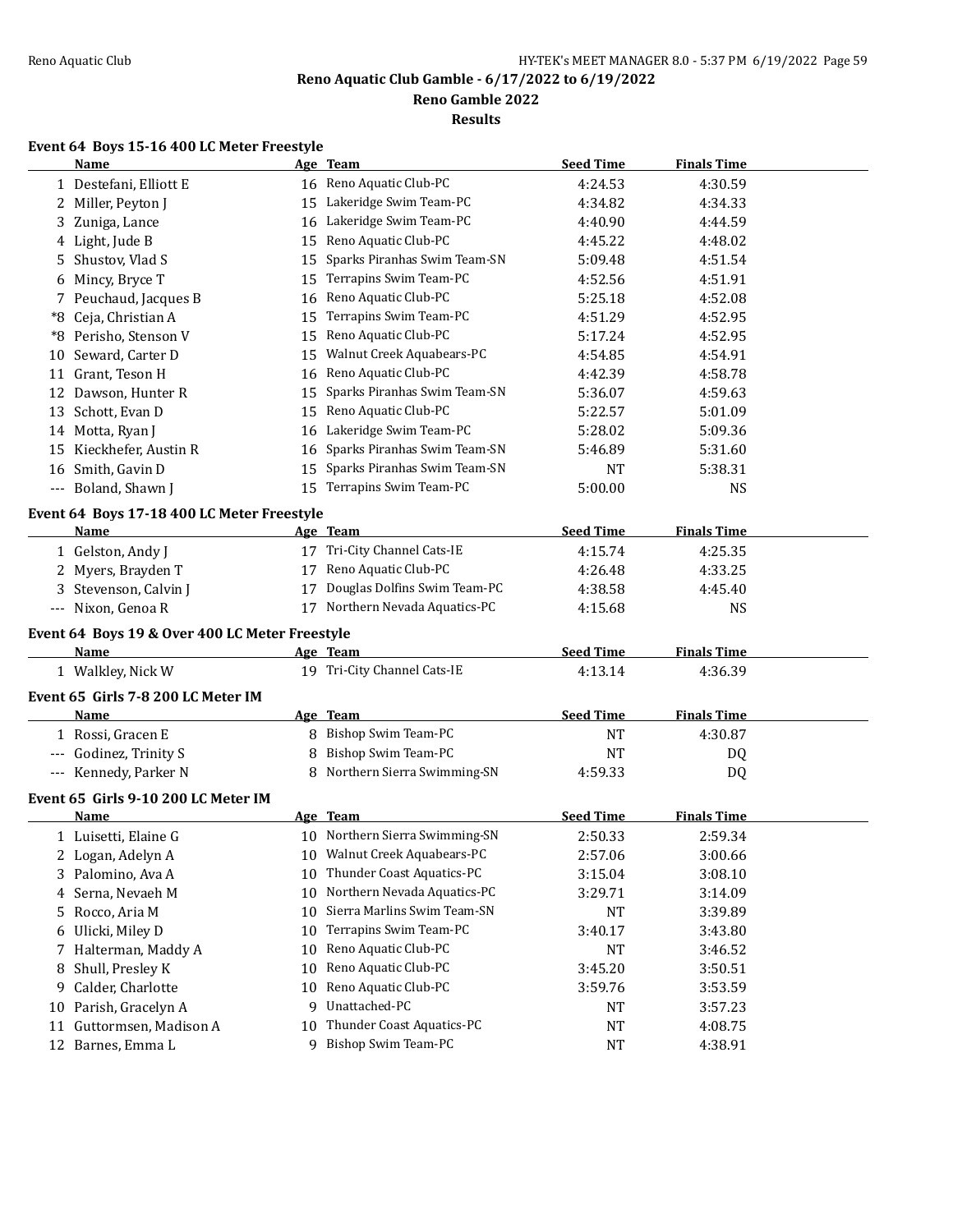**Reno Gamble 2022**

**Results**

# **Event 65 Girls 11-12 200 LC Meter IM**

|          | <b>Name</b>            |    | Age Team                     | <b>Seed Time</b> | <b>Finals Time</b> |  |
|----------|------------------------|----|------------------------------|------------------|--------------------|--|
|          | 1 Dowd, Chloe M        | 11 | Lakeridge Swim Team-PC       | 3:04.79          | 2:50.16            |  |
|          | 2 Rabinowitz, Mila A   | 12 | Reno Aquatic Club-PC         | 2:53.05          | 2:52.79            |  |
| 3.       | Quevedo, Lily D        | 12 | Lakeridge Swim Team-PC       | 2:59.58          | 2:54.12            |  |
| 4        | Warren, Monica A       | 12 | Walnut Creek Aquabears-PC    | 3:28.87          | 2:59.36            |  |
| 5        | Smith, Perri C         | 11 | Walnut Creek Aquabears-PC    | 3:06.62          | 3:01.81            |  |
| 6        | Kellerman, Maria E     | 12 | Lakeridge Swim Team-PC       | 3:27.55          | 3:02.48            |  |
|          | Inman-Semerau, Sadie S | 12 | Terrapins Swim Team-PC       | 3:05.89          | 3:02.58            |  |
| 8        | Dorsett, Aubrielle R   | 11 | Terrapins Swim Team-PC       | 3:04.02          | 3:07.26            |  |
| 9        | Nonaka, Allie M        | 11 | Walnut Creek Aquabears-PC    | 3:26.09          | 3:10.58            |  |
| 10       | Miguel, Lane           | 12 | Thunder Coast Aquatics-PC    | 3:16.18          | 3:10.84            |  |
| 11       | Reed, Addison L        | 11 | Terrapins Swim Team-PC       | 3:16.96          | 3:15.68            |  |
| 12       | Villalobos, Alia       | 12 | Northern Nevada Aquatics-PC  | <b>NT</b>        | 3:18.11            |  |
| 13       | Tognoni, Lexi M        | 12 | Sparks Piranhas Swim Team-SN | 3:53.73          | 3:18.86            |  |
| 14       | Chisholm, Ashlen A     | 12 | Northern Nevada Aquatics-PC  | <b>NT</b>        | 3:19.28            |  |
| 15       | Keating, Anna E        | 12 | Sierra Marlins Swim Team-SN  | <b>NT</b>        | 3:19.30            |  |
| 16       | Pomp, Olive S          | 12 | Terrapins Swim Team-PC       | <b>NT</b>        | 3:21.72            |  |
| 17       | Weaver, Caydence G     | 12 | Sparks Piranhas Swim Team-SN | NT               | 3:22.30            |  |
| 18       | Northcutt, Kira B      | 12 | Douglas Dolfins Swim Team-PC | <b>NT</b>        | 3:26.61            |  |
| 19       | Nguyen, Sydney         | 11 | Northern Nevada Aquatics-PC  | NT               | 3:28.11            |  |
| 20       | Gale, Haelyn R         | 11 | Sparks Piranhas Swim Team-SN | <b>NT</b>        | 3:34.06            |  |
| 21       | Halvorson, Hadley G    | 11 | Northern Sierra Swimming-SN  | 3:43.33          | 3:37.45            |  |
| 22       | Alvarez, Emilie        | 11 | Superior Aquatics-OR         | <b>NT</b>        | 3:40.63            |  |
| 23       | Meraz, Lluvia M        | 12 | Walnut Creek Aquabears-PC    | 3:04.64          | 3:47.40            |  |
|          | 24 Parkerson, Phoebe   | 12 | Superior Aquatics-OR         | NT               | 3:53.73            |  |
| 25       | Mannering, Laryssa H   | 11 | Lakeridge Swim Team-PC       | NT               | 3:57.39            |  |
| 26       | Adams, Taylor J        | 12 | Sparks Piranhas Swim Team-SN | <b>NT</b>        | 4:00.48            |  |
| 27       | Horsey, Sofia          | 12 | Reno Aquatic Club-PC         | <b>NT</b>        | 4:00.83            |  |
| 28       | Dell, Morgan W         | 11 | <b>Bishop Swim Team-PC</b>   | NT               | 4:23.76            |  |
| 29       | Bassler, Julianne E    | 12 | Mammoth Lakes Swim Team-PC   | NT               | 4:27.58            |  |
| 30       | Fetro, Tesanee         | 12 | Superior Aquatics-OR         | <b>NT</b>        | 4:35.54            |  |
| $\cdots$ | Callender, Sofie M     | 11 | Northern Nevada Aquatics-PC  | <b>NT</b>        | D <sub>0</sub>     |  |

# **Event 66 Boys 9-10 200 LC Meter IM**

|       | Name                  |    | Age Team                        | <b>Seed Time</b> | <b>Finals Time</b> |  |
|-------|-----------------------|----|---------------------------------|------------------|--------------------|--|
|       | 1 Henderson, Eli R    |    | 10 Sparks Piranhas Swim Team-SN | 3:05.03          | 3:07.71            |  |
|       | 2 Jakubos, Alix N     | 10 | Reno Aquatic Club-PC            | 3:37.48          | 3:16.96            |  |
|       | 3 Keller, Jonathan T  | 10 | Terrapins Swim Team-PC          | 3:21.54          | 3:18.58            |  |
|       | 4 Cobb, Liam          | 9  | Terrapins Swim Team-PC          | 3:33.97          | 3:34.58            |  |
|       | 5 WU, Caleb S         | 10 | Northern Nevada Aquatics-PC     | <b>NT</b>        | 3:37.65            |  |
|       | 6 Mannering, Isaac A  | 10 | Lakeridge Swim Team-PC          | <b>NT</b>        | 3:39.06            |  |
|       | 7 Statz, Ryder        | 10 | Superior Aquatics-OR            | 3:38.61          | 3:40.60            |  |
| 8     | Statz, Joyner         | 10 | Superior Aquatics-OR            | <b>NT</b>        | 3:43.00            |  |
| 9.    | Simoes Borsato, Lucca | 9  | Reno Aquatic Club-PC            | <b>NT</b>        | 3:45.51            |  |
| 10    | Brautigam, Parker R   | 9  | Northern Nevada Aquatics-PC     | 3:41.93          | 3:46.42            |  |
| 11    | Klein, Cameron P      | 9  | Reno Aquatic Club-PC            | <b>NT</b>        | 3:55.87            |  |
| 12    | Chen, Aaron           | 9  | Thunder Coast Aquatics-PC       | 3:52.48          | 3:57.69            |  |
| 13    | Fetro, Decklan        |    | 10 Superior Aquatics-OR         | <b>NT</b>        | 4:05.27            |  |
| 14    | Reiva, Weston D       | 9  | Northern Nevada Aquatics-PC     | <b>NT</b>        | 4:17.91            |  |
| $---$ | Meraz, Christian D    | 10 | Walnut Creek Aquabears-PC       | 2:58.34          | DQ                 |  |
|       | Grant, Ryker Z        | 10 | Reno Aquatic Club-PC            | <b>NT</b>        | DQ                 |  |
|       |                       |    |                                 |                  |                    |  |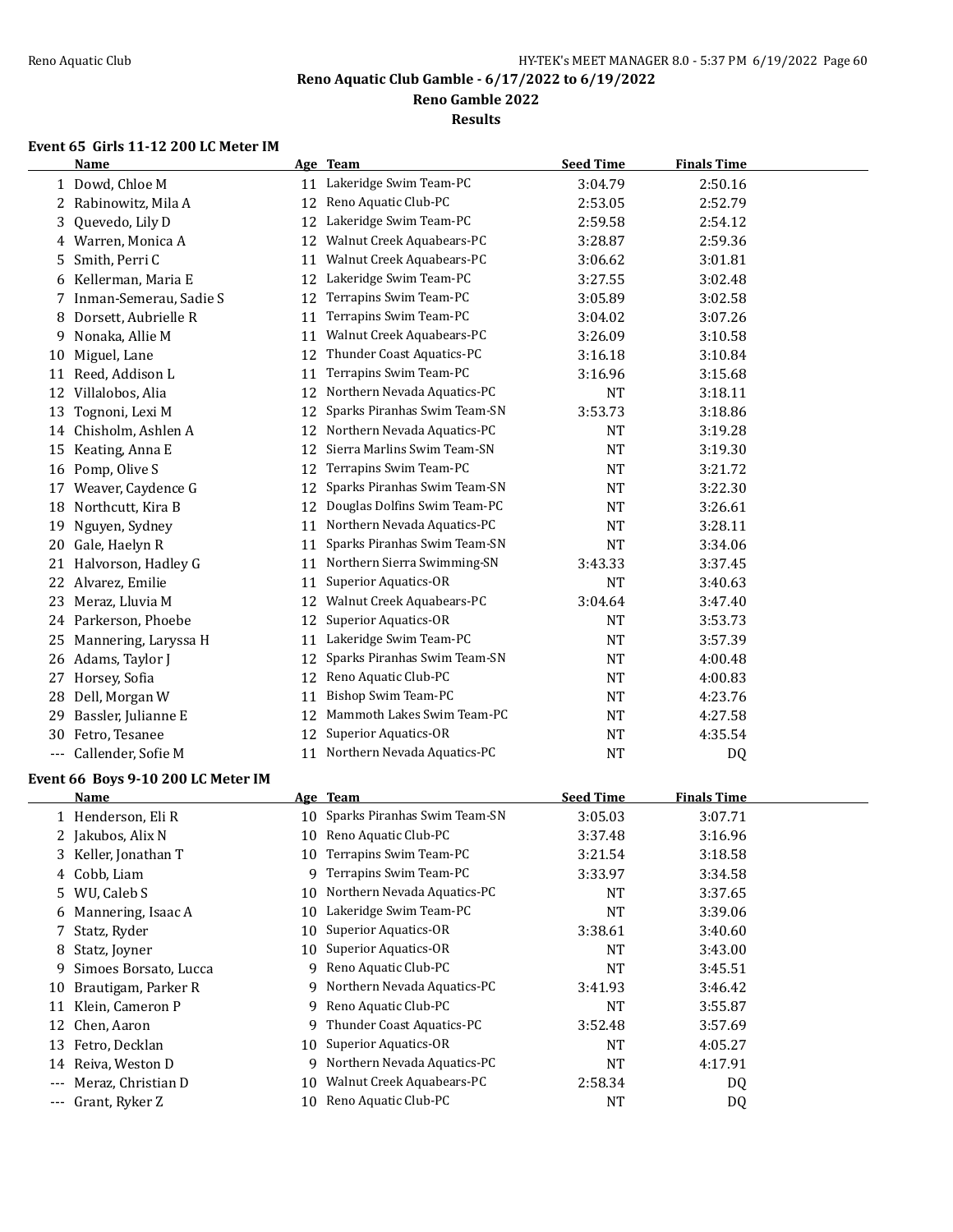**Reno Gamble 2022**

**Results**

# **(Event 66 Boys 9-10 200 LC Meter IM)**

|                     | <b>Name</b>                                   |    | Age Team                                             | <b>Seed Time</b> | <b>Finals Time</b> |  |
|---------------------|-----------------------------------------------|----|------------------------------------------------------|------------------|--------------------|--|
|                     | --- Reed, Thomas S                            |    | 10 Terrapins Swim Team-PC                            | 3:22.39          | <b>NS</b>          |  |
|                     | Event 66 Boys 11-12 200 LC Meter IM           |    |                                                      |                  |                    |  |
|                     | Name                                          |    | Age Team                                             | <b>Seed Time</b> | <b>Finals Time</b> |  |
|                     | 1 Marks, Preston G                            |    | 12 Terrapins Swim Team-PC                            | 2:42.72          | 2:49.34            |  |
|                     | 2 Hardt, Jaxon B                              | 12 | Reno Aquatic Club-PC                                 | 2:58.78          | 2:56.99            |  |
| 3                   | Simoes Borsato, Joaquim J                     | 12 | Reno Aquatic Club-PC                                 | 3:26.64          | 3:07.79            |  |
|                     | 4 Perisho, Oliver E                           | 12 | Reno Aquatic Club-PC                                 | <b>NT</b>        | 3:10.45            |  |
| 5                   | Shull, Harlow E                               | 12 | Reno Aquatic Club-PC                                 | 3:08.75          | 3:10.70            |  |
|                     | 6 Varganov, Pasha S                           | 12 | Northern Nevada Aquatics-PC                          | 3:27.19          | 3:13.16            |  |
|                     | 7 Volpp, Matthew P                            | 12 | Northern Nevada Aquatics-PC                          | 3:41.29          | 3:16.17            |  |
| 8                   | Kennedy, Simon R                              | 11 | Northern Sierra Swimming-SN                          | 3:50.33          | 3:25.80            |  |
| 9.                  | Krivtsov, Danyl A                             | 11 | Terrapins Swim Team-PC                               | 3:43.47          | 3:27.98            |  |
|                     | 10 Williams, Kayden T                         |    | 12 Sparks Piranhas Swim Team-SN                      | <b>NT</b>        | 3:31.07            |  |
|                     | 11 Wickwire, Colin S                          |    | 11 Lakeridge Swim Team-PC                            | <b>NT</b>        | 3:39.58            |  |
|                     | 12 Lusk, Beckett B                            |    | 11 Reno Aquatic Club-PC                              | <b>NT</b>        | 3:40.60            |  |
| 13                  | Calder, Tyler                                 | 11 | Reno Aquatic Club-PC                                 | 3:52.00          | 3:49.00            |  |
| 14                  | Baurley, Asher J                              | 11 | Mammoth Lakes Swim Team-PC                           | <b>NT</b>        | 3:59.38            |  |
| 15                  | Zaqariadze, Luca G                            | 11 | Terrapins Swim Team-PC                               | 5:11.00          | 4:28.60            |  |
|                     | Thompson, Peyton S                            | 11 | Lakeridge Swim Team-PC                               | 3:27.65          | DQ                 |  |
| $\qquad \qquad - -$ | Logan, Avery A                                | 12 | Walnut Creek Aquabears-PC                            | 2:44.01          | <b>NS</b>          |  |
|                     | --- Lloyd, Logan K                            | 12 | Walnut Creek Aquabears-PC                            | 2:51.40          | <b>NS</b>          |  |
|                     | Event 67 Girls 7-8 50 LC Meter Freestyle      |    |                                                      |                  |                    |  |
|                     | <b>Name</b>                                   |    | Age Team                                             | <b>Seed Time</b> | <b>Finals Time</b> |  |
|                     | 1 Pfandt, Josephine E                         |    | 8 Sierra Marlins Swim Team-SN                        | <b>NT</b>        | 45.24              |  |
| 2                   | Rossi, Gracen E                               | 8  | Bishop Swim Team-PC                                  | 1:00.28          | 47.33              |  |
| 3                   | Godinez, Trinity S                            | 8  | Bishop Swim Team-PC                                  | NT               | 51.56              |  |
| 4                   | Camp, Eva A                                   | 8  | Reno Aquatic Club-PC                                 | <b>NT</b>        | 53.61              |  |
| 5                   | Miles, Nesta                                  | 8  | Reno Aquatic Club-PC                                 | 50.50            | 54.36              |  |
| 6                   | Dell, Malena J                                | 8  | Bishop Swim Team-PC                                  | 1:01.93          | 55.27              |  |
|                     | Kennedy, Parker N                             | 8  | Northern Sierra Swimming-SN                          | 1:03.49          | 59.63              |  |
| 8                   | Fang, Ari S                                   | 8  | Reno Aquatic Club-PC                                 | 57.72            | 1:00.70            |  |
| 9                   | Melilli, Isla B                               | 8  | Reno Aquatic Club-PC                                 | <b>NT</b>        | 1:10.64            |  |
|                     | 10 Robertson, Lena                            | 7  | <b>Superior Aquatics-OR</b>                          | NT               | 1:44.81            |  |
|                     | --- Puletau, Selu A                           |    | 8 Sparks Piranhas Swim Team-SN                       | <b>NT</b>        | <b>NS</b>          |  |
|                     | Event 68 Boys 6 & Under 50 LC Meter Freestyle |    |                                                      |                  |                    |  |
|                     | <b>Name</b>                                   |    | Age Team                                             | <b>Seed Time</b> | <b>Finals Time</b> |  |
|                     | 1 McPheeters, Calder P                        |    | 6 Northern Sierra Swimming-SN                        | 1:30.33          | 1:29.11            |  |
|                     | 2 Rossi, Beckett J                            |    | 5 Bishop Swim Team-PC                                | <b>NT</b>        | 1:33.32            |  |
|                     |                                               |    |                                                      |                  |                    |  |
|                     | Event 68 Boys 7-8 50 LC Meter Freestyle       |    |                                                      |                  |                    |  |
|                     | <b>Name</b>                                   |    | Age Team                                             | <b>Seed Time</b> | <b>Finals Time</b> |  |
|                     | 1 Rocco, Oey A                                |    | 8 Sierra Marlins Swim Team-SN                        | 54.39            | 42.75              |  |
| 2                   | Halterman, Drew J                             |    | Reno Aquatic Club-PC                                 | 1:10.40          | 49.05              |  |
| 3                   | Palomino, Sam S                               | 7  | Thunder Coast Aquatics-PC                            | 46.29            | 49.53              |  |
| 4                   | Brautigam, Lukas M                            | 7  | Northern Nevada Aquatics-PC                          | 1:05.72          | 51.84              |  |
| 5                   | O'Mara, James M                               | 8  | Reno Aquatic Club-PC                                 | 1:13.08          | 56.79              |  |
| 6                   | Fang, Alex P                                  | 7  | Reno Aquatic Club-PC                                 | 59.03            | 1:00.10            |  |
| 7                   | Donahoe, Leo U                                | 8  | Reno Aquatic Club-PC<br>Sparks Piranhas Swim Team-SN | NT               | 1:10.81            |  |
|                     | Gunter, Diesel L                              | 8  |                                                      | NT               | DQ                 |  |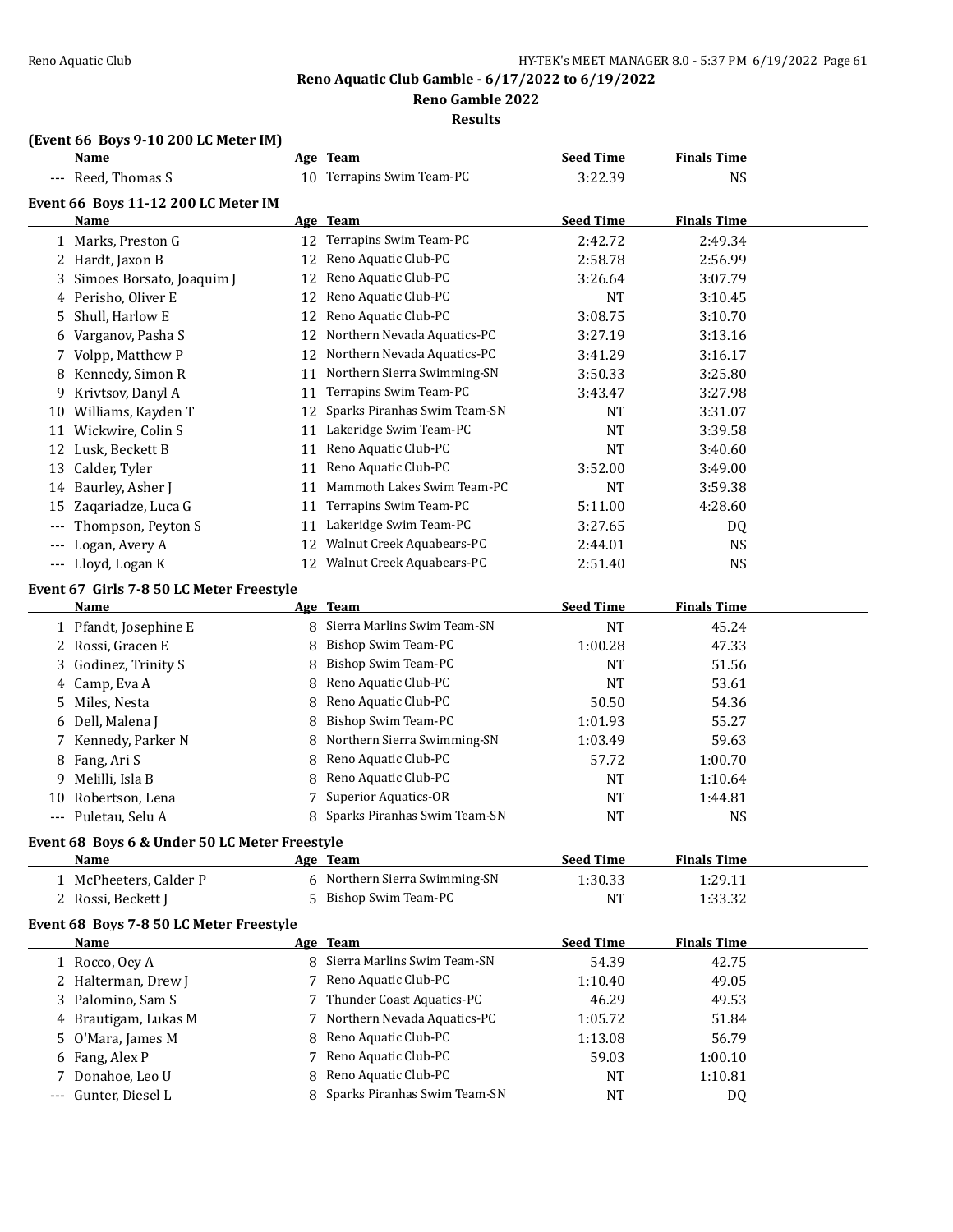**Reno Gamble 2022**

**Results**

#### **(Event 68 Boys 7-8 50 LC Meter Freestyle)**

|          | <b>Name</b>                                |    | Age Team                       | <b>Seed Time</b> | <b>Finals Time</b> |  |
|----------|--------------------------------------------|----|--------------------------------|------------------|--------------------|--|
|          | --- Brittain, Niko S                       |    | 8 Reno Aquatic Club-PC         | 1:09.39          | <b>NS</b>          |  |
|          | Event 69 Girls 11-12 50 LC Meter Freestyle |    |                                |                  |                    |  |
|          | Name                                       |    | Age Team                       | <b>Seed Time</b> | <b>Finals Time</b> |  |
|          | 1 Garcia, Eleanor V                        |    | 12 Walnut Creek Aquabears-PC   | 31.07            | 30.61              |  |
|          | 2 Warren, Monica A                         |    | 12 Walnut Creek Aquabears-PC   | 30.16            | 30.93              |  |
|          | 3 Rabinowitz, Mila A                       | 12 | Reno Aquatic Club-PC           | 32.07            | 31.21              |  |
|          | 4 Morrison, Simone L                       | 11 | Terrapins Swim Team-PC         | 32.15            | 31.93              |  |
|          | 5 Eilerman, Cate G                         |    | 12 Thunder Coast Aquatics-PC   | 31.91            | 31.98              |  |
| 6        | Ingram, Hannah B                           |    | 12 Carson Tigersharks-PC       | 33.21            | 32.12              |  |
| 7        | Smith, Perri C                             | 11 | Walnut Creek Aquabears-PC      | 32.74            | 32.75              |  |
| *8       | Dowd, Chloe M                              | 11 | Lakeridge Swim Team-PC         | 34.54            | 32.80              |  |
| *8       | Acevedo, Sofia A                           | 12 | Terrapins Swim Team-PC         | 35.02            | 32.80              |  |
| 10       | Quevedo, Lily D                            | 12 | Lakeridge Swim Team-PC         | 33.98            | 32.82              |  |
|          | 11 Kellerman, Maria E                      |    | 12 Lakeridge Swim Team-PC      | 41.00            | 34.02              |  |
|          | 12 Northcutt, Kira B                       | 12 | Douglas Dolfins Swim Team-PC   | 49.09            | 34.07              |  |
|          | 13 Dorsett, Aubrielle R                    | 11 | Terrapins Swim Team-PC         | 34.56            | 34.08              |  |
|          | 14 Byrne Bautista, Emma L                  | 12 | Walnut Creek Aquabears-PC      | 34.79            | 34.17              |  |
|          | 15 Villalobos, Alia                        | 12 | Northern Nevada Aquatics-PC    | 36.42            | 34.22              |  |
| 16       | Inman-Semerau, Sadie S                     | 12 | Terrapins Swim Team-PC         | 34.44            | 34.28              |  |
|          | 17 Nonaka, Allie M                         | 11 | Walnut Creek Aquabears-PC      | 35.96            | 34.46              |  |
| 18       | Miguel, Lane                               | 12 | Thunder Coast Aquatics-PC      | 33.95            | 34.90              |  |
| $*19$    | Tognoni, Lexi M                            | 12 | Sparks Piranhas Swim Team-SN   | 35.39            | 35.62              |  |
| $*19$    | Weaver, Caydence G                         | 12 | Sparks Piranhas Swim Team-SN   | 35.19            | 35.62              |  |
| 21       | Pomp, Olive S                              | 12 | Terrapins Swim Team-PC         | <b>NT</b>        | 36.20              |  |
| 22       | Nguyen, Sydney                             | 11 | Northern Nevada Aquatics-PC    | 52.87            | 36.26              |  |
| 23       | Robertson, Laci                            | 12 | <b>Superior Aquatics-OR</b>    | <b>NT</b>        | 36.56              |  |
| 24       | Gale, Haelyn R                             | 11 | Sparks Piranhas Swim Team-SN   | 39.16            | 36.61              |  |
| 25.      | Alvarez, Emilie                            | 11 | <b>Superior Aquatics-OR</b>    | 36.08            | 37.08              |  |
|          | 26 Rammel, Emma                            | 12 | Unattached-PC                  | NT               | 37.10              |  |
| 27       | Reed, Addison L                            | 11 | Terrapins Swim Team-PC         | 36.13            | 37.32              |  |
| 28       | Chisholm, Ashlen A                         | 12 | Northern Nevada Aquatics-PC    | 38.97            | 37.56              |  |
| 29       | Meraz, Lluvia M                            |    | 12 Walnut Creek Aquabears-PC   | 36.57            | 38.42              |  |
| 30       | Halvorson, Hadley G                        |    | 11 Northern Sierra Swimming-SN | 39.05            | 39.70              |  |
|          | 31 Adams, Taylor J                         | 12 | Sparks Piranhas Swim Team-SN   | <b>NT</b>        | 40.55              |  |
|          | 32 Mannering, Laryssa H                    |    | 11 Lakeridge Swim Team-PC      | 44.46            | 41.73              |  |
|          | 33 Bassler, Julianne E                     |    | 12 Mammoth Lakes Swim Team-PC  | <b>NT</b>        | 42.45              |  |
|          | 34 Parkerson, Phoebe                       |    | 12 Superior Aquatics-OR        | NT               | 42.69              |  |
|          | 35 O'Mara, Lucy L                          | 11 | Reno Aquatic Club-PC           | 44.06            | 43.19              |  |
|          | 36 Horsey, Sofia                           | 12 | Reno Aquatic Club-PC           | NT               | 43.40              |  |
| 37       | Crecy, Brianna L                           | 11 | Thunder Coast Aquatics-PC      | NT               | 43.50              |  |
| 38       | Rondell, Beatrice                          | 11 | Northern Nevada Aquatics-PC    | 55.24            | 45.29              |  |
| 39       | Fetro, Tesanee                             | 12 | <b>Superior Aquatics-OR</b>    | 47.47            | 45.45              |  |
| 40       | Rammel, Allie                              | 11 | Unattached-PC                  | NT               | 47.66              |  |
| 41       | Callender, Sofie M                         | 11 | Northern Nevada Aquatics-PC    | NT               | 48.81              |  |
| 42       | Dell, Morgan W                             | 11 | Bishop Swim Team-PC            | 1:00.29          | 49.87              |  |
| $\cdots$ | Pirtle, Sydney M                           | 11 | Terrapins Swim Team-PC         | 37.84            | DQ                 |  |
| ---      | Battaglia, Pearl R                         |    | 11 Sierra Marlins Swim Team-SN | 1:06.72          | <b>NS</b>          |  |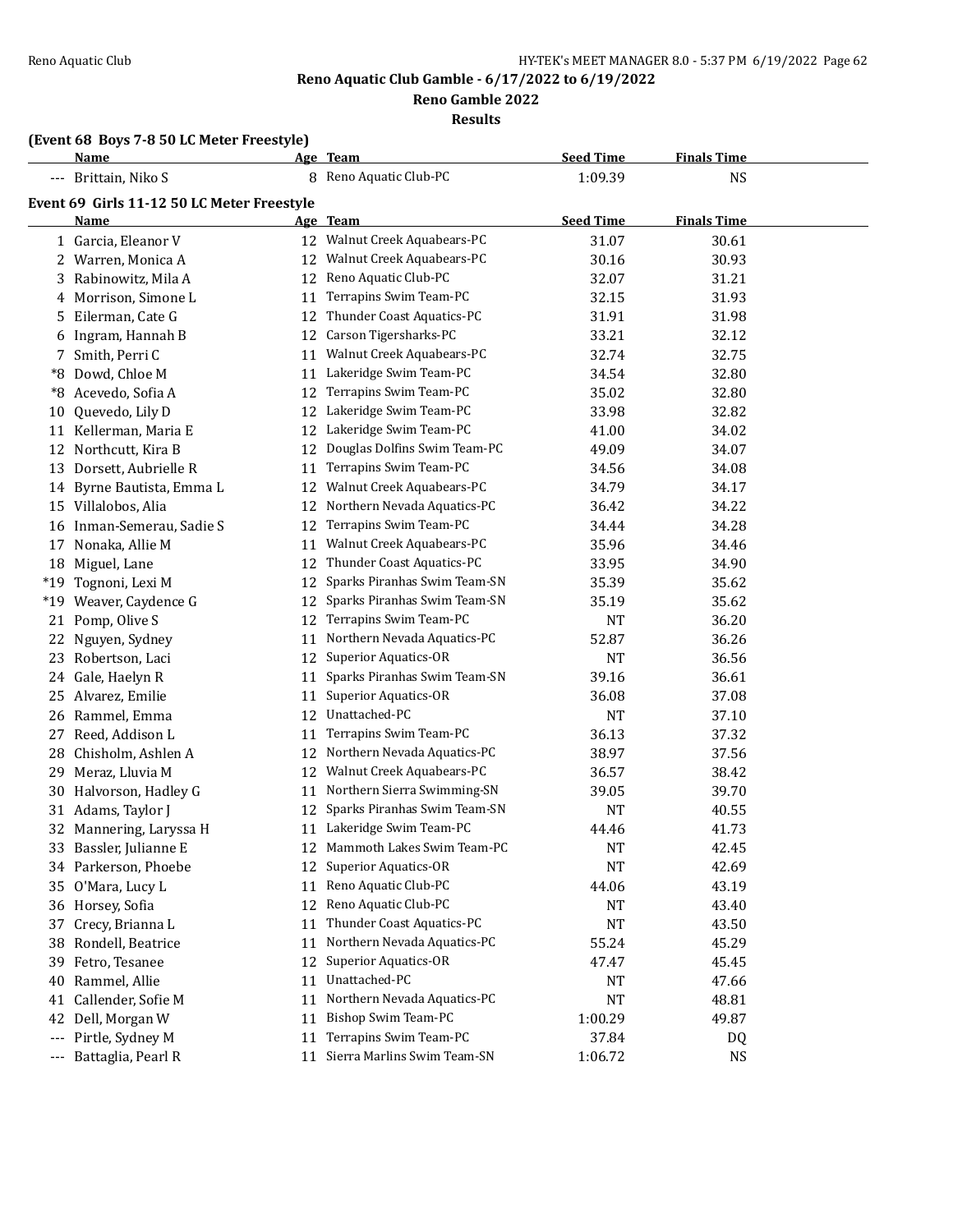**Reno Gamble 2022**

**Results**

# **Event 70 Boys 11-12 50 LC Meter Freestyle**

|     | <b>Name</b>               | Age | Team                         | <b>Seed Time</b> | <b>Finals Time</b> |  |
|-----|---------------------------|-----|------------------------------|------------------|--------------------|--|
|     | 1 Hardt, Jaxon B          | 12  | Reno Aquatic Club-PC         | 30.65            | 30.35              |  |
| 2   | Stebbins, Eli             | 12  | Superior Aquatics-OR         | <b>NT</b>        | 30.62              |  |
| 3.  | Logan, Avery A            | 12  | Walnut Creek Aquabears-PC    | 30.92            | 30.77              |  |
|     | 4 Marks, Preston G        | 12  | Terrapins Swim Team-PC       | 30.79            | 30.91              |  |
| 5.  | Osborne, Brody R          | 12  | Reno Aquatic Club-PC         | 34.15            | 31.19              |  |
|     | 6 Lloyd, Logan K          | 12  | Walnut Creek Aquabears-PC    | 30.85            | 31.30              |  |
| 7   | Larson, Andy B            | 12  | Thunder Coast Aquatics-PC    | 34.21            | 32.61              |  |
| 8   | Simoes Borsato, Joaquim J | 12  | Reno Aquatic Club-PC         | 33.63            | 32.63              |  |
| 9   | Varganov, Pasha S         | 12  | Northern Nevada Aquatics-PC  | 42.05            | 33.37              |  |
| 10  | Perisho, Oliver E         | 12  | Reno Aquatic Club-PC         | 34.44            | 33.39              |  |
| 11  | Martinez, Tyler K         | 12  | Sparks Piranhas Swim Team-SN | 38.30            | 35.04              |  |
| 12  | Shull, Harlow E           | 12  | Reno Aquatic Club-PC         | 35.70            | 35.95              |  |
| 13  | Kennedy, Simon R          | 11  | Northern Sierra Swimming-SN  | 38.22            | 36.26              |  |
| 14  | Thompson, Peyton S        | 11  | Lakeridge Swim Team-PC       | 41.63            | 36.90              |  |
| 15  | Volpp, Matthew P          | 12  | Northern Nevada Aquatics-PC  | 38.93            | 37.03              |  |
| 16  | Williams, Kayden T        | 12  | Sparks Piranhas Swim Team-SN | 37.03            | 37.48              |  |
| 17  | Wickwire, Colin S         | 11  | Lakeridge Swim Team-PC       | 41.06            | 37.88              |  |
| 18  | Lusk, Beckett B           | 11  | Reno Aquatic Club-PC         | <b>NT</b>        | 38.71              |  |
| 19  | Grant, Sebastian E        | 12  | Reno Aquatic Club-PC         | 45.94            | 38.85              |  |
| 20  | Krivtsov, Danyl A         | 11  | Terrapins Swim Team-PC       | 39.67            | 39.07              |  |
| 21  | Calder, Tyler             | 11  | Reno Aquatic Club-PC         | 40.06            | 39.41              |  |
| 22  | Baurley, Asher J          | 11  | Mammoth Lakes Swim Team-PC   | NT               | 40.95              |  |
| 23  | Zaqariadze, Luca G        | 11  | Terrapins Swim Team-PC       | 53.52            | 56.82              |  |
| --- | Griffin, Greyson M        | 11  | Northern Nevada Aquatics-PC  | NT               | NS                 |  |

# **Event 71 Girls 9-10 50 LC Meter Freestyle**

|    | <b>Name</b>             |    | Age Team                     | <b>Seed Time</b> | <b>Finals Time</b> |  |
|----|-------------------------|----|------------------------------|------------------|--------------------|--|
|    | 1 Logan, Adelyn A       | 10 | Walnut Creek Aquabears-PC    | 32.80            | 32.79              |  |
|    | 2 Palomino, Ava A       | 10 | Thunder Coast Aquatics-PC    | 33.50            | 32.82              |  |
|    | 3 Luisetti, Elaine G    | 10 | Northern Sierra Swimming-SN  | 41.40            | 33.62              |  |
| 4  | Ulicki, Miley D         | 10 | Terrapins Swim Team-PC       | 34.07            | 35.16              |  |
| 5. | Citarrella, Shayda A    | 10 | Thunder Coast Aquatics-PC    | 34.56            | 35.47              |  |
| 6  | Serna, Nevaeh M         | 10 | Northern Nevada Aquatics-PC  | 38.25            | 35.57              |  |
| 7  | Rocco, Aria M           | 10 | Sierra Marlins Swim Team-SN  | 42.87            | 36.41              |  |
| 8  | Dickerson, Dominique M  | 10 | Sparks Piranhas Swim Team-SN | 37.31            | 36.81              |  |
| 9  | Lippincott, Charlotte R | 10 | Lakeridge Swim Team-PC       | 39.41            | 38.30              |  |
| 10 | Vasquez, Arliz K        | 9  | Sparks Piranhas Swim Team-SN | 46.97            | 40.08              |  |
| 11 | Calder, Charlotte       | 10 | Reno Aquatic Club-PC         | 42.50            | 40.43              |  |
| 12 | Halterman, Maddy A      | 10 | Reno Aquatic Club-PC         | 53.19            | 42.14              |  |
| 13 | Shull, Presley K        | 10 | Reno Aquatic Club-PC         | 42.22            | 42.72              |  |
| 14 | Gilbert, Alice M        | 9  | Reno Aquatic Club-PC         | 59.83            | 43.48              |  |
| 15 | Guttormsen, Madison A   | 10 | Thunder Coast Aquatics-PC    | 44.17            | 45.03              |  |
| 16 | Barnes, Emma L          | 9  | Bishop Swim Team-PC          | <b>NT</b>        | 45.07              |  |
| 17 | McPheeters, Julia A     | 10 | Northern Sierra Swimming-SN  | 44.56            | 45.64              |  |
| 18 | Crecy, Kaitlyn L        | 9  | Thunder Coast Aquatics-PC    | <b>NT</b>        | 46.63              |  |
| 19 | Parish, Gracelyn A      | 9  | Unattached-PC                | 51.28            | 47.17              |  |
| 20 | Saenz, Tulie R          | 9  | Bishop Swim Team-PC          | NT               | 50.32              |  |
| 21 | Strand, Summer L        | 9  | Bishop Swim Team-PC          | <b>NT</b>        | 51.22              |  |
| 22 | Peterson, Kennedy G     | 10 | Reno Aquatic Club-PC         | 54.47            | 53.05              |  |
| 23 | Kellers, Quinn Y        | 9  | Reno Aquatic Club-PC         | NT               | 55.41              |  |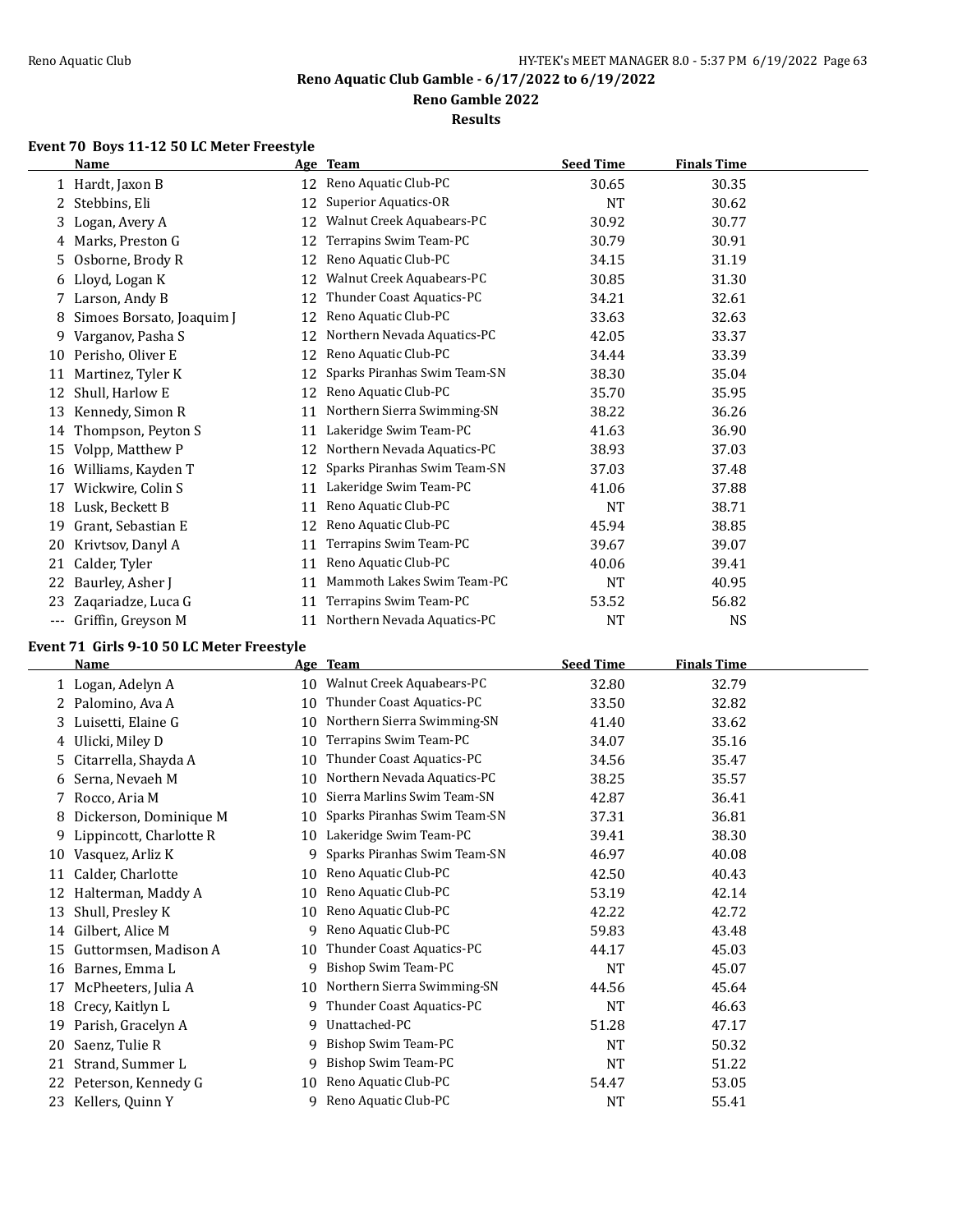**Reno Gamble 2022**

**Results**

### **(Event 71 Girls 9-10 50 LC Meter Freestyle)**

|     | <u>Name</u>                                 |    | Age Team                        | <b>Seed Time</b> | <b>Finals Time</b> |  |
|-----|---------------------------------------------|----|---------------------------------|------------------|--------------------|--|
|     | 24 Strand, Lauren N                         |    | 9 Bishop Swim Team-PC           | <b>NT</b>        | 59.39              |  |
|     | --- Gordon, Kiley M                         | 10 | Sierra Marlins Swim Team-SN     | <b>NT</b>        | <b>NS</b>          |  |
|     | --- Worster, Aurora J                       | 9  | Sierra Marlins Swim Team-SN     | 43.10            | <b>NS</b>          |  |
|     | Event 72 Boys 9-10 50 LC Meter Freestyle    |    |                                 |                  |                    |  |
|     | <b>Name</b>                                 |    | Age Team                        | <b>Seed Time</b> | <b>Finals Time</b> |  |
|     | 1 Henderson, Eli R                          |    | 10 Sparks Piranhas Swim Team-SN | 33.43            | 33.76              |  |
|     | 2 Reed, Thomas S                            | 10 | Terrapins Swim Team-PC          | 36.91            | 34.72              |  |
| 3   | Statz, Ryder                                | 10 | <b>Superior Aquatics-OR</b>     | 36.28            | 35.72              |  |
|     | Statz, Joyner                               | 10 | <b>Superior Aquatics-OR</b>     | <b>NT</b>        | 36.04              |  |
| 4   | WU, Caleb S                                 | 10 | Northern Nevada Aquatics-PC     | 36.76            | 36.55              |  |
| 5   | Jakubos, Alix N                             | 10 | Reno Aquatic Club-PC            | 39.72            | 37.00              |  |
| 6   | 7 Cobb, Liam                                | 9  | Terrapins Swim Team-PC          | 39.08            | 37.33              |  |
|     | Simoes Borsato, Lucca                       | 9  | Reno Aquatic Club-PC            | 38.38            | 38.17              |  |
| 8   |                                             |    | Terrapins Swim Team-PC          |                  |                    |  |
| 9   | Keller, Jonathan T                          | 10 |                                 | 36.95            | 38.49              |  |
| 10  | Brautigam, Parker R                         | 9  | Northern Nevada Aquatics-PC     | 39.56            | 38.70              |  |
| 11  | Fetro, Decklan                              | 10 | <b>Superior Aquatics-OR</b>     | 38.53            | 39.05              |  |
| 12  | Mannering, Isaac A                          | 10 | Lakeridge Swim Team-PC          | 38.96            | 39.46              |  |
|     | 13 Grant, Ryker Z                           | 10 | Reno Aquatic Club-PC            | 45.27            | 40.48              |  |
|     | 14 Reiva, Weston D                          | 9  | Northern Nevada Aquatics-PC     | <b>NT</b>        | 40.98              |  |
|     | 15 Chen, Aaron                              | 9  | Thunder Coast Aquatics-PC       | 39.53            | 41.91              |  |
|     | 16 Llamas-Cruz, Carlos                      | 9  | Carson Tigersharks-PC           | 48.26            | 43.95              |  |
|     | 17 Klein, Cameron P                         | 9  | Reno Aquatic Club-PC            | <b>NT</b>        | 44.30              |  |
| 18  | Meraz, Christian D                          | 10 | Walnut Creek Aquabears-PC       | 44.73            | 45.89              |  |
| 19  | Gilbert, Elias F                            | 9  | Reno Aquatic Club-PC            | 1:02.94          | 52.12              |  |
|     | 20 Murray, Herschel G                       | 10 | Reno Aquatic Club-PC            | 1:29.85          | 56.81              |  |
|     | 21 Armstrong, Colton                        | 9  | Reno Aquatic Club-PC            | 1:06.96          | 1:00.80            |  |
| --- | Talmadge, Calvin B                          | 9  | Walnut Creek Aquabears-PC       | 42.24            | <b>NS</b>          |  |
|     | --- Pourchot, Eli                           |    | 10 Reno Aquatic Club-PC         | 46.98            | <b>NS</b>          |  |
|     | Event 73 Girls 11-12 100 LC Meter Butterfly |    |                                 |                  |                    |  |
|     | Name                                        |    | Age Team                        | <b>Seed Time</b> | <b>Finals Time</b> |  |
|     | 1 Dowd, Chloe M                             |    | 11 Lakeridge Swim Team-PC       | 1:16.67          | 1:17.51            |  |
|     | 2 Ingram, Hannah B                          |    | 12 Carson Tigersharks-PC        | 1:19.01          | 1:18.90            |  |
|     | 3 Kellerman, Maria E                        |    | 12 Lakeridge Swim Team-PC       | <b>NT</b>        | 1:23.04            |  |
|     | 4 Eilerman, Cate G                          |    | 12 Thunder Coast Aquatics-PC    | 1:24.23          | 1:23.49            |  |
|     | 5 Garcia, Eleanor V                         |    | 12 Walnut Creek Aquabears-PC    | 1:19.00          | 1:25.06            |  |
|     | 6 Byrne Bautista, Emma L                    |    | 12 Walnut Creek Aquabears-PC    | <b>NT</b>        | 1:28.74            |  |
|     | 7 Dorsett, Aubrielle R                      | 11 | Terrapins Swim Team-PC          | 1:27.89          | 1:30.61            |  |
| 8   | Northcutt, Kira B                           | 12 | Douglas Dolfins Swim Team-PC    | 1:32.16          | 1:35.06            |  |
| 9   | Reed, Addison L                             | 11 | Terrapins Swim Team-PC          | 1:34.80          | 1:39.29            |  |
| 10  | Chisholm, Ashlen A                          | 12 | Northern Nevada Aquatics-PC     | <b>NT</b>        | 1:40.69            |  |
|     | 11 Halvorson, Hadley G                      | 11 | Northern Sierra Swimming-SN     | 1:51.74          | 1:48.65            |  |
|     | 12 Pirtle, Sydney M                         | 11 | Terrapins Swim Team-PC          | NT               | 1:49.90            |  |
|     | 13 Robertson, Laci                          | 12 | Superior Aquatics-OR            | NT               | 1:49.97            |  |
|     | 14 Alvarez, Emilie                          | 11 | Superior Aquatics-OR            | NT               | 1:56.19            |  |
|     | 15 Gale, Haelyn R                           | 11 | Sparks Piranhas Swim Team-SN    | <b>NT</b>        | 1:56.50            |  |
|     | 16 Meraz, Lluvia M                          | 12 | Walnut Creek Aquabears-PC       | 1:43.74          | 1:58.24            |  |
| 17  | Crecy, Brianna L                            | 11 | Thunder Coast Aquatics-PC       | <b>NT</b>        | 2:30.06            |  |
|     | 18 Fetro, Tesanee                           | 12 | <b>Superior Aquatics-OR</b>     | <b>NT</b>        | 2:34.13            |  |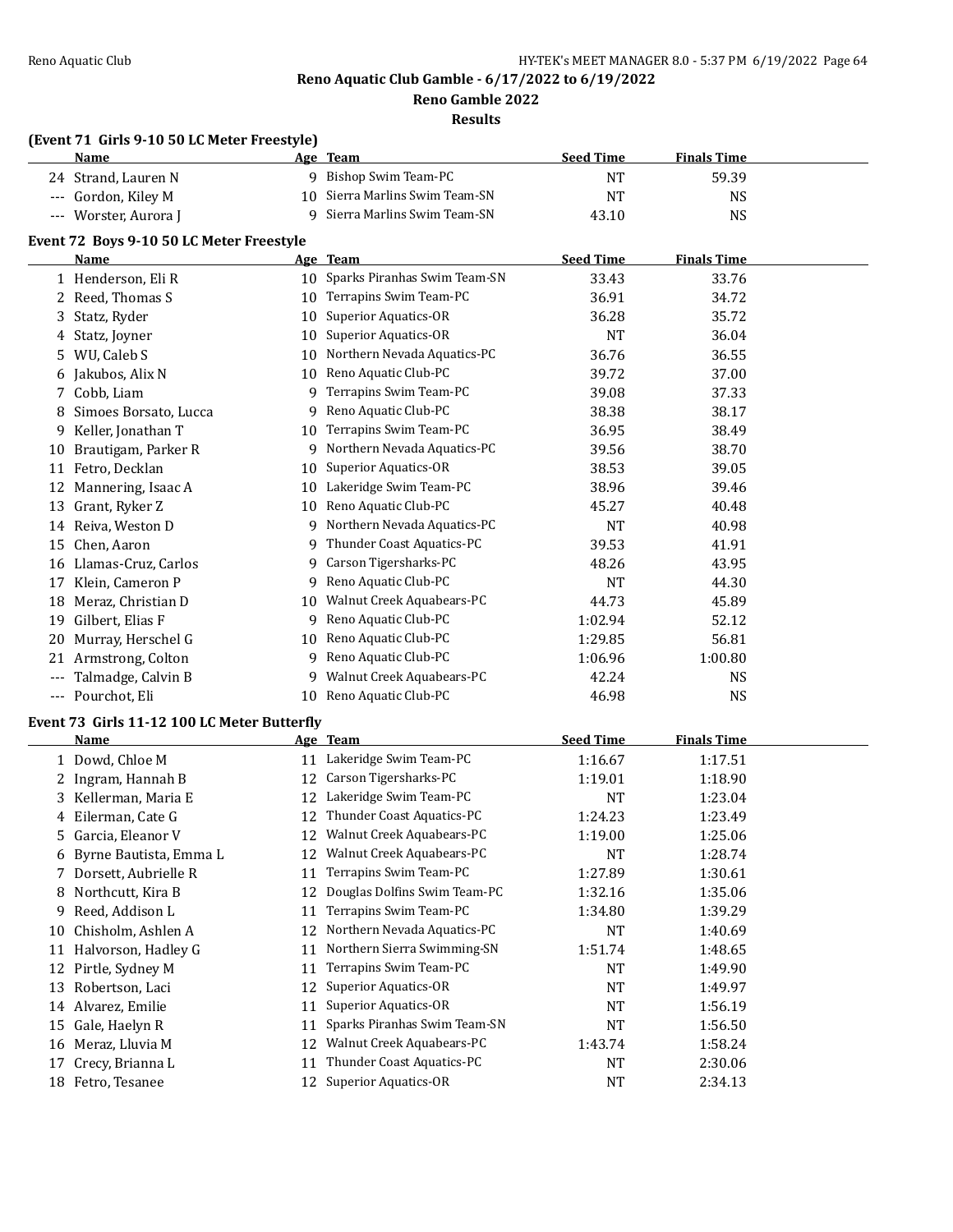**Reno Gamble 2022**

**Results**

# **Event 74 Boys 11-12 100 LC Meter Butterfly**

|       | Name                                       |    | Age Team                     | <b>Seed Time</b> | <b>Finals Time</b> |  |
|-------|--------------------------------------------|----|------------------------------|------------------|--------------------|--|
|       | 1 Logan, Avery A                           |    | 12 Walnut Creek Aquabears-PC | 1:12.98          | 1:14.95            |  |
| 2     | Lloyd, Logan K                             | 12 | Walnut Creek Aquabears-PC    | 1:21.55          | 1:18.09            |  |
|       | 3 Larson, Andy B                           | 12 | Thunder Coast Aquatics-PC    | 1:24.04          | 1:21.62            |  |
| 4     | Osborne, Brody R                           | 12 | Reno Aquatic Club-PC         | 1:32.22          | 1:30.22            |  |
| 5.    | Stebbins, Eli                              | 12 | Superior Aquatics-OR         | <b>NT</b>        | 1:35.37            |  |
| 6     | Perisho, Oliver E                          | 12 | Reno Aquatic Club-PC         | <b>NT</b>        | 1:36.77            |  |
| 7     | Varganov, Pasha S                          | 12 | Northern Nevada Aquatics-PC  | 1:43.53          | 1:42.00            |  |
| 8     | Shull, Harlow E                            | 12 | Reno Aquatic Club-PC         | 1:45.00          | 1:47.23            |  |
| 9.    | Williams, Kayden T                         | 12 | Sparks Piranhas Swim Team-SN | <b>NT</b>        | 1:54.95            |  |
| 10    | Lusk, Beckett B                            | 11 | Reno Aquatic Club-PC         | 1:59.34          | 1:56.67            |  |
|       | 11 Calder, Tyler                           | 11 | Reno Aquatic Club-PC         | 1:54.00          | 2:00.62            |  |
|       | --- Krivtsov, Danyl A                      | 11 | Terrapins Swim Team-PC       | 1:55.42          | DQ                 |  |
|       | --- Martinez, Tyler K                      | 12 | Sparks Piranhas Swim Team-SN | <b>NT</b>        | DQ                 |  |
|       | Event 75 Girls 7-8 100 LC Meter Butterfly  |    |                              |                  |                    |  |
|       | Name                                       |    | Age Team                     | <b>Seed Time</b> | <b>Finals Time</b> |  |
|       | 1 Godinez, Trinity S                       |    | 8 Bishop Swim Team-PC        | <b>NT</b>        | 2:32.88            |  |
|       | Event 75 Girls 9-10 100 LC Meter Butterfly |    |                              |                  |                    |  |
|       | <b>Name</b>                                |    | Age Team                     | <b>Seed Time</b> | <b>Finals Time</b> |  |
|       | 1 Logan, Adelyn A                          |    | 10 Walnut Creek Aquabears-PC | 1:30.00          | 1:20.54            |  |
| 2     | Luisetti, Elaine G                         | 10 | Northern Sierra Swimming-SN  | 2:10.19          | 1:23.35            |  |
| 3     | Citarrella, Shayda A                       | 10 | Thunder Coast Aquatics-PC    | 1:30.92          | 1:29.06            |  |
| 4     | Palomino, Ava A                            | 10 | Thunder Coast Aquatics-PC    | <b>NT</b>        | 1:33.47            |  |
| 5     | Serna, Nevaeh M                            | 10 | Northern Nevada Aquatics-PC  | <b>NT</b>        | 1:42.79            |  |
| 6     | Vasquez, Arliz K                           | 9  | Sparks Piranhas Swim Team-SN | <b>NT</b>        | 1:54.29            |  |
| 7     | Ulicki, Miley D                            | 10 | Terrapins Swim Team-PC       | 2:04.43          | 1:57.14            |  |
| 8     | Guttormsen, Madison A                      | 10 | Thunder Coast Aquatics-PC    | <b>NT</b>        | 2:19.63            |  |
| ---   | Barnes, Emma L                             | 9  | Bishop Swim Team-PC          | <b>NT</b>        | DQ                 |  |
| ---   | Shull, Presley K                           | 10 | Reno Aquatic Club-PC         | 2:30.00          | <b>NS</b>          |  |
|       | Calder, Charlotte                          | 10 | Reno Aquatic Club-PC         | <b>NT</b>        | <b>NS</b>          |  |
|       | Event 76 Boys 9-10 100 LC Meter Butterfly  |    |                              |                  |                    |  |
|       | <b>Name</b>                                |    | Age Team                     | <b>Seed Time</b> | <b>Finals Time</b> |  |
|       | 1 Henderson, Eli R                         | 10 | Sparks Piranhas Swim Team-SN | 1:21.18          | 1:26.92            |  |
| 2     | Mannering, Isaac A                         | 10 | Lakeridge Swim Team-PC       | 1:41.84          | 1:42.48            |  |
|       | 3 Jakubos, Alix N                          | 10 | Reno Aquatic Club-PC         | 2:06.17          | 1:44.01            |  |
|       | 4 Keller, Jonathan T                       | 10 | Terrapins Swim Team-PC       | 1:52.60          | 1:46.42            |  |
| 5     | Simoes Borsato, Lucca                      | 9  | Reno Aquatic Club-PC         | NT               | 1:49.46            |  |
| 6     | Statz, Ryder                               | 10 | <b>Superior Aquatics-OR</b>  | 2:01.81          | 1:53.43            |  |
| 7     | Cobb, Liam                                 | 9  | Terrapins Swim Team-PC       | 1:51.53          | 1:54.15            |  |
| 8     | Klein, Cameron P                           | 9  | Reno Aquatic Club-PC         | 1:52.59          | 1:58.23            |  |
| 9     | Brautigam, Parker R                        | 9  | Northern Nevada Aquatics-PC  | 2:08.57          | 2:07.25            |  |
| 10    | Statz, Joyner                              | 10 | <b>Superior Aquatics-OR</b>  | NT               | 2:09.34            |  |
| 11    | Fetro, Decklan                             | 10 | Superior Aquatics-OR         | NT               | 2:21.85            |  |
| $---$ | Chen, Aaron                                | 9  | Thunder Coast Aquatics-PC    | 2:07.22          | DQ                 |  |
|       | Meraz, Christian D                         | 10 | Walnut Creek Aquabears-PC    | 2:07.19          | DQ                 |  |
|       | Llamas-Cruz, Carlos                        | 9  | Carson Tigersharks-PC        | NT               | DQ                 |  |
|       | --- Reed, Thomas S                         | 10 | Terrapins Swim Team-PC       | 1:51.99          | <b>NS</b>          |  |